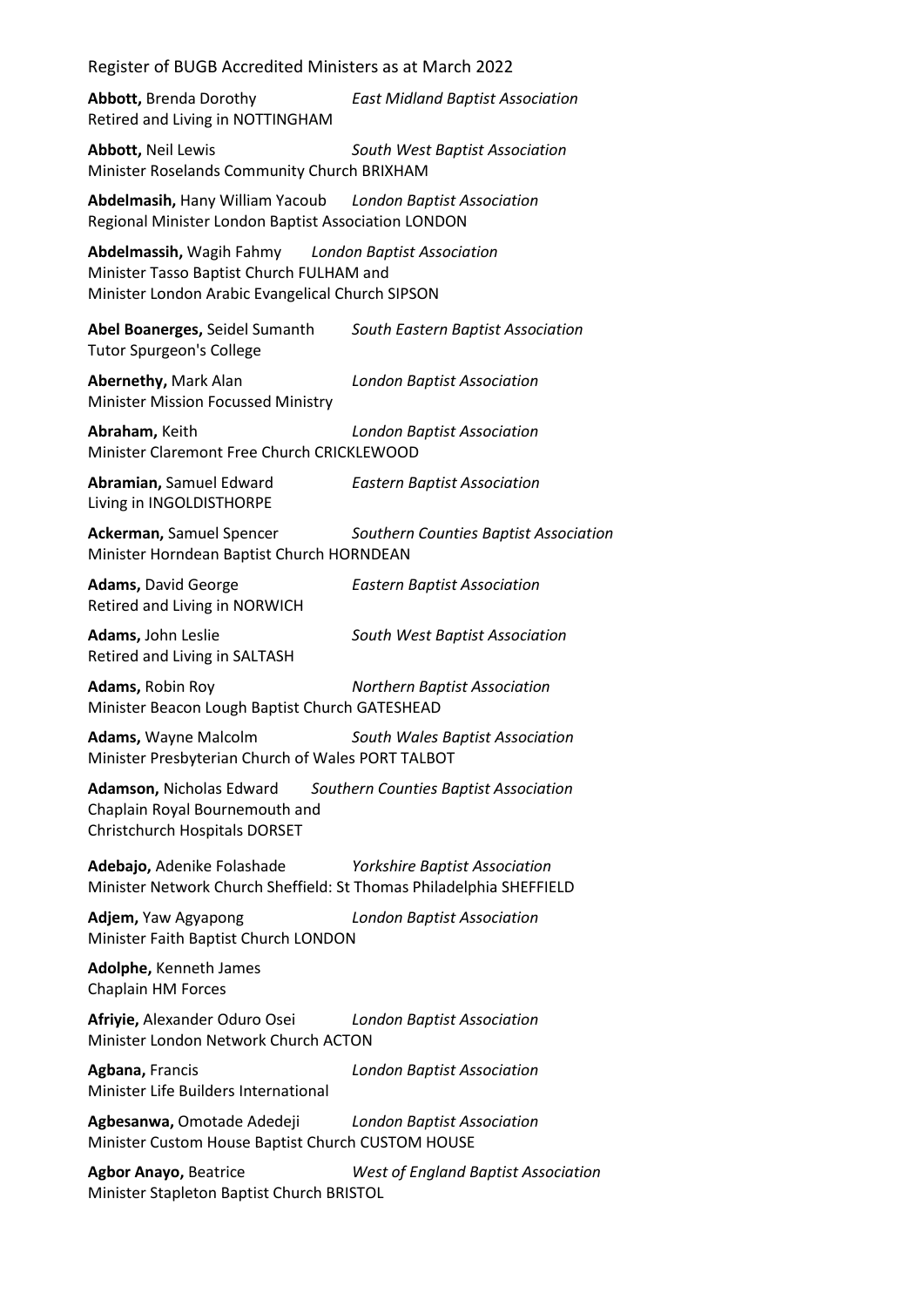**Agilinko,** Stephen Akipiok-Bisa *London Baptist Association* Minister West Green Baptist Church TOTTENHAM

**Aird,** Alastair *Eastern Baptist Association* Retired and Living in BECCLES

**Ake,** Ayi Samson *Heart of England Baptist Association* Minister George Road Community Church OLDBURY

**Ake,** Wendy Ellen *East Midland Baptist Association* Minister Littleover Baptist Church DERBY

**Alder,** Clive Philip *North Western Baptist Association* Retired and Living in HOLYHEAD

**Alexander,** Peter Albert *Eastern Baptist Association* Retired and Living in HORNCHURCH

**Alexander,** Vivienne Elaine *Eastern Baptist Association* Minister Hornchurch Baptist Church HORNCHURCH

**Allan,** Derek John *East Midland Baptist Association* Retired and Living in MATLOCK

**Allan,** Nicholas Ralph *Yorkshire Baptist Association* Minister The Well Church SHEFFIELD

**Allaway,** Robert Harold *London Baptist Association* Retired and Living in WOOD GREEN

**Allcock,** Andrew John *London Baptist Association* Minister Memorial Community Church PLAISTOW

**Allen,** John Frank *Yorkshire Baptist Association* Retired and Living in SCARBOROUGH

**Allen,** Martin Walter *London Baptist Association* Minister Finchley Baptist Church FINCHLEY

**Allen,** Paul Richard *Yorkshire Baptist Association* Retired and Living in BRADFORD

**Allen,** Robert James *West of England Baptist Association* Retired and Living in LYDNEY

**Allen,** Sally Clare *South Eastern Baptist Association* Minister Tonbridge Baptist Church TONBRIDGE

**Allen,** Timothy John *London Baptist Association* Minister Purley Baptist Church PURLEY

**Allen,** Torquil Bancroft *London Baptist Association* Minister Frampton Park Baptist Church HACKNEY

**Allen,** William John *Yorkshire Baptist Association* Retired and Living in HARROGATE

**Allison,** Neil Edward Minister Helensburgh HELENSBURGH

**Allison-Glenny,** Elizabeth Jane *Southern Counties Baptist Association* Chaplain Regent's Park College OXFORD

**Allotey,** Godfried Kpakpo *London Baptist Association* Minister Goodmayes Baptist Church ILFORD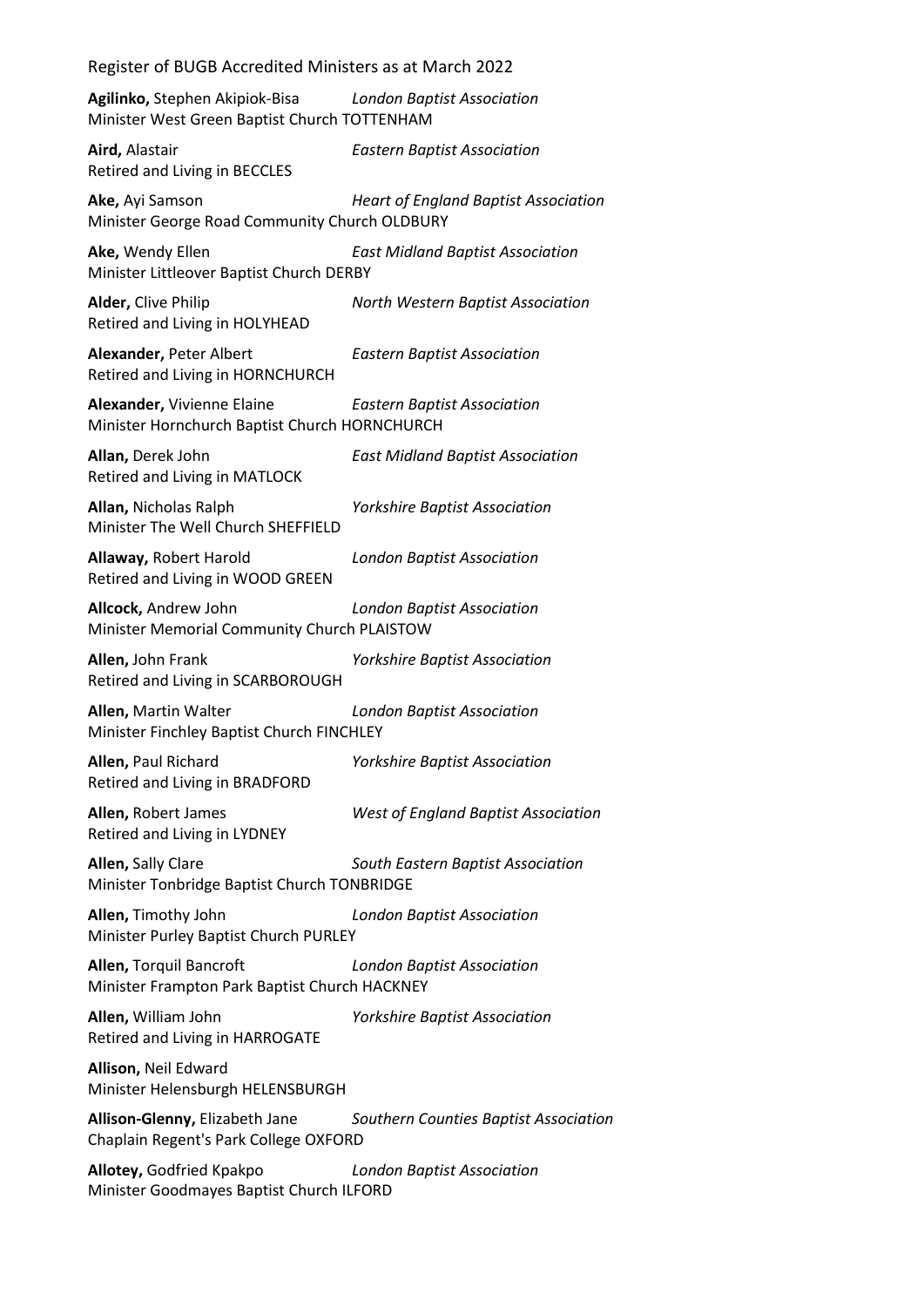**Allwood,** Richard Alec *Central Baptist Association* Retired and Living in PRINCES RISBOROUGH

**Almond,** Robert *Eastern Baptist Association* Retired and Living in SWANTON MORLEY

**Amess,** Robert John Morley *South West Baptist Association* Retired and Living in REDRUTH

**Amoako Atta,** Raphael Asare *London Baptist Association* Minister East Plumstead Baptist Church PLUMSTEAD

**Amos,** Peter Lawrence *Yorkshire Baptist Association* Retired and Living in DONCASTER

**Amos,** Philip Leonard *Central Baptist Association* Minister Bushey Baptist Church WATFORD

**Amos,** Roger Stanley *Heart of England Baptist Association* Retired and Living in RUGBY

**Anand,** Peterson Roy *South Eastern Baptist Association* Minister New Hope Baptist Church EASTBOURNE

**Anderson,** Alexandra Louise *South Wales Baptist Association* Chaplain Morriston Hospital SWANSEA

**Anderson,** Huw Jenkin David *South Wales Baptist Association* Missioner St Davids Diocesan Office

Retired and Living in NESTON

**Andrew,** Stuart *North Western Baptist Association*

**Andre-Watson,** Christopher Randolph *London Baptist Association* Minister Clapham Baptist Church CLAPHAM and Minister Streatham Baptist Church STREATHAM

**Andrews,** Brian *Eastern Baptist Association* Retired and Living in IPSWICH

**Andrews,** Geoffrey Edward *South West Baptist Association* Retired and Living in BRIXHAM

**Andrews,** Jean Doris *Northern Baptist Association* Retired and Living in CHESTER-LE-STREET

**Ansell,** Tracey Lynn *Southern Counties Baptist Association* Minister North End Baptist Church PORTSMOUTH

**Anyinsah,** Josiah Ekow *London Baptist Association* Minister Boston Road Baptist Church CROYDON

**Appiagyei,** Kingsley *London Baptist Association* Minister Trinity Baptist Church WEST NORWOOD / CROYDON

**Appleton,** Vanessa Hayley *Southern Counties Baptist Association* Living in CAMBERLEY **Archer,** David *Northern Baptist Association* Retired and Living in ALNWICK **Argent,** Kenneth George *Central Baptist Association* Retired and Living in BEDFORD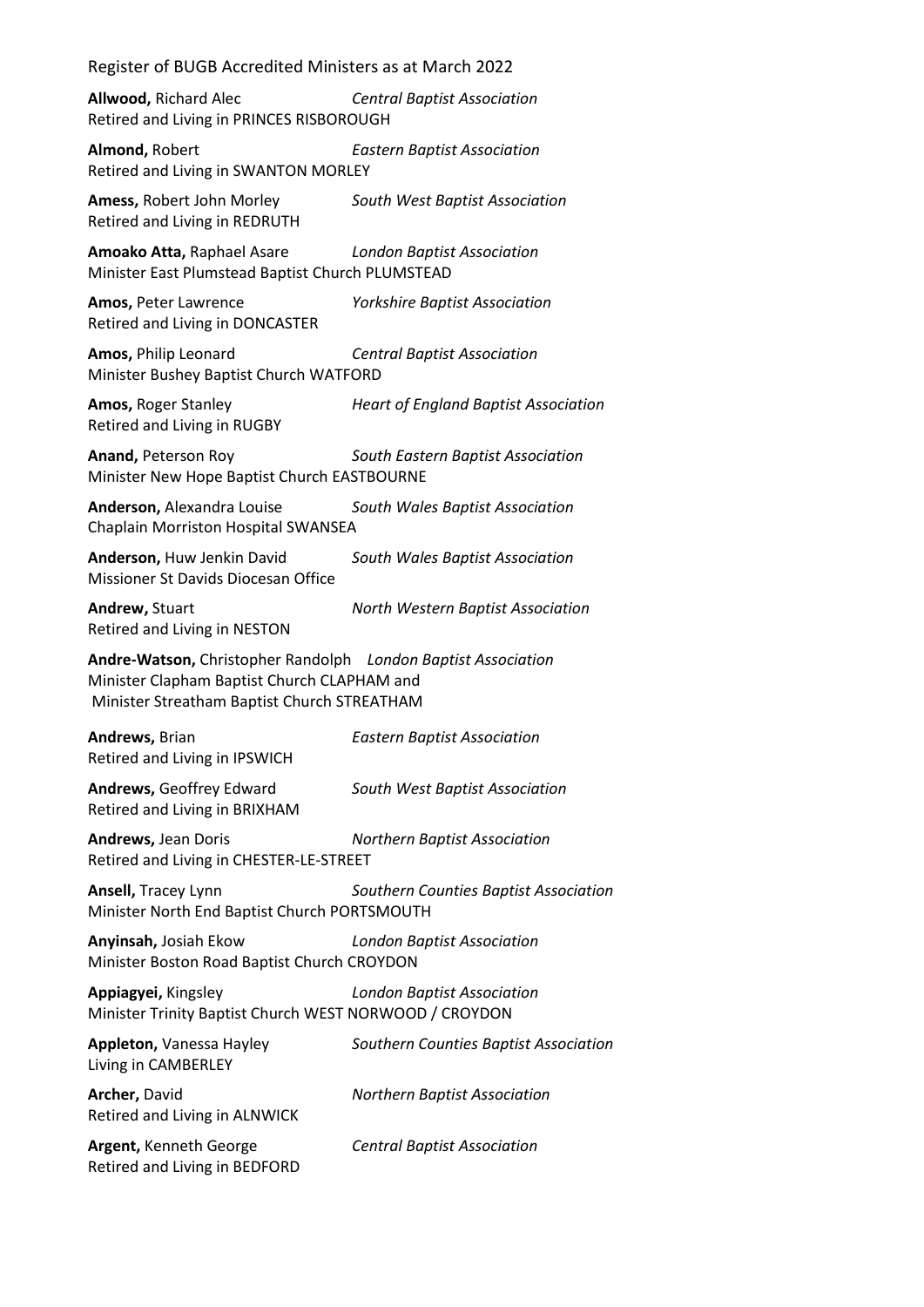**Argile,** Adrian Stuart *Heart of England Baptist Association* Regional Team Leader Heart of England Baptist Association BIRMINGHAM

**Armitage,** Anne Louise *Yorkshire Baptist Association* Retired and Living in BRIGHOUSE

**Arnold,** Margaret Rose *Southern Counties Baptist Association* Retired and Living in BOURNEMOUTH

**Arnold,** Michael Philip *East Midland Baptist Association* Minister Long Eaton Baptist Church LONG EATON

**Arnold,** Paul Thomas *Southern Counties Baptist Association* Retired and Living in SOUTHAMPTON

**Asante,** Richard *London Baptist Association* Minister Surbiton New Life Baptist Church SURBITON

**Asante,** Silvester Dunbar *London Baptist Association* Minister Trinity Baptist Church WEST NORWOOD / CROYDON

**Asbery,** Michael Paul *Heart of England Baptist Association* Minister Meredith Road Baptist Church COVENTRY

**Ashby,** Stephen Robert *Southern Counties Baptist Association* Retired and Living in CHRISTCHURCH

**Ashley,** Leroy Anthony *London Baptist Association* Minister Stoke Newington Baptist Church STOKE NEWINGTON

**Ashley-Brown,** Raymond Joseph *Central Baptist Association* Chaplain Hospice of St Francis Berkhamsted BERKHAMSTED

**Ashton,** Marion *South Wales Baptist Association* Retired and Living in TREORCHY

**Ashton,** Nicholas Bryan *East Midland Baptist Association* Regional Minister East Midland Baptist Association WEST BRIDGFORD

**Ashworth,** Alan Gerald *West of England Baptist Association* Retired and Living in BATH

**Asibuo,** Stephen William *London Baptist Association* Minister Trinity Baptist Church WEST NORWOOD / CROYDON

**Aston,** Martin John *East Midland Baptist Association* Retired and Living in MARKET HARBOROUGH

**Atherton,** Douglas John *South Wales Baptist Association* Chaplain Cwm Taf University Health Board

**Atkin,** Gareth Edward *South Wales Baptist Association* Retired and Living in CAERPHILLY

**Atkins,** Robert Anthony *South Wales Baptist Association* Retired and Living in USK

**Atkins,** Wilton Wilfred *London Baptist Association* Minister Pawsons Road Baptist Church WEST CROYDON

**Atkinson,** Simon Edward *South West Baptist Association* Minister Brixington Community Church EXMOUTH

**Attenborough,** Donald Thomas *London Baptist Association* Retired and Living in BEXLEYHEATH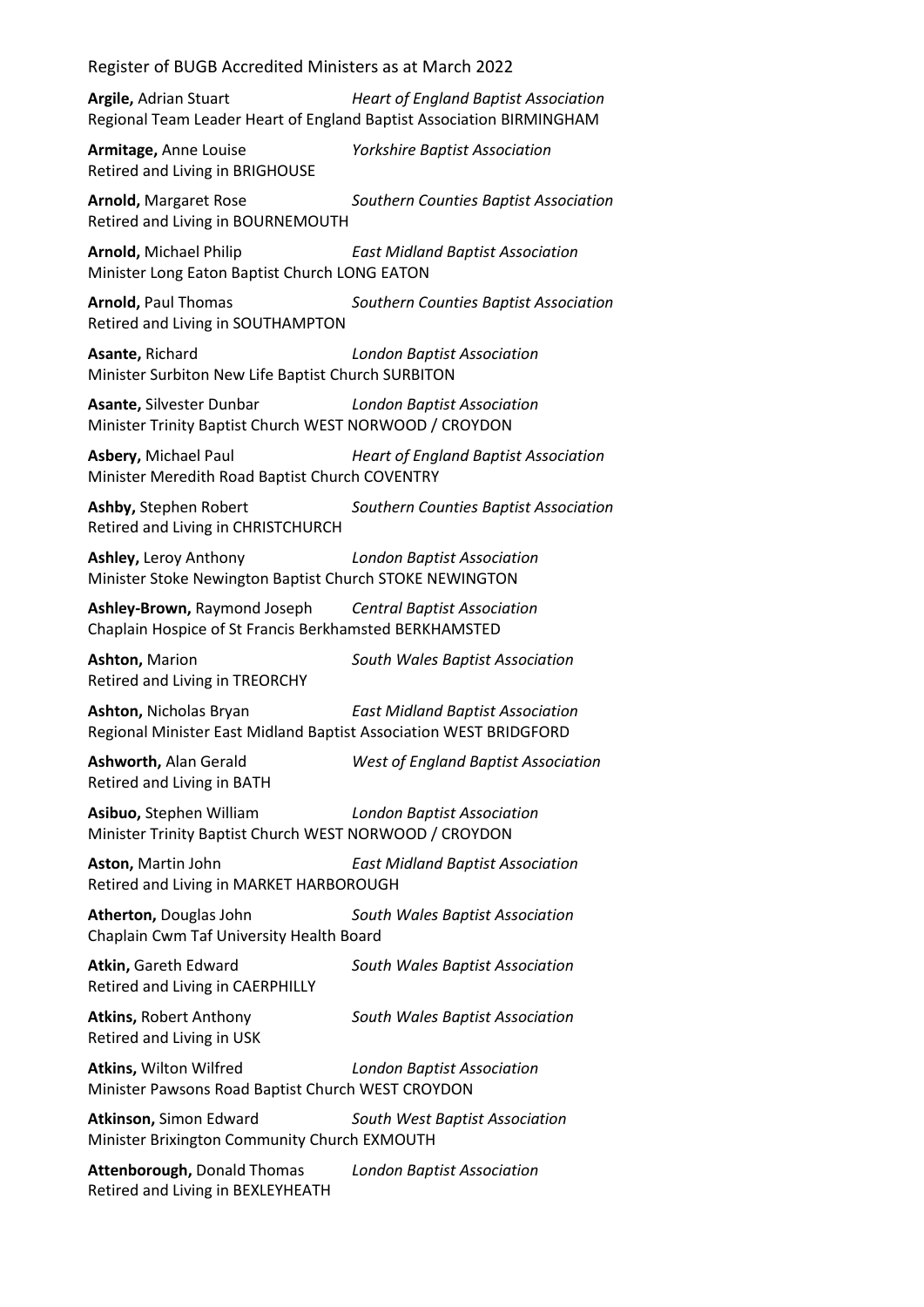| Register of BUGB Accredited Ministers as at March 2022                       |                                             |  |
|------------------------------------------------------------------------------|---------------------------------------------|--|
| <b>Atwood, Raymond Colin</b><br>Retired and Living in OXFORD                 | Southern Counties Baptist Association       |  |
| Auger, David William<br>Retired and Living in BOURNEMOUTH                    | Southern Counties Baptist Association       |  |
| Austin-Sparks, Stephen<br>Minister Walton Baptist Church WALTON ON THAMES    | <b>London Baptist Association</b>           |  |
| Aylward, Julie Barbara<br>Chaplain HMP Elmley SHEERNESS                      | South Eastern Baptist Association           |  |
| Ayo-Isegun, Triumph<br>Chaplain YMCA                                         | <b>London Baptist Association</b>           |  |
| Ayoma, George Otieno<br>Minister Trinity Baptist Church, Fleetwood FLEETWOOD | North Western Baptist Association           |  |
| Ayorinde, Ayodeji<br>Minister Pollards Hill Baptist Church MITCHAM           | <b>London Baptist Association</b>           |  |
| <b>Babalola, Adebayo Akinyemi</b><br>Minister Battersea Chapel BATTERSEA     | <b>London Baptist Association</b>           |  |
| Bacon, Angela Mary<br>Minister Emmanuel Baptist Church Thamesmead THAMESMEAD | <b>London Baptist Association</b>           |  |
| Bailey, David John<br>Retired and Living in READING                          | Southern Counties Baptist Association       |  |
| Bailyes, Alan John<br>Minister Worle Baptist Church WESTON SUPER MARE        | West of England Baptist Association         |  |
| Baima, Teofilo<br>Minister Major Road Baptist Church STRATFORD               | <b>London Baptist Association</b>           |  |
| Baker, Andrew John<br>Minister Woodley Baptist Church READING                | Southern Counties Baptist Association       |  |
| Baker, Colin<br>Minister Caversham Baptist Church READING                    | Southern Counties Baptist Association       |  |
| <b>Baker, Dane Austen Stewart</b><br>Retired and Living in FLEET             | South Eastern Baptist Association           |  |
| Baker, David Frank<br>Retired and Living in FLITWICK                         | <b>Central Baptist Association</b>          |  |
| Baker, George Peter<br>Minister Pinhoe Road Baptist Church EXETER            | South West Baptist Association              |  |
| Baker, Helen Jane<br>Minister Orchard Baptist Church BICESTER                | Southern Counties Baptist Association       |  |
| Baker, Kenneth<br>Retired and Living in WORCESTER                            | <b>Heart of England Baptist Association</b> |  |
| Baker, Patrick John<br>Retired and Living in WAUNCEIRCH                      | South Wales Baptist Association             |  |
| <b>Baker, Simeon Thomas</b><br>Director Baptist Union Of Wales CARMARTHEN    | <b>Gwent [Welsh] Baptist Association</b>    |  |
| Baker, Stephen<br>Chaplain Kent & Sussex Hospital TUNBRIDGE WELLS            | South Eastern Baptist Association           |  |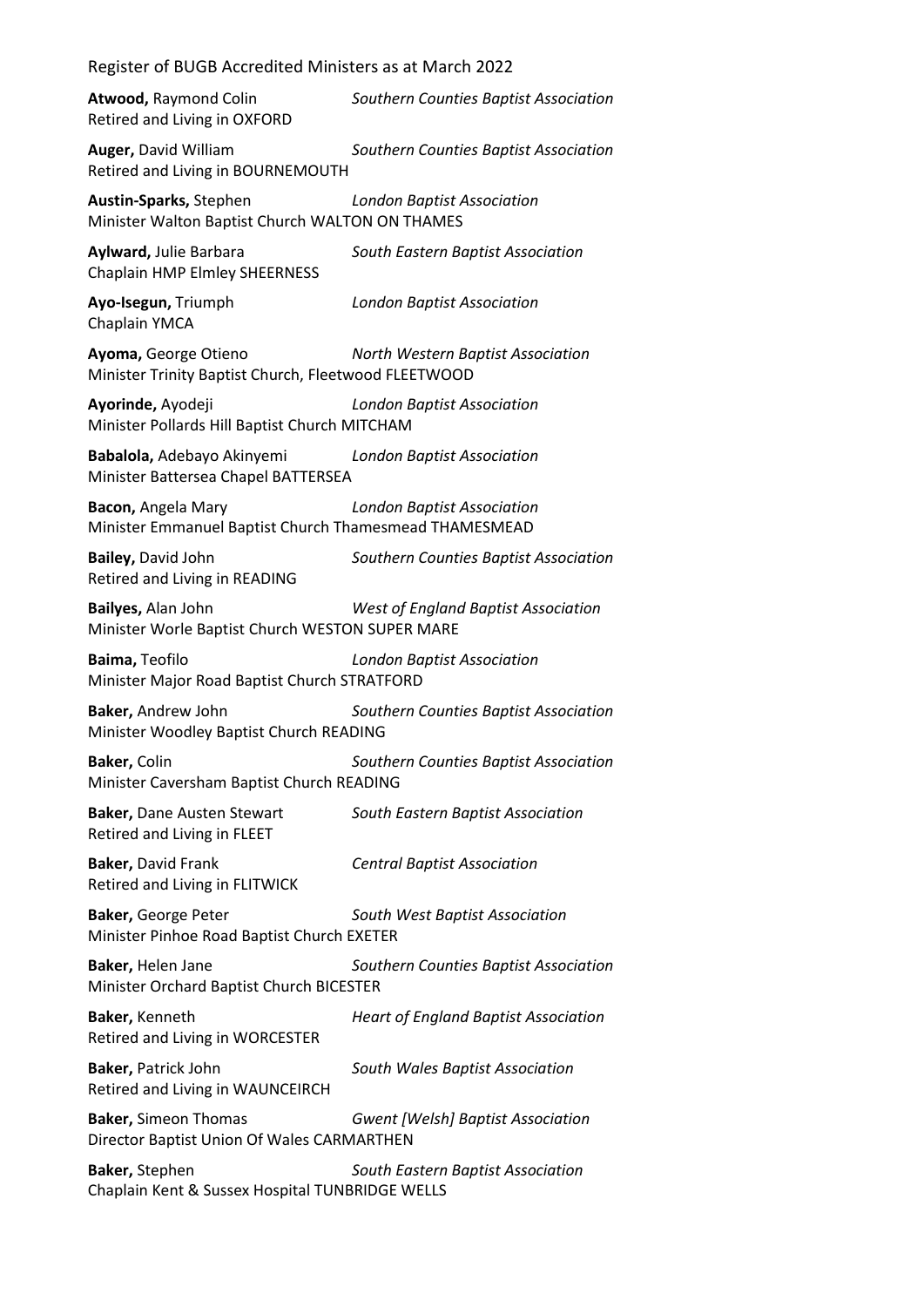**Baldwin,** Eric Anthony *Eastern Baptist Association* Retired and Living in BRENTWOOD

**Balfour,** George *Eastern Baptist Association* Retired and Living in COLCHESTER

**Ball,** Leslie Walter *Eastern Baptist Association* Retired and Living in WALTON ON THE NAZE

**Ball,** Raymond Edward *Eastern Baptist Association* Retired and Living in BURY ST EDMUNDS

**Ballard,** Paul Hardham *East Midland Baptist Association* Retired and Living in PETERBOROUGH

**Band,** Christopher Alan *Southern Counties Baptist Association* Minister Headington Baptist Church OXFORD

**Banks,** Andrew Paul *London Baptist Association* Minister Trinity Baptist Church BEXLEYHEATH

**Banks,** Graham *South Eastern Baptist Association* Retired and Living in BOGNOR REGIS

**Banwo,** Olanrewaju Babatunde *North Western Baptist Association* Minister Christway Baptist Church SALFORD

**Barbazza,** Allan *London Baptist Association* Minister The King's Cross Baptist Church

**Barber,** David Robert *Heart of England Baptist Association* Minister New Life Baptist Church, Kings Heath BIRMINGHAM

**Barber,** Stephen *Southern Counties Baptist Association* Minister Orchard Baptist Church BICESTER

**Barclay,** Susan Elizabeth *Central Baptist Association* Tutor All Nations Christian College WARE

**Barham,** Ronald George *London Baptist Association* Minister Queen Street Baptist Church ERITH

**Barker,** Amy Kate *Heart of England Baptist Association* Minister Walsgrave Baptist Church COVENTRY

**Barker,** David John *Heart of England Baptist Association* Minister Walsgrave Baptist Church COVENTRY

**Barker,** David John *South Eastern Baptist Association* Minister Cheriton Baptist Church FOLKESTONE

**Barker,** Patrick Robert *South West Baptist Association* Minister Tiverton Baptist Church TIVERTON

**Barnard,** Philip Edward *London Baptist Association* Regional Team Leader London Baptist Association LONDON

**Barnes,** David Leonard *South Eastern Baptist Association* Minister Angmering Baptist Church ANGMERING

**Barnett,** Neville John *South Eastern Baptist Association* Retired and Living in BEXHILL-ON-SEA

**Barnett,** Phyllis *London Baptist Association* Chaplain Kings College Hospital NHS Trust LONDON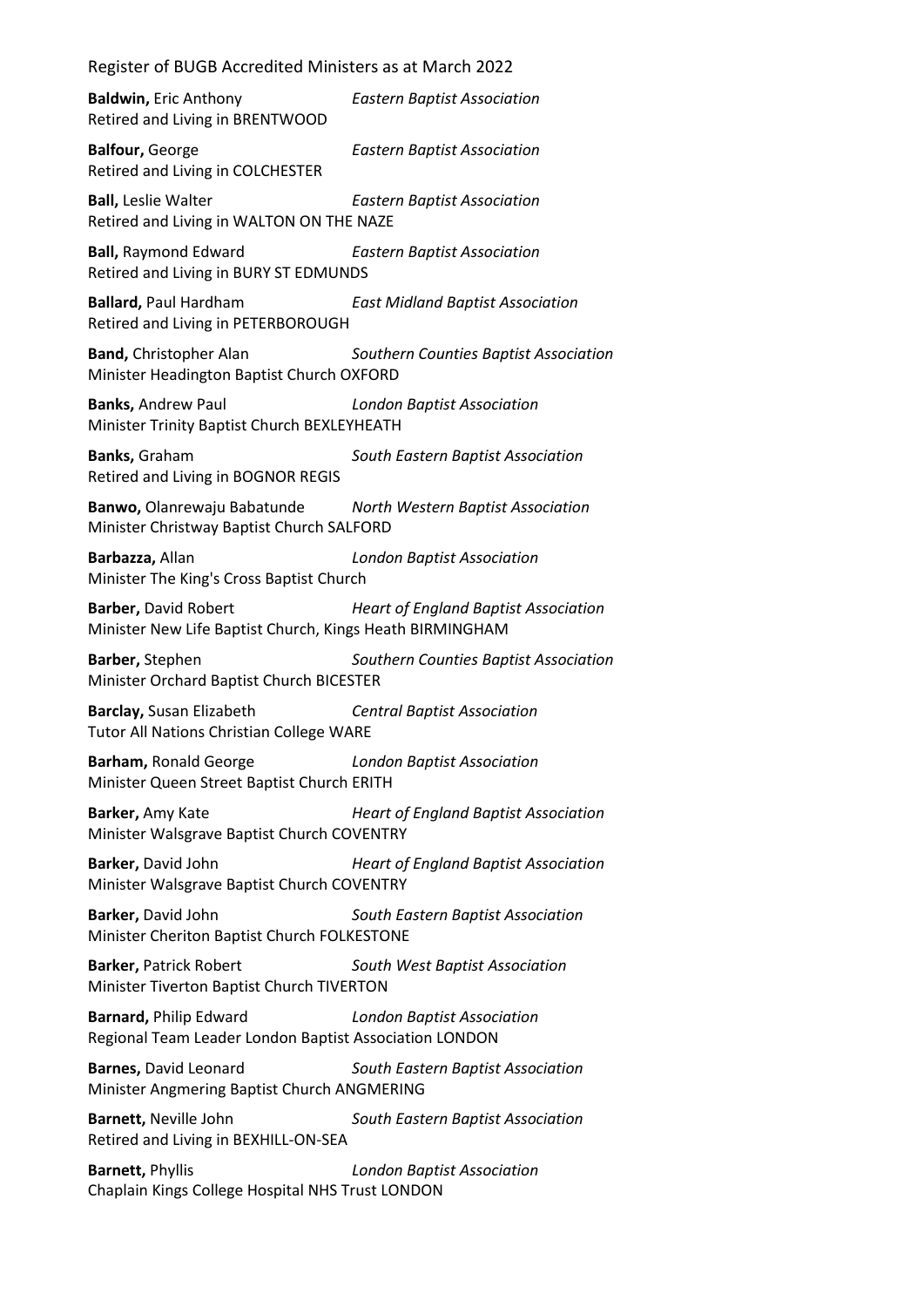**Barnhouse,** Laura Helen *South Wales Baptist Association* Minister Coedpenmaen Community Church PONTYPRIDD

**Barnwell,** Stephen Paul *East Midland Baptist Association* Minister Chesterfield Baptist Church CHESTERFIELD

**Barr,** Norman Claude *Heart of England Baptist Association* Retired and Living in RUGBY

**Barrett,** Malcolm John *East Midland Baptist Association* Retired and Living in MARKET HARBOROUGH

**Barron,** Barnaby Nicholas *South West Baptist Association* Pioneer Pioneer Ministry Cornwall

**Barron,** Sara-Jane *South West Baptist Association* Pioneer Pioneer Ministry Cornwall

**Barrs,** Luke Anthony *South Eastern Baptist Association* Minister Church Crookham Baptist Church CHURCH CROOKHAM

**Barter,** David Graham *West of England Baptist Association* Retired and Living in WOTTON-UNDER-EDGE

**Bartlam,** Terence Clive *North Western Baptist Association* Retired and Living in LYTHAM ST ANNES

**Bartlett,** David Leslie *London Baptist Association* Retired and Living in DARTFORD

**Bartlett,** Simon Richard Collier *Southern Counties Baptist Association* Minister Rosebery Park Baptist Church BOURNEMOUTH

**Bartram,** David *North Western Baptist Association* Minister Trinity Baptist Church BACUP

**Bartram,** Michael George Francis *North Western Baptist Association* Retired and Living in ST HELENS

**Bass,** Colin James *West of England Baptist Association* Retired and Living in SWINDON

**Bassett,** Brendan David *South West Baptist Association* Team Leader Jesus Shaped People

**Bates,** Jonathan Trevor *Eastern Baptist Association* Retired and Living in IPSWICH

**Batty,** Iain Lovell *London Baptist Association* Minister Abbey Road Baptist Church ST JOHNS WOOD

**Baxter,** David Robert *South Eastern Baptist Association* Minister West Malling Baptist Church WEST MALLING

**Baxter,** Ian Craig *North Western Baptist Association* Chaplain Blackpool Teaching Hospitals NHS Foundation Trust

**Baxter,** William Paul *South Wales Baptist Association* Minister Usk Baptist Church USK

**Bayes,** John Frederick *East Midland Baptist Association* Retired and Living in CALVERTON

**Bayley,** Nigel Richard Jonathan *Eastern Baptist Association* Minister Dereham Baptist Church DEREHAM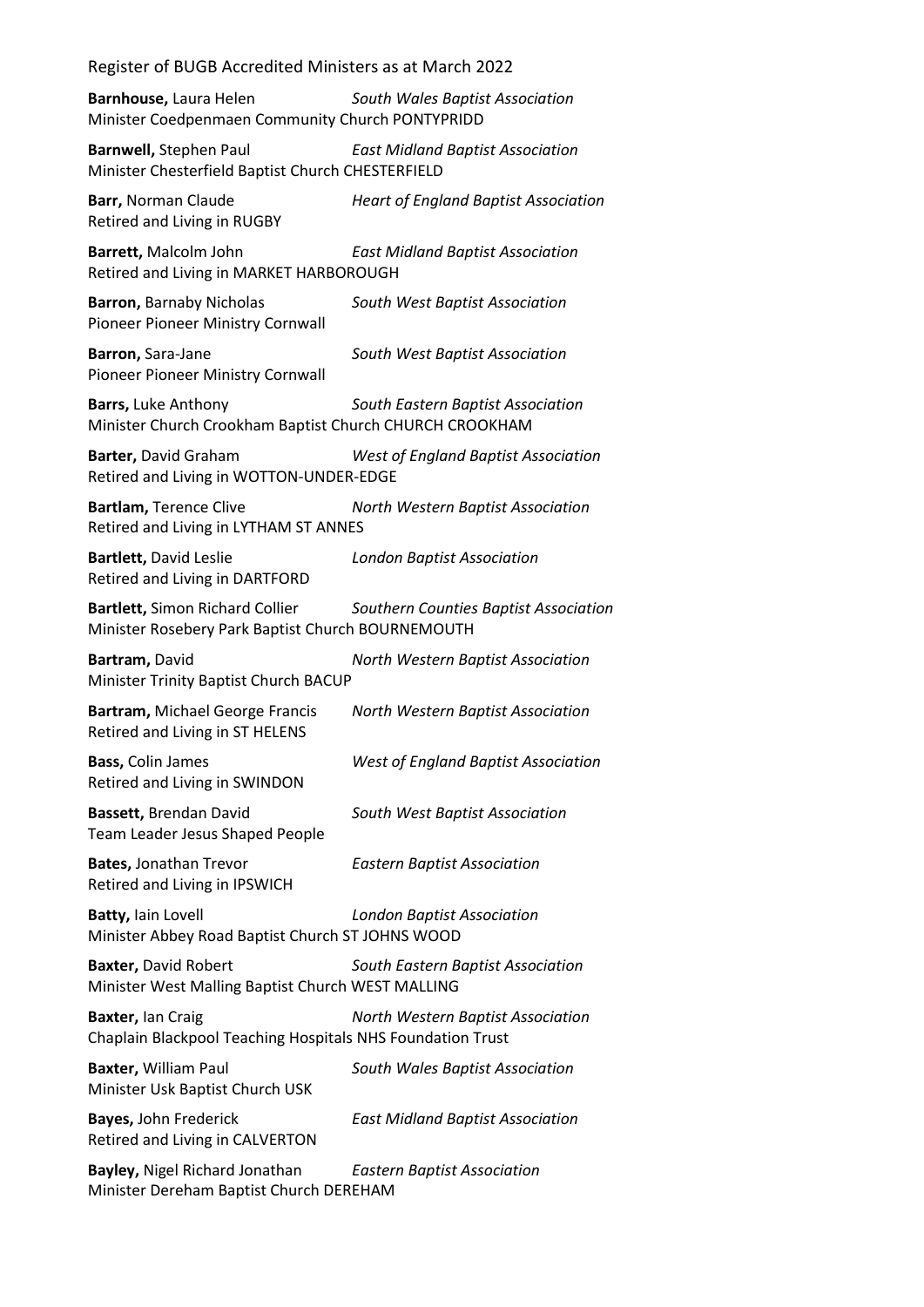Register of BUGB Accredited Ministers as at March 2022 **Bayliss,** Raymond Francis *South Eastern Baptist Association* Retired and Living in CANTERBURY **Bayona,** Jeryl Gesolgon *Southern Counties Baptist Association*

Minister Littlemore Baptist Church LITTLEMORE

**Beamish,** Robert Leslie *North Western Baptist Association* Chaplain Rydal Penrhos School COLWYN BAY and Minister Princes Drive Baptist Church COLWYN BAY

**Beasley-Murray,** Paul *Eastern Baptist Association* Retired and Living in CHELMSFORD **Beaumont,** Ivor Mark *London Baptist Association* Retired and Living in RUISLIP **Beavis,** Alan Kenneth *London Baptist Association* Retired and Living in LOUGHTON **Beazley,** David Philip *South Eastern Baptist Association* Retired and Living in STEYNING **Beckett,** Daniel Marc *Eastern Baptist Association* Minister Godmanchester Baptist Church GODMANCHESTER **Beckett,** Trevor Eric *South Eastern Baptist Association* Minister Sheddingdean Baptist Church BURGESS HILL **Bedford,** Roy Anthony *West of England Baptist Association* Retired and Living in CAM **Beer,** Jonathan Francis *Southern Counties Baptist Association* Minister Romsey Baptist Church ROMSEY **Bell,** Christopher Marten *Central Baptist Association* Retired and Living in MILTON KEYNES **Bell,** Ian Coulson *Eastern Baptist Association* Retired and Living in BURY ST EDMUNDS **Bellingham,** Richard Paul *London Baptist Association* Minister Bromley Common Baptist Church BROMLEY **Bendrey,** Dennis Royston *South West Baptist Association* Retired and Living in HONITON **Benjamin,** Kenneth Leonard *Central Baptist Association* Director London Institute for Contemporary Christianity **Bentham,** Stephen John *Heart of England Baptist Association* Minister Smethwick Baptist Church SMETHWICK **Bentley,** Geoffrey *North Western Baptist Association* Minister Aintree Baptist Church LIVERPOOL **Bernard,** John Alexander *Southern Counties Baptist Association* Minister Langley Free Church SLOUGH **Berry,** Alan *Yorkshire Baptist Association* Retired and Living in WAKEFIELD **Berry,** John Maxwell *South Eastern Baptist Association* Retired and Living in PEVENSEY BAY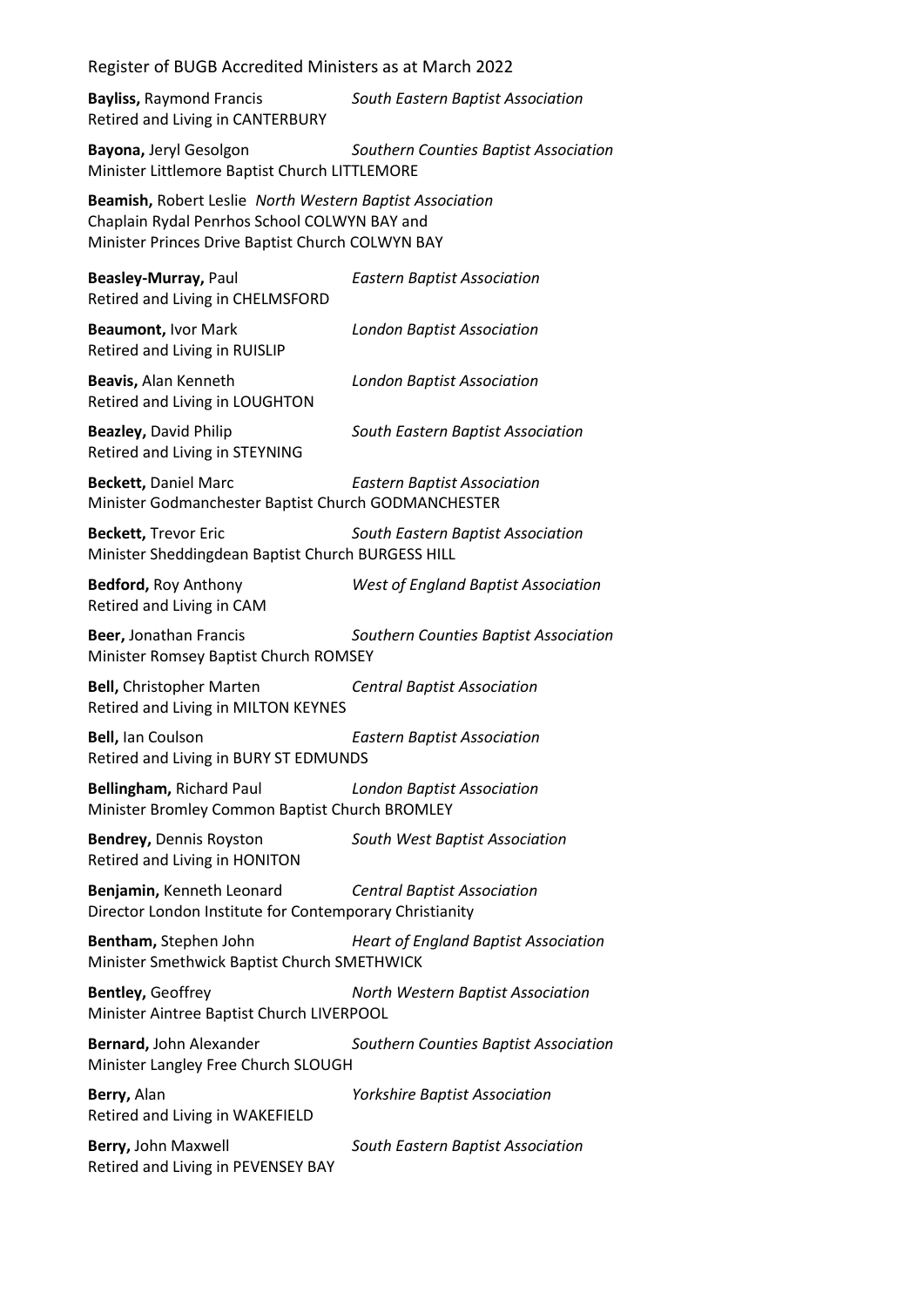| <b>Beswick, Arthur Charles</b><br>Retired and Living in SHEFFIELD                   | <b>Yorkshire Baptist Association</b>        |
|-------------------------------------------------------------------------------------|---------------------------------------------|
| Betteridge, Alan<br>Retired and Living in COVENTRY                                  | <b>Heart of England Baptist Association</b> |
| Bevan, Andrew John<br>Retired and Living in OXFORD                                  | Southern Counties Baptist Association       |
| Bevan, Roland Llewellyn<br>Retired and Living in CRAWLEY                            | South Eastern Baptist Association           |
| Beya, Rashell Amanda<br>Minister Broadway Baptist Church DERBY                      | <b>East Midland Baptist Association</b>     |
| <b>Biddall, Stephen Alan</b><br>Minister Margate Baptist Church MARGATE             | South Eastern Baptist Association           |
| Billingham, John<br>Retired and Living in SEATON                                    | <b>Yorkshire Baptist Association</b>        |
| Bingham, Sarah<br>Minister (OOP) Out of Pastorate                                   | <b>Heart of England Baptist Association</b> |
| <b>Binney, James Philip</b><br>Retired and Living in READING                        | Southern Counties Baptist Association       |
| Binney, Julia Mary<br>Minister Abbey Baptist Church READING                         | Southern Counties Baptist Association       |
| <b>Binns, Cathryn Elaine</b><br>Minister Denmark Place Baptist Church CAMBERWELL    | <b>London Baptist Association</b>           |
| <b>Birch, Gary James</b><br>Chaplain HM Forces                                      |                                             |
| <b>Birch, Geoffrey</b><br>Retired and Living in CAERNARFON                          | North Western Baptist Association           |
| Birch, Jonathan<br>Minister Salem Baptist Church PONTYPRIDD                         | South Wales Baptist Association             |
| Birch, Kerry John<br>Minister Ryde Baptist Church RYDE                              | Southern Counties Baptist Association       |
| <b>Bird, Alan Charles</b><br>Retired and Living in FURZTON                          | <b>Central Baptist Association</b>          |
| <b>Bird, David Paul</b><br>Retired and Living in NORWICH                            | <b>Eastern Baptist Association</b>          |
| Birks, Lance Everard<br>Retired and Living in DEREHAM                               | <b>Eastern Baptist Association</b>          |
| Biro, Zoltan<br>Minister Eynsham Baptist Church EYNSHAM                             | Southern Counties Baptist Association       |
| Bishop, Brian<br>Minister South Harrow Baptist Church HARROW                        | <b>London Baptist Association</b>           |
|                                                                                     |                                             |
| <b>Bishop, David Christopher</b><br>Minister Basingstoke Baptist Church BASINGSTOKE | Southern Counties Baptist Association       |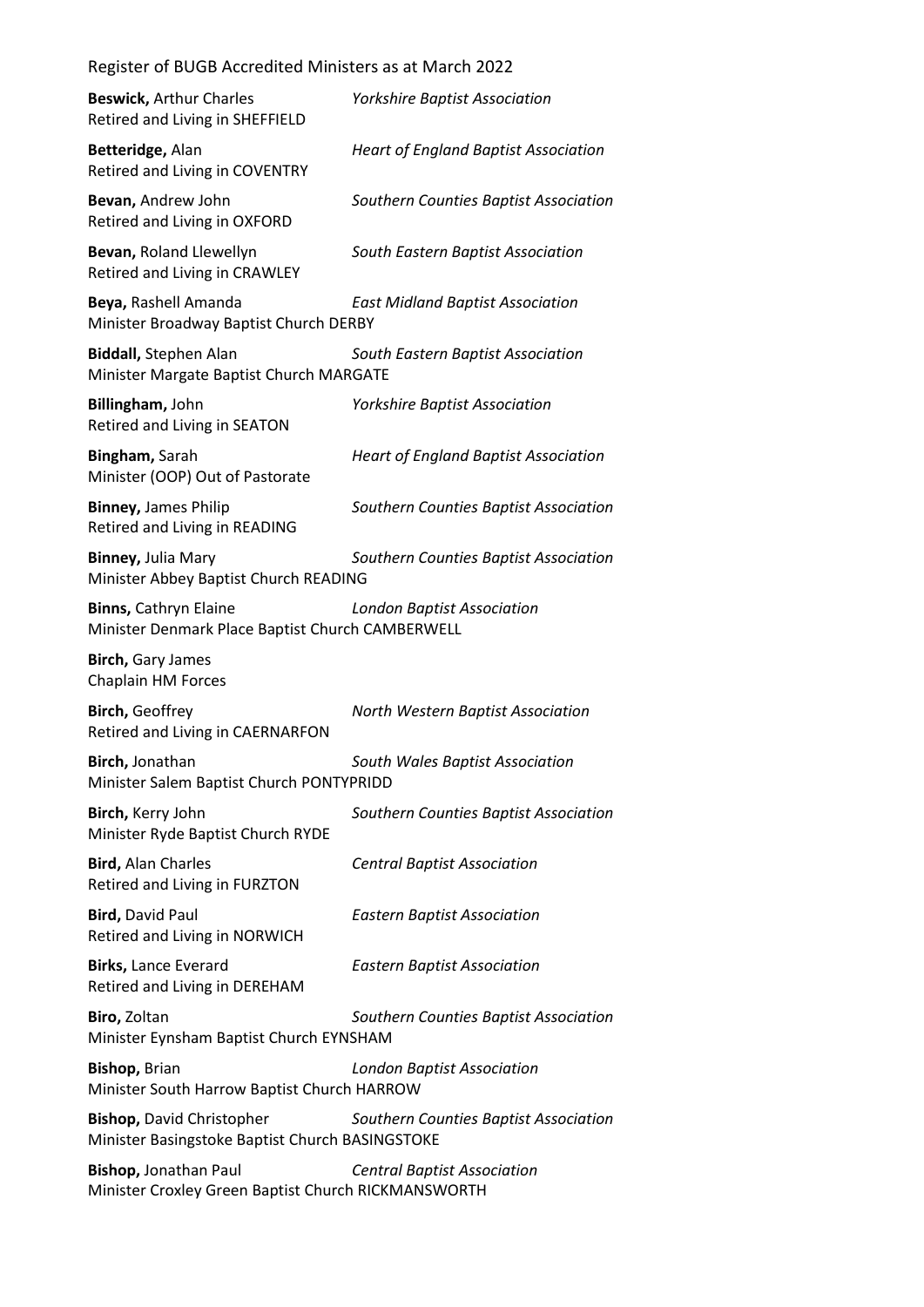| Register of BUGB Accredited Ministers as at March 2022                                |                                                                                                                                   |
|---------------------------------------------------------------------------------------|-----------------------------------------------------------------------------------------------------------------------------------|
| Blackshire, Peter Kenneth<br>Chaplain Heatherwood & Wexham Park NHS Trust WEXHAM      | Southern Counties Baptist Association                                                                                             |
| <b>Blake, Jonathan Robert</b><br>Minister (LOA) Leave of Absence                      | <b>Eastern Baptist Association</b>                                                                                                |
| <b>Blake-Lobb, Richard Edward</b><br><b>CEO The Life Project</b>                      | <b>London Baptist Association</b>                                                                                                 |
| <b>Blakey, Margaret</b><br>Minister Winford Baptist Church WINFORD                    | West of England Baptist Association<br>Minister Chew Magna Baptist Church CHEW MAGNA, Minister Blagdon Baptist Church BLAGDON and |
| <b>Bland, Geoffrey Edward</b><br>Retired and Living in SALTBURN-BY-THE-SEA            | <b>Northern Baptist Association</b>                                                                                               |
| <b>Blandford, David John</b><br>Chaplain Avon and Wiltshire Mental Health Partnership | <b>West of England Baptist Association</b>                                                                                        |
| <b>Blaney, Darren Lloyd Zachary</b><br>Minister Herne Bay Baptist Church HERNE BAY    | South Eastern Baptist Association                                                                                                 |
| <b>Blatchford, Claire Louise</b><br>Regional Minister Eastern Baptist Association     | <b>Eastern Baptist Association</b>                                                                                                |
| <b>Blizzard, Charles Philip</b><br>Retired and Living in FALMOUTH                     | South West Baptist Association                                                                                                    |
| <b>Bloice-Smith, James Stuart</b><br>Minister Headington Baptist Church OXFORD        | Southern Counties Baptist Association                                                                                             |
| <b>Blower, Stephen Edward</b><br>Co-ordinator Sidewalk Youth Project SCARBOROUGH      | <b>Yorkshire Baptist Association</b>                                                                                              |
| <b>Blundell, Elaine Mary</b><br>Minister Trinity Free Church HUNTINGDON               | <b>Eastern Baptist Association</b>                                                                                                |
| <b>Blyth, Myra</b><br>Retired and Living in OXFORD                                    | Southern Counties Baptist Association                                                                                             |
| <b>Blyth, Richard John</b><br>Retired and Living in CAMBRIDGE                         | <b>Eastern Baptist Association</b>                                                                                                |
| Boakye, Dan Owusu<br>Minister Trinity Baptist Church WEST NORWOOD / CROYDON           | <b>London Baptist Association</b>                                                                                                 |
| Boakye, Ebenezer<br>Minister Winchmore Hill Baptist Church WINCHMORE HILL             | <b>London Baptist Association</b>                                                                                                 |
| Bochenski, Michael Ian<br>Retired and Living in NOTTINGHAM                            | <b>East Midland Baptist Association</b>                                                                                           |
| <b>Boddington, Alison Jayne</b><br>Minister Hawkinge Baptist Church HAWKINGE          | South Eastern Baptist Association                                                                                                 |
| Boddington, Edwin Arthur<br>Retired and Living in BIRMINGHAM                          | <b>Heart of England Baptist Association</b>                                                                                       |
| <b>Bodicoat, Norman Frank</b><br>Retired and Living in BUILTH WELLS                   | South Wales Baptist Association                                                                                                   |
| <b>Bodington, Simon Philip</b><br>Retired and Living in GODALMING                     | South Eastern Baptist Association                                                                                                 |
|                                                                                       |                                                                                                                                   |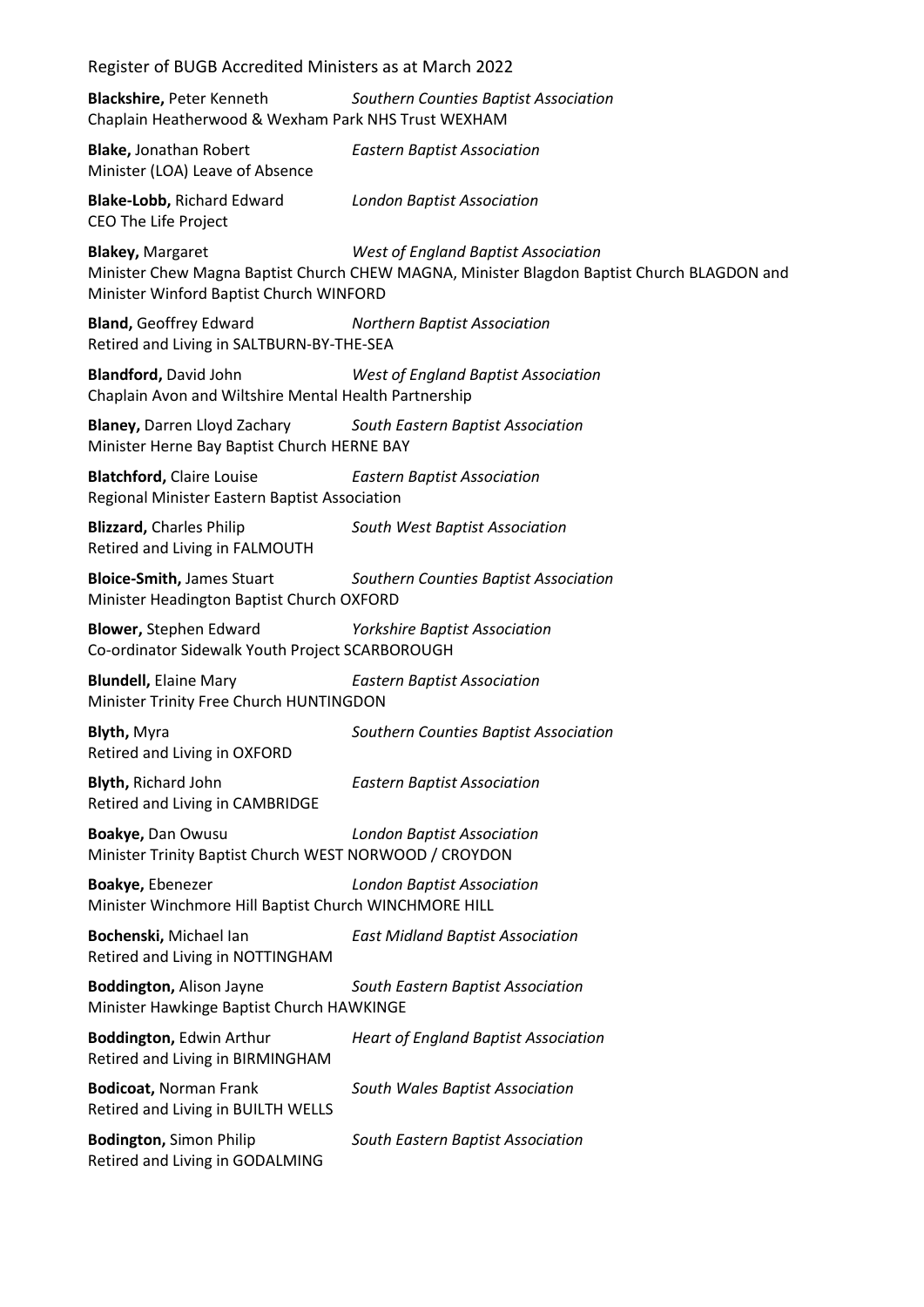| <b>Bolton, Raymond Charles</b><br>Retired and Living in BILLERICAY                                                                                                | <b>Eastern Baptist Association</b>                                                                            |
|-------------------------------------------------------------------------------------------------------------------------------------------------------------------|---------------------------------------------------------------------------------------------------------------|
| <b>Bond, Barbara Moreen</b><br>Retired and Living in LUTON                                                                                                        | <b>Central Baptist Association</b>                                                                            |
| <b>Bond, Colin David</b><br>Retired and Living in DERBY                                                                                                           | <b>East Midland Baptist Association</b>                                                                       |
| <b>Bone, Jacqueline Marianne</b><br>Pioneer WITNEY                                                                                                                | Southern Counties Baptist Association                                                                         |
| Bonser, Michael<br>Retired and Living in GRANGE-OVER-SANDS                                                                                                        | North Western Baptist Association                                                                             |
| <b>Bonson, George William</b><br>Retired and Living in ATHERTON                                                                                                   | North Western Baptist Association                                                                             |
| Booth, James Maurice North Western Baptist Association<br>Minister Nelson Baptist Church NELSON and<br>Minister Briercliffe Road Baptist/Methodist Church BURNLEY |                                                                                                               |
| <b>Booth, Richard Arthur</b><br>Minister Sion Baptist Church BURNLEY                                                                                              | North Western Baptist Association                                                                             |
| Borlace, Roger<br>Retired and Living in MENAI BRIDGE                                                                                                              | North Western Baptist Association                                                                             |
| Borlase, Jason Paul<br>Minister Kidderminster Baptist Church KIDDERMINSTER                                                                                        | <b>Heart of England Baptist Association</b>                                                                   |
| Bostridge, Carol Ann                                                                                                                                              | <b>London Baptist Association</b><br>Minister, LONDON and Regional Minister London Baptist Association LONDON |
| Central Baptist Association<br><b>Bottoms, Ruth Anne</b><br>Tutor Regent's Park College OXFORD and<br>Chaplain West London Mission LONDON                         |                                                                                                               |
| <b>Boulton, Alison Jane</b><br>Minister Wichelstowe: The Stowe SWINDON and<br>Pioneer Fresh Expressions                                                           | <b>West of England Baptist Association</b>                                                                    |
| Boulton, Kay<br>Minister Christchurch Baptist Church CHRISTCHURCH                                                                                                 | Southern Counties Baptist Association                                                                         |
| Bousfield, David John<br>Retired and Living in SHEERNESS                                                                                                          | South Eastern Baptist Association                                                                             |
| <b>Bowden, Colin Michael</b><br>Minister Burgh Baptist Church BURGH LE MARSH                                                                                      | <b>East Midland Baptist Association</b>                                                                       |
| <b>Bowers, Christopher Alan</b><br>Retired and Living in WATERLOOVILLE                                                                                            | Southern Counties Baptist Association                                                                         |
| <b>Bowler, Erica Lesley</b><br><b>Minister CAMBRIDGE</b>                                                                                                          | <b>Eastern Baptist Association</b>                                                                            |
| Bowman, Richard John Craig<br>Minister Frampton Park Baptist Church HACKNEY                                                                                       | <b>London Baptist Association</b>                                                                             |

**Bowman,** Thomas Eugene *Central Baptist Association* Retired and Living in NORTHAMPTON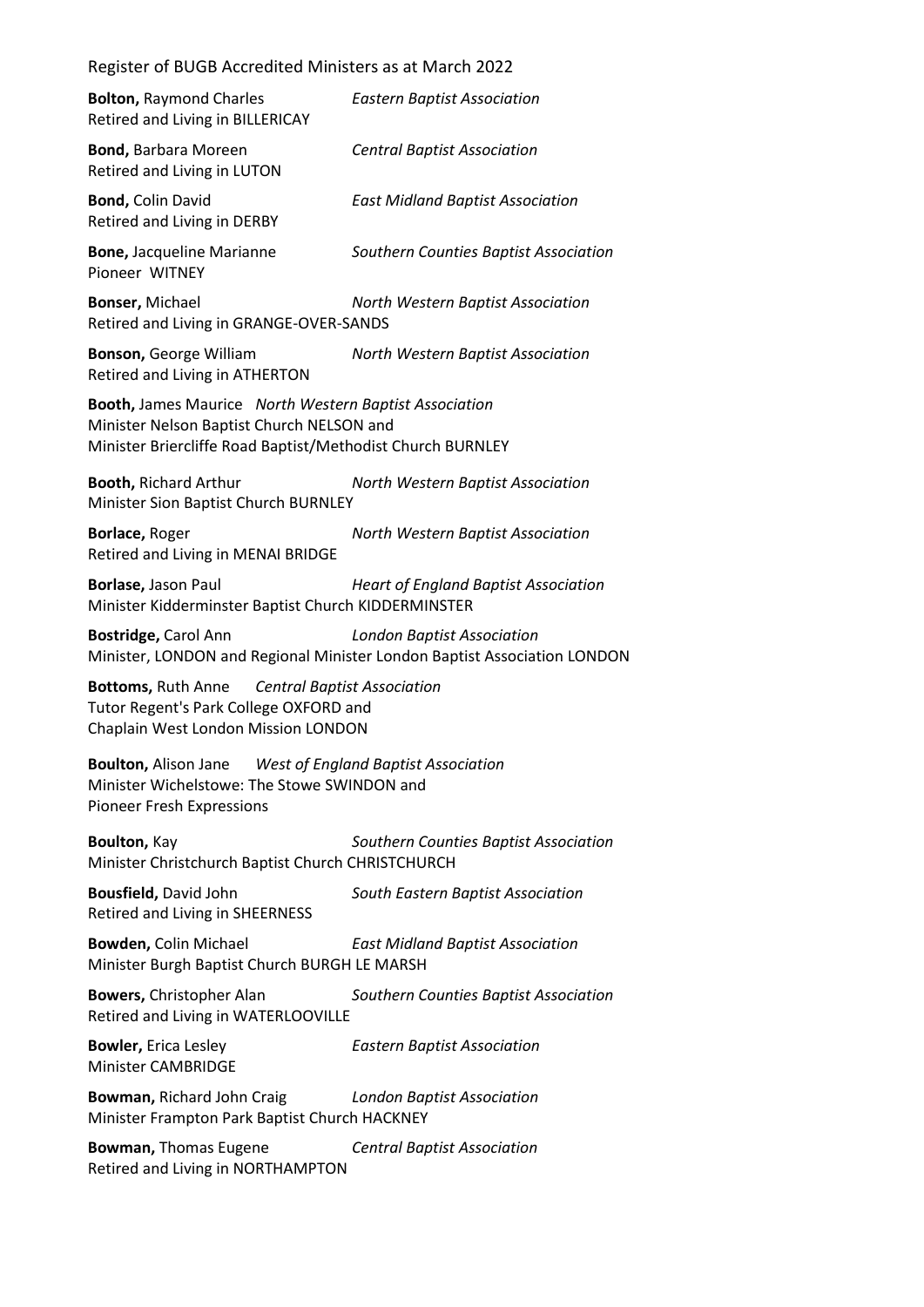**Bowring,** Thomas Andrew *East Midland Baptist Association* Minister Oakham Baptist Church OAKHAM

**Bowtell,** Leroy David *North Western Baptist Association* Minister Rosehill Baptist Church BURNLEY and Minister Haslingden and Helmshore Baptist Church HASLINGDEN

**Bowyer,** Alan Ernest *North Western Baptist Association* Retired and Living in WIRRAL **Boxwell,** John Whiteheart *Central Baptist Association* Retired and Living in BUCKINGHAM **Boyce,** Jonathan Ian *South Eastern Baptist Association*

Chaplain Royal Alexandra and Albert School REIGATE

**Boyden,** Jeffrey Paul *Southern Counties Baptist Association* Retired and Living in EASTLEIGH **Boyers,** John Kirman *North Western Baptist Association*

Retired and Living in SALE

**Boyers,** Jonathan James*North Western Baptist Association* Regional Role North Western Baptist Association WIGAN and Minister The Peoples Church PARTINGTON

**Bracewell,** Kathryn Ann *Southern Counties Baptist Association* Minister Windsor Baptist Church WINDSOR

**Bradbury,** John *North Western Baptist Association* Minister Farnworth Baptist Church FARNWORTH

**Bradley,** Cecil James Retired and Living in BANCHORY

**Bradley,** Matthew George *South West Baptist Association* Minister Creech St Michael Baptist Church CREECH ST MICHAEL

**Bradshaw,** Michael John *Eastern Baptist Association* Retired and Living in WALTON ON THE NAZE

**Bradshaw,** Nicholas Charles *South Wales Baptist Association* Minister Stanwell Road Baptist Church PENARTH

**Braithwaite,** Nicholas *Eastern Baptist Association* Chaplain Basildon and Thurrock University Hospitals NHS Foundation Trust

**Bramwell,** Jonathan Paul *North Western Baptist Association* Minister Lymm Baptist Church LYMM

**Bramwell,** Simon *London Baptist Association* Minister New Malden Baptist Church NEW MALDEN

**Brand,** Alan John *Eastern Baptist Association* Minister RENEW Church LODE, CAMBRIDGE

**Brand,** Gordon Peter *South West Baptist Association* Retired and Living in TAUNTON

**Braund,** Russell John *South Eastern Baptist Association* Minister Emmanuel Baptist Church GRAVESEND

**Brawn,** Simon Peter *North Western Baptist Association* Minister Harpurhey Community Church MANCHESTER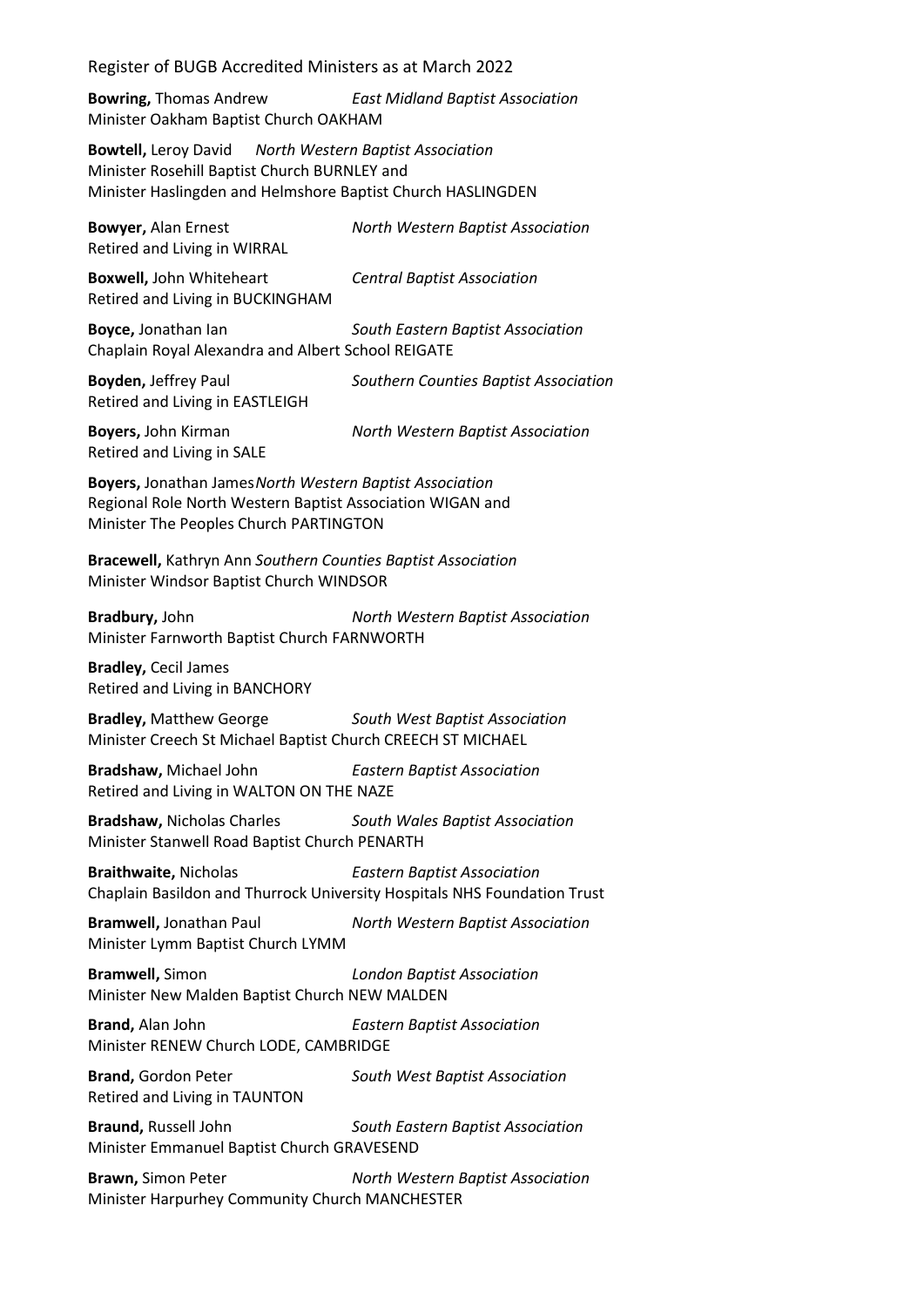| Register of BUGB Accredited Ministers as at March 2022                                                              |                                              |
|---------------------------------------------------------------------------------------------------------------------|----------------------------------------------|
| Bray, Eric Leslie<br>Retired and Living in DERBY                                                                    | <b>East Midland Baptist Association</b>      |
| Bray, Michael Leonard<br>Retired and Living in FOREST HILL                                                          | <b>London Baptist Association</b>            |
| <b>Brenchley, Robin Austen</b><br>Minister Ferring Baptist Church FERRING                                           | South Eastern Baptist Association            |
| <b>Brewer, Peter David</b><br>Retired and Living in CLEVEDON                                                        | <b>West of England Baptist Association</b>   |
| Brewster, John<br>Retired and Living in RETFORD                                                                     | <b>East Midland Baptist Association</b>      |
| Bridger, John Roderick<br>Retired and Living in ROMSEY                                                              | Southern Counties Baptist Association        |
| Brierley, Daniel John<br>Minister Chester Road Baptist Church SUTTON COLDFIELD                                      | <b>Heart of England Baptist Association</b>  |
| Briggs, John William<br>Retired and Living in WALTON ON THE NAZE                                                    | <b>Eastern Baptist Association</b>           |
| <b>Bright, Timothy Stuart Alexander Eastern Baptist Association</b><br>Minister King's Church Mildenhall MILDENHALL |                                              |
| Brighton, Neil John<br>CEO Latin Link and Minister Tanterton Christian Fellowship PRESTON                           | North Western Baptist Association            |
| <b>Brignall, Eric William</b><br>Retired and Living in BOURNEMOUTH                                                  | Southern Counties Baptist Association        |
| Bristow, Christopher George<br>Retired and Living in DUDLEY                                                         | <b>Heart of England Baptist Association</b>  |
| Britten, Lynn<br>Retired and Living in BRADFORD                                                                     | <b>Yorkshire Baptist Association</b>         |
| <b>Broadhurst, Terry Alan</b><br>Minister Bethesda Baptist Church HAVERFORDWEST                                     | Pembrokeshire Baptist Association [Eng Wing] |
| Broadhurst, Vilma<br>Minister, HUNTINGDON                                                                           | <b>Eastern Baptist Association</b>           |
| Brockway, Christopher John<br>Minister Christchurch Baptist Church CHRISTCHURCH                                     | Southern Counties Baptist Association        |
| <b>Brookes, Brian Harry Vickery</b><br>Retired and Living in KIRBY MUXLOE                                           | <b>East Midland Baptist Association</b>      |
| <b>Brookes, Frederick James</b><br>Retired and Living in PEVENSEY                                                   | South Eastern Baptist Association            |
| <b>Brookes, Matthew</b><br>Chaplain The Dudley Group NHS Foundation Trust                                           | <b>Heart of England Baptist Association</b>  |
| Brown, Arthur Humfrey Baillie<br>Director BMS World Mission                                                         | Southern Counties Baptist Association        |
| Brown, Catherine Sarah<br>Minister Bures Baptist Church BURES                                                       | <b>Eastern Baptist Association</b>           |
| Brown, Christopher Shenton<br>Minister Market Harborough Baptist Church MARKET HARBOROUGH                           | <b>East Midland Baptist Association</b>      |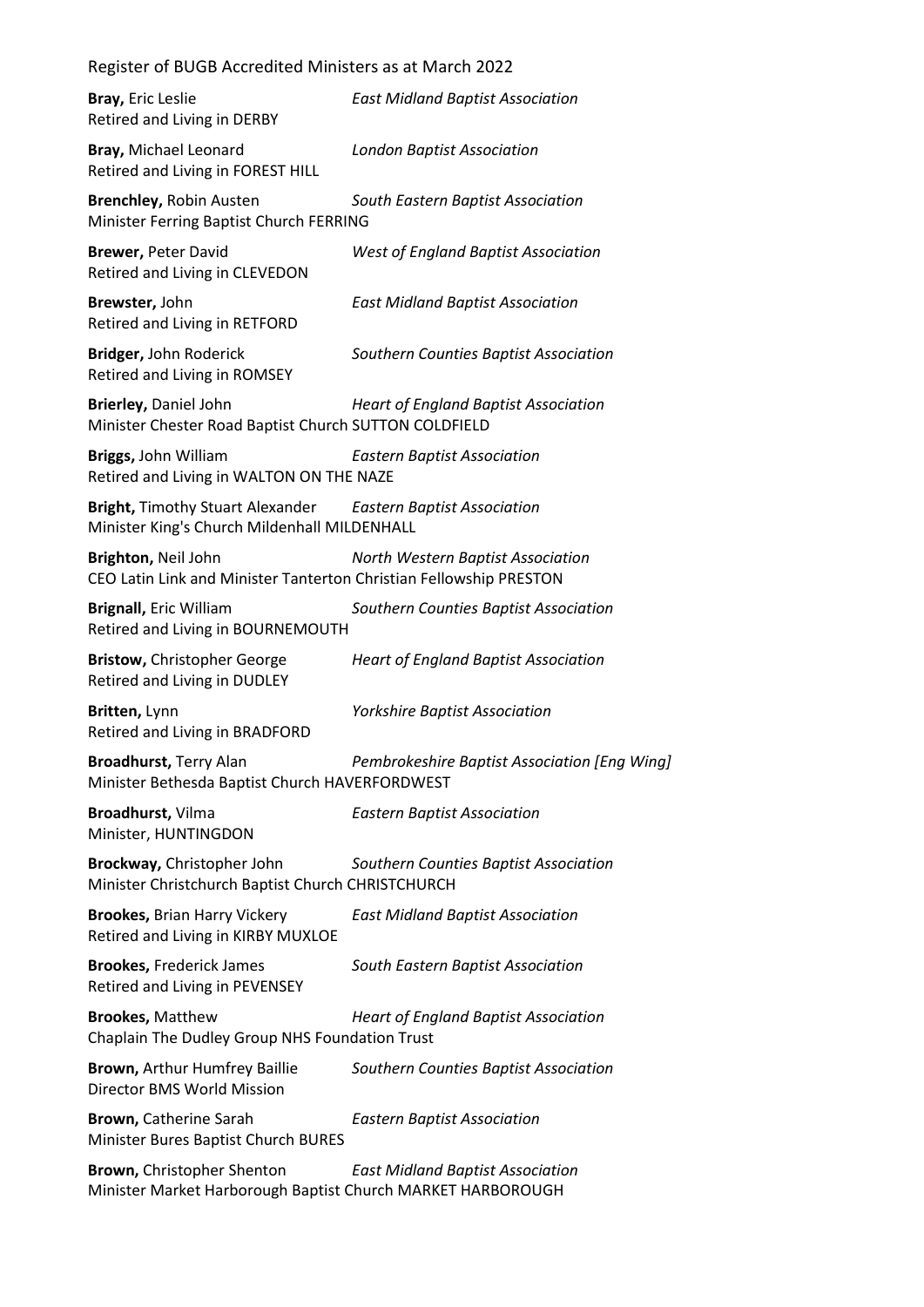**Brown,** Conway Carrington Russell *South Eastern Baptist Association* Retired and Living in FLEET

**Brown,** Daniel William *West of England Baptist Association* Minister Minchinhampton Baptist Church MINCHINHAMPTON

**Brown,** Dawn *West of England Baptist Association* Minister, BURNHAM-ON-SEA **Brown,** James Owen George *South Wales Baptist Association* Retired and Living in PORTHCAWL

**Brown,** Jeremy Fraser *Eastern Baptist Association* Minister Colchester Road Baptist Church IPSWICH

**Brown,** Jeremy Travice *South West Baptist Association* Chaplain Devon Partnership Trust

**Brown,** Kenneth *Yorkshire Baptist Association* Minister Clayton Baptist Church BRADFORD

**Brown,** Malcolm Courtney *East Midland Baptist Association* Retired and Living in DERBY

**Brown,** Michael Tom *West of England Baptist Association* Retired and Living in CHIPPING SODBURY

**Brown,** Randal William Edward Retired and Living in LISBURN

**Brown,** Raymond *Eastern Baptist Association* Retired and Living in CAMBRIDGE

**Browning,** Andrew Robert *Heart of England Baptist Association* Minister St Peter's Baptist Church WORCESTER

**Brownlee,** Graham George Lewis *Yorkshire Baptist Association* Community Worker Citizens UK

**Brownnutt,** David Frederick *South Wales Baptist Association* Retired and Living in TREORCHY

**Brundritt,** Brenda Dorothy *London Baptist Association* Minister (OOP) Out of Pastorate

**Bryan,** Pamela *East Midland Baptist Association* Retired and Living in LEICESTER

**Bugg,** Jonathan *Heart of England Baptist Association* Minister Manor Court Baptist Church NUNEATON

**Buie,** Jacqueline Mary *Central Baptist Association* Minister Gold Hill Baptist Church GERRARDS CROSS

**Bunce,** Ian John *London Baptist Association* Minister Romford Baptist Church ROMFORD

**Bunce,** Vikki Joanne *London Baptist Association* Minister Romford Baptist Church ROMFORD

**Burbridge,** Mark Jonathan *Southern Counties Baptist Association* Retired and Living in CHIPPING NORTON

**Burdett,** Kevin Robin *Eastern Baptist Association* Retired and Living in HUNTINGDON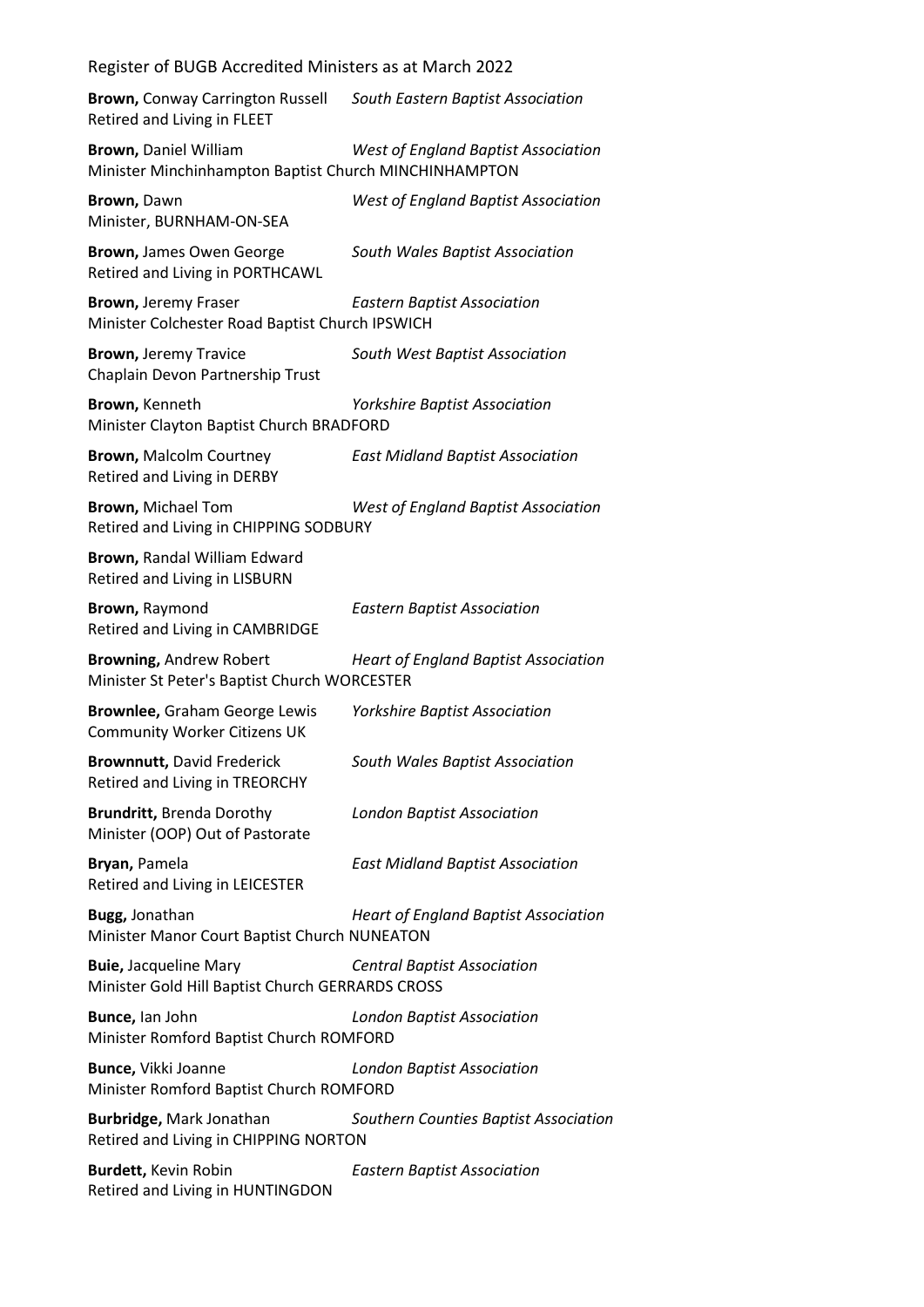| <b>Burfoot, Richard James</b><br>Living in POOLE                                       | Southern Counties Baptist Association       |
|----------------------------------------------------------------------------------------|---------------------------------------------|
| <b>Burge, Nigel David</b><br>Retired and Living in MONMOUTH                            | South Wales Baptist Association             |
| Burke, LeRoy Rickcanta<br>Living in France                                             | <b>London Baptist Association</b>           |
| <b>Burleigh, Mark Adrian</b><br>Chaplain Thorpe Hall Hospice Sue Ryder PETERBOROUGH    | <b>East Midland Baptist Association</b>     |
| <b>Burley, lan Douglas</b><br>Retired and Living in HUDDERSFIELD                       | <b>Yorkshire Baptist Association</b>        |
| Burn, Laurence Stephen<br>Retired and Living in ILMINSTER                              | South West Baptist Association              |
| <b>Burnard, Clive Gregory</b><br>Regional Minister Yorkshire Baptist Association LEEDS | <b>Yorkshire Baptist Association</b>        |
| <b>Burnett, Samuel John</b><br>Minister, EXMOUTH                                       | South West Baptist Association              |
| <b>Burnish, Paul Robert George</b><br>Minister Lyndhurst Baptist Church LYNDHURST      | Southern Counties Baptist Association       |
| <b>Burns, Peter Mark James</b><br>Minister Nailsea Baptist Church NAILSEA              | West of England Baptist Association         |
| <b>Burns, Philip</b><br>Minister Skipton Baptist Church SKIPTON                        | <b>Yorkshire Baptist Association</b>        |
|                                                                                        |                                             |
| <b>Burrell, Alan</b><br>Retired and Living in NEWCASTLE-UNDER-LYME                     | <b>Heart of England Baptist Association</b> |
| Burrough, Jonathan Paul<br>Retired and Living in HAUXTON                               | <b>Eastern Baptist Association</b>          |
| <b>Burrows, David Roy</b><br>Chaplain Kings Mill Hospital MANSFIELD                    | <b>East Midland Baptist Association</b>     |
| <b>Burrows, Edward William</b><br>Retired and Living in GLASGOW                        |                                             |
| <b>Burrows, Elaine Alison</b><br>Minister Portfolio Ministry                           | <b>East Midland Baptist Association</b>     |
| <b>Burt, Timothy</b><br>Retired and Living in STOURPORT-ON-SEVERN                      | <b>Heart of England Baptist Association</b> |
| Burton, David John<br>Minister Colwell Baptist Church FRESHWATER                       | Southern Counties Baptist Association       |
| <b>Bush, Jonathan Stephen</b><br>Retired and Living in PLYMOUTH                        | South West Baptist Association              |
| <b>Bush, Timothy Paul</b><br>Chaplain Severn Hospice TELFORD                           | <b>Heart of England Baptist Association</b> |
| <b>Butcher, David Robert</b><br>Retired and Living in LOUGHBOROUGH                     | <b>East Midland Baptist Association</b>     |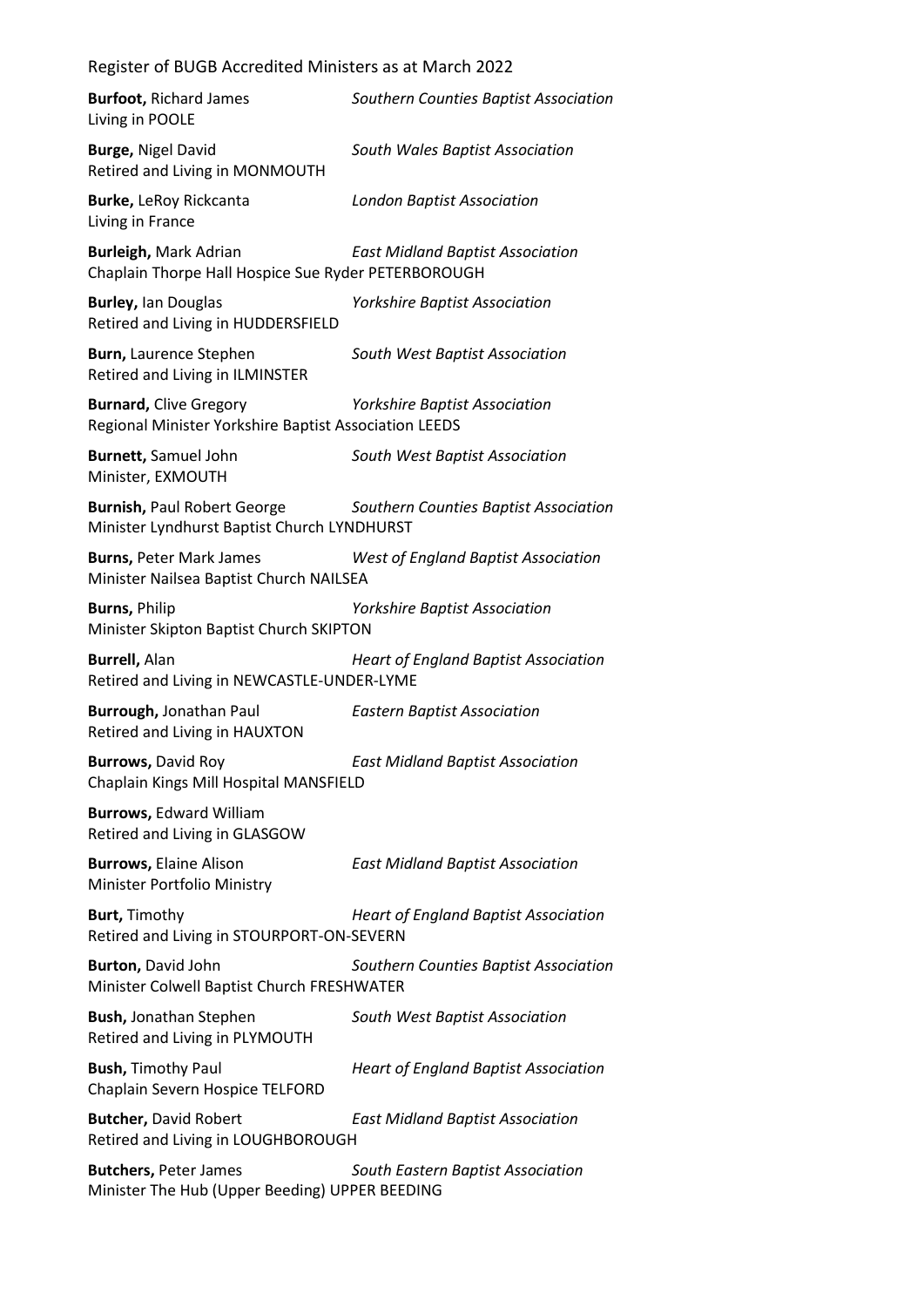Register of BUGB Accredited Ministers as at March 2022 **Butler,** Toby Oliver *Southern Counties Baptist Association* Minister Cornerstone Church BOURNEMOUTH **Byerly,** Meghan Lindsey *Yorkshire Baptist Association* Living in SHEFFIELD **Bygrave,** Winston Joseph *London Baptist Association* Regional Minister London Baptist Association LONDON and Minister West Hendon Baptist Church WEST HENDON **Bywater,** Neil David *Eastern Baptist Association* Minister Pilgrims Hatch Baptist Church BRENTWOOD **Caddick,** Michael Frederick *South West Baptist Association* Retired and Living in FALMOUTH **Calder,** Stephen *London Baptist Association* Minister Woodside Baptist Church SOUTH NORWOOD **Caldwell,** Andrew Douglas *South Eastern Baptist Association* Minister Welcome Baptist Church HEATHFIELD **Callander,** David *Yorkshire Baptist Association* Minister Ilkley Baptist Church ILKLEY **Calver,** Anne Elizabeth *London Baptist Association* Living in NORTHWOOD **Calver,** Gavin Jonathan Eric *London Baptist Association* CEO Evangelical Alliance **Campbell,** Donald John Morison *Heart of England Baptist Association* Minister Sutton Coldfield Baptist Church SUTTON COLDFIELD **Campbell,** Joseph Gordon *Central Baptist Association* Retired and Living in WELLINGBOROUGH **Campbell,** Peter Galbraith *Eastern Baptist Association* Chaplain HMP Highpoint NEWMARKET **Campion,** Paul Herbert Frank *Heart of England Baptist Association* Minister Shirley Baptist Church SOLIHULL **Campion,** Philip John *Southern Counties Baptist Association* Retired and Living in BOURNEMOUTH **Cannon,** Glenn Stewart *North Western Baptist Association* Retired and Living in TYWYN **Caplen,** Lindsay Andrea *West of England Baptist Association* Regional Minister West of England Baptist Association BRISTOL and Consultant London Institute for Contemporary Christianity **Cardy,** Aubrey Royston *Eastern Baptist Association* Retired and Living in FRINTON ON SEA **Carpenter,** Barbara Jane *South West Baptist Association* Chaplain Devon Partnership Trust **Carpenter,** Brian Percy *Yorkshire Baptist Association* Retired and Living in KEIGHLEY **Carpenter,** Gavin *London Baptist Association* Minister Worcester Park Baptist Church WORCESTER PARK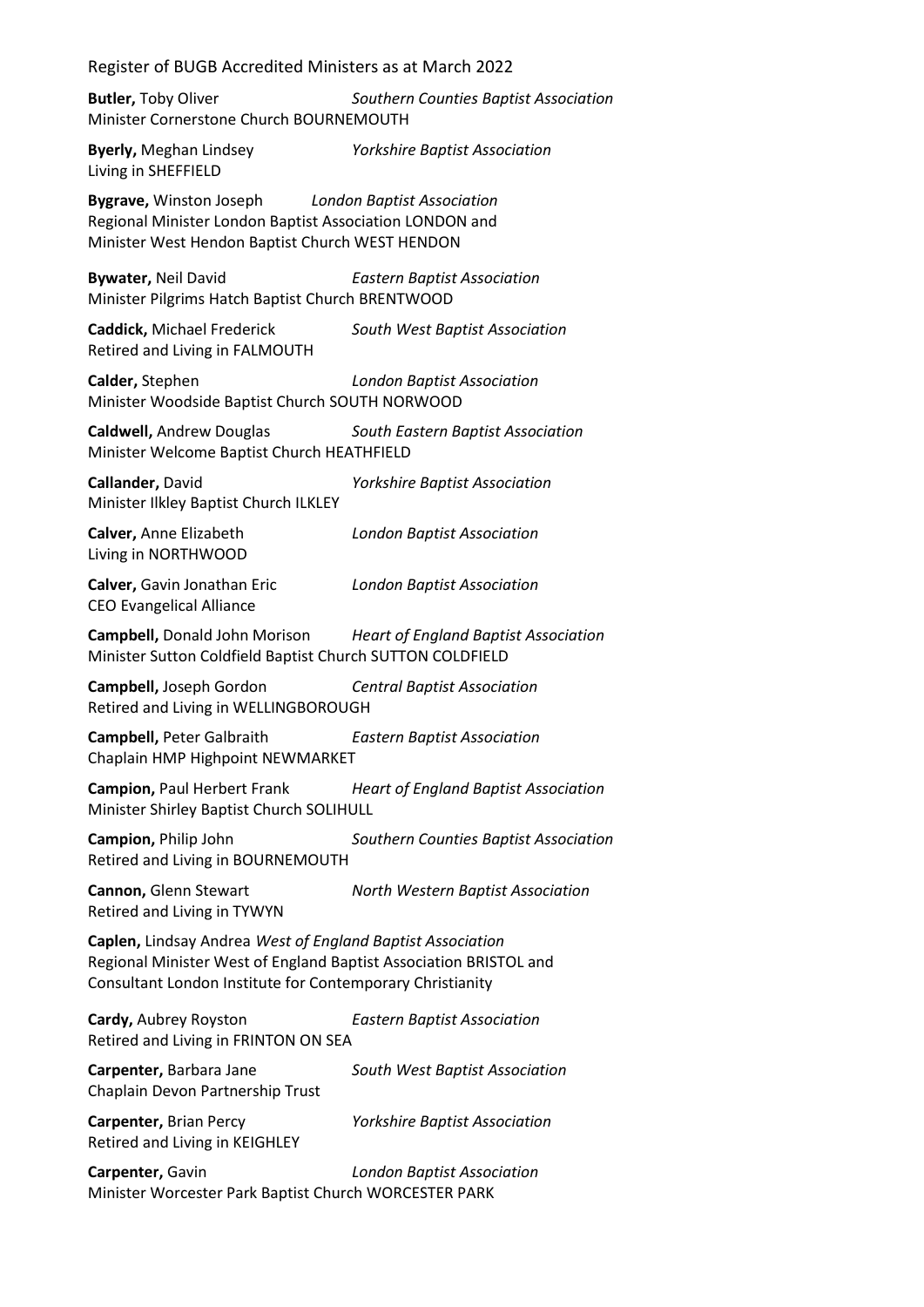**Carroll,** Malcolm Clive *South Wales Baptist Association* Retired and Living in CAERSWS **Carter,** Anne Margaret *Southern Counties Baptist Association* Retired and Living in THATCHAM **Carter,** Matthew Ian *South Wales Baptist Association* Minister Pantygwydr Baptist Church SWANSEA **Carter,** Paul Michael *South West Baptist Association* Minister Salisbury Road Baptist Church PLYMOUTH **Carter,** Sean Michael *Eastern Baptist Association* Minister Halstead Baptist Church HALSTEAD **Carter,** Timothy Leonard *South Eastern Baptist Association* Minister Brighton Road Baptist Church HORSHAM **Cartledge,** Robert Joseph *North Western Baptist Association* Retired and Living in HIGH PEAK **Cartwright,** Colin Alexander *Central Baptist Association* Minister Carey Baptist Church HEMEL HEMPSTEAD **Cartwright,** Joseph Charles *Northern Baptist Association* Retired and Living in FOREST HALL **Carver,** Simon John *Central Baptist Association* Minister Dagnall Street Baptist Church ST ALBANS **Case-Green,** Karen *South Eastern Baptist Association* Minister Guildford Baptist Church GUILDFORD **Casey,** Trevor John *North Western Baptist Association* Minister Sussex Street Christian Centre RHYL **Casley,** Robert Anthony *West of England Baptist Association* Retired and Living in WESTON SUPER MARE **Cattermole,** Paul Gordon *South West Baptist Association* Retired and Living in MONTACUTE **Cave,** Roy *West of England Baptist Association* Retired and Living in WESTBURY-ON-TRYM **Cave,** Stephen John *South Eastern Baptist Association* Minister Queens Road Baptist Church BROADSTAIRS **Ceaser,** Martin Stanbridge *Central Baptist Association* Minister Biggleswade Baptist Church BIGGLESWADE **Cervantes,** Nancy *Heart of England Baptist Association* Retired and Living in RUGBY **Chadwick-Down,** Glenda Beryl *South West Baptist Association* Minister Teignmouth Baptist Church TEIGNMOUTH

**Chalke,** Stephen John *London Baptist Association* Minister Oasis Church Waterloo LAMBETH and National Role Oasis Trust SOUTHWARK

**Champion,** David Anthony Retired and Living in NORFOLK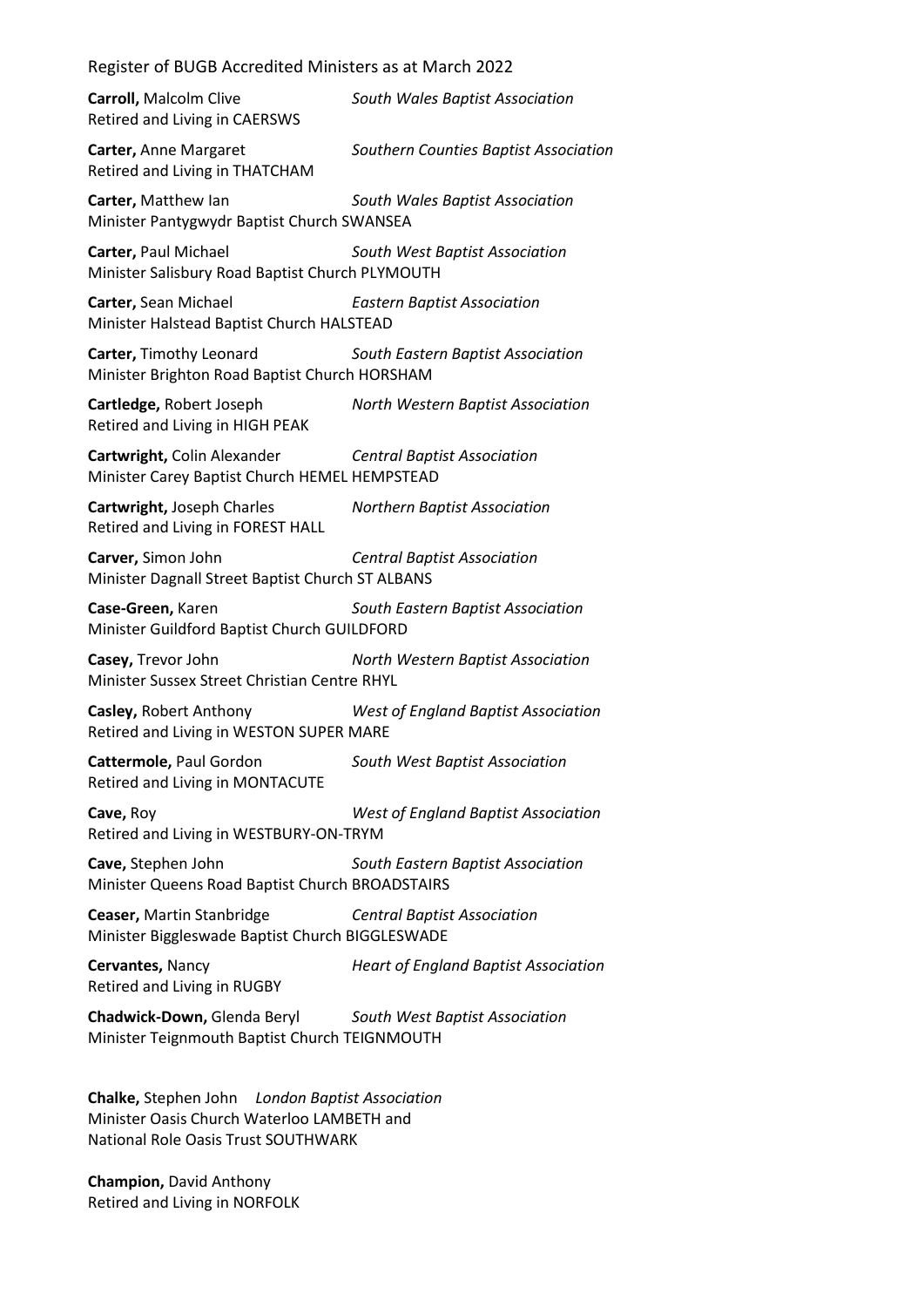| Register of BUGB Accredited Ministers as at March 2022                                 |                                             |
|----------------------------------------------------------------------------------------|---------------------------------------------|
| Chandler, John Eric<br>Retired and Living in CHICHESTER                                | South Eastern Baptist Association           |
| Chapman, Kenneth Lawrence<br>Retired and Living in TENTERDEN                           | South Eastern Baptist Association           |
| Chauhan, Jayesh<br>Retired and Living in COLESHILL                                     | <b>Heart of England Baptist Association</b> |
| Chawner, David John<br>Retired and Living in NORTHAMPTON                               | <b>Central Baptist Association</b>          |
| Cheedy, Gareth Steven<br>Minister Ammanford Baptist Church AMMANFORD                   | South Wales Baptist Association             |
| Cheesman, Barry<br>Retired and Living in WITHAM                                        | <b>Eastern Baptist Association</b>          |
| Chesworth, Ann Louise<br>Minister Harrogate Baptist Church HARROGATE                   | <b>Yorkshire Baptist Association</b>        |
| <b>Chevill, Simon James</b><br>Retired and Living in FALMOUTH                          | South West Baptist Association              |
| Chilvers, Derek John<br>Retired and Living in IPSWICH                                  | <b>Eastern Baptist Association</b>          |
| Chonka, Clifford Daniel<br>Retired and Living in NEWPORT                               | South Wales Baptist Association             |
| Christian, Steven Ian Peter<br>Minister Clarence Park Baptist Church WESTON SUPER MARE | <b>West of England Baptist Association</b>  |
| Christie, Susan Fiona<br>Living in LINCOLN                                             | <b>East Midland Baptist Association</b>     |
| Christine, Stuart Blair<br>Retired and Living in WYTHENSHAWE                           | North Western Baptist Association           |
| Churchill, Leslie Stephen<br>Retired and Living in DONCASTER                           | <b>Yorkshire Baptist Association</b>        |
| Cirtina, Emilian<br>Minister Lancaster Baptist Church LANCASTER                        | North Western Baptist Association           |
| Clack, Linda Grace<br>Retired and Living in SWINDON                                    | <b>West of England Baptist Association</b>  |
| Clark, Alistair Verne<br>Retired and Living in GLASGOW                                 |                                             |
| Clark, Andrew Morris<br>Minister Hertford Baptist Church HERTFORD                      | <b>Central Baptist Association</b>          |
| Clark, Barry Austen<br>Retired and Living in HARBORNE                                  | <b>Heart of England Baptist Association</b> |
| Clark, Daniel John<br>Mission Worker BMS World Mission, South America                  |                                             |
| Clark, David Allured<br>Retired and Living in CARDIFF                                  | South Wales Baptist Association             |
| Clark, Frederick William John<br>Retired and Living in SUDBURY                         | <b>Eastern Baptist Association</b>          |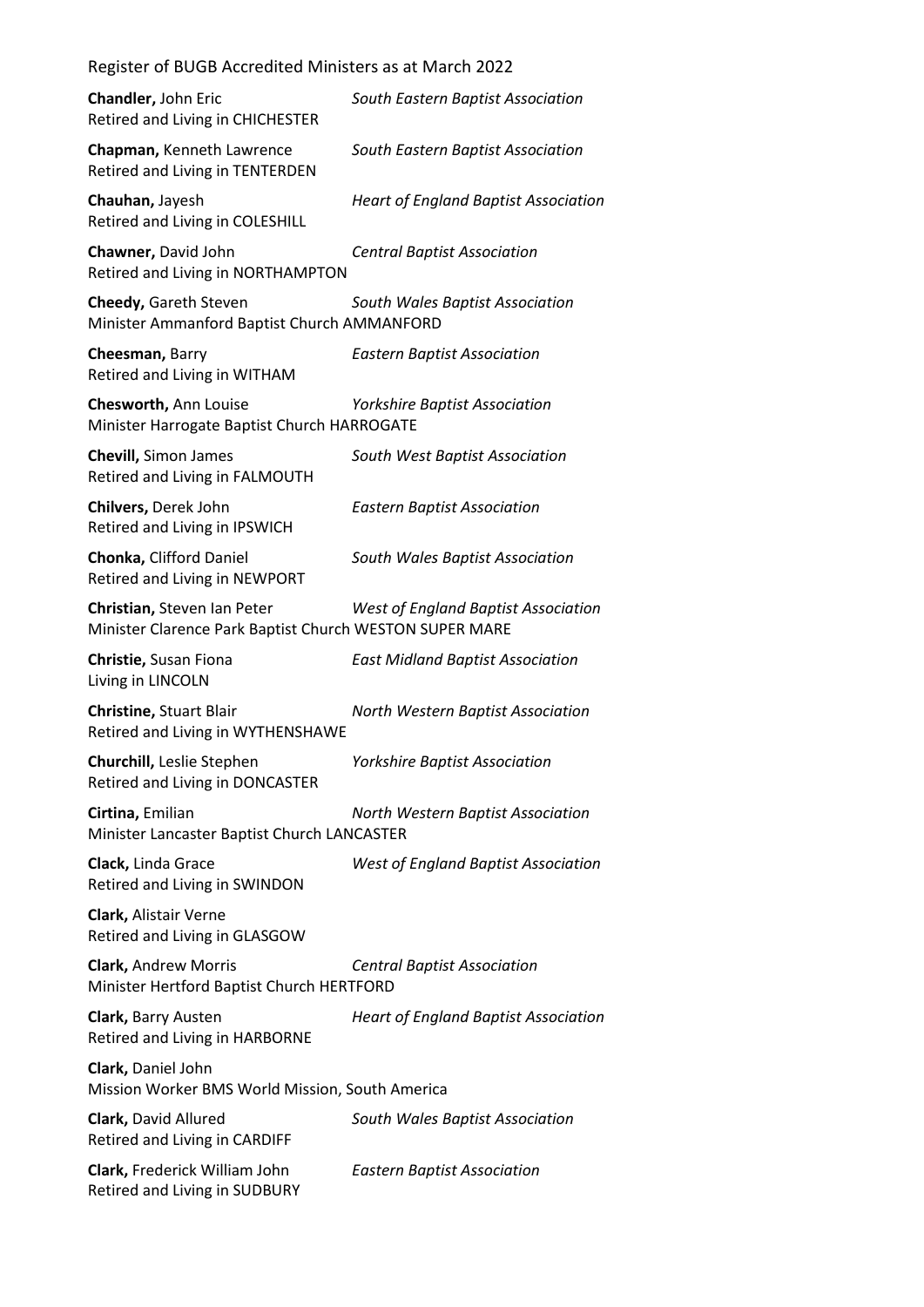**Clark,** Graeme Mcminn Minister Central Baptist Church PAISLEY

**Clark,** William Retired and Living in LIVINGSTON

**Clarke,** Anthony John *Southern Counties Baptist Association* Tutor Regent's Park College OXFORD

**Clarke,** Barrie *West of England Baptist Association* Retired and Living in BRISTOL

**Clarke,** David Andrew *Heart of England Baptist Association* Minister Malvern Baptist Church MALVERN

**Clarke,** Edward James *Heart of England Baptist Association* Retired and Living in BROMSGROVE

**Clarke,** Graham Charles *Central Baptist Association* Retired and Living in HARPENDEN

**Clarke,** James Thomas *Yorkshire Baptist Association* Minister South Craven Baptist Church SUTTON IN CRAVEN

**Clarke,** Peter John *South Eastern Baptist Association* Retired and Living in GUILDFORD

**Clarke,** Stuart Robin *Eastern Baptist Association* Retired and Living in SUDBURY

**Clarke,** Stuart Roy *Eastern Baptist Association* Minister Melbourn Baptist Church MELBOURN

**Clarke,** Wayne Arthur *North Western Baptist Association* Minister Trinity Baptist Church GORTON

**Clarke-Wood,** Timothy John Chaplain HM Forces

**Clay,** Mark *East Midland Baptist Association* Regional Team Leader East Midland Baptist Association WEST BRIDGFORD

**Claydon,** John Richard *Northern Baptist Association* Retired and Living in LEEDS

**Cleaves,** Michael John *Southern Counties Baptist Association* Retired and Living in FAREHAM

**Clements,** Elizabeth Anne *South Eastern Baptist Association* Living in OTFORD

**Clements,** Keith Winston *West of England Baptist Association* Retired and Living in PORTISHEAD

**Clements-Jewery,** Philip *Yorkshire Baptist Association* Retired and Living in HUDDERSFIELD

**Coates,** Raymond John *Southern Counties Baptist Association* Retired and Living in READING

**Cobbin,** Stephen *Scotland* Retired and Living in GLASGOW

**Cochrane,** Steven Richard *London Baptist Association* Minister Kenton Baptist Church KENTON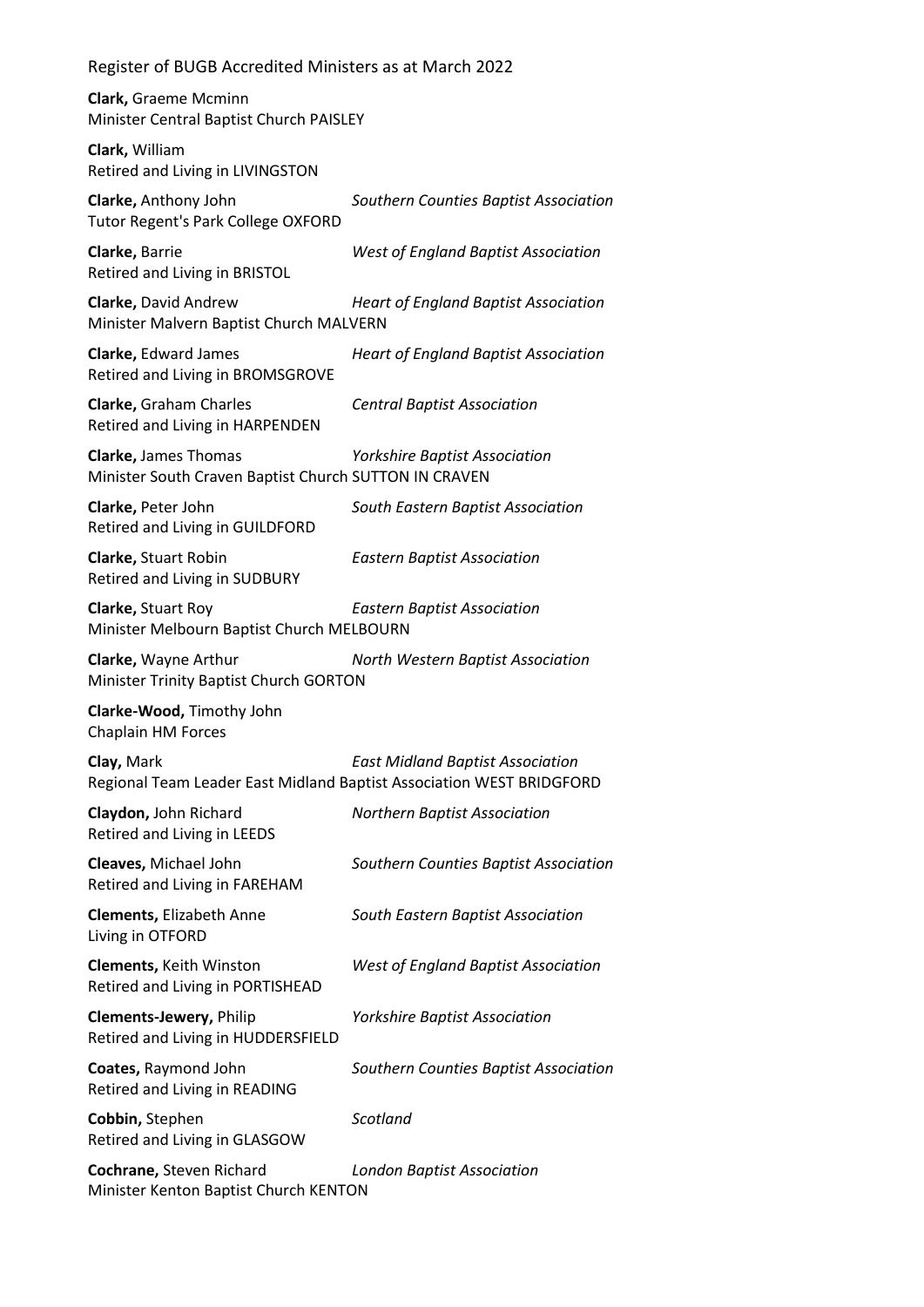| Register of BUGB Accredited Ministers as at March 2022                                                                                                                          |                                             |  |
|---------------------------------------------------------------------------------------------------------------------------------------------------------------------------------|---------------------------------------------|--|
| Cockbill, Elaine Susan Lee<br>Retired and Living in LEICESTER                                                                                                                   | <b>East Midland Baptist Association</b>     |  |
| <b>Cockerill, Martin James</b><br>Minister Great Shelford Free Church (Baptist) GREAT SHELFORD                                                                                  | <b>Eastern Baptist Association</b>          |  |
| Cockram, Stephen John<br>Minister Latimer Minster BEACONSFIELD                                                                                                                  | <b>Central Baptist Association</b>          |  |
| Coffey, David Roy<br>Retired and Living in PAIGNTON                                                                                                                             | South West Baptist Association              |  |
| Coffey, Ian Christopher<br>Vice Principal and Director Moorlands College CHRISTCHURCH                                                                                           | Southern Counties Baptist Association       |  |
| Coffin, Phillip John<br>Retired and Living in HULL                                                                                                                              | <b>Yorkshire Baptist Association</b>        |  |
| Coldman, Graham Frank<br>Retired and Living in NEWBURY                                                                                                                          | Southern Counties Baptist Association       |  |
| Cole, Brian Stanley<br>Retired and Living in HASTINGS                                                                                                                           | South Eastern Baptist Association           |  |
| Cole, Stella Maria<br>Retired and Living in WILMSLOW                                                                                                                            | North Western Baptist Association           |  |
| <b>Coleman, Edward Sior Macgregor</b><br>Minister Educational Appointment and<br>Minister Carters Lane Baptist Church HALESOWEN                                                 | <b>Heart of England Baptist Association</b> |  |
| Coleman, Kate Owusua<br>Director Next Leadership BIRMINGHAM                                                                                                                     | <b>Heart of England Baptist Association</b> |  |
| <b>West of England Baptist Association</b><br>Coles, Nigel<br>Minister St George Baptist Church BRISTOL and<br>Regional Team Leader West of England Baptist Association BRISTOL |                                             |  |
| Coles, Stephen<br>Minister Paignton Baptist Church PAIGNTON                                                                                                                     | South West Baptist Association              |  |
| Cole-Savidge, Dawn<br>Minister Bloomsbury Central Baptist Church                                                                                                                | <b>London Baptist Association</b>           |  |
| Colk, Hannah Mary<br>Minister Robert Hall Memorial Baptist Church LEICESTER                                                                                                     | <b>East Midland Baptist Association</b>     |  |
| <b>Collard, Philip Bruce Charles</b><br>Retired and Living in ST HELENS                                                                                                         | North Western Baptist Association           |  |
| Collett, Paul<br>Minister South London Tabernacle CAMBERWELL                                                                                                                    | <b>London Baptist Association</b>           |  |
| <b>Collett, Ronald Sidney Thomas</b><br>Retired and Living in WEST HEATH                                                                                                        | <b>Heart of England Baptist Association</b> |  |
|                                                                                                                                                                                 |                                             |  |
| <b>Collier, Gary Walter Henry</b><br>Minister Calvary Baptist Church CARDIFF                                                                                                    | South Wales Baptist Association             |  |
| <b>Collins, James Michael</b><br>Minister Purley Baptist Church PURLEY                                                                                                          | <b>London Baptist Association</b>           |  |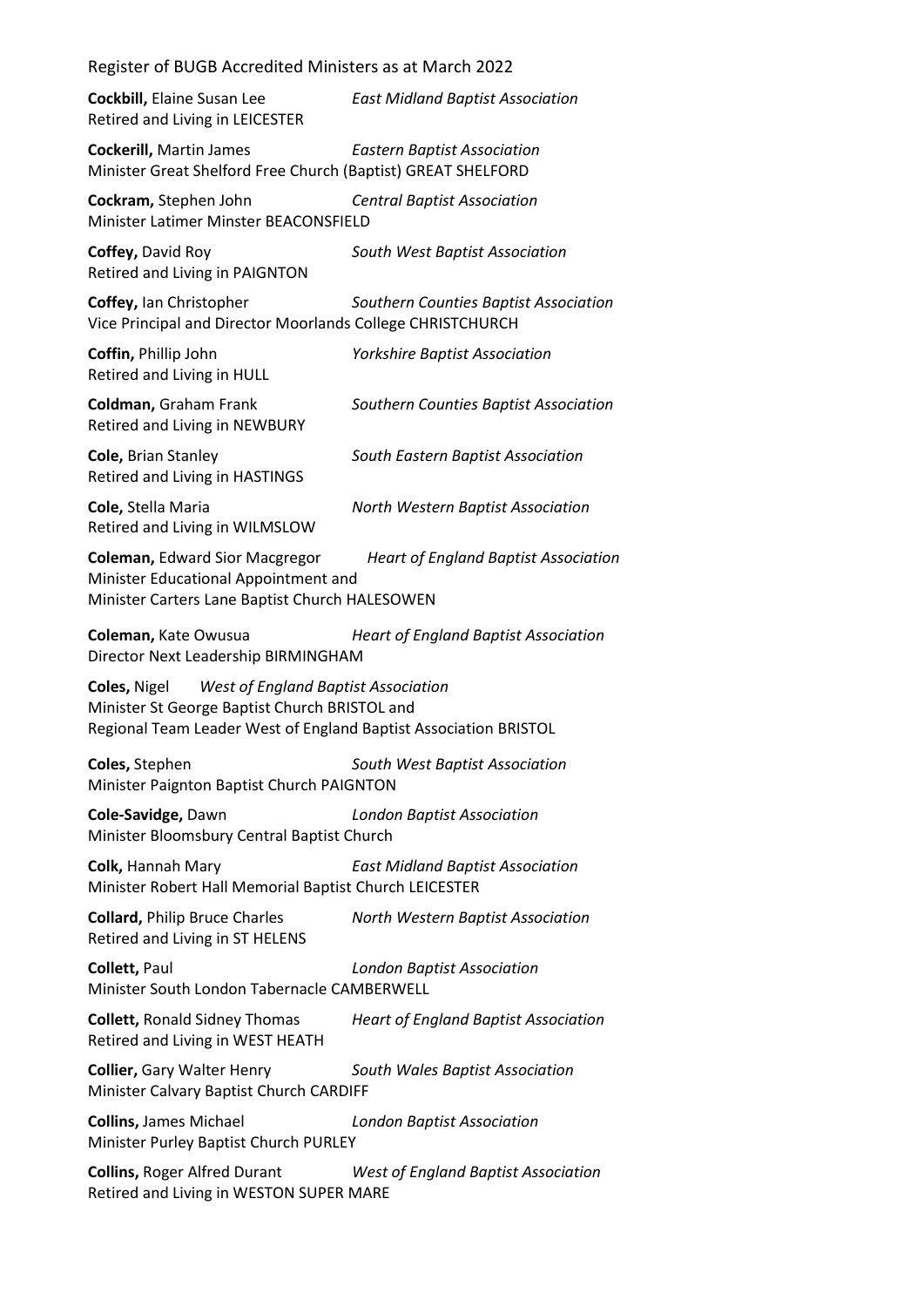**Collinson,** Ivan *Southern Counties Baptist Association* Retired and Living in FRESHWATER

**Collinson,** Roger *Southern Counties Baptist Association* Retired and Living in GOSPORT

**Collis,** Michael John *Radnorshire & Montgomeryshire Baptist Assoc*

Retired and Living in NEWTOWN

**Colmer,** Geoffrey Kenneth *Central Baptist Association* President Baptist Union of Great Britain DIDCOT and Regional Team Leader Central Baptist Association HITCHIN

**Colwell,** John Ernest *South West Baptist Association* Retired and Living in BUDLEIGH SALTERTON

**Colwell,** Kevin John *London Baptist Association* Minister Poverest Road Baptist Church PETTS WOOD

**Commandeur,** Melanie Gayl Living in Holland

**Compton,** Judith Elizabeth *Southern Counties Baptist Association* Minister Cowes Baptist Church COWES

**Connor,** Roy Edward *South Eastern Baptist Association* Retired and Living in LITTLEHAMPTON

**Conway-Doel,** Graham John *Yorkshire Baptist Association* Minister Chapel Allerton Baptist Church LEEDS and Director Freeset

**Cook,** Alexander Kerr Retired and Living in CLACKMANNAN

**Cook,** Derek *South Eastern Baptist Association* Retired and Living in MAYFIELD

**Cook,** Geoffrey *South Eastern Baptist Association* Minister Faversham Baptist Church FAVERSHAM

**Cook,** Malcolm John *Southern Counties Baptist Association* Retired and Living in KIDLINGTON

**Cook,** Peter John *West of England Baptist Association* Minister Hanham Baptist Church HANHAM

**Cook,** Philip Oliver *South Eastern Baptist Association* Retired and Living in LANCING

**Cook,** Raymond Peter *Heart of England Baptist Association* Retired and Living in REDDITCH

**Cooke,** Mark Stephen *West of England Baptist Association* Minister Oldfield Park Baptist Church BATH

**Cooper,** Alan Sidney *Yorkshire Baptist Association* Retired and Living in SHEFFIELD

**Cooper,** Brian George Retired and Living in EDINBURGH

**Cooper,** John Maurice *Northern Baptist Association* Minister Morpeth Baptist Church MORPETH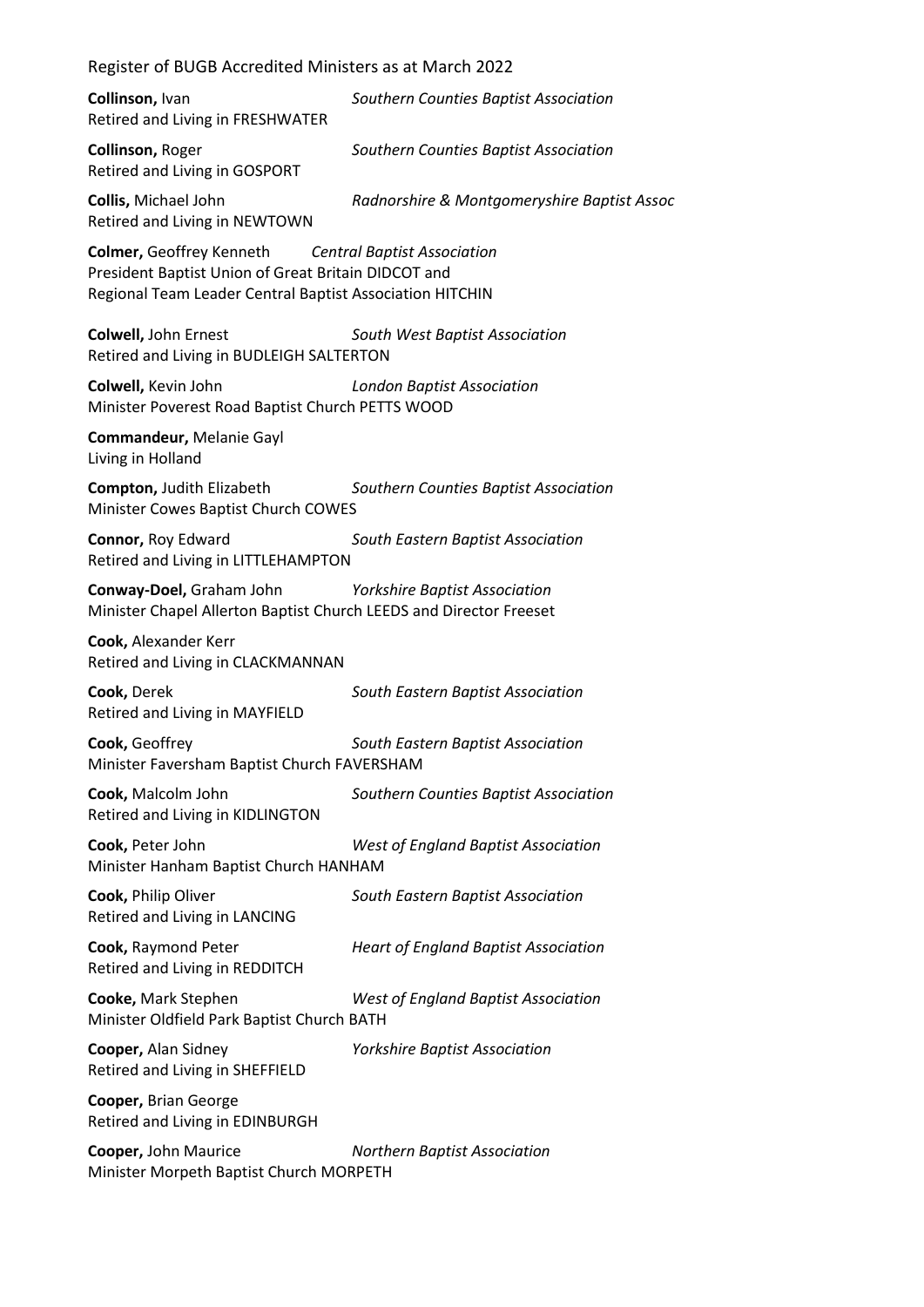**Cooper,** Martin Andrew *North Western Baptist Association* Minister Abbey Road Baptist Church BARROW-IN-FURNESS

**Cooper,** Matthew Leighton *Central Baptist Association* Minister Christ Church Baptist Church KINGS LANGLEY

**Cooper,** Sheila Margaret *West of England Baptist Association* Retired and Living in WESTBURY-ON-TRYM

**Copperwheat,** Daniel John *London Baptist Association* Minister Greenleaf Road Baptist Church WALTHAMSTOW

**Copson,** Stephen Leonard *Central Baptist Association* Regional Minister Central Baptist Association HITCHIN

**Coram,** David Paul *Southern Counties Baptist Association* Retired and Living in GOSPORT

**Corderoy,** Graham Thomas *Eastern Baptist Association* Retired and Living in WITHAM

**Corson,** Paul Alastair *Southern Counties Baptist Association* Retired and Living in ANDOVER

**Cosslett,** Steven Christopher *South West Baptist Association* Minister Upton Vale Baptist Church TORQUAY

**Cotes,** Mary Elizabeth *Central Baptist Association* Retired and Living in MILTON KEYNES

**Coulson,** Neil Andrew *Eastern Baptist Association* Minister Christ Church IPSWICH

**Coupland,** Kay *Southern Counties Baptist Association* Retired and Living in SOUTHAMPTON

**Cousins,** Peter James *North Western Baptist Association* Retired and Living in RHOS ON SEA

**Cousins,** Rex Gerald *Heart of England Baptist Association* Retired and Living in BIRMINGHAM

**Coventry,** Graham Stuart *Eastern Baptist Association* Retired and Living in CLACTON ON SEA

**Cowie,** William Retired and Living in EDINBURGH

**Cowley,** Andrew Douglas *Eastern Baptist Association* Minister Leigh Road Baptist Church LEIGH-ON-SEA

**Cox,** Philip Roger *Southern Counties Baptist Association* Minister Stubbington Baptist Church STUBBINGTON

**Cox,** Thomas Lee *East Midland Baptist Association* Minister Oadby Baptist Church OADBY

**Cragg,** Simon Richard *Central Baptist Association* Minister Christchurch WELWYN GARDEN CITY

**Craig,** Reginald Hugh *London Baptist Association* Minister Hillingdon Park Baptist Church UXBRIDGE

**Crane,** Sarah Elizabeth *Central Baptist Association* Chaplain Milton Keynes University Hospital MILTON KEYNES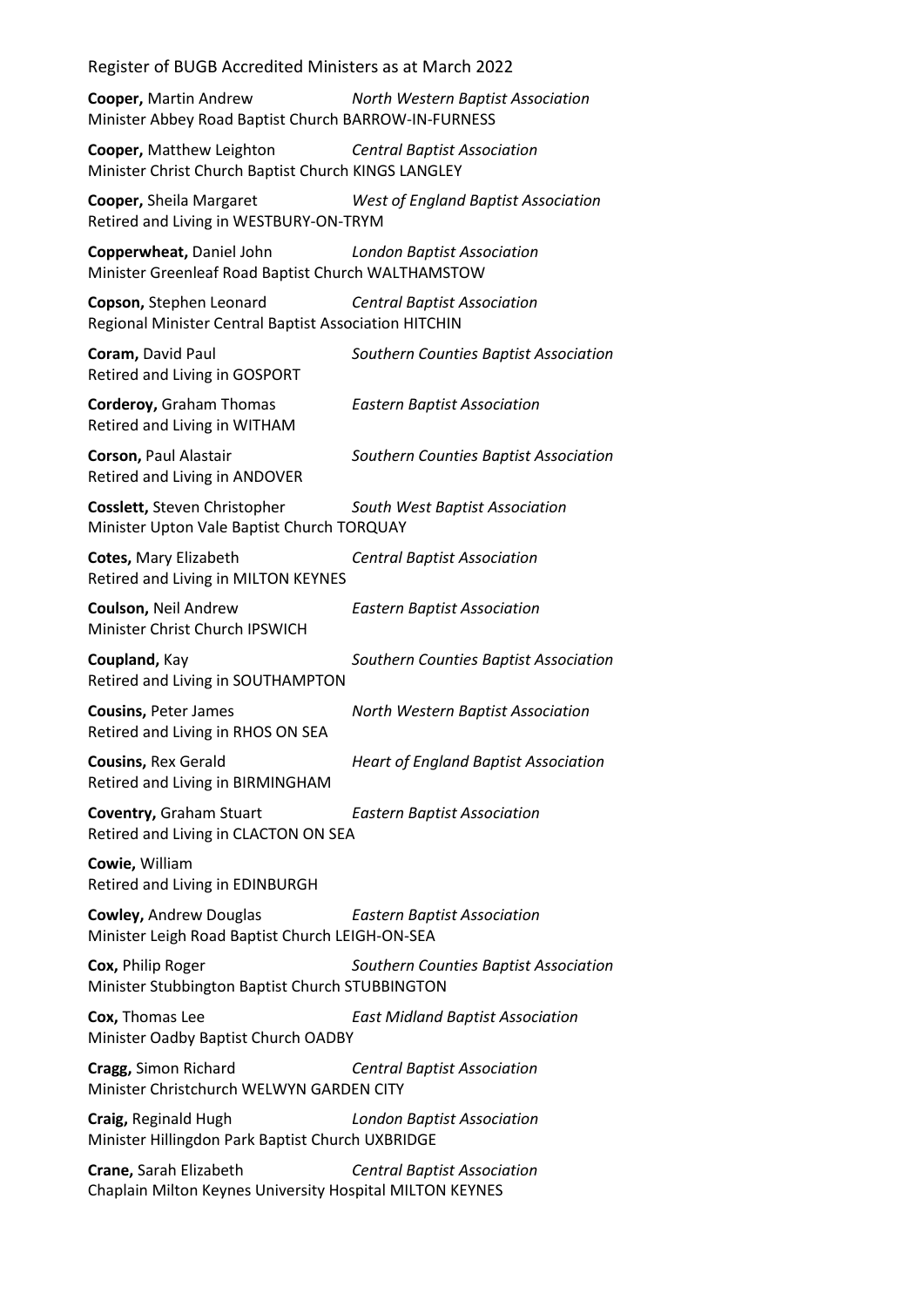| Register of BUGB Accredited Ministers as at March 2022 |  |
|--------------------------------------------------------|--|
|--------------------------------------------------------|--|

| Cranefield, Donald Louis<br>Retired and Living in CUCKFIELD                | South Eastern Baptist Association           |
|----------------------------------------------------------------------------|---------------------------------------------|
| Craven, Philip Adams<br>Chaplain HM Forces                                 |                                             |
| <b>Crawford, Anthony Mark</b><br>Living in JAYWICK                         | <b>Eastern Baptist Association</b>          |
| Crawford, Sandra Lorraine<br>Living in JAYWICK                             | <b>Eastern Baptist Association</b>          |
| Crawshaw, Roger Edward<br>Retired and Living in RIPON                      | <b>Yorkshire Baptist Association</b>        |
| Crebbin, Linda Elsie<br>Retired and Living in CALDICOT                     | South Wales Baptist Association             |
| Crew, John Frank<br>Retired and Living in ST LEONARDS-ON-SEA               | South Eastern Baptist Association           |
| Criddle, Graham James<br>Minister West Street Christian Fellowship CREWE   | North Western Baptist Association           |
| Crippen, Richard John<br>Retired and Living in CHELTENHAM                  | Southern Counties Baptist Association       |
| Crisp, Douglas Robert William<br>Retired and Living in RAYLEIGH            | <b>Eastern Baptist Association</b>          |
| Crocker, Roy<br>Retired and Living in REDCAR                               | <b>Northern Baptist Association</b>         |
| <b>Crockett, James Alexander</b><br>Retired and Living in EASTLEIGH        | Southern Counties Baptist Association       |
| Crompton, James Barry<br>Retired and Living in KINGUSSIE                   |                                             |
| <b>Crosland, Charles Edward</b><br><b>Retired and Living in SHREWSBURY</b> | <b>Heart of England Baptist Association</b> |
| Cross, Antony Stephenson<br>Retired and Living in BROMLEY                  | <b>London Baptist Association</b>           |
| Crothers, Katie<br><b>Minister LARKHILL</b>                                | Southern Counties Baptist Association       |
| <b>Cullen, William Royston</b><br>Retired and Living in LIVERPOOL          | North Western Baptist Association           |
| <b>Culver, Graham Peter</b><br>Minister Farnham Baptist Church FARNHAM     | South Eastern Baptist Association           |
| <b>Cumming, Norman</b><br>Retired and Living in ILMINSTER                  | South West Baptist Association              |
| Cunningham-Burley, Christopher<br>Retired and Living in FRAMPTON COTTERELL | <b>West of England Baptist Association</b>  |
| <b>Curtis, Arnold Siegfried</b><br>Retired and Living in BOURNEMOUTH       | Southern Counties Baptist Association       |
| Cutts, Peter John<br>Minister Tabernacle Baptist Chapel CARMARTHEN and     | <b>Anglesey Baptist Association</b>         |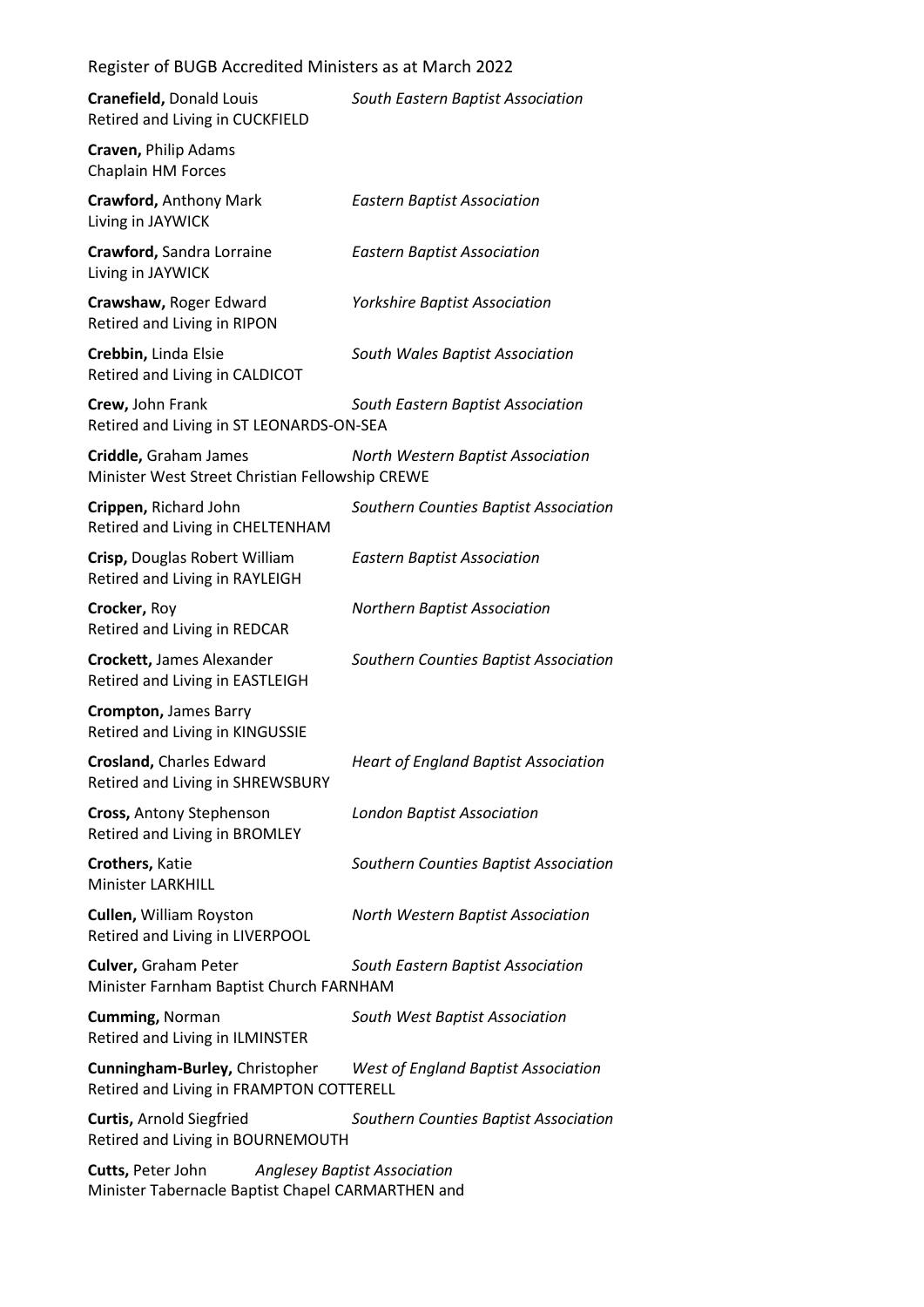Minister Noddfa Baptist Church FOELCWAN

**Cutts,** Peter John *Anglesey Baptist Association* Minister Bethania Baptist Church TALOG

**Dafforn,** Kenneth Frank *South West Baptist Association* Retired and Living in OTTERY ST MARY

**Dafydd-Lewis,** Avril Ann *South Wales Baptist Association* Chaplain Royal Glamorgan Hospital LLANTRISANT

**Dakin,** Christopher Niel *East Midland Baptist Association* Retired and Living in NOTTINGHAM

**d'Albertanson,** Kay *South West Baptist Association* Minister The LIFE Community AXMINSTER

**d'Albertanson,** Simon Roger Chaplain HM Forces

**Dales,** Michael Paul *West of England Baptist Association* Retired and Living in BRISTOL

**Dallisson,** Graham Thomas *Eastern Baptist Association* Retired and Living in WALTON-ON-THE-NAZE

**Damascena,** Luciana Monteverde *South Eastern Baptist Association* Minister West Worthing Baptist Church WORTHING

**Damasceno,** Jorge Luis De Souza *Eastern Baptist Association* Minister Park Baptist Church GREAT YARMOUTH

**Daniel,** Jonathon Edmund Chaplain HM Forces

Retired and Living in NEATH

**Daniel,** Timothy Harwin *South Wales Baptist Association*

**Dankyi,** Sampson *London Baptist Association* Minister Trinity Baptist Church NEW ADDINGTON and Chaplain Guys and St Thomas Hospital LONDON

**Dann,** John Douglas *South Wales Baptist Association* Retired and Living in WHITCHURCH

**Dare,** Antony Kevin *Radnorshire & Montgomeryshire Baptist Assoc* Minister Knucklas and Coxall Baptist Chapels KNIGHTON and Minister Knighton Baptist Church KNIGHTON

**Dare,** Helen Jane *Pembrokeshire Baptist Association [Eng Wing]* Minister Broad Haven Baptist Church BROAD HAVEN

**Dart,** Graham Rodney *West of England Baptist Association* Minister Shepton Mallet Baptist Church SHEPTON MALLET

**Davey,** Colin Richard *South Eastern Baptist Association* Retired and Living in CANTERBURY

**Davey,** Robert William *South Eastern Baptist Association* Retired and Living in HORSHAM

**Davidson,** Gareth Lloyd *South Wales Baptist Association* Minister Knighton Baptist Church KNIGHTON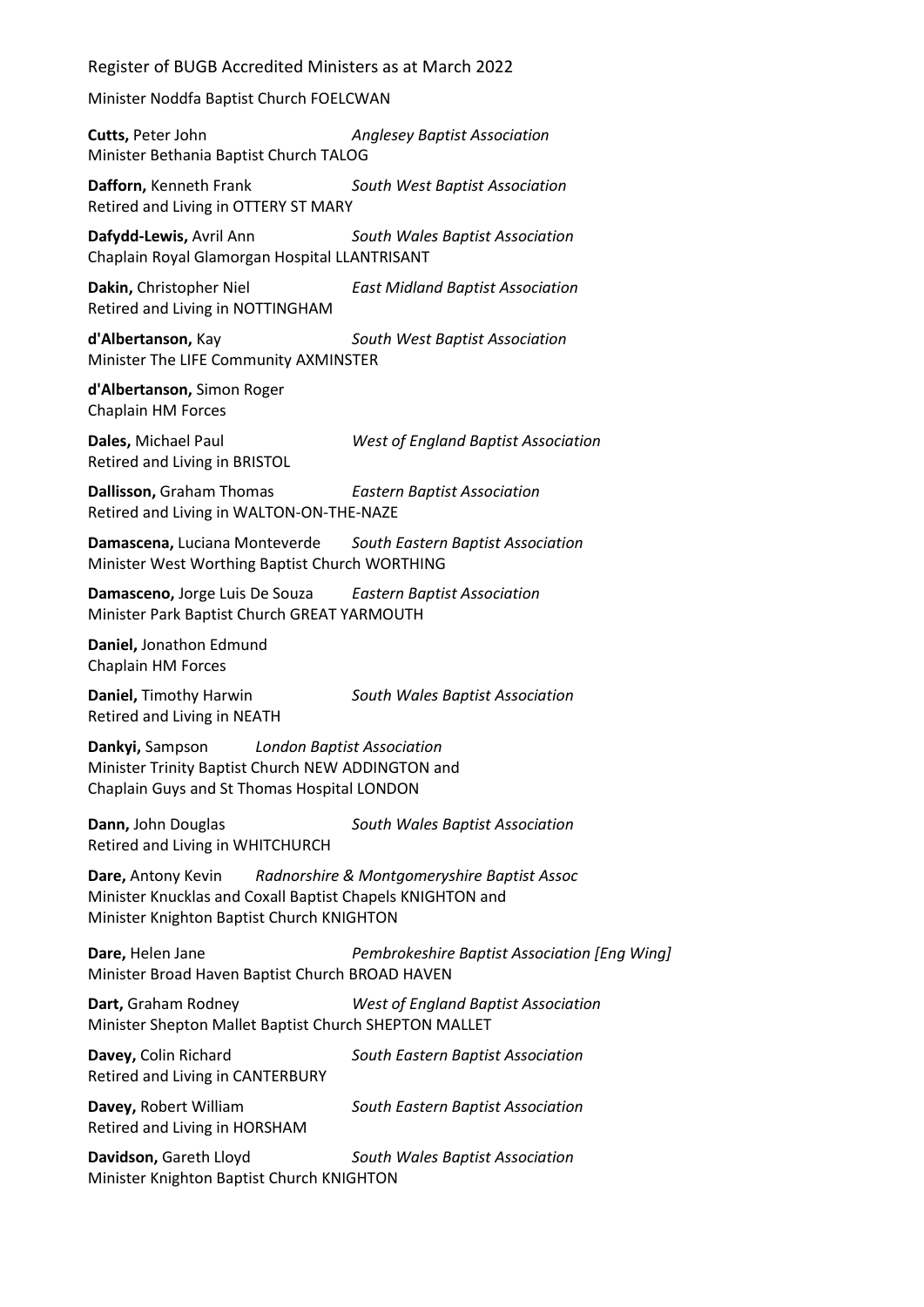**Davidson,** Russell Stewart Retired and Living in DUNFERMLINE

**Davies,** Alison Hazel *London Baptist Association* Chaplain Princess Royal University Hospital ORPINGTON and Minister Urban Expression. Shrublands

| Davies, Andrew Keith<br>Living in SKETTY                                                                                                                                                                                      | South Wales Baptist Association              |
|-------------------------------------------------------------------------------------------------------------------------------------------------------------------------------------------------------------------------------|----------------------------------------------|
| Davies, Anne Mary<br>Retired and Living in NOTTINGHAM                                                                                                                                                                         | <b>East Midland Baptist Association</b>      |
| Davies, Benjamin Francis<br>Retired and Living in MILFORD HAVEN                                                                                                                                                               | Pembrokeshire Baptist Association [Eng Wing] |
| Davies, Brian John<br>Retired and Living in SCUNTHORPE                                                                                                                                                                        | <b>East Midland Baptist Association</b>      |
| Davies, Dafydd Aled Arfon Baptist Association<br>Minister Bethel, Beirdd, Horeb and Penuel Churches ARFON and<br>Association Secretary Arfon Baptist Association<br>Davies, David Islwyn<br>Retired and Living in ABERYSTWYTH | West Glamorgan [Welsh] Baptist Association   |
| Davies, David Paul Brindley<br>Retired and Living in BRIDGEND                                                                                                                                                                 | South Wales Baptist Association              |
| Davies, Desmond<br>Retired and Living in CARMARTHEN                                                                                                                                                                           | Carmarthen and Cardigan Baptist Association  |
| Davies, Graham<br>Retired and Living in PENYLAN                                                                                                                                                                               | South Wales Baptist Association              |
| Davies, Graham Thomas<br>Retired and Living in BURRY PORT                                                                                                                                                                     | South Wales Baptist Association              |
| Davies, Haydn<br>Retired and Living in NEWPORT                                                                                                                                                                                | South Wales Baptist Association              |
| Davies, John David<br>Minister Saron Congregational Church TREDEGAR                                                                                                                                                           | South Wales Baptist Association              |
| Davies, John lestyn<br>Retired and Living in STOW-ON-THE-WOLD                                                                                                                                                                 | Southern Counties Baptist Association        |
| Davies, John Penry Rowland<br>Retired and Living in LLANIDLOES                                                                                                                                                                | Radnorshire & Montgomeryshire Baptist Assoc  |
| Davies, John Raymond<br>Retired and Living in GLOUCESTER                                                                                                                                                                      | <b>West of England Baptist Association</b>   |
| Davies, Moyra Grant<br>Retired and Living in SWINDON                                                                                                                                                                          | South Wales Baptist Association              |
| Anglesey Baptist Association<br>Davies, Olaf<br>Minister Penuel Bangor, Bethel Caellwyngrudd and<br>Minister Sardis Dinorwig NORTH WALES                                                                                      |                                              |
| Davies, Paul John<br>Retired and Living in TREDEGAR                                                                                                                                                                           | South Wales Baptist Association              |
| Davies, Ralph Ivor<br>Retired and Living in MAGHULL                                                                                                                                                                           | North Western Baptist Association            |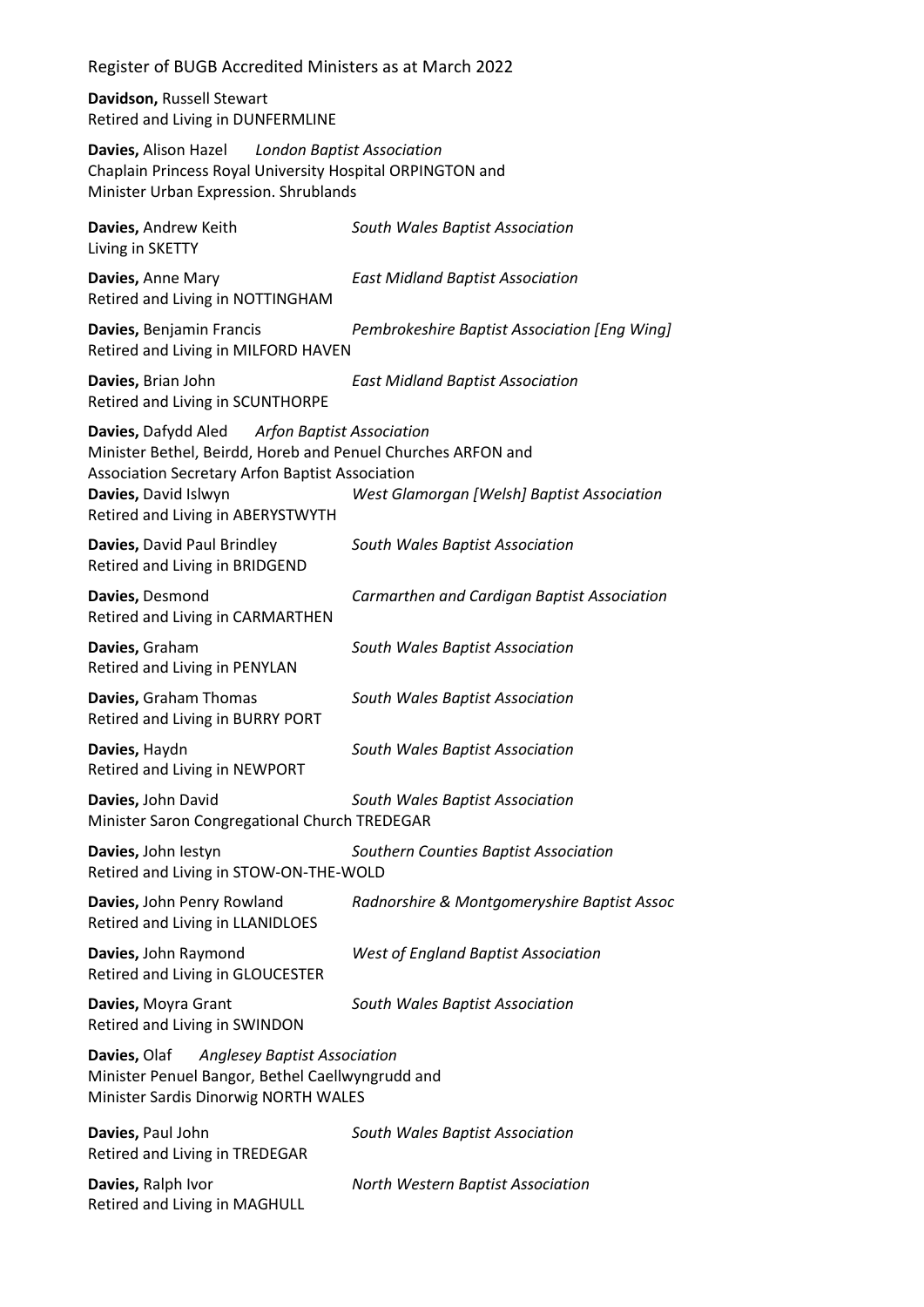**Davies (Sister Barnabas),** Valerie Helen *South Wales Baptist Association* Retired and Living in FISHGUARD

| Davis, Barry Martin<br>Minister Amesbury Baptist Church AMESBURY                                                                                             | Southern Counties Baptist Association       |
|--------------------------------------------------------------------------------------------------------------------------------------------------------------|---------------------------------------------|
| Davis, Eric Philip<br>Retired and Living in PEMBURY                                                                                                          | South Eastern Baptist Association           |
| Davis, John Paul<br>Retired and Living in COLCHESTER                                                                                                         | <b>Eastern Baptist Association</b>          |
| Davis, Jonathan Mark<br>Minister Dinas Powys Baptist Church BARRY                                                                                            | South Wales Baptist Association             |
| Davis, Joseph Adam<br>Minister WORTHING                                                                                                                      | South Eastern Baptist Association           |
| Davis, Lynne Janet<br>Retired and Living in HEREFORD                                                                                                         | <b>Heart of England Baptist Association</b> |
| Davis, Roger<br>Retired and Living in CHRISTCHURCH                                                                                                           | Southern Counties Baptist Association       |
| Davis, Ronald Arthur<br>Retired and Living in STAFFORD                                                                                                       | <b>Heart of England Baptist Association</b> |
| Davison, Brian<br>Minister Haggate Baptist Church BURNLEY                                                                                                    | North Western Baptist Association           |
| Davison, Mark Leonard<br>Minister Upminster Baptist Church UPMINSTER                                                                                         | <b>Eastern Baptist Association</b>          |
| Davison, Stuart William<br>Regional Team Leader South Eastern Baptist Association                                                                            | South Eastern Baptist Association           |
| Dawood, Jeremiah<br>Minister East Ham Baptist Church EAST HAM                                                                                                | <b>London Baptist Association</b>           |
| Dawson, Edith Catherine<br>Retired and Living in ALEXANDRA                                                                                                   | Scotland                                    |
| Dawson, Graham Clive<br>Retired and Living in PEACEHAVEN                                                                                                     | South Eastern Baptist Association           |
| Southern Counties Baptist Association<br>Day, Jane<br>Faith and Society Team Baptist Union of Great Britain and<br><b>Tutor Regent's Park College OXFORD</b> |                                             |
| Day, Robert Richard<br>Retired and Living in TORQUAY                                                                                                         | South West Baptist Association              |
| Day, Roberta<br>Retired and Living in REIGATE                                                                                                                | South Eastern Baptist Association           |
| Day, Ronald Edward<br>Retired and Living in OAKHAM                                                                                                           | <b>East Midland Baptist Association</b>     |
| de Lima, Rafael Andrade<br>Minister Castleton Baptist Church NEWPORT                                                                                         | South Wales Baptist Association             |
| Deller, Philip Martin<br>Minister Chipping Campden Baptist Church CHIPPING CAMPDEN                                                                           | Southern Counties Baptist Association       |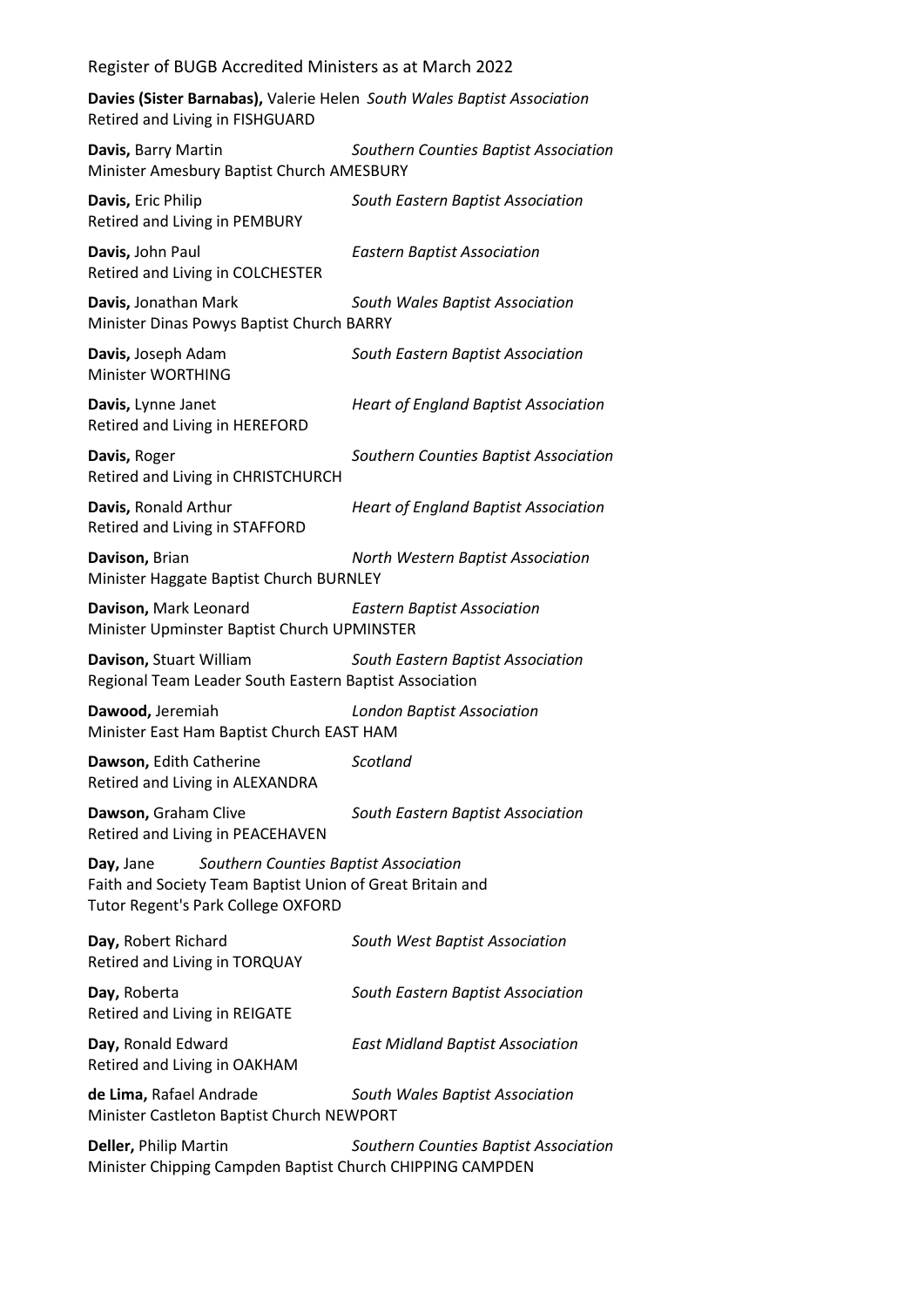**den Haan,** Peter Albert Percy *Heart of England Baptist Association* Minister Leamington Spa Baptist Church LEAMINGTON SPA

**Denman,** Kenneth Charles *South West Baptist Association* Retired and Living in MINEHEAD

**Dennis,** Stuart David *Central Baptist Association* Minister Carey Baptist Church MOULTON

**Dennison,** Maurice Stanley *Yorkshire Baptist Association* Retired and Living in WAKEFIELD

**Densham,** Christopher Roy *Heart of England Baptist Association* Minister Telford Christians Together and Minister Churches Together in Shropshire

**Denton,** David *Yorkshire Baptist Association* Retired and Living in SOWERBY BRIDGE

**Devaraj,** Amutha Rani *London Baptist Association* Minister Ashurst Drive Baptist Church ILFORD

**Dewey,** David Ruslan *Yorkshire Baptist Association* Retired and Living in BARNSLEY

**Diaper,** Andrew Hadley *South Eastern Baptist Association* Minister Vine Baptist Church SEVENOAKS

**Dibdin,** Peter John *South Eastern Baptist Association* Minister Life Community Baptist Church HORSHAM

**Dickerson,** Jonathan Peter Charles *South Wales Baptist Association* Minister Ebenezer Baptist Church PONTYPOOL

**Dickerson,** Naomi Ruth *South Wales Baptist Association* Regional Minister South Wales Baptist Association CARDIFF

**Dickinson,** Louise Maria *Yorkshire Baptist Association* Minister Gildersome Baptist Church LEEDS

**Dickinson,** Marcus Robert *Southern Counties Baptist Association* Minister Winchester Baptist Church WINCHESTER

**Dilnot,** Ross Thomas *Central Baptist Association* Minister Shenley Christian Fellowship MILTON KEYNES

**Dinnie,** Alan Sidney *Central Baptist Association* Retired and Living in BEDFORD

**Dixon,** David Willmore *West of England Baptist Association* Retired and Living in WOTTON-UNDER-EDGE

**Dixon,** Ian Alexander *Southern Counties Baptist Association* Retired and Living in DIDCOT

**Dixon,** Philip Needham *Northern Baptist Association* Minister Oxford Road Baptist Church HARTLEPOOL

**Dixon,** William Albert *Heart of England Baptist Association* Retired and Living in SHELDON

**Dobell,** Barry Richard *South Eastern Baptist Association* Retired and Living in BEXHILL-ON-SEA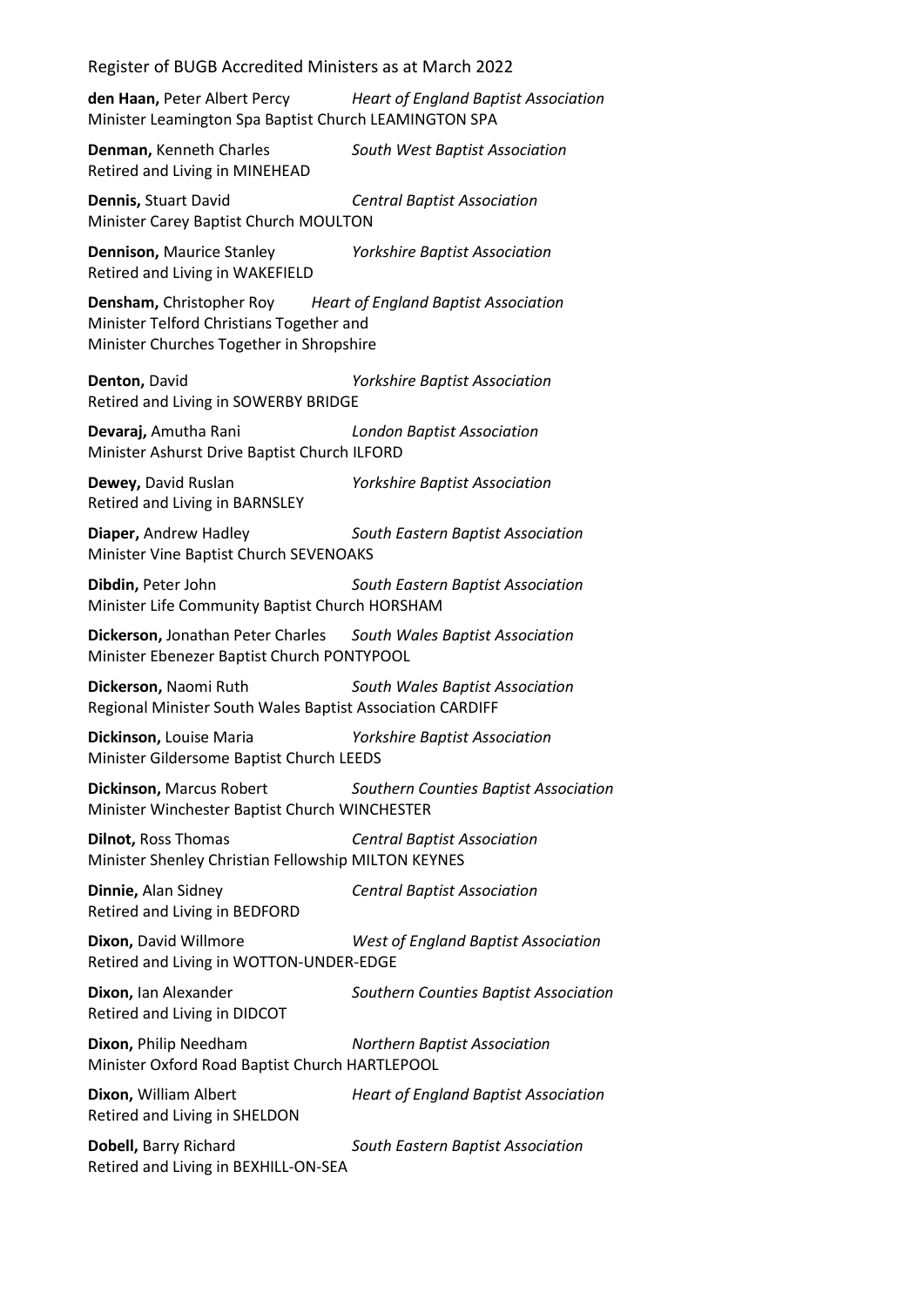**Dobie,** Denise Ann *Heart of England Baptist Association* Minister Darkhouse Baptist Church BILSTON

**Docker,** Michael Charles *West of England Baptist Association* Minister Tyndale Baptist Church BRISTOL

**Dodd,** Andrew *North Western Baptist Association* Retired and Living in AMBLESIDE

**Dodd,** Katherine Mary *North Western Baptist Association* Retired and Living in AMBLESIDE

**Dodds,** Graeme Alexander *Yorkshire Baptist Association* Minister Harehills Lane Baptist Church LEEDS

**Doe,** Cephas Mawuli *London Baptist Association* Minister Kingswood Community Baptist Church DULWICH

**Doherty,** Daniel John *West of England Baptist Association* CEO Mullers BRISTOL

**Doig,** Christopher Jeffrey Maxwell *East Midland Baptist Association* Retired and Living in NOTTINGHAM

**Dominey,** Peter *Eastern Baptist Association* Minister ChurchFromScratch WESTCLIFF ON SEA

**Donaghy,** Kevin Francis *West of England Baptist Association* Minister Emersons Green Baptist Church BRISTOL

**Donaldson,** Linda Jane Blackwood *Northern Baptist Association* Minister Portrack Baptist Church STOCKTON-ON-TEES

**Doonan,** David William *South Eastern Baptist Association* Retired and Living in HEADCORN

**Doran,** David *South Eastern Baptist Association* Minister St Mary Of Bethany WOKING

**Dore,** Barry Gerard *London Baptist Association* Minister Ruislip Baptist Church RUISLIP

**Doubleday,** Clive *East Midland Baptist Association* Retired and Living in PETERBOROUGH

**Douglas,** Neil Hugh Norman *Yorkshire Baptist Association* Living in SCARBOROUGH

**Downes,** Craig Michael *Northern Baptist Association* Minister Stockton Baptist Church STOCKTON-ON-TEES

**Downing,** Simon John *South Eastern Baptist Association* Minister Aldwick Baptist Church BOGNOR REGIS

**Drage,** Philip *East Midland Baptist Association* Retired and Living in ELMSTHORPE

**Draisey,** Neil Jonathan *London Baptist Association* Minister Beckenham Baptist Church BECKENHAM

**Drake,** Andrew James *Eastern Baptist Association* CEO YMCA

**Drake,** Michael John *London Baptist Association* Minister Acton Baptist Church ACTON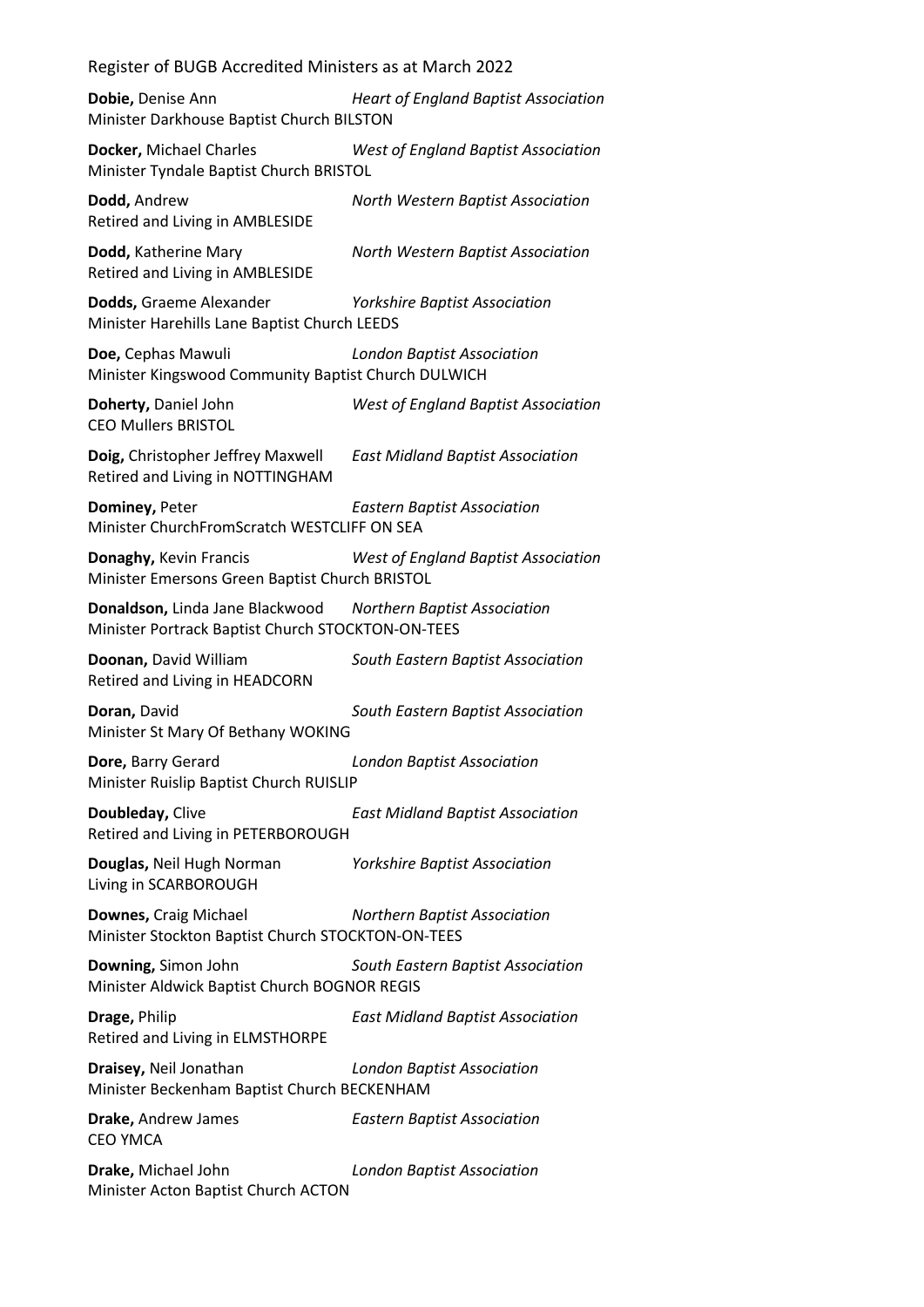**Draycott,** Robert James *West of England Baptist Association* Retired and Living in GLOUCESTER **Drummond,** Ian Stuart *Yorkshire Baptist Association* Retired and Living in LEEDS **Drummond,** Malcolm Lewis James *London Baptist Association* Minister Campsbourne Baptist Church HORNSEY **Drury,** Nicholas James *South Eastern Baptist Association* Minister Shore Community Church BOGNOR REGIS **Drysdale,** Howard Retired and Living in ABERDEEN **Ducker,** David Peter *Yorkshire Baptist Association* Minister St Philip's Church SHEFFIELD **Ducker,** Sarah Anne *Yorkshire Baptist Association* Minister St Philip's Church SHEFFIELD **Duffett,** Christopher William *Eastern Baptist Association* Minister The Light Project **Duggan,** Mark Adrian *Central Baptist Association* Minister Park Road Baptist Church RUSHDEN **Duke,** Barrie Orville *South West Baptist Association* Retired and Living in MALVERN **Dulson,** Wayne John *Southern Counties Baptist Association* Minister Cosham Baptist Church PORTSMOUTH **Duncan,** George Taylor *Southern Counties Baptist Association* Retired and Living in RINGWOOD **Duncanson,** Thomas Ramsey Donaldson*South Eastern Baptist Association* Retired and Living in POLEGATE **Dunn,** Graham *East Midland Baptist Association* Minister East Midland Baptist Association WEST BRIDGFORD **Dunn,** Peter James *Yorkshire Baptist Association* Director Biglife **Dunn,** Samuel Michael *East Midland Baptist Association* Minister Melton Mowbray Baptist Church MELTON MOWBRAY **Dunning,** Gemma *London Baptist Association* Minister Mitcham Lane Baptist Church LONDON **Dunning,** Philip James *South Wales Baptist Association* Minister Bethany Baptist Church CARDIFF **Dupree,** Daniel Mission Worker BMS World Mission, Europe **Durant,** Robert Mark *West of England Baptist Association* Minister Corsham Baptist Church CORSHAM **Durham,** Martin Raymond *London Baptist Association* Director Kerygma 180 **Durkin,** Brian *Eastern Baptist Association* Retired and Living in HUNTINGDON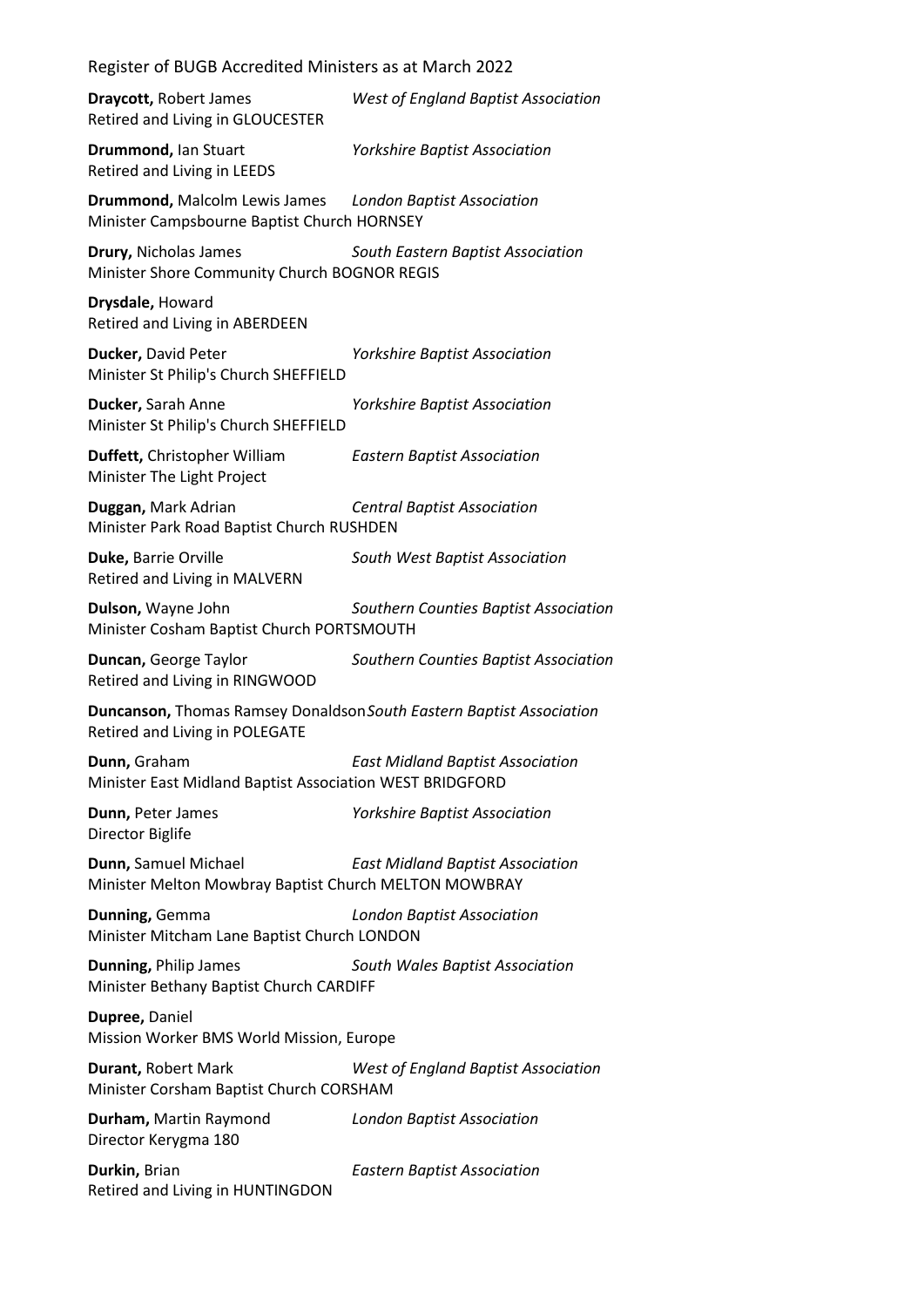**Durling,** Neil Andrew *South Eastern Baptist Association* Minister Tonbridge Baptist Church TONBRIDGE

**Durrant,** Kevin John *West of England Baptist Association* Minister Keynsham Baptist Church KEYNSHAM

**Durrant,** Phil *Southern Counties Baptist Association* Minister Kidlington Baptist Church KIDLINGTON

**Dyer,** Gareth Kingston *South Wales Baptist Association* Training Officer United Reformed Church of Wales

**Dyer,** John Barry *South Eastern Baptist Association* Retired and Living in BIRCHINGTON

**Eadie,** David Jonathan Desmond *South West Baptist Association* Minister Roundswell Church BARNSTAPLE

**Eakins,** Adam James *Central Baptist Association* Minister Broadmead Community Church NORTHAMPTON

**Eales,** Norman *East Midland Baptist Association* Retired and Living in ALFRETON

**Earl,** Claire Marie *Eastern Baptist Association* Minister Burlington Baptist Church IPSWICH

**Earl,** Stuart Allan *Central Baptist Association* Minister Stony Stratford Community Church MILTON KEYNES

**Early,** Stephen John *London Baptist Association* Minister Addiscombe Baptist Church CROYDON

**East,** James Charlton *Southern Counties Baptist Association* Minister Dorchester Baptist Church DORCHESTER

**Eastwood,** Peter *South West Baptist Association* Retired and Living in EXMOUTH

**Eaton,** Rosemary Jane *South Eastern Baptist Association* Retired and Living in ASHFORD

**Eccleston,** John *South West Baptist Association* Retired and Living in EXMOUTH

**Edden,** David Michael *East Midland Baptist Association* Minister Open Door Baptist Church, Deeping PETERBOROUGH

**Edmondson,** Colin Roy *South Eastern Baptist Association* Retired and Living in BROADSTAIRS

**Edwards,** Elisabeth Jane *Northern Baptist Association* Minister North Shields Baptist Church NORTH SHIELDS

**Edwards,** John Alan Lewis *Heart of England Baptist Association* Retired and Living in SHREWSBURY

**Edwards,** John Anthony *North Western Baptist Association*

Retired and Living in CARLISLE

**Edwards,** Jonathan Page *Southern Counties Baptist Association* Minister SWINDON and Minister Central Church SWINDON

**Edwards,** Jonathan Peter James *Northern Baptist Association* Minister South Bank Baptist Church MIDDLESBROUGH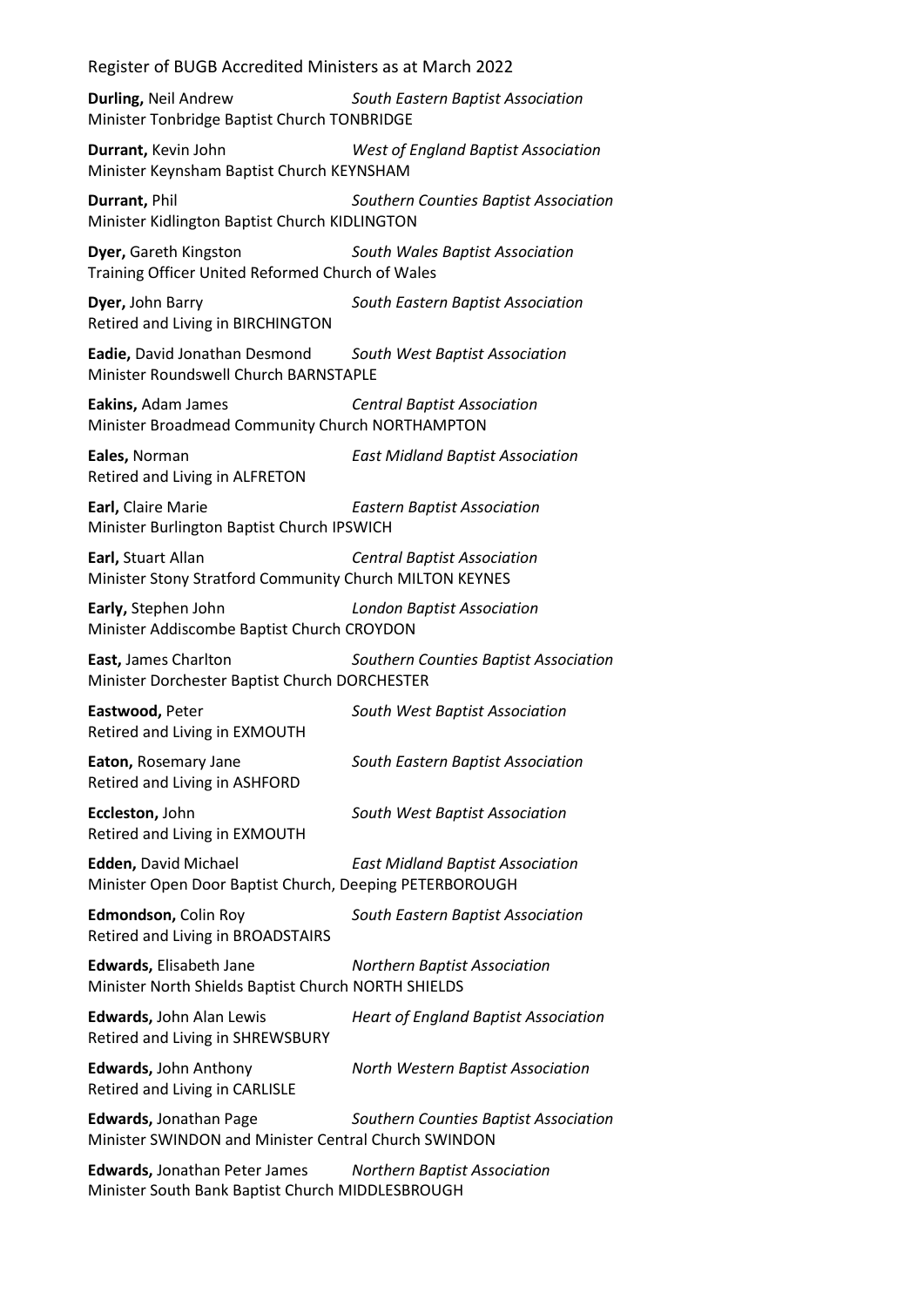| Register of BUGB Accredited Ministers as at March 2022                                    |                                             |
|-------------------------------------------------------------------------------------------|---------------------------------------------|
| Edwards, Joseph Brian<br>Retired and Living in ST ALBANS                                  | <b>Central Baptist Association</b>          |
| Edwards, Linda Kathryn<br>Minister Narberth Baptist Fellowship NARBERTH                   | South Wales Baptist Association             |
| <b>Edwards, Michael Frederick</b><br>Retired and Living in OLDHAM                         | North Western Baptist Association           |
| Edwards, Peter Stephen<br>Retired and Living in YORKLEY                                   | West of England Baptist Association         |
| <b>Edwards, Robert Stanley</b><br>Retired and Living in WAKEFIELD                         | <b>Yorkshire Baptist Association</b>        |
| <b>Edwards, Ronald Gwynne</b><br>Retired and Living in EXETER                             | South West Baptist Association              |
| <b>Edwards, Vivien Mary</b><br>Retired and Living in OXFORD                               | Southern Counties Baptist Association       |
| <b>Edworthy, Timothy Stanley</b><br>Minister Well Street United Church BUCKINGHAM         | <b>Central Baptist Association</b>          |
| Egan, Joseph Bernard<br>Minister High Street Baptist Church TRING                         | <b>Central Baptist Association</b>          |
| Egan, Ruth Helen Mary<br>Minister High Street Baptist Church TRING                        | <b>Central Baptist Association</b>          |
| Eglin, Caroline Anne<br>Minister                                                          | South West Baptist Association              |
| Egner, Malcolm John<br>Minister Dignity Freedom Network UK                                | <b>Heart of England Baptist Association</b> |
| <b>Elcome, Michael Frederick</b><br>Retired and Living in LEAMINGTON SPA                  | <b>Heart of England Baptist Association</b> |
| Elder, Mark Frederick<br>Minister Tarporley Chapel TARPORLEY                              | North Western Baptist Association           |
| Ella, Paul<br>Minister Stourport Baptist Church STOURPORT                                 | <b>Heart of England Baptist Association</b> |
| Ellingham, Richard Edwin<br>Chaplain HM Forces                                            |                                             |
| Elliott, Jenny Paula<br>Minister Shirley Warren Action Church SOUTHAMPTON                 | Southern Counties Baptist Association       |
| Ellis, Christopher John<br>Retired and Living in SHEFFIELD                                | <b>Yorkshire Baptist Association</b>        |
| Ellis, David Emanuel<br>Regional Minister Heart of England Baptist Association BIRMINGHAM | <b>Heart of England Baptist Association</b> |
| Ellis, Paul Leon<br>Retired and Living in SHEFFIELD                                       | <b>Yorkshire Baptist Association</b>        |
| Ellis, Raymond John<br>Minister Salem Baptist Church BARRY                                | South Wales Baptist Association             |
| Ellis, Robert Anthony<br>Retired and Living in ABINGDON                                   | Southern Counties Baptist Association       |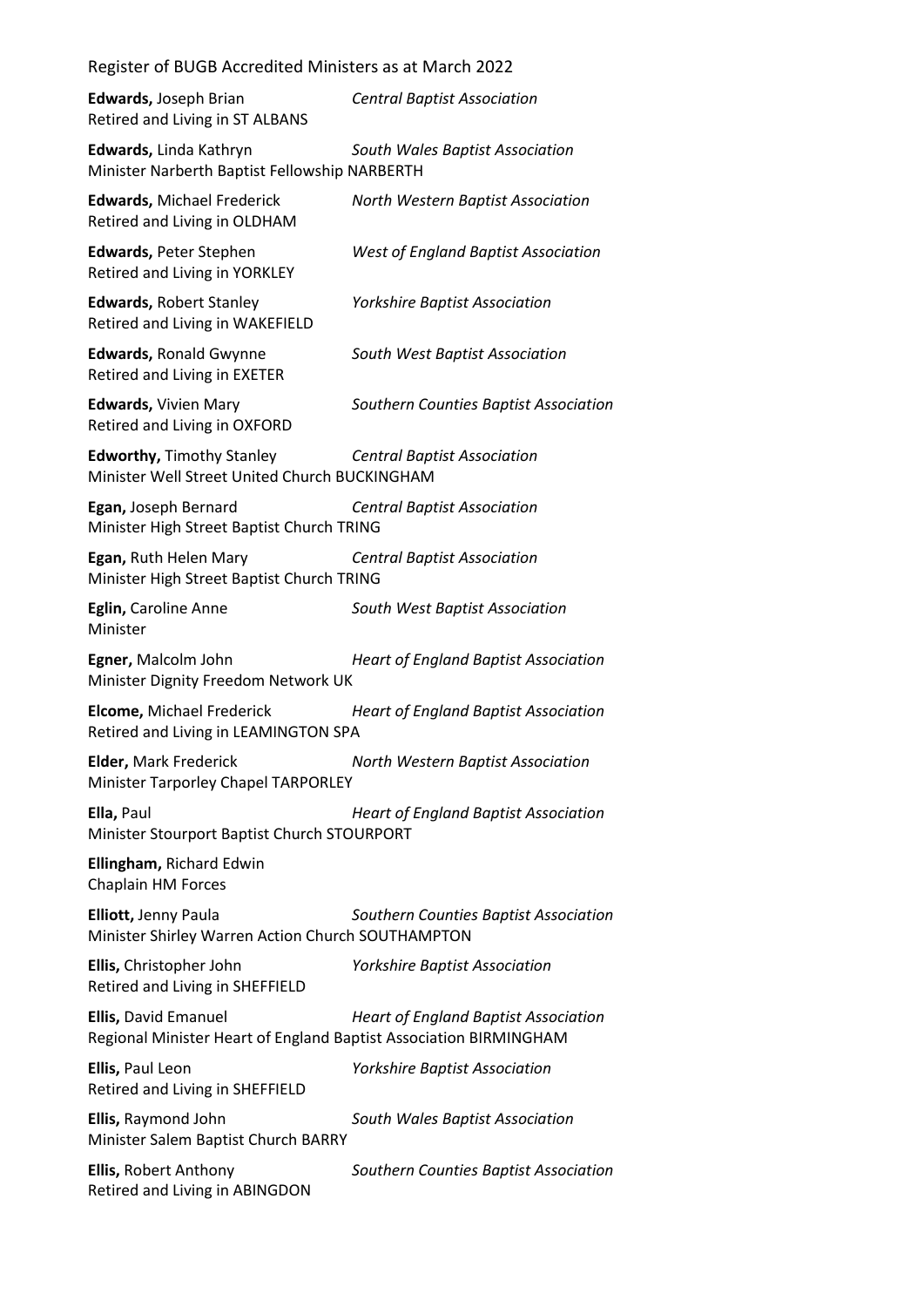| Register of BUGB Accredited Ministers as at March 2022                                                                                                                    |                                             |  |
|---------------------------------------------------------------------------------------------------------------------------------------------------------------------------|---------------------------------------------|--|
| Ellish, Alexandra Claire<br><b>London Baptist Association</b><br>Minister Amott Baptist Church PECKHAM                                                                    |                                             |  |
| Elliston, John Peter<br>CEO 700 Club DARLINGTON                                                                                                                           | <b>Northern Baptist Association</b>         |  |
| Elmes, Stephen David<br>Minister Bookham Baptist Church BOOKHAM                                                                                                           | South Eastern Baptist Association           |  |
| <b>Elmes, Stuart Andrew</b><br>Minister Kingswood Baptist Church BASILDON                                                                                                 | <b>Eastern Baptist Association</b>          |  |
| Elsby, Thomas<br>Retired and Living in DUNOON                                                                                                                             |                                             |  |
| Elson, Philip John<br>Retired and Living in CLITHEROE                                                                                                                     | North Western Baptist Association           |  |
| Elson, Sarah Louise<br>South Wales Baptist Association<br>Minister Rhiwbina Baptist Church CARDIFF                                                                        |                                             |  |
| Elston, Rodney<br>Retired and Living in CULLOMPTON                                                                                                                        | South West Baptist Association              |  |
| Ensor, Graham<br><b>Yorkshire Baptist Association</b><br>Regional Team Leader Yorkshire Baptist Association LEEDS                                                         |                                             |  |
| <b>Entrican, Jennifer Watson</b><br><b>Minister HARESFIELD</b>                                                                                                            | West of England Baptist Association         |  |
| Etherington, David Paul Northern Baptist Association<br>Chaplain County Durham & Darlington NHS Foundation Trust CONSETT and<br>Minister Blackhill Baptist Church CONSETT |                                             |  |
| Eugster, William Arthur<br>Retired and Living in LEIGH-ON-SEA                                                                                                             | <b>Eastern Baptist Association</b>          |  |
| Evans, Alison Ruth<br>Chaplain Stroud General Hospital STROUD                                                                                                             | West of England Baptist Association         |  |
| Evans, Brian<br>Retired and Living in THORNHILL                                                                                                                           | South Wales Baptist Association             |  |
| Evans, David Vardon<br>South West Baptist Association<br>Minister Ford Baptist Church PLYMOUTH and<br>Minister Morice Baptist Church PLYMOUTH                             |                                             |  |
| Evans, David William John<br>Retired and Living in DURSLEY                                                                                                                | <b>West of England Baptist Association</b>  |  |
| Evans, Elgan Vincent<br>Retired and Living in PORTSMOUTH                                                                                                                  | Southern Counties Baptist Association       |  |
| Evans, Gareth Haydn<br>Retired and Living in WHITCHURCH                                                                                                                   | South Wales Baptist Association             |  |
| Evans, Ian Wynne<br>Retired and Living in BOSTON                                                                                                                          | <b>East Midland Baptist Association</b>     |  |
| Evans, John<br>Minister Gendros Baptist Church SWANSEA                                                                                                                    | South Wales Baptist Association             |  |
| Evans, John Alfred<br>Retired and Living in ROSS-ON-WYE                                                                                                                   | <b>Heart of England Baptist Association</b> |  |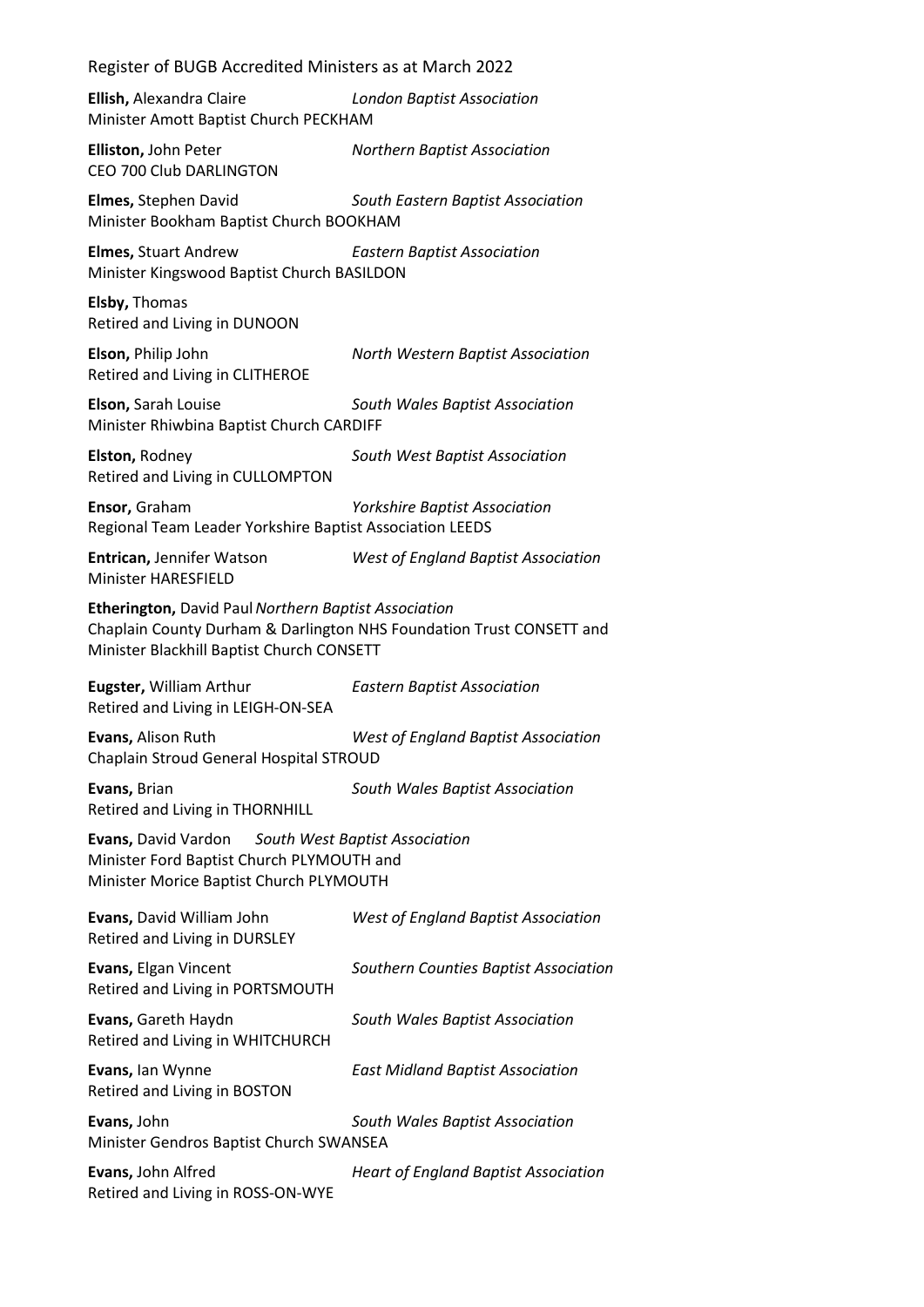| Evans, John Gareth Valentine<br>Chaplain Queen Ethelburgha's College YORK | <b>Northern Baptist Association</b>         |
|---------------------------------------------------------------------------|---------------------------------------------|
| <b>Evans, Michael Wayne</b><br>Retired and Living in CAERPHILLY           | South Wales Baptist Association             |
| Evans, Royston<br>Retired and Living in BLACKWOOD                         | South Wales Baptist Association             |
| <b>Evans, Thomas Henry</b>                                                | <b>Heart of England Baptist Association</b> |

Retired and Living in LEOMINSTER **Evans,** Timothy Brett *Yorkshire Baptist Association*

Retired and Living in YORK

**Evans,** Victor H *West Glamorgan [Welsh] Baptist Association* Retired and Living in UPPER KILLAY

**Evans-White,** Simon Oliver *South Eastern Baptist Association* Minister Halton Baptist Church HALTON

**Evens,** Peter James *Southern Counties Baptist Association* Minister Sandhurst Baptist Church SANDHURST

**Everitt,** Peter James *East Midland Baptist Association* Minister The Well, Retford Baptist Church RETFORD

**Ewing,** Stephen Peter *London Baptist Association* Minister Crofton Park Baptist Church CROFTON PARK

**Eyre,** Andrew David *South Eastern Baptist Association* Minister Eden Church EDENBRIDGE

**Eyre,** Eric Henry *South Eastern Baptist Association* Retired and Living in CHICHESTER

**Eyre,** William Peter *Central Baptist Association* Retired and Living in RUSHDEN

**Fairweather-Tall,** Mark John *South Wales Baptist Association* Regional Team Leader South Wales Baptist Association CARDIFF

**Fanstone,** Michael John *South Eastern Baptist Association* Retired and Living in DARTFORD

**Fantham,** Keith *Radnorshire & Montgomeryshire Baptist Assoc* Retired and Living in WELSHPOOL

**Farias-Palacios,** Freddy Aurelio *South Eastern Baptist Association* Minister Zion Baptist Church TENTERDEN

**Faris-Robertson,** Mark Moniem *North Western Baptist Association* Minister Sion Baptist Church ROSSENDALE

**Farmer,** Chris *Eastern Baptist Association* Minister Histon Baptist Church HISTON

**Farren,** John *Heart of England Baptist Association* Retired and Living in BRIDGNORTH

**Farrow,** Margaret *West of England Baptist Association* Chaplain Waycroft Academy BRISTOL

**Farrow,** Matthew Colin *West of England Baptist Association* Chaplain HMP Eastwood Park WOTTON-UNDER-EDGE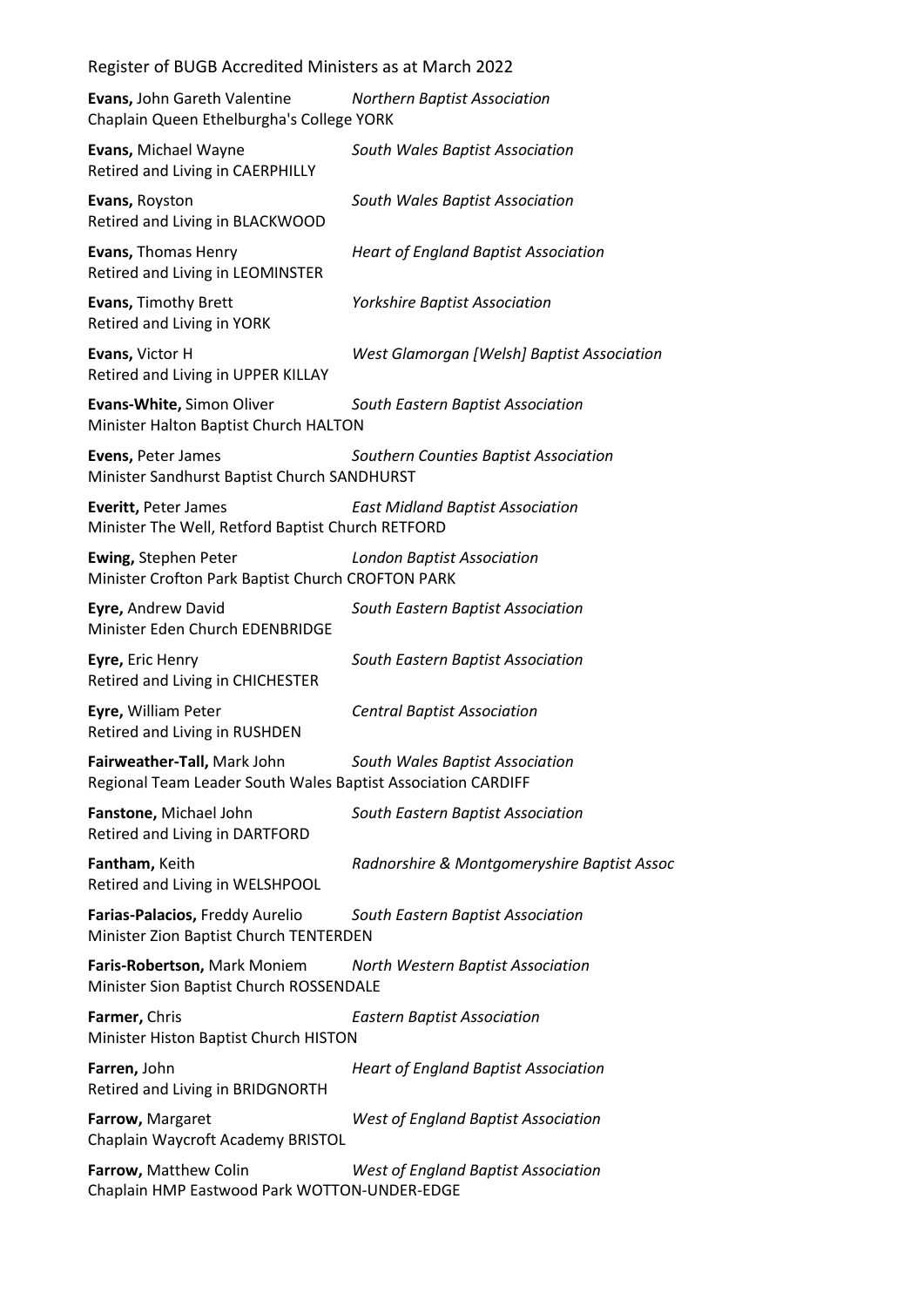| Fawcett, Nicolas Stephen<br><b>Minister SOMERSET</b>                                                        | South West Baptist Association                                        |
|-------------------------------------------------------------------------------------------------------------|-----------------------------------------------------------------------|
| Feast, Hedley John<br>Retired and Living in DIDCOT                                                          | Southern Counties Baptist Association                                 |
| Fegredo, Michael Westley<br>Regional Minister East Midland Baptist Association WEST BRIDGFORD               | <b>East Midland Baptist Association</b>                               |
| Fegredo, Sarah Louise<br>Minister NOTTINGHAM                                                                | <b>East Midland Baptist Association</b>                               |
| Fellick, Lawrence Andrew<br>Chaplain Southampton University Hospitals NHS Trust SOUTHAMPTON                 | Southern Counties Baptist Association                                 |
| Fellowes, Keith Noel<br>Evangelist Noel Fellowes Ministries DURSLEY                                         | <b>West of England Baptist Association</b>                            |
| Fellows, Philip David Andrew London Baptist Association<br>Minister Hersham Baptist Church WALTON-ON-THAMES |                                                                       |
| Ministries Team Baptist Union of Great Britain                                                              | <b>Fergusson, Timothy Robert Heart of England Baptist Association</b> |
| Fernandez Vizcaya, Nestor Jose London Baptist Association<br>Minister Cross Street Baptist Church ISLINGTON |                                                                       |
| Fernando, Joao Fayika<br>Minister Bethel Baptist Church BOW                                                 | <b>London Baptist Association</b>                                     |
| Ferreira, Joel David Ramos<br>Minister Emsworth Baptist Church EMSWORTH                                     | Southern Counties Baptist Association                                 |
| Few, Jennifer Margaret<br><b>Retired and Living in MATLOCK</b>                                              | <b>East Midland Baptist Association</b>                               |
| Fiddes, Paul Stuart<br>Professorial Research Fellow Regent's Park College OXFORD                            | Southern Counties Baptist Association                                 |
| Field, Ian Robert<br>Living in OXFORD                                                                       | Southern Counties Baptist Association                                 |
| Filby, Stuart<br>Retired and Living in BOGNOR REGIS                                                         | South Eastern Baptist Association                                     |
| Fillis, Jonathan William<br>Minister Haddenham cum Dinton Baptist Church HADDENHAM                          | <b>Central Baptist Association</b>                                    |
| Finamore, Stephen<br>Principal Bristol Baptist College CLIFTON                                              | <b>West of England Baptist Association</b>                            |
| Findlater, Jonathan<br>Minister Brighton Road Baptist Church SOUTH CROYDON                                  | <b>London Baptist Association</b>                                     |
| <b>Findlay, Robert James</b><br>Chaplain Harlow Workplace Chaplaincy HARLOW                                 | <b>Eastern Baptist Association</b>                                    |
| <b>Findlow,</b> James Harling John<br>Minister Mill End Baptist Church RICKMANSWORTH                        | <b>Central Baptist Association</b>                                    |
| Finnegan, Allan lan<br>Minister Emmanuel Baptist Church NETHERTON                                           | North Western Baptist Association                                     |
| Finnie, Guy Roger                                                                                           |                                                                       |

Retired and Living in FALKIRK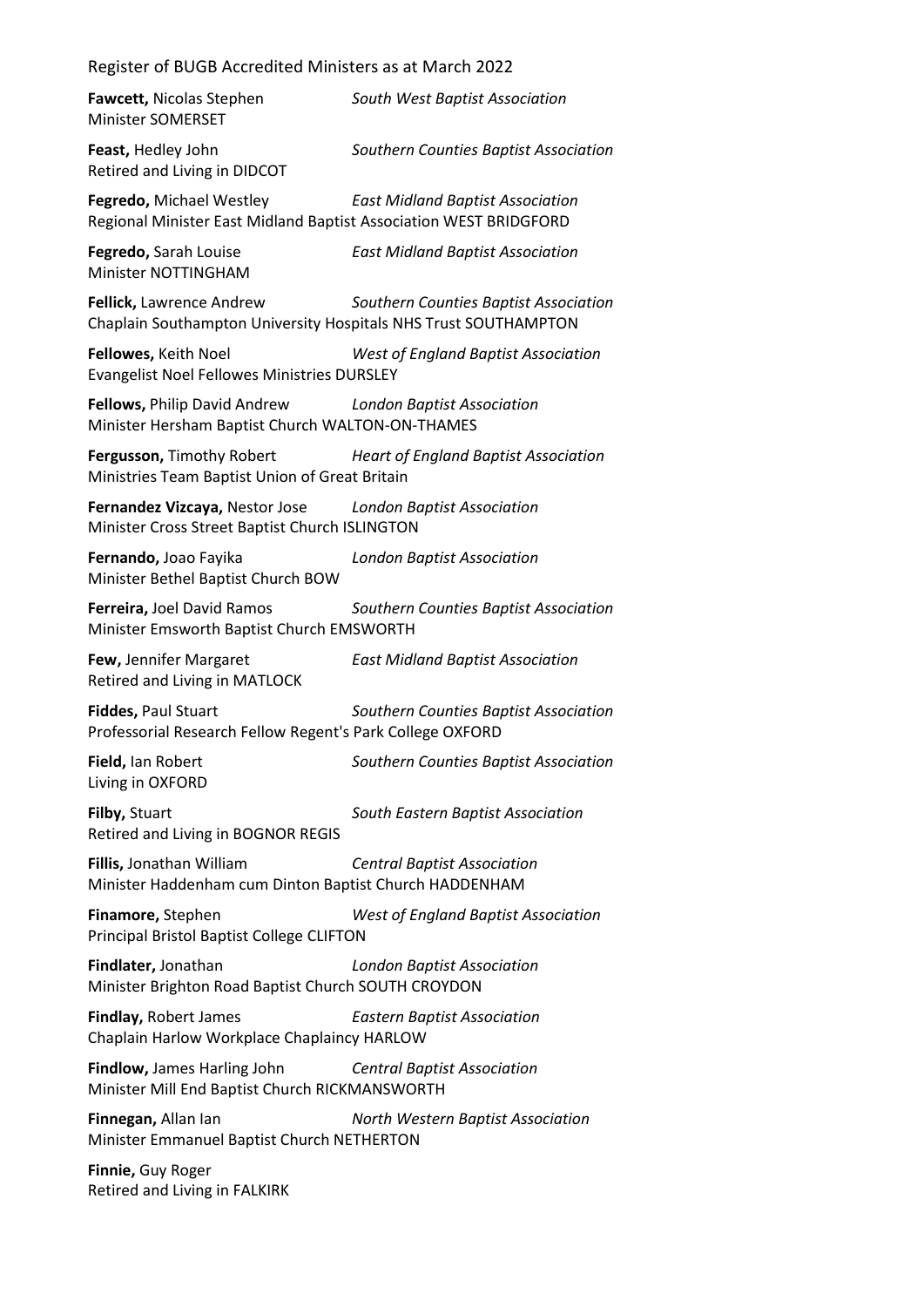| Register of BUGB Accredited Ministers as at March 2022                                                                                                                 |                                             |  |
|------------------------------------------------------------------------------------------------------------------------------------------------------------------------|---------------------------------------------|--|
| Firmin, Rodney Walter<br>Retired and Living in ALCESTER                                                                                                                | <b>Heart of England Baptist Association</b> |  |
| Firth, David Graham<br><b>Tutor Trinity College Bristol BRISTOL</b>                                                                                                    | West of England Baptist Association         |  |
| Fisher, Alexandra Claire<br>Minister Streatham Vale Baptist Church STREATHAM VALE                                                                                      | <b>London Baptist Association</b>           |  |
| Fisher, John<br>Retired and Living in BURNLEY                                                                                                                          | North Western Baptist Association           |  |
| Fisk, Thomas Raymond<br>Minister Swalecliffe Free Church (Baptist) WHITSTABLE                                                                                          | South Eastern Baptist Association           |  |
| Fitchet, Andrew David<br>Pioneer Picket Twenty Church ANDOVER                                                                                                          | Southern Counties Baptist Association       |  |
| Fitzgerald, Andrew Lawrence<br><b>Eastern Baptist Association</b><br>Minister Colchester Road Baptist Church IPSWICH                                                   |                                             |  |
| Fitzsimmons, Gary<br>Team Leader Urban Expression, Castle Bromwich                                                                                                     | <b>Heart of England Baptist Association</b> |  |
| Flack, Andrew<br>Retired and Living in ASHFORD                                                                                                                         | South Eastern Baptist Association           |  |
| Fleming, David James<br>Minister Rugby Baptist Church RUGBY                                                                                                            | <b>Heart of England Baptist Association</b> |  |
| Flower, David George<br>Retired and Living in MELKSHAM                                                                                                                 | West of England Baptist Association         |  |
| Flynn, Michael George<br>Minister Gorleston Baptist Church GORLESTON                                                                                                   | <b>Eastern Baptist Association</b>          |  |
| Ford, Bryan Keith<br>Retired and Living in NEWPORT                                                                                                                     | <b>Gwent [Welsh] Baptist Association</b>    |  |
| Ford, David Michael<br>Minister Bethesda Baptist Church TROWBRIDGE                                                                                                     | West of England Baptist Association         |  |
| Ford, Nigel Robin<br>Minister Canford Heath Baptist Church POOLE                                                                                                       | Southern Counties Baptist Association       |  |
| Ford, Simon Andrew<br>Southern Counties Baptist Association<br>Training Officer Southern Counties Baptist Association and<br>Minister Cosham Baptist Church PORTSMOUTH |                                             |  |
| Forman, Michael Anthony<br>Retired and Living in MACCLESFIELD                                                                                                          | North Western Baptist Association           |  |
| Forson, Joseph<br>Living in ABINGDON                                                                                                                                   | Southern Counties Baptist Association       |  |
| Fortescue, Benjamin Guy<br>Minister Addlestone Baptist Church ADDLESTONE                                                                                               | South Eastern Baptist Association           |  |
| Foster, Daniel Carrick<br>Minister Pembury Baptist Church PEMBURY                                                                                                      | South Eastern Baptist Association           |  |
| Foster, Keith<br>Retired and Living in NEWARK                                                                                                                          | <b>East Midland Baptist Association</b>     |  |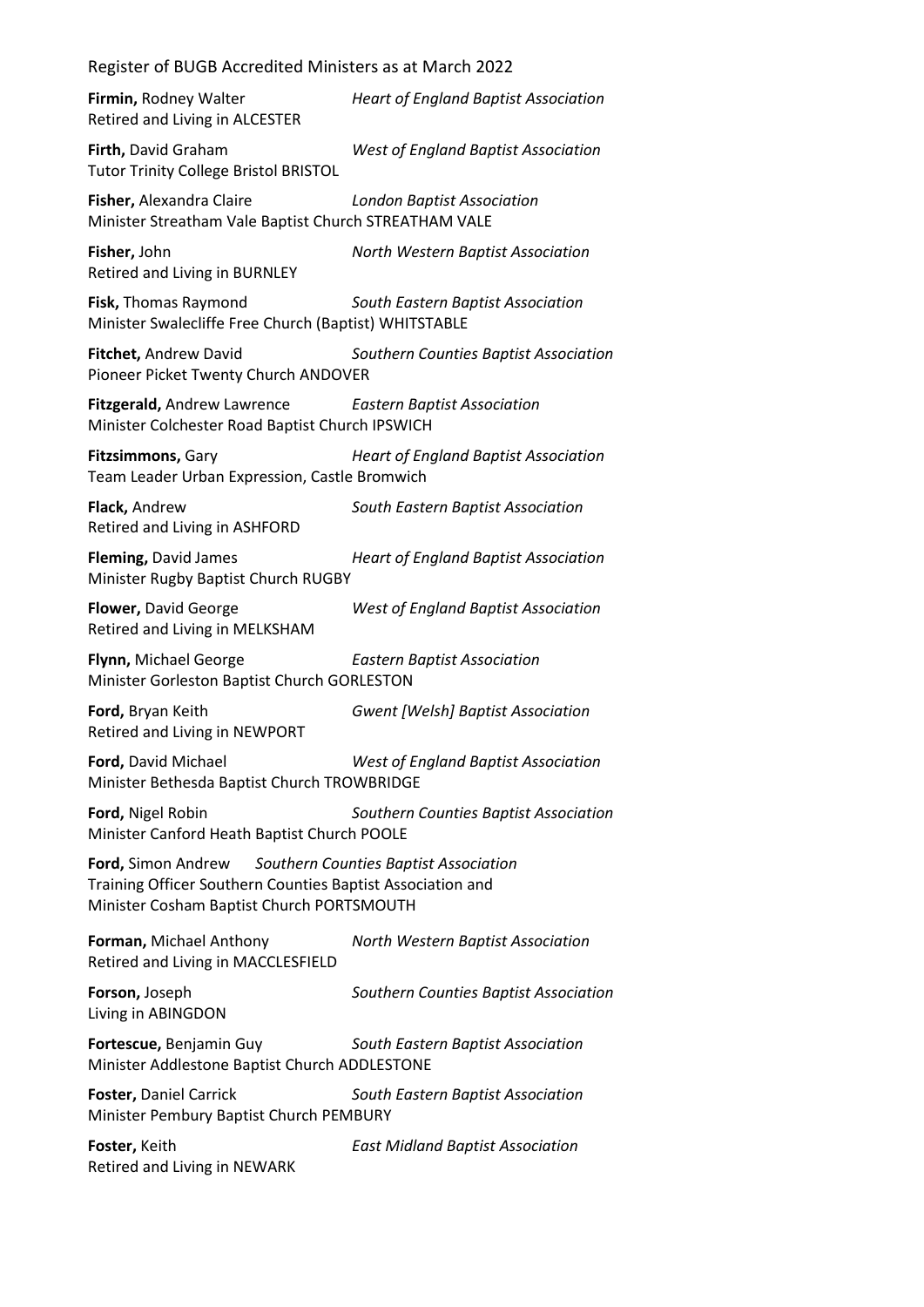**Foster,** Robert Matthew *Eastern Baptist Association* Minister Whitehouse Baptist Church IPSWICH

**Foster,** Roger Charles *South Wales Baptist Association* Retired and Living in NEWPORT

**Fountain,** Sean Jeffrey *Eastern Baptist Association* Minister Pier Avenue Baptist Church CLACTON ON SEA

**Fowler,** Ian Walter Chaplain HM Forces

Retired and Living in TELFORD

**Foxall,** Francis Berwick *Heart of England Baptist Association*

**Fradgley,** Ann Marie *East Midland Baptist Association* Chaplain St Barnabas Hospice LINCOLN

**Francis,** Rhiannon *South Wales Baptist Association* Minister Mount Carmel Baptist Church CAERPHILLY

**Francis-Green,** Mark Hopeton Keith *London Baptist Association* Minister Six Ways Erdington Baptist Church BIRMINGHAM

**Franklin,** Kenneth Robert *London Baptist Association* Minister Morden Park Baptist Church MORDEN

**Fransch,** William Ernest *Central Baptist Association* Retired and Living in DAVENTRY

**Fraser,** Derek John *Eastern Baptist Association* Chaplain Addenbrooke's Hospital CAMBRIDGE

**Fredricks,** Jamie Stephen John *South Eastern Baptist Association* Minister Shore Community Church BOGNOR REGIS

**Freeland,** Hannah Jane *South West Baptist Association* Minister Hooe Baptist Church PLYMOUTH

**Freestone,** Roy Anthony *Central Baptist Association* Retired and Living in NEWPORT PAGNELL

**Friend,** Caroline Jayne *Northern Baptist Association* Minister Alnwick Baptist Church ALNWICK

**Friend,** Christopher Brian *Northern Baptist Association* Minister Alnwick Baptist Church ALNWICK

**Frith,** Andrew Mark *North Western Baptist Association* Minister Moreton Baptist Church MORETON

**Fry,** Chris *South West Baptist Association* Minister Barton Baptist Church TORQUAY

**Fryer,** Clifford Eric *Heart of England Baptist Association* Retired and Living in HANDSWORTH WOOD

**Fulcher,** Ian Stanley *Northern Baptist Association* Retired and Living in STOCKTON ON TEES

**Fulford,** Alyson Louise *South West Baptist Association* Minister Ilfracombe Baptist Church ILFRACOMBE

**Fuller,** Alison Valerie Retired and Living in SCOTLAND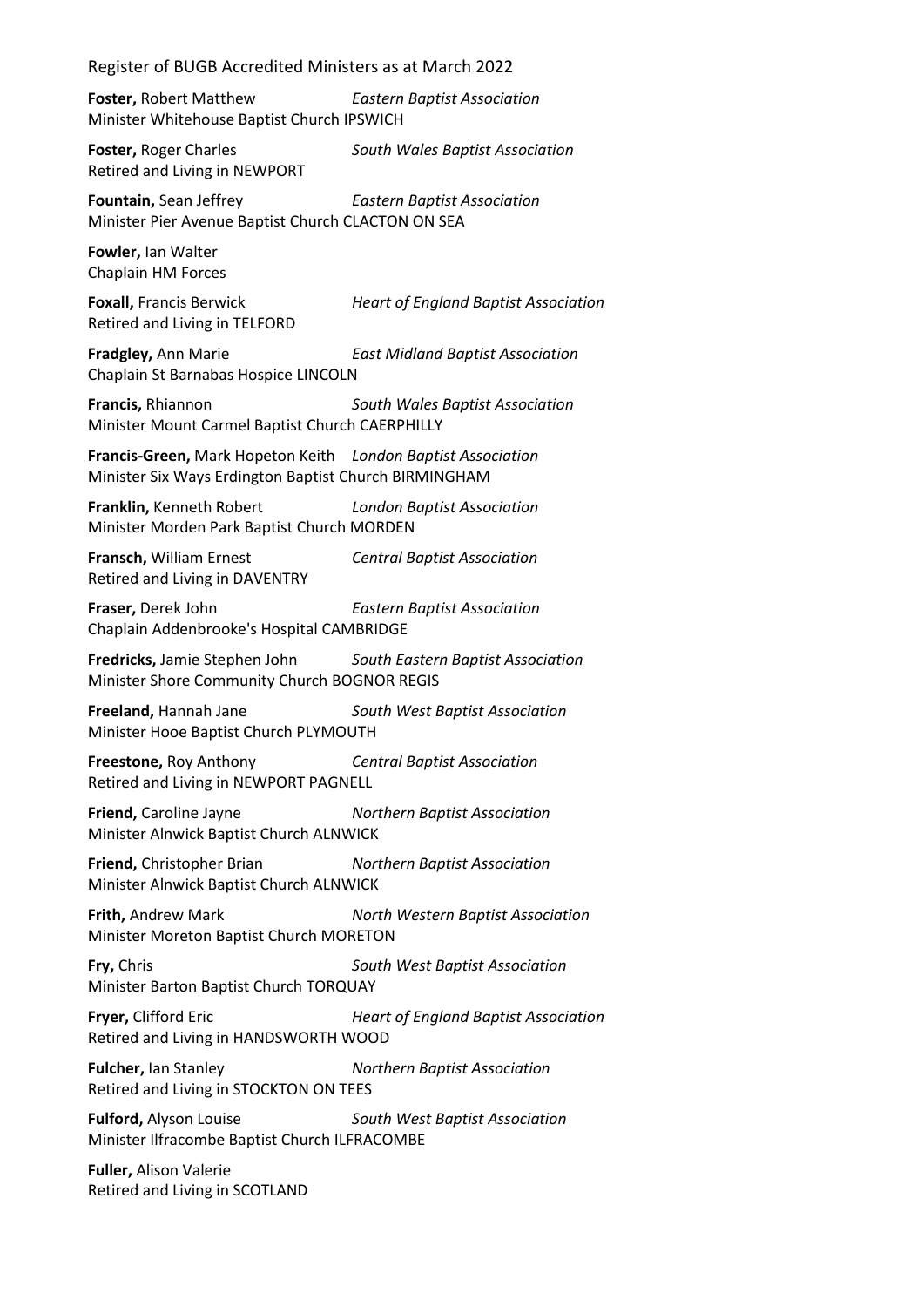**Fuller,** Andrew Keith *London Baptist Association* Minister New Malden Baptist Church NEW MALDEN

**Fuller,** Michael Alan *West of England Baptist Association* Retired and Living in GLOUCESTER **Fuller,** Stuart Jon *South West Baptist Association* Retired and Living in BIDEFORD

Retired and Living in ELLESMERE

**Funnell,** Edward Andrew *Heart of England Baptist Association*

**Gain,** Jason Matthew *South Eastern Baptist Association* Minister Broadwater Baptist Church WORTHING

**Gale,** Andrew *Central Baptist Association* Minister Central Baptist Church LUTON

**Gambrah,** Kwasi *London Baptist Association* Minister Victory Baptist Church MORDEN

**Gamston,** David John *Central Baptist Association* Retired and Living in CORBY

**Gardiner,** Michael *South Eastern Baptist Association* Retired and Living in HAYWARDS HEATH

**Gardiner,** Peter *West of England Baptist Association* Minister Downend Baptist Church DOWNEND

**Gardiner,** Robert James *West of England Baptist Association* Retired and Living in CIRENCESTER

**Gardiner,** William Craig Templeton *South Wales Baptist Association* Tutor South Wales Baptist College CARDIFF

**Gardner,** David William *South Eastern Baptist Association* Retired and Living in BEXHILL-ON-SEA

**Garland,** Gareth Neal *Central Baptist Association* Minister Rickmansworth Baptist Church RICKMANSWORTH

**Gascoyne,** Adrian James *South West Baptist Association* Minister Totnes United Free Church TOTNES

**Gates,** Daniel Stuart *Eastern Baptist Association* Minister Clarence Road Baptist Church SOUTHEND ON SEA

**Gaukroger,** Stephen John *Southern Counties Baptist Association* Director Clarion Trust International

**Gaze,** Kathryn Hilary *Eastern Baptist Association* Minister Hardwick Evangelical Church CAMBRIDGE

**George,** Evan John *Carmarthen and Cardigan Baptist Association* Retired and Living in LLANELLI **George,** Vernon Frederick *London Baptist Association*

Retired and Living in BARNET

**Gibbs,** Andrew Russell Glyn *South Wales Baptist Association* Chaplain Cardiff and the Vale University Hospital Board

**Gibbs,** Margaret Judith *London Baptist Association* Minister Perry Rise Baptist Church FOREST HILL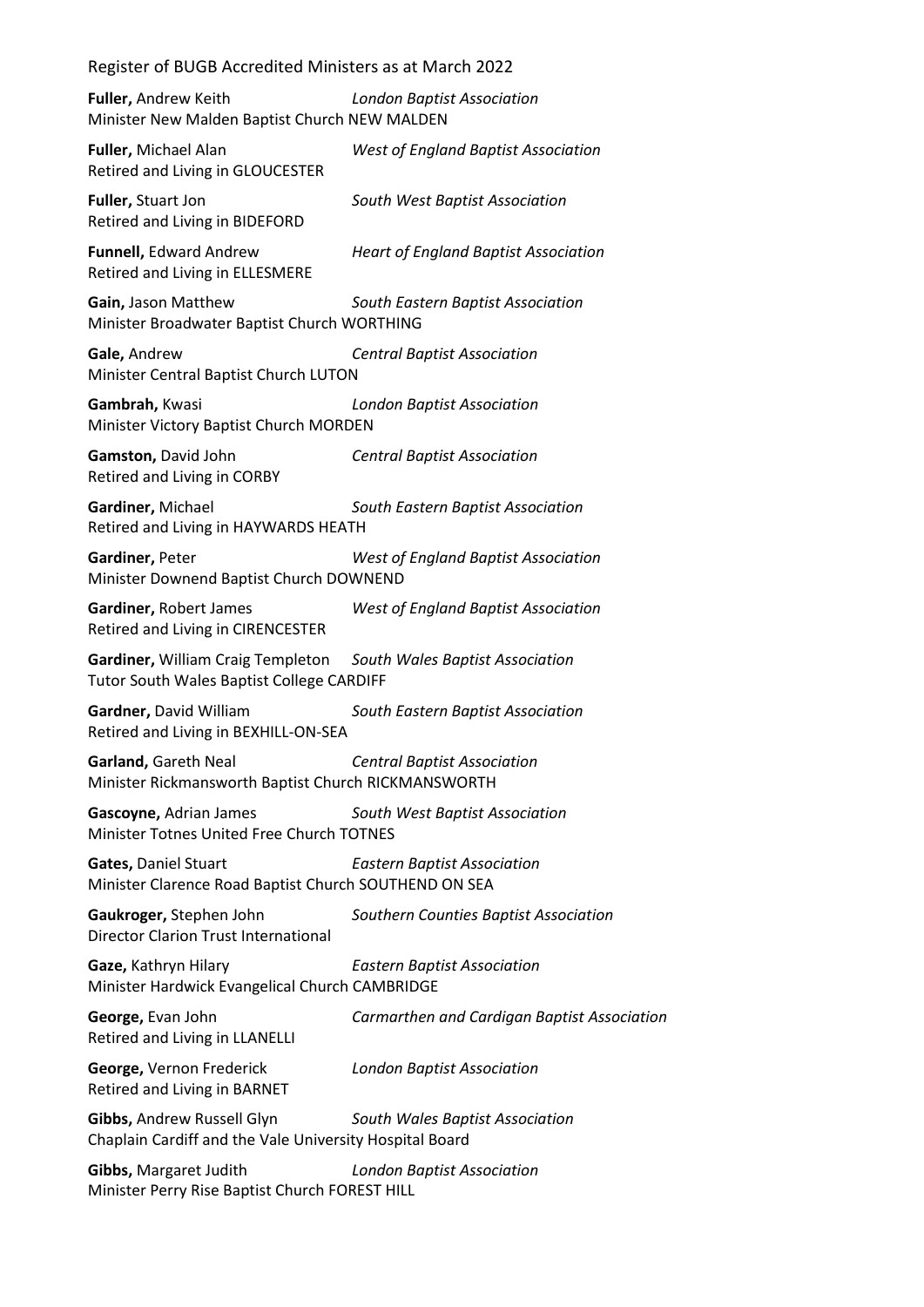**Gibson,** Derek James *East Midland Baptist Association* Minister Park Road Baptist Church PETERBOROUGH

**Gibson,** Peter *Eastern Baptist Association* Retired and Living in COLCHESTER **Gidney,** Alison Grace *Heart of England Baptist Association* Retired and Living in ELLESMERE **Gilbert,** Bryan Edward *East Midland Baptist Association* Retired and Living in COSBY **Gilbert,** James David *Southern Counties Baptist Association* Minister New Milton Baptist Church NEW MILTON **Gilbert,** Keith *South Eastern Baptist Association* Retired and Living in CROWBOROUGH **Gilbert,** Lee William *Eastern Baptist Association* Chaplain Queen Elizabeth Hospital KINGS LYNN **Gilbertson,** Louise Catherine *Central Baptist Association* Minister Seer Green Baptist Church SEER GREEN **Giles,** Robin James *Eastern Baptist Association* Retired and Living in CAMBRIDGE **Gill,** Anthony Paul *Eastern Baptist Association* Chaplain Addenbrooke's Hospital CAMBRIDGE **Gill,** Brian Arthur George *Southern Counties Baptist Association* Retired and Living in POOLE **Gill,** Fiona *South Eastern Baptist Association* Minister Rye Baptist Church RYE **Gill,** Raymond *Heart of England Baptist Association* Retired and Living in BRIDGNORTH **Gillard,** Martin James *South Wales Baptist Association* Minister Gilgal Baptist Church PORTHCAWL **Gillies,** Arderne Olivia Frances *East Midland Baptist Association* Retired and Living in SOUTHWELL **Gilmore,** Alec *South Eastern Baptist Association* Retired and Living in NORTH LANCING **Gilmour,** Mark *East Midland Baptist Association* Living in RETFORD **Gilpin,** Jane Irene *North Western Baptist Association* Retired and Living in RADCLIFFE **Gimeno,** Laura Louise Living in Spain **Ginn,** Andrew Philip *Central Baptist Association* Minister Bunyan Baptist Church STEVENAGE **Girvan,** Sophia Charlotte Murray *Eastern Baptist Association* County Ecumenical Officer Cambridgeshire Ecumenical Council

**Gladwish,** Esther Norma *Heart of England Baptist Association* Minister Delves Baptist Community Church WALSALL and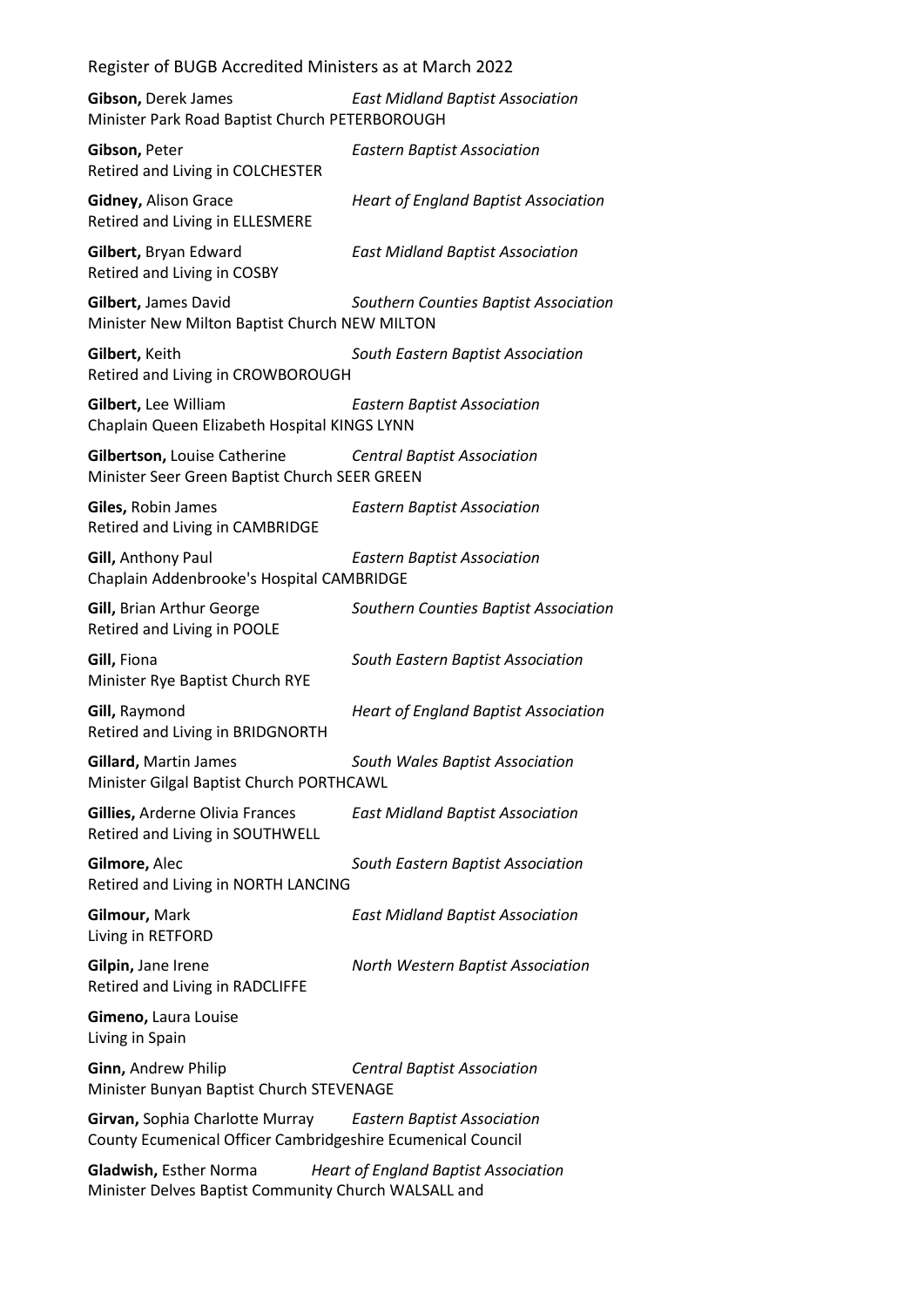Minister Wednesbury Baptist Church WEDNESBURY

**Glasius,** Gert *East Midland Baptist Association* Minister John Clifford Baptist Church BEESTON, Minister Greenhill Community Church COALVILLE and Minister Hugglescote Baptist Church HUGGLESCOTE

**Gleghorn,** John Emerson *London Baptist Association* Minister Teddington Baptist Church TEDDINGTON

**Glover,** Andrew Ian *North Western Baptist Association* Minister Hoole Baptist Church CHESTER

**Glover,** Gordon Frank *South West Baptist Association* Retired and Living in WELLINGTON

**Glover,** John Reginald *South Eastern Baptist Association* Retired and Living in EASTBOURNE

**Glover,** Michael *East Midland Baptist Association* Retired and Living in CHESTERFIELD

**Glover,** Richard Jonathan *Southern Counties Baptist Association* Living in BRACKNELL

**Godbeer,** Mark *South West Baptist Association* Minister Bovey Tracey Baptist Church BOVEY TRACEY

**Goddard,** Alan Ernest *Eastern Baptist Association* Retired and Living in MARCH

**Goddard,** David Michael *South West Baptist Association* Minister Kingsteignton Community Baptist Church KINGSTEIGNTON

**Goddard,** John Maurice *Eastern Baptist Association* Minister Saffron Walden Baptist Church SAFFRON WALDEN

**Goddard,** Ronald Ralph *Central Baptist Association* Retired and Living in CORBY

**Goddard,** Simon Leigh *Eastern Baptist Association* Director RiverTree Ltd

**Godden,** Frances Elizabeth *East Midland Baptist Association* Retired and Living in NEWARK

**Godden,** Henry William *East Midland Baptist Association*

Retired and Living in NEWARK

**Godding,** Elfed *North Western Baptist Association* Minister Bethania Baptist Church LEESWOOD

**Godfrey,** Stephen Graham *South West Baptist Association* Retired and Living in MINEHEAD

**Golder,** Andrew Murray *South West Baptist Association* Pioneer Breathe Communities CIO PENZANCE

**Golder,** Karen Debra *South West Baptist Association* Pioneer Breathe Communities CIO PENZANCE

**Goldsmith,** Andrew Alan John *Central Baptist Association* Minister Ampthill Baptist Church AMPTHILL

**Good,** John Mark *Southern Counties Baptist Association* Pioneer POOLE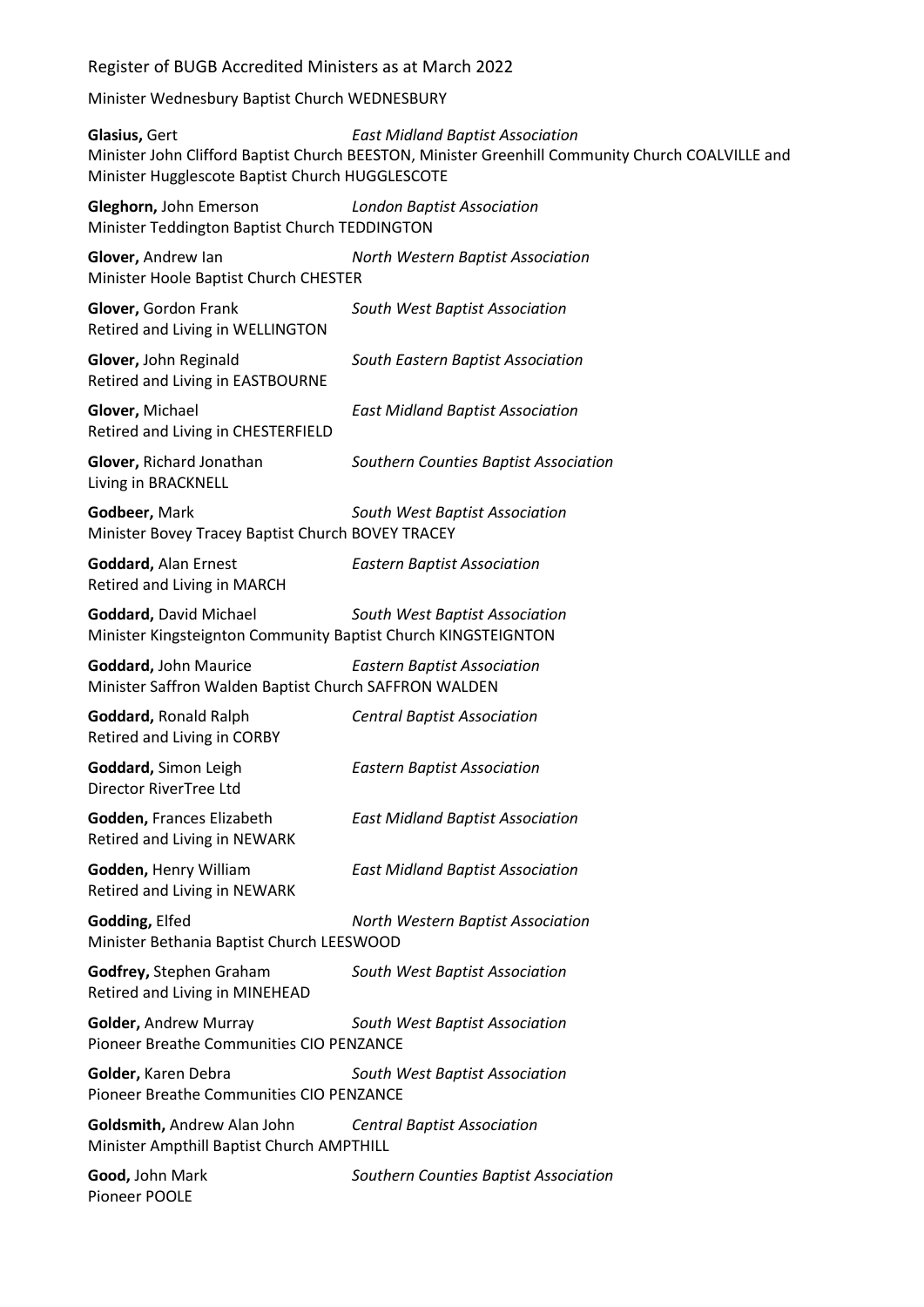| <b>Goodall, Brian Stanley</b><br>Retired and Living in HUDDERSFIELD                            | <b>Yorkshire Baptist Association</b>        |
|------------------------------------------------------------------------------------------------|---------------------------------------------|
| <b>Goodall, Peter Macdonald</b><br>Retired and Living in BIDEFORD                              | South West Baptist Association              |
| Goode, Robert David<br>Retired and Living in CAMBRIDGE                                         | <b>Eastern Baptist Association</b>          |
| Gooderidge, David Andrew<br>Living in HODDESDON                                                | <b>Central Baptist Association</b>          |
| Goodlad, Peter Malcolm<br>Retired and Living in NORTHAMPTON                                    | <b>Central Baptist Association</b>          |
| Goodliff, Andrew Jonathan<br>Minister Belle Vue Baptist Church SOUTHEND ON SEA                 | <b>Eastern Baptist Association</b>          |
| <b>Goodliff, Paul Weston</b><br>General Secretary Churches Together in England                 | Southern Counties Baptist Association       |
| Goodyear, David John<br>Retired and Living in NORWICH                                          | <b>Eastern Baptist Association</b>          |
| Gookey, Ruth Elizabeth<br>Minister Walton Ecumenical Partnership MILTON KEYNES                 | <b>Central Baptist Association</b>          |
| Goord, Martin Richard<br>Retired and Living in HATHERLEIGH                                     | South West Baptist Association              |
| Gordon, Desmond Scarlett Mcintosh London Baptist Association<br>Retired and Living in FINCHLEY |                                             |
| Gordon, Glenford Alexander<br>Minister City Road Baptist Church BIRMINGHAM                     | <b>Heart of England Baptist Association</b> |
| Gordon, Howard Hartley<br>Retired and Living in HORSHAM                                        | South Eastern Baptist Association           |
| Gordon, James Mcmillan<br>Minister Montrose Baptist Church MONTROSE                            |                                             |
| Gordon, Samuel Steven<br>Minister Northumberland Heath Baptist Church ERITH                    | <b>London Baptist Association</b>           |
| Gordon-Roberts, Peter<br>Retired and Living in LLANGEFNI                                       | North Western Baptist Association           |
| Gore, Andrew Charles<br>Minister Dronfield Baptist Church DRONFIELD                            | <b>Yorkshire Baptist Association</b>        |
| Gorton, Catriona Julie Mae<br>Minister Hillhead Baptist Church GLASGOW                         |                                             |
| Gosden, Denis Julian<br>Retired and Living in TOPSHAM                                          | South West Baptist Association              |
| Goshawk, Gerard William<br>Minister Six Ways Erdington Baptist Church BIRMINGHAM               | <b>Heart of England Baptist Association</b> |
| Goswami, Christian Shishir<br>Minister Lymm Baptist Church LYMM                                | North Western Baptist Association           |
| Gotobed, Julian                                                                                | <b>Eastern Baptist Association</b>          |

Tutor Westcott House CAMBRIDGE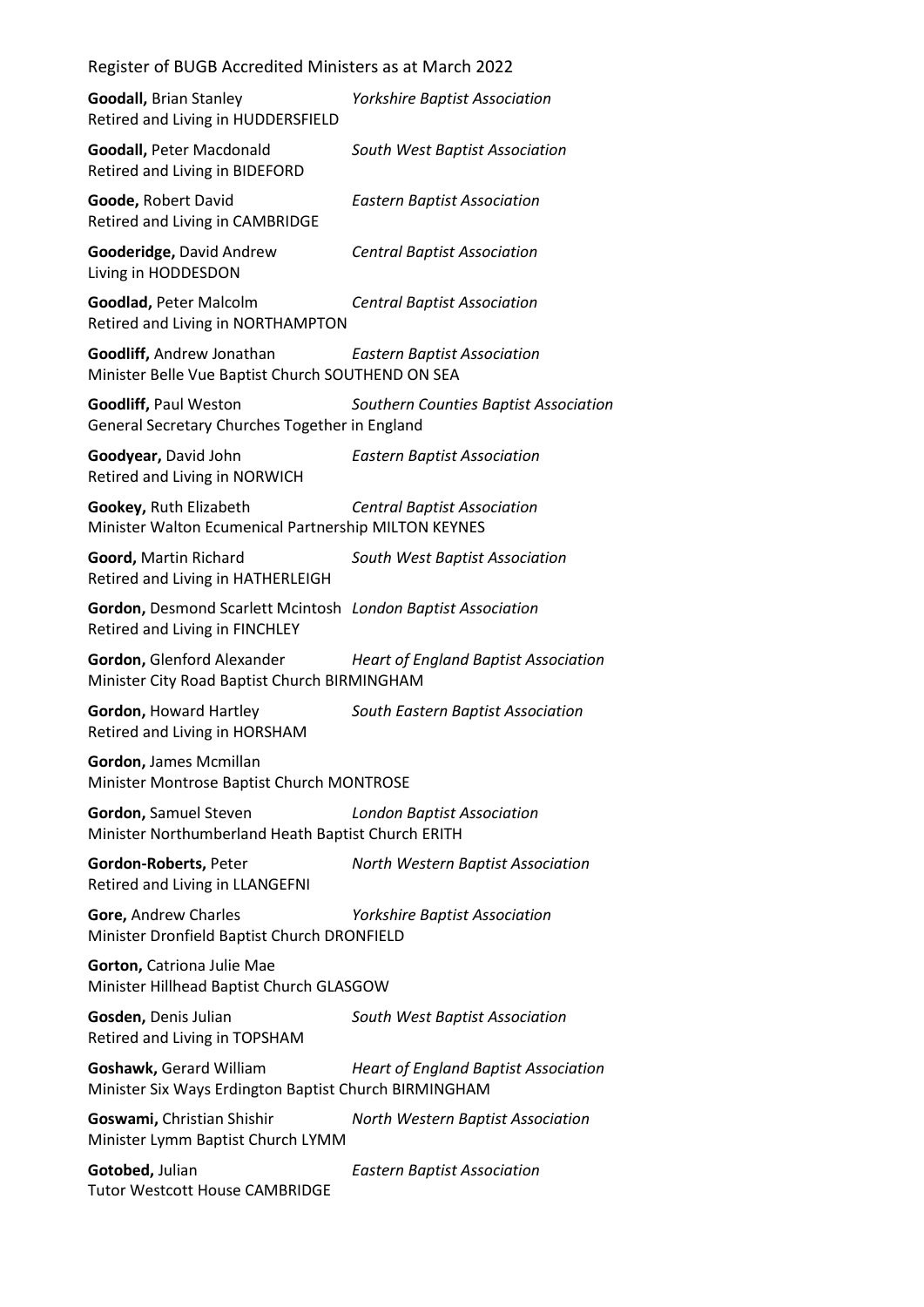**Gotts,** Benjamin John *South Eastern Baptist Association* Minister Hawkhurst Baptist Church HAWKHURST

**Gough,** Paul *South Eastern Baptist Association* Minister Crossways Community Baptist Church DORKING

**Gouldbourne,** Ruth Mary Boyd *North Western Baptist Association* Minister Grove Lane Baptist Church STOCKPORT

**Gouldson,** Philip Norman *South West Baptist Association* Retired and Living in TAUNTON

**Goveia,** Edward Frank *Southern Counties Baptist Association* Retired and Living in READING

**Govier,** Simon *West of England Baptist Association* Minister Upper Stratton Baptist Church SWINDON

**Gower,** Andrew William *Yorkshire Baptist Association* Minister Beauchief Baptist Church SHEFFIELD

**Grafton,** Roger Patrick Chaplain HM Forces

**Graham,** Brian James Minister Cambuslang Baptist Church GLASGOW

**Graham,** David George *Central Baptist Association* Minister Southcourt Baptist Church AYLESBURY

**Graham,** Glen Charles *South West Baptist Association* Minister Cullompton Baptist Church CULLOMPTON

**Graham,** Martin *North Western Baptist Association* Retired and Living in THORNTON CLEVELEYS

**Graham,** Paul Douglas *Eastern Baptist Association* Minister Clare Baptist Church CLARE

**Graham,** William Ewart *South Eastern Baptist Association* Retired and Living in DEAL

**Grainger,** David *Heart of England Baptist Association* Retired and Living in TAMWORTH

**Grant,** Ernest Basil *Central Baptist Association*

Retired and Living in NORTHAMPTON **Grant,** Helene Louise

Chaplain HM Forces

Living in ILFORD

**Grant,** Joyce Agatha *London Baptist Association*

Retired and Living in EXETER

**Grant,** Roger Bernard *South West Baptist Association*

**Grant-Jones,** Mark David Chaplain HM Forces

**Graves,** Nicholas James *London Baptist Association* Minister Old Lodge Lane Baptist Church PURLEY

**Gray,** Roger Bernard *South Eastern Baptist Association* Retired and Living in ST LEONARDS ON SEA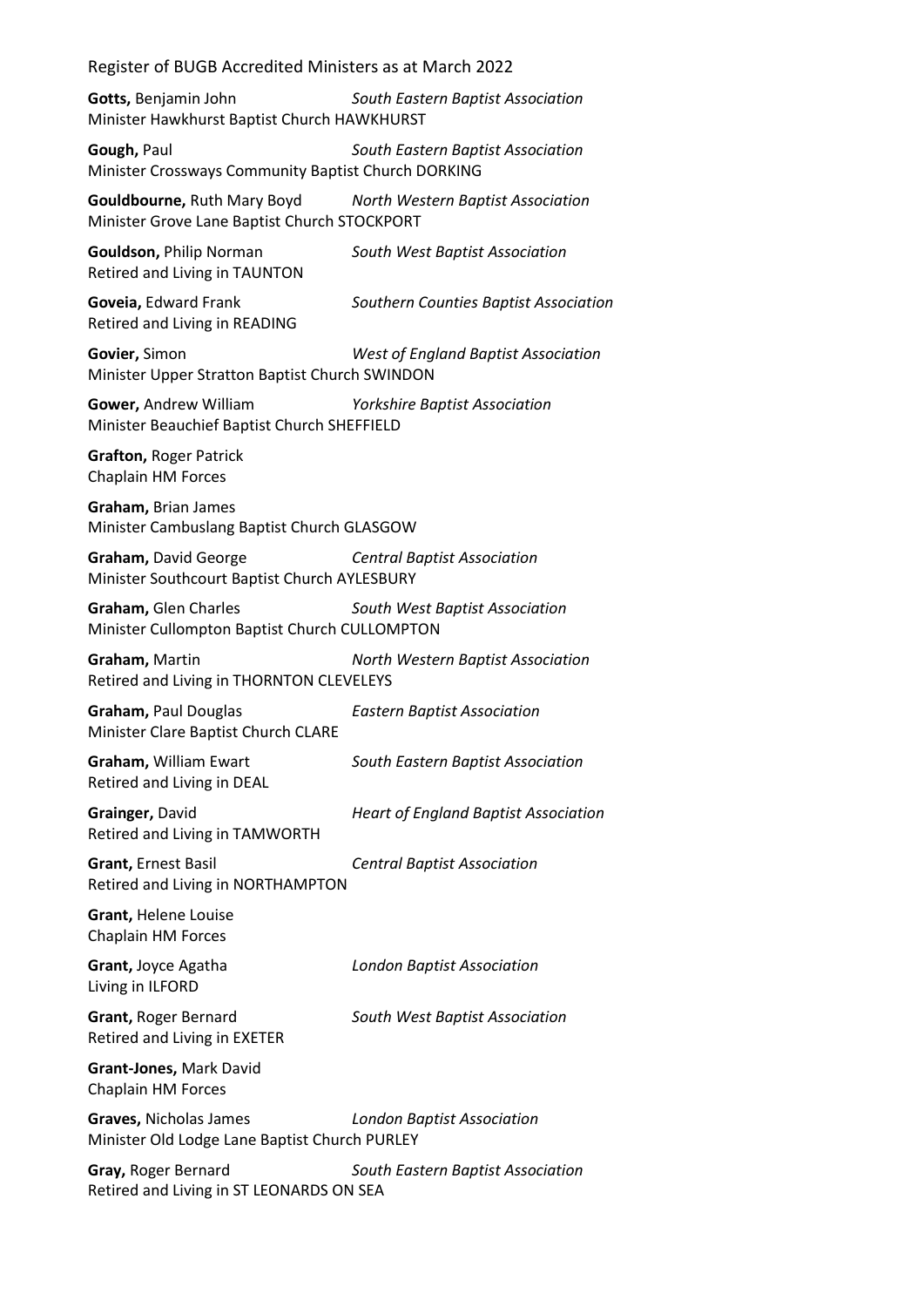**Gray,** Simon Mark *West of England Baptist Association* Minister Bratton Baptist Church BRATTON

**Greasley,** Stephen *South Eastern Baptist Association* Minister Gillingham Baptist Church GILLINGHAM

**Greaves,** Jonathan David *South Wales Baptist Association* Minister Norton Baptist Church ABERGAVENNY and Minister Monmouth Baptist Church MONMOUTH

**Green,** Andrew Rigden *South West Baptist Association* Retired and Living in TORQUAY

**Green,** Anthony Cresswell *London Baptist Association* Chaplain Darent Valley Hospital DARTFORD

**Green,** Edwin Stephen *North Western Baptist Association* Minister Hoole Baptist Church CHESTER

**Green,** Ian Charles *Central Baptist Association* Minister Amersham Free Church AMERSHAM

**Green,** Jacqueline Anne *Central Baptist Association* Minister Stony Stratford Community Church MILTON KEYNES

**Green,** Lynn Margaret *Southern Counties Baptist Association* General Secretary Baptist Union of Great Britain

**Green,** Owen *West of England Baptist Association* Minister Wichelstowe: The Stowe SWINDON

**Green,** Paul Anthony Chaplain HM Forces

**Green,** Richard Antony *Central Baptist Association* Minister All Nations Church BEDFORD

**Green,** Robert William Barcham *Eastern Baptist Association* Retired and Living in BURY ST. EDMUNDS

**Green,** Roger Colin *North Western Baptist Association* Retired and Living in BURNLEY

**Greenin,** Paul *Yorkshire Baptist Association* Minister Bramley Baptist Church LEEDS

**Greening,** Jonathan Darrell *Southern Counties Baptist Association* Living in WEYMOUTH

**Greenwood,** Leigh Anne *East Midland Baptist Association* Minister Stoneygate Baptist Church LEICESTER

UK Staff BMS World Mission

**Greenwood,** Mark Edward *Southern Counties Baptist Association*

**Gregory,** David *Central Baptist Association* Minister Croxley Green Baptist Church RICKMANSWORTH

**Greig,** Alec Brown *South Eastern Baptist Association* Retired and Living in ASHFORD **Greig,** Ian Richard Hugh *Heart of England Baptist Association* Retired and Living in WEOBLEY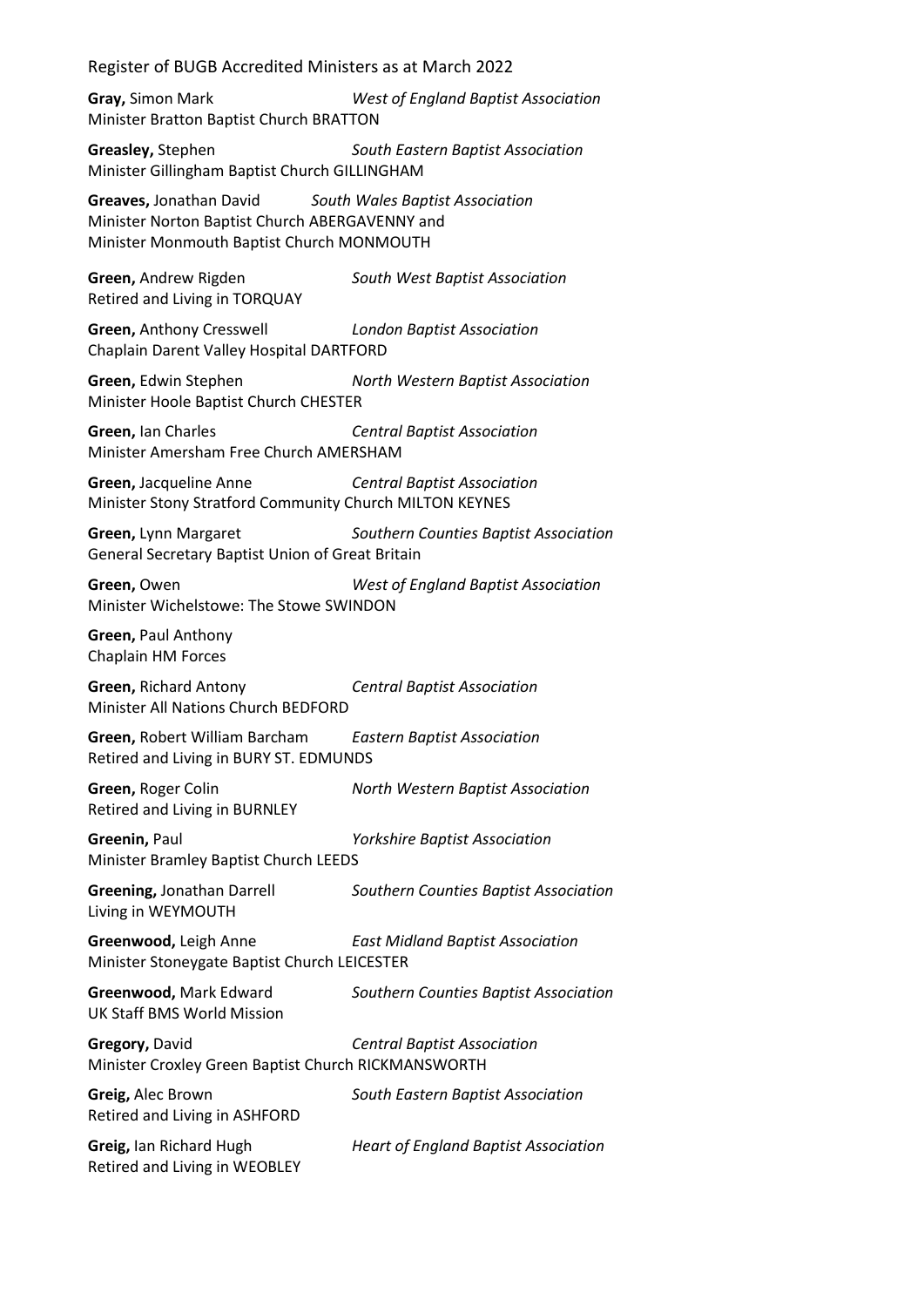| <b>Grenfell, Frederick James</b><br>Retired and Living in NOTTINGHAM                      | <b>East Midland Baptist Association</b>     |
|-------------------------------------------------------------------------------------------|---------------------------------------------|
| Grice, Andrew Liam<br>Minister Salem Baptist Church CHELTENHAM                            | <b>West of England Baptist Association</b>  |
| <b>Griffith, Terry Michael</b><br>Retired and Living in CHELMSFORD                        | <b>Eastern Baptist Association</b>          |
| Griffiths, Alison Jennifer<br><b>Director Rural Ministries</b>                            | South Wales Baptist Association             |
| Griffiths, David Gwynfor<br>Retired and Living in SWANSEA                                 | South Wales Baptist Association             |
| Griffiths, Marcus Llewellyn<br>Retired and Living in MARKET DRAYTON                       | <b>Heart of England Baptist Association</b> |
| <b>Griffiths, Samuel Quentin</b><br>Minister Wellington Baptist Church WELLINGTON         | South West Baptist Association              |
| Griggs, Alan Frederick<br>Retired and Living in WESTCLIFF-ON-SEA                          | <b>Eastern Baptist Association</b>          |
| Grinonneau, Jane<br>Retired and Living in NR WELLINGTON                                   | South West Baptist Association              |
| Grinyer, Paul Andrew<br>Minister International Baptist Church BREMEN                      |                                             |
| Grose, Geoffrey Howard<br>Retired and Living in WEBNET                                    | West of England Baptist Association         |
| Grote, James Cameron<br>Retired and Living in BICESTER                                    | Southern Counties Baptist Association       |
| Groves, Martyn Robert<br>Chaplain HM Forces                                               |                                             |
| <b>Gudger, Simon Patrick</b><br>Minister Catshill Baptist Church CATSHILL                 | <b>Heart of England Baptist Association</b> |
| Guest, Jane Amanda<br>Living in HOCKLEY                                                   | <b>Eastern Baptist Association</b>          |
| <b>Gutmann, Stephen Francis</b><br>Minister Peckham Rye Tabernacle Baptist Church PECKHAM | <b>London Baptist Association</b>           |
| Gwendu, Gilson Girison<br>Minister Cranbrook Baptist Church ILFORD                        | <b>London Baptist Association</b>           |
| Hackett, Samuel James Griffith<br>Minister Ruddington Baptist Church RUDDINGTON           | <b>East Midland Baptist Association</b>     |
| Hague, David Charles<br>Retired and Living in EASTBOURNE                                  | South Eastern Baptist Association           |
| Haig, Christopher Duncan<br>Retired and Living in PRESTON                                 | North Western Baptist Association           |
| Haig, Rachel Elizabeth<br>Minister Tyndale Baptist Church BRISTOL                         | <b>West of England Baptist Association</b>  |
| Haines, Malcolm Charles<br>Minister Downs Baptist Church BRIGHTON                         | South Eastern Baptist Association           |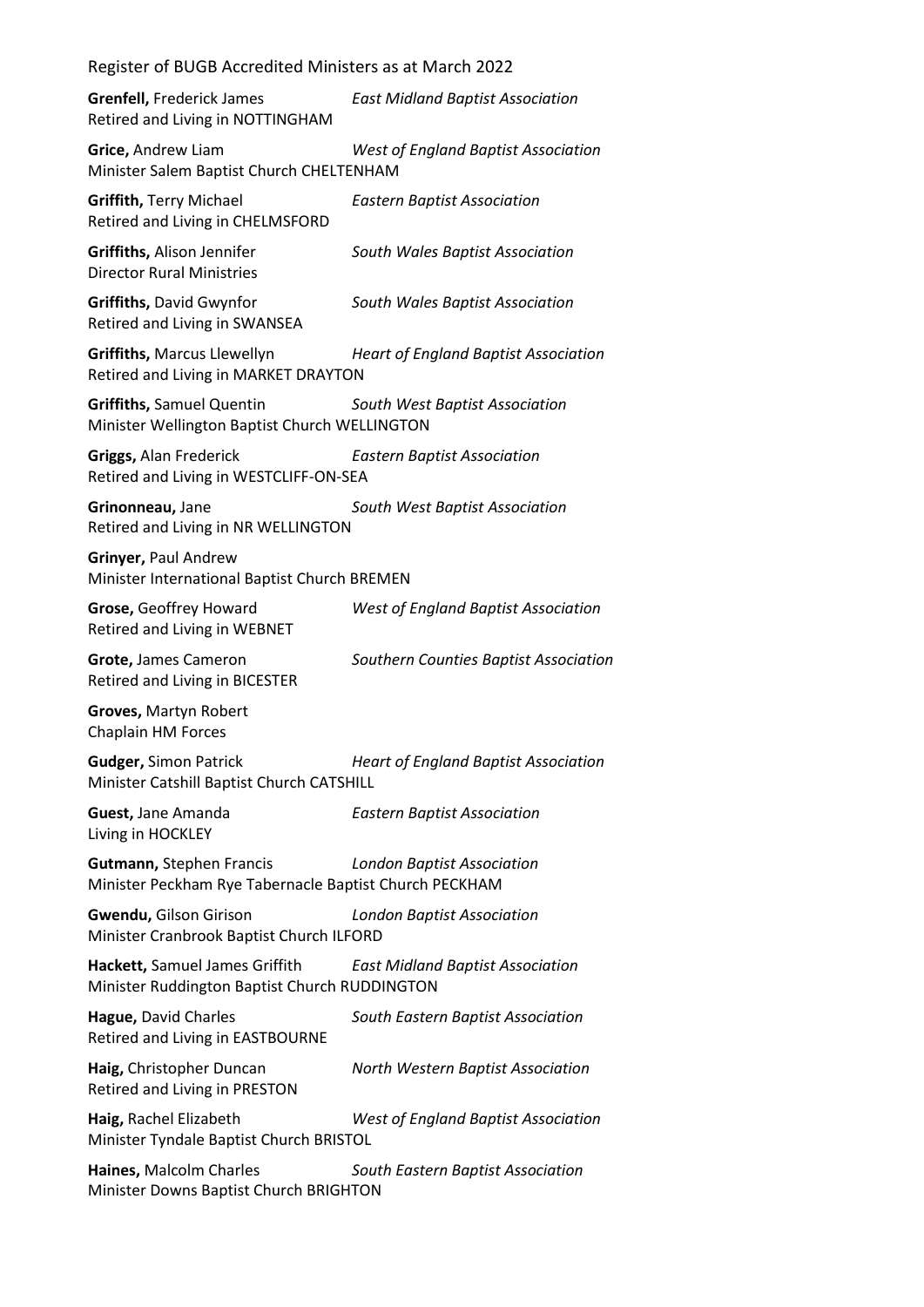| Register of BUGB Accredited Ministers as at March 2022                                                                                                                                                                    |                                             |  |
|---------------------------------------------------------------------------------------------------------------------------------------------------------------------------------------------------------------------------|---------------------------------------------|--|
| Haines, Timothy Lloyd<br>Pioneer Houghton Regis Community Development Project                                                                                                                                             | <b>Central Baptist Association</b>          |  |
| Haldane, Benjamin Stewart<br>Minister Bilston Baptist Church BILSTON                                                                                                                                                      | <b>Heart of England Baptist Association</b> |  |
| Hale, Edwin John<br>Retired and Living in NORTHAMPTON                                                                                                                                                                     | <b>Central Baptist Association</b>          |  |
| Hale, John Richard<br>Retired and Living in SUTTON IN ASHFIELD                                                                                                                                                            | <b>East Midland Baptist Association</b>     |  |
| Hall, Ernest Thomas Richard<br>Retired                                                                                                                                                                                    | <b>West of England Baptist Association</b>  |  |
| Hall, John<br>Retired and Living in HINCKLEY                                                                                                                                                                              | <b>East Midland Baptist Association</b>     |  |
| Hall, John Robert<br>Minister Bethel Baptist Church PONTYCLUN                                                                                                                                                             | South Wales Baptist Association             |  |
| Hall, Neil Belton<br>Retired and Living in HEREFORD                                                                                                                                                                       | <b>Heart of England Baptist Association</b> |  |
| Hall, Ronald Alexander<br>Chaplain HMP Stafford STAFFORD                                                                                                                                                                  | <b>Heart of England Baptist Association</b> |  |
| Hall, Simon Anthony<br>Minister Chapel Allerton Baptist Church LEEDS                                                                                                                                                      | <b>Yorkshire Baptist Association</b>        |  |
| Halliday, Malcolm Joseph<br>Retired and Living in PLYMOUTH                                                                                                                                                                | South West Baptist Association              |  |
| Halliday, Philip<br>Regional Role BMS World Mission, Europe                                                                                                                                                               |                                             |  |
| Halm-Adjepong, Claude Alfred<br><b>London Baptist Association</b><br>Minister Seven Kings United Free Church ILFORD, Minister Aldersbrook Baptist Church ALDERSBROOK and<br>Minister International Praise Centre EAST HAM |                                             |  |
| Hamilton, James Iain Duff<br><b>Eastern Baptist Association</b><br>Retired and Living in SOUTHEND-ON-SEA                                                                                                                  |                                             |  |
| Hamlin, Ian Paul<br>Minister Coney Hill Baptist Church WEST WICKHAM                                                                                                                                                       | <b>London Baptist Association</b>           |  |
| Hammond, Ann Gaynor<br>Retired and Living in LEEDS                                                                                                                                                                        | <b>Yorkshire Baptist Association</b>        |  |
| Hammond, James<br>Retired and Living in BINGLEY                                                                                                                                                                           | <b>Yorkshire Baptist Association</b>        |  |
| Hancock, Timothy Jon<br>Minister Newcastle under Lyme Baptist Church NEWCASTLE UNDER LYME                                                                                                                                 | <b>Heart of England Baptist Association</b> |  |
| Hanger, Ralph Ernest<br>Retired and Living in COVENTRY                                                                                                                                                                    | <b>Heart of England Baptist Association</b> |  |
| Hanton, Karl<br>Youth Specialist (YST) Bolton Villas Family Church (URC) BRADFORD                                                                                                                                         | <b>Yorkshire Baptist Association</b>        |  |
| Harbour, Douglas Edward<br>Retired and Living in WALLINGFORD                                                                                                                                                              | Southern Counties Baptist Association       |  |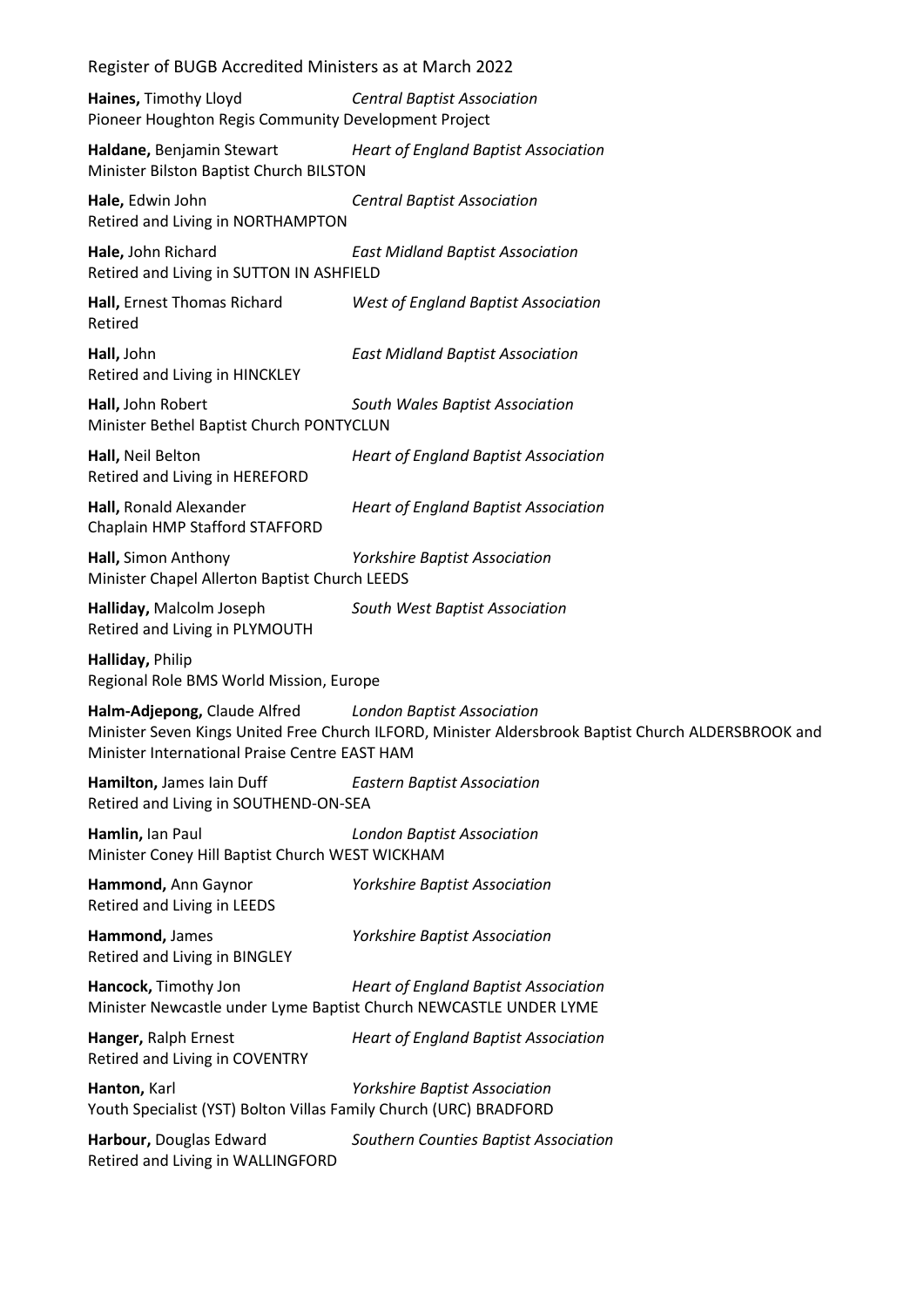| Register of BUGB Accredited Ministers as at March 2022                               |                                             |
|--------------------------------------------------------------------------------------|---------------------------------------------|
| Harcus, Jeanetta Sandra<br>Retired and Living in TORTEVAL                            | Southern Counties Baptist Association       |
| Hardcastle, Margaret Ruth<br>Minister Urban Expression                               | <b>Heart of England Baptist Association</b> |
| Hardcastle, Philip Andrew<br>Retired and Living in LYTHAM ST ANNES                   | North Western Baptist Association           |
| Hardiman, David Charles<br>Retired and Living in SOUTH SHIELDS                       | <b>Northern Baptist Association</b>         |
| Harding, Paul Arthur<br>Living in BLAENAU                                            | South Wales Baptist Association             |
| Hardingham, Ashley Paul<br>Minister Altrincham Baptist Church ALTRINCHAM             | North Western Baptist Association           |
| Hardingham, Mark Neil<br>Living in HALESWORTH                                        | <b>Eastern Baptist Association</b>          |
| Hardwick, Jonathan Edward<br>Minister Earlswood Baptist Church REDHILL               | South Eastern Baptist Association           |
| Hardwidge, Martin Nicholas John<br>Retired and Living in WINCHESTER                  | Southern Counties Baptist Association       |
| Hardwidge, Susan<br>Retired and Living in WINCHESTER                                 | Southern Counties Baptist Association       |
| Hardy, Edward Bruce<br>Retired and Living in PORTSMOUTH                              | Southern Counties Baptist Association       |
| Hardy, Richard Mark<br>Minister Albany Road Baptist Church CARDIFF                   | South Wales Baptist Association             |
| Hare, lan Roland<br>Retired and Living in COVENTRY                                   | <b>Heart of England Baptist Association</b> |
| Harffy, Clive<br>Retired and Living in PORT TALBOT                                   | South Wales Baptist Association             |
| Hargreaves, Dinah Mooring<br>Retired and Living in CHARD                             | South West Baptist Association              |
| Harley, Brian Philip<br>Retired and Living in LEEDS                                  | Yorkshire Baptist Association               |
| Harmsworth, Sarah Elizabeth<br>Living in WALLSEND                                    | <b>Northern Baptist Association</b>         |
| Harris, Alexander James<br>Regional Minister Yorkshire Baptist Association LEEDS     | <b>Yorkshire Baptist Association</b>        |
| Harris, Graham Paul<br>Retired and Living in WARMINSTER                              | <b>West of England Baptist Association</b>  |
| Harris, John Ernest<br>Retired and Living in SWINDON                                 | <b>West of England Baptist Association</b>  |
| Harris, Nicholas Duncan Sykes<br>Minister Aston Clinton Baptist Church ASTON CLINTON | <b>Central Baptist Association</b>          |
| Harris, Patrick Joel<br>Minister Cornerstone Baptist Church THAME                    | <b>Central Baptist Association</b>          |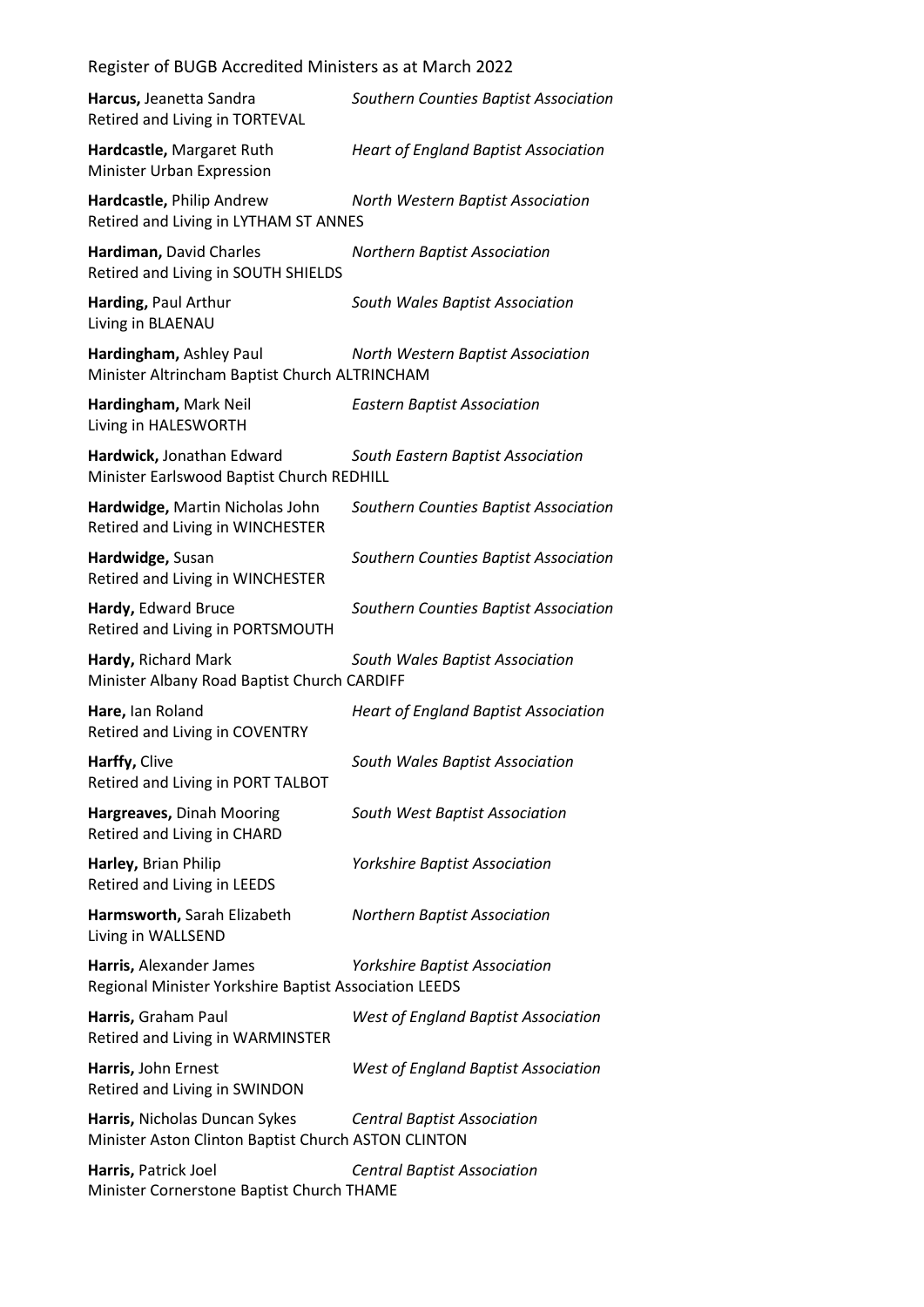Register of BUGB Accredited Ministers as at March 2022 **Harris,** Paul Leslie *West of England Baptist Association* Retired and Living in TEWKESBURY **Harris,** Robert Edward *Yorkshire Baptist Association* Retired and Living in SKIPTON **Harris,** Simon Gethyn *Eastern Baptist Association* Minister Burlington Baptist Church IPSWICH **Harris,** Stephen *Heart of England Baptist Association* Minister Longbridge Baptist Church NORTHFIELD **Harris,** Tony James *Central Baptist Association* Retired and Living in MARSTON MORETAINE **Harrison,** Brian *North Western Baptist Association* Retired and Living in NORTHENDEN **Harrison,** Graeme Stuart *Northern Baptist Association* Chaplain Northumbria NHS Foundation Trust **Harrison,** Stephen Wayne *Heart of England Baptist Association* Pastor Church Lane Evangelical Church STAFFORD **Harrison,** Thomas Richard *South Wales Baptist Association* Retired and Living in PONTYPOOL **Harry,** Simon Truran *Heart of England Baptist Association* Minister Bewdley Baptist Church BEWDLEY **Hart,** Albert William Kennedy *Heart of England Baptist Association* Retired and Living in MALVERN **Hart,** Roger Maldwyn *Pembrokeshire Baptist Association [Eng Wing]* Retired and Living in PEMBROKE DOCK **Hartwell,** James Rutherford *North Western Baptist Association* Chaplain St Helens & Knowsley Hospitals NHS Trust **Harvey,** David Charles *East Midland Baptist Association* Retired and Living in MATLOCK **Hasnip,** Nicholas Arthur *East Midland Baptist Association* Retired and Living in LINCOLN **Hassell,** Charles Peter John Bruce *London Baptist Association* Retired and Living in BALHAM **Hatfield,** Martin *Central Baptist Association* Minister Little Kingshill Baptist Church LITTLE KINGSHILL **Hatto,** Mark Anthony *Northern Baptist Association* Retired and Living in HEXHAM **Hatton,** Phillip John *Yorkshire Baptist Association* Retired and Living in LEEDS **Hatzaw,** Gin Khan Khual *Southern Counties Baptist Association* Minister Burmese Mission Church OXFORD and Minister Zomi Church **Hatzaw,** Huai Man Cing *Southern Counties Baptist Association* Minister Burmese Mission Church OXFORD and Minister Zomi Church **Haward,** Joseph Adam *South West Baptist Association* Minister This Hope NEWTON ABBOT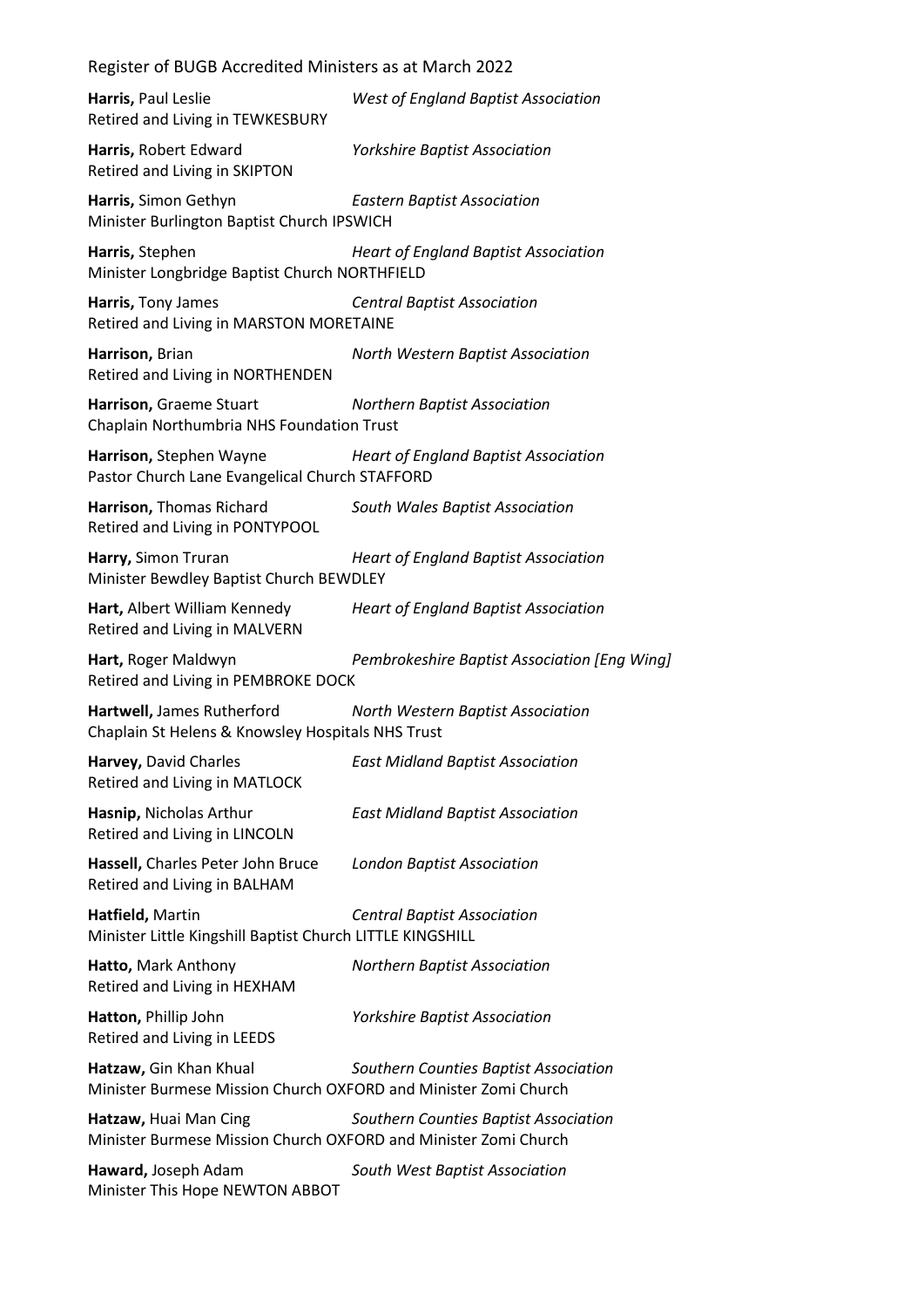Register of BUGB Accredited Ministers as at March 2022 **Hawkings,** Kenneth Michael *Heart of England Baptist Association* Retired and Living in BIRMINGHAM **Hawkins,** Gillian Campbell *South Eastern Baptist Association* Minister Bookham Baptist Church BOOKHAM **Hawksworth,** Andrew William *North Western Baptist Association* Minister Altrincham Baptist Church ALTRINCHAM **Hawley,** Christopher *Yorkshire Baptist Association* Minister Hillsborough Baptist Church SHEFFIELD **Hawton,** Keith *Southern Counties Baptist Association* Retired and Living in SOUTHAMPTON **Haxell,** David William *Eastern Baptist Association* Retired and Living in FRINTON ON SEA **Hayes,** Linda Joy *Southern Counties Baptist Association* Minister Freemantle Baptist Church SOUTHAMPTON **Hayes,** Peter John *Heart of England Baptist Association* Retired and Living in PERSHORE **Haymes,** Brian *North Western Baptist Association* Retired and Living in CREWE **Hayter,** Ian Leslie *Heart of England Baptist Association* Retired and Living in LICHFIELD **Hayton,** Richard John *Heart of England Baptist Association* Minister Small Heath Baptist Church BIRMINGHAM **Hayward,** Christopher Charles *South Eastern Baptist Association* Retired and Living in DEAL **Hayward,** Rachel Livingstone *South Eastern Baptist Association* Minister Tunbridge Wells Baptist Church TUNBRIDGE WELLS **Hazeldine,** David Garry *London Baptist Association* Living in WALTON-ON-THAMES **Hazell,** Malcolm Kevin *Central Baptist Association* Minister Union Baptist Church HIGH WYCOMBE **Heap,** Stephen Irvine *Central Baptist Association* Retired and Living in BEDFORD **Heard,** Simon John William *Eastern Baptist Association* Director The Open Door Drop-in Centre COLCHESTER and Minister Mariners' Chapel ROWHEDGE **Hearle,** Samuel Francis *South Eastern Baptist Association* Minister Queens Road Baptist Church BROADSTAIRS **Hearn,** Louisa Jacoba *London Baptist Association* Minister East Sheen Baptist Church EAST SHEEN **Heath,** Graham *East Midland Baptist Association* Minister Ashby Baptist Church ASHBY DE LA ZOUCH **Heath,** Peter William Jemal *South Eastern Baptist Association* Minister Worthing Baptist Church WORTHING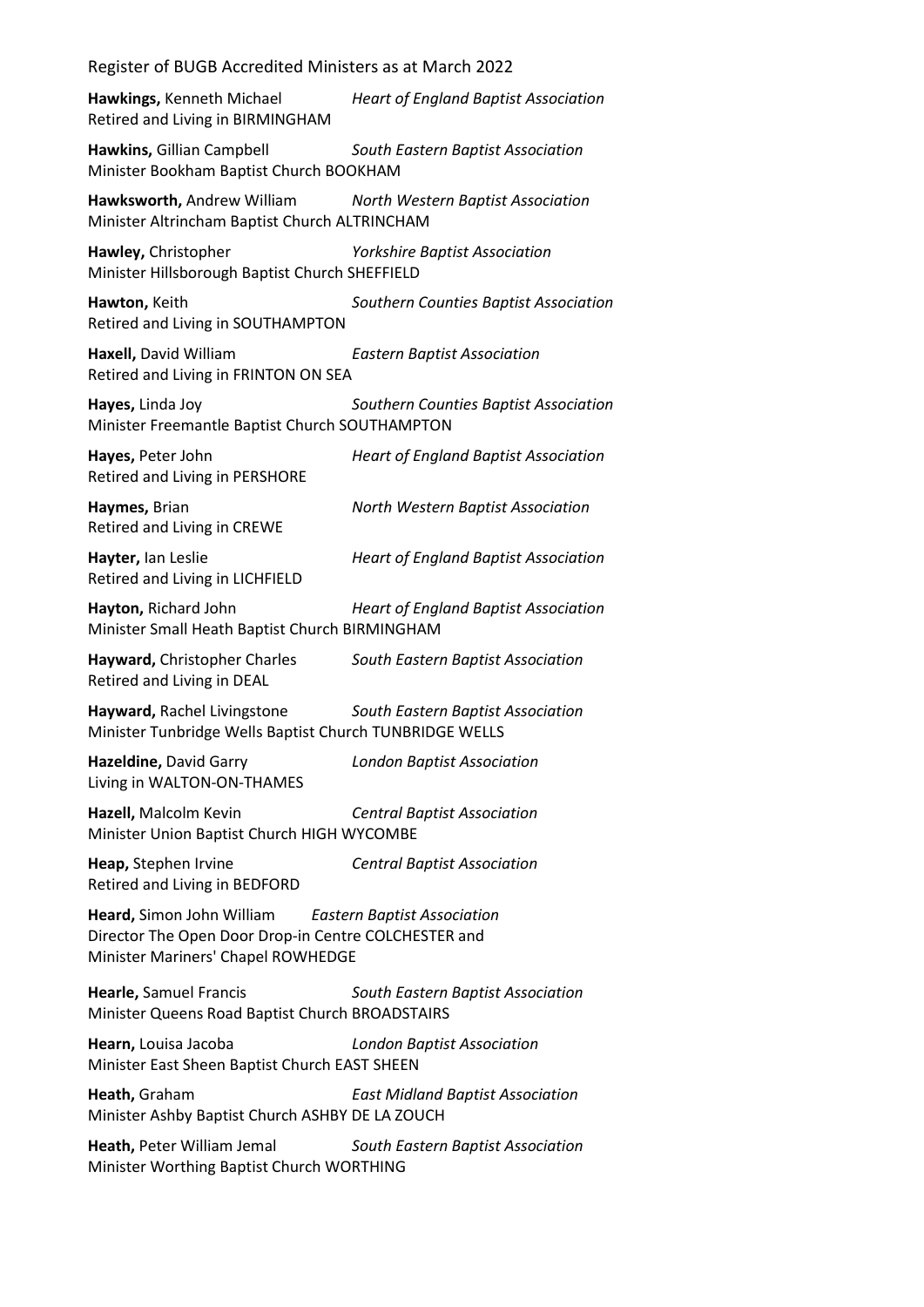**Heath,** William Walter *Heart of England Baptist Association* Retired and Living in NEWCASTLE **Heather,** Barbara *South Eastern Baptist Association* Retired and Living in DEAL **Hebditch,** Matthew Tim *West of England Baptist Association* Minister Welton Baptist Church WELTON **Heddle,** Fiona Mary *Eastern Baptist Association* Minister Winter Gardens Baptist Church CANVEY ISLAND **Hellsten,** Leif David *Southern Counties Baptist Association* Minister Milford on Sea Baptist Church MILFORD ON SEA **Hembery,** Steven John *Eastern Baptist Association* Retired and Living in SUDBURY **Hemmens,** Andrew Paul *Central Baptist Association* Minister Christchurch WELWYN GARDEN CITY **Hemmings,** Vincent Blake *South Wales Baptist Association* Retired and Living in BARRY **Henderson,** Jane Lydia *North Western Baptist Association* Minister Dukinfield Baptist Church DUKINFIELD **Henderson,** Jane Lydia *North Western Baptist Association* Regional Minister North Western Baptist Association WIGAN and Minister Newall Green Baptist Church WYTHENSHAWE **Henderson,** Stephen Jeremy *West of England Baptist Association* Retired and Living in SWINDON **Hendry,** Ian Geoffrey *Central Baptist Association* Minister Stanton Road Baptist Church LUTON **Henley,** James Robert *South West Baptist Association* Minister Budleigh Salterton Baptist Church BUDLEIGH SALTERTON **Henley,** Julia Anne *South West Baptist Association* Minister Budleigh Salterton Baptist Church BUDLEIGH SALTERTON **Henson,** John Clifford *South Wales Baptist Association* Retired and Living in TAFFS WELL **Henton Pusey,** Andrew James *Central Baptist Association* Minister Walsworth Road Baptist Church HITCHIN **Henwood,** Stephen *Eastern Baptist Association* Minister Community Bereavement Care **Hepworth,** Neil *North Western Baptist Association* Chaplain Central Manchester University Hospitals NHS Foundation Trust **Herbert,** Michael John *South Eastern Baptist Association* Retired and Living in CHICHESTER **Herd,** Mark Alfred *East Midland Baptist Association* Minister Mansfield Baptist Church MANSFIELD **Heslegrave,** Lynsey Jane *Eastern Baptist Association* Minister New Growth Ministry COLCHESTER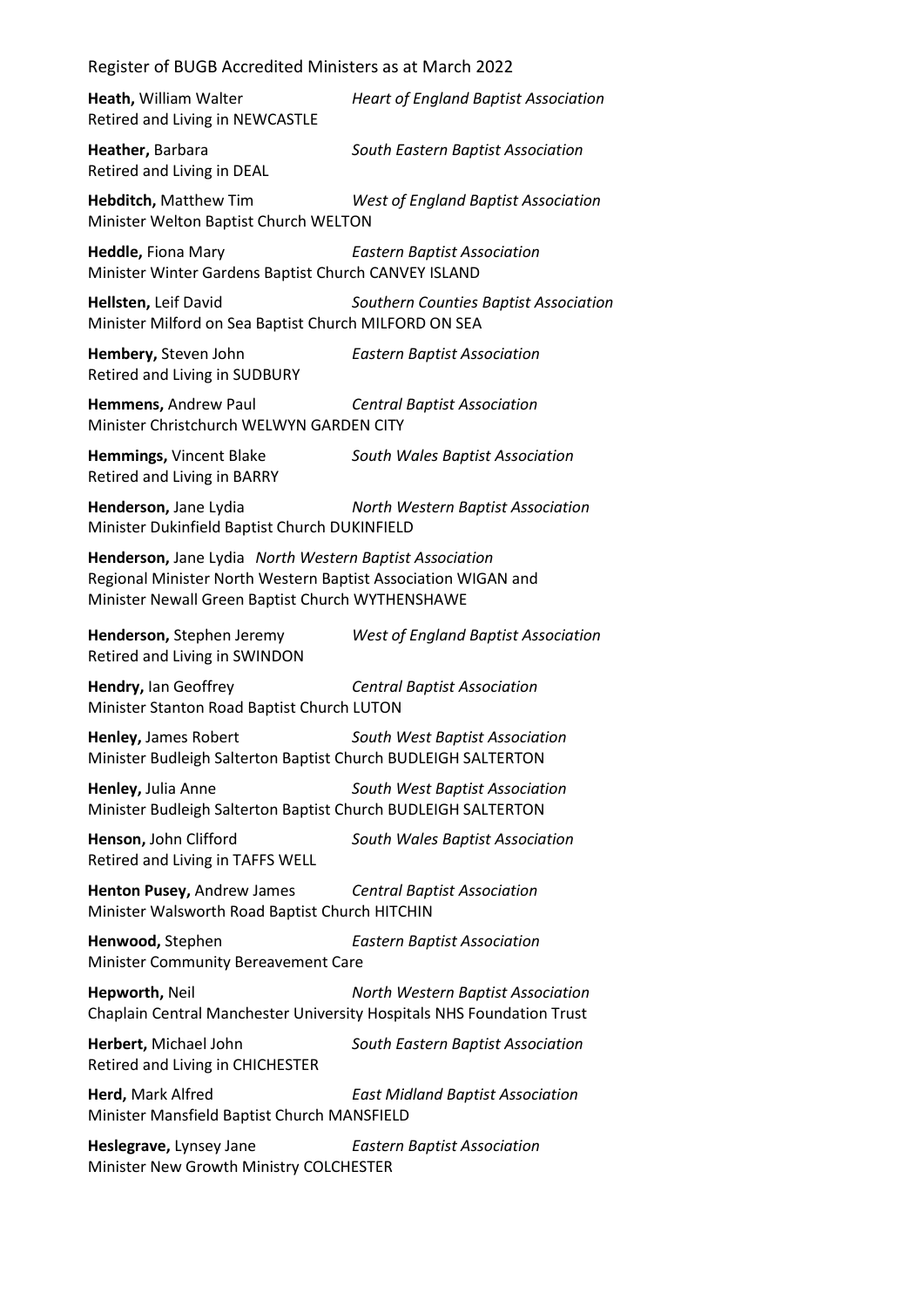| Register of BUGB Accredited Ministers as at March 2022                          |                                             |
|---------------------------------------------------------------------------------|---------------------------------------------|
| Hewitt, David Brian<br>Retired and Living in CHARD                              | South West Baptist Association              |
| Hewitt, Martin<br>Retired and Living in LEAMINGTON SPA                          | <b>Heart of England Baptist Association</b> |
| Hewitt, Steven David<br>Minister Stanley Road Baptist Church MORECAMBE          | North Western Baptist Association           |
| Heyburn, Howard John<br>Retired and Living in HISTON                            | <b>Eastern Baptist Association</b>          |
| Hibbert, Phillip Lynden<br>Minister Bethel Baptist Church LLANTWIT MAJOR        | East Glamorgan [Welsh] Baptist Association  |
| Hicks, David Clark<br>Retired and Living in DALGETY BAY                         |                                             |
| Hider, Maureen Catherine<br>Minister Leavesden Road Baptist Church WATFORD      | <b>Central Baptist Association</b>          |
| Hides, Gareth Windsor<br>Minister Kerygma 180                                   | <b>London Baptist Association</b>           |
| <b>Highway, Samuel Carnell</b><br>Retired and Living in RHIWBINA                | South Wales Baptist Association             |
| Hill, David William<br>Chaplain Western Sussex Hospitals Trust                  | South Eastern Baptist Association           |
| <b>Hill, Derrick Charles</b><br>Retired and Living in NORWICH                   | <b>Eastern Baptist Association</b>          |
| Hill, Graham Adrian<br>Minister Ibstock Baptist Church IBSTOCK                  | <b>East Midland Baptist Association</b>     |
| Hill, James Leslie Brian<br>Retired and Living in LEICESTER                     | <b>East Midland Baptist Association</b>     |
| Hill, John David<br>Retired and Living in BOWDON                                | North Western Baptist Association           |
| Hill, Paul Anthony<br>Retired                                                   | <b>London Baptist Association</b>           |
| Hill, Paul Frederick<br>Retired and Living in SOUTHAMPTON                       | Southern Counties Baptist Association       |
| Hills, Jennifer Marian<br>Retired and Living in NOTTINGHAM                      | <b>East Midland Baptist Association</b>     |
| Hills, Jonathan Peter<br>Minister West Wickham & Shirley Baptist Church CROYDON | <b>London Baptist Association</b>           |
| Hills, Martin lan<br>Minister Oundle Baptist Church OUNDLE                      | <b>East Midland Baptist Association</b>     |
| Hills, Paul<br>Retired and Living in ELY                                        | <b>Eastern Baptist Association</b>          |
| Hilton, Neil<br>Minister Good News, Brighton BRIGHTON                           | South Eastern Baptist Association           |
| Hinchsliff, Patricia<br>Retired and Living in BOLTON                            | North Western Baptist Association           |
|                                                                                 |                                             |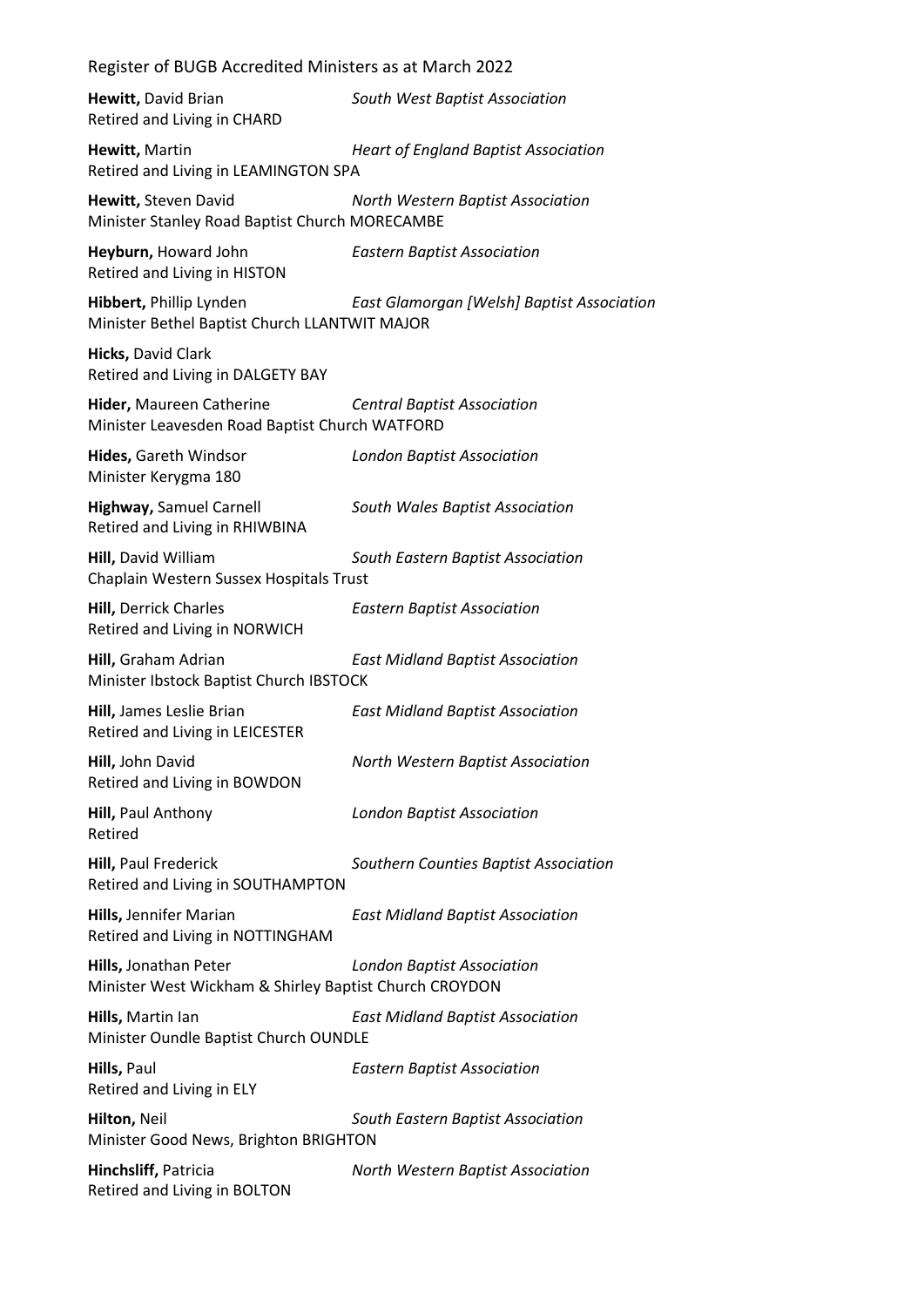**Hindmarch,** Gordon Edward *London Baptist Association* Minister Whitton Baptist Church WHITTON

**Hirst,** Darren *London Baptist Association* Minister Ravenscourt Baptist Church HAMMERSMITH

**Hirst,** Jonathan Philip *North Western Baptist Association* Minister Kay Street Baptist Church RAWTENSTALL

**Hirst,** Mark Stephen *South Eastern Baptist Association* Minister Willesborough Baptist Church ASHFORD

**Hirst,** Matthew Lee *North Western Baptist Association* Minister Hawkshead Hill Baptist Church AMBLESIDE

**Hitchcock,** David Roy *South Eastern Baptist Association* Minister Tonbridge Baptist Church TONBRIDGE

**Hoath,** Roger *East Midlands Baptist Association* Retired and Living in WEST BRIDGFORD

**Hobbis,** Stephen Antony *South Eastern Baptist Association* Minister Gateway Baptist Church BURGESS HILL

**Hobbs,** Andrew Nicholas *Yorkshire Baptist Association* Retired and Living in LEEDS

**Hobgen,** Martin *Heart of England Baptist Association* Living in DAVENTRY

**Hodges,** David John *South West Baptist Association* Retired and Living in ST AUSTELL

**Hodgkins,** John Henry *Northern Baptist Association*

Minister Berwick Baptist Church BERWICK UPON TWEED

**Hodson,** David Stephen *Southern Counties Baptist Association* Retired and Living in BOURNEMOUTH

**Hodson,** Dorothy Mary *Yorkshire Baptist Association* Retired and Living in KEIGHLEY

**Hogg,** Michael Thomas *South Eastern Baptist Association* Minister Brighton Road Baptist Church HORSHAM

**Holland,** Rachel Elizabeth *Northern Baptist Association* Minister Portrack Baptist Church STOCKTON-ON-TEES

**Holland,** Stephen John *East Midland Baptist Association* Minister Boston Baptist Church BOSTON

**Holliday,** Graham Mason *Southern Counties Baptist Association* Retired and Living in WAREHAM

**Hollidge,** Douglas James *Eastern Baptist Association* Retired and Living in SOUTHEND ON SEA

**Hollingworth,** Vanessa *East Midland Baptist Association* Minister West Hucknall Baptist Church HUCKNALL

**Hollis,** Simon John *Heart of England Baptist Association* Minister Stafford Baptist Church STAFFORD

**Holloway,** Giles Augustine *Yorkshire Baptist Association* Minister Network Church Sheffield: St Thomas Philadelphia SHEFFIELD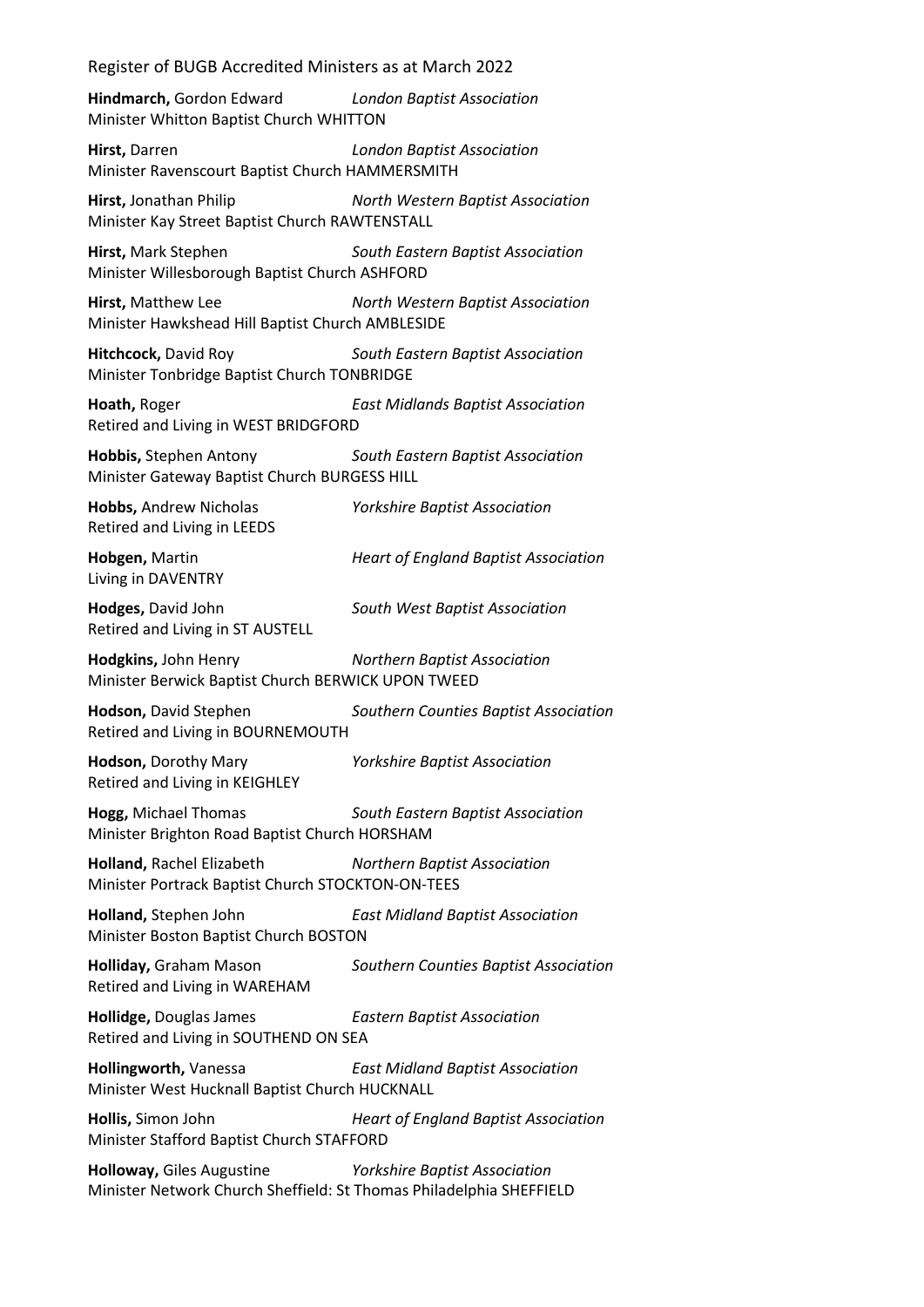| Holmes, Allen<br>Retired and Living in KEIGHLEY                                                        | <b>Yorkshire Baptist Association</b>       |
|--------------------------------------------------------------------------------------------------------|--------------------------------------------|
| Holmes, Darrell Medway<br>Minister Brixham Baptist Church BRIXHAM                                      | South West Baptist Association             |
| Holmes, Diane Rosemary<br>Retired and Living in LLANFAIRPWLLGWYNGYLL                                   | North Western Baptist Association          |
| Holmes, Gordon Wilson<br>Retired and Living in HENLEAZE                                                | <b>West of England Baptist Association</b> |
| Holmes, Paul David<br>Retired and Living in BRIDGWATER                                                 | South West Baptist Association             |
| Hookey, Nicolas James Charles<br>Chaplain Central Manchester University Hospitals NHS Foundation Trust | North Western Baptist Association          |
| Hooper, Clare Kathleen<br>Regional Minister Southern Counties Baptist Association                      | Southern Counties Baptist Association      |
| Hooton, Michael John<br>Minister Queen Street Baptist Church ILKESTON                                  | <b>East Midland Baptist Association</b>    |
| Hopkins, Linda<br>Minister Waterloo United Free Church LIVERPOOL                                       | North Western Baptist Association          |
| Hopper, Nigel Gurnsey<br>Minister (LOA) Leave of Absence                                               | <b>Central Baptist Association</b>         |
| Horn, Terence<br>Retired and Living in BUCKINGHAM                                                      | <b>Central Baptist Association</b>         |
| Hornblower, Gordon Leslie<br>Retired and Living in DUNSTON                                             | <b>East Midland Baptist Association</b>    |
| Horncastle, David Arthur Henry<br>Retired and Living in WALTON ON THE NAZE                             | <b>Eastern Baptist Association</b>         |
| Hornsey, Philip James<br>Minister Carshalton Beeches Baptist Free Church CARSHALTON BEECHES            | <b>London Baptist Association</b>          |
| Horsley, James Reuben<br>Retired and Living in LAKESIDE VILLAGE                                        | <b>Northern Baptist Association</b>        |
| Horton, Anthony Michael<br><b>Missioner Urban Saints LUTON</b>                                         | South Eastern Baptist Association          |
| Hoskins, David John<br>Retired and Living in HARROGATE                                                 | <b>Yorkshire Baptist Association</b>       |
| Hoskins, lain<br>Retired and Living in CHELTENHAM                                                      | <b>West of England Baptist Association</b> |
| Houseago, John James<br>Retired and Living in COLEFORD                                                 | <b>West of England Baptist Association</b> |
| Howard, Charmaine Bernadette<br>Pioneer Milton Keynes House of Prayer - Parousia                       | <b>Central Baptist Association</b>         |
| Howarth, Nigel David<br>Retired and Living in LEEDS                                                    | <b>Yorkshire Baptist Association</b>       |
| Howden, Brian Andrew<br>Minister in OXFORSHIRE                                                         | Southern Counties Baptist Association      |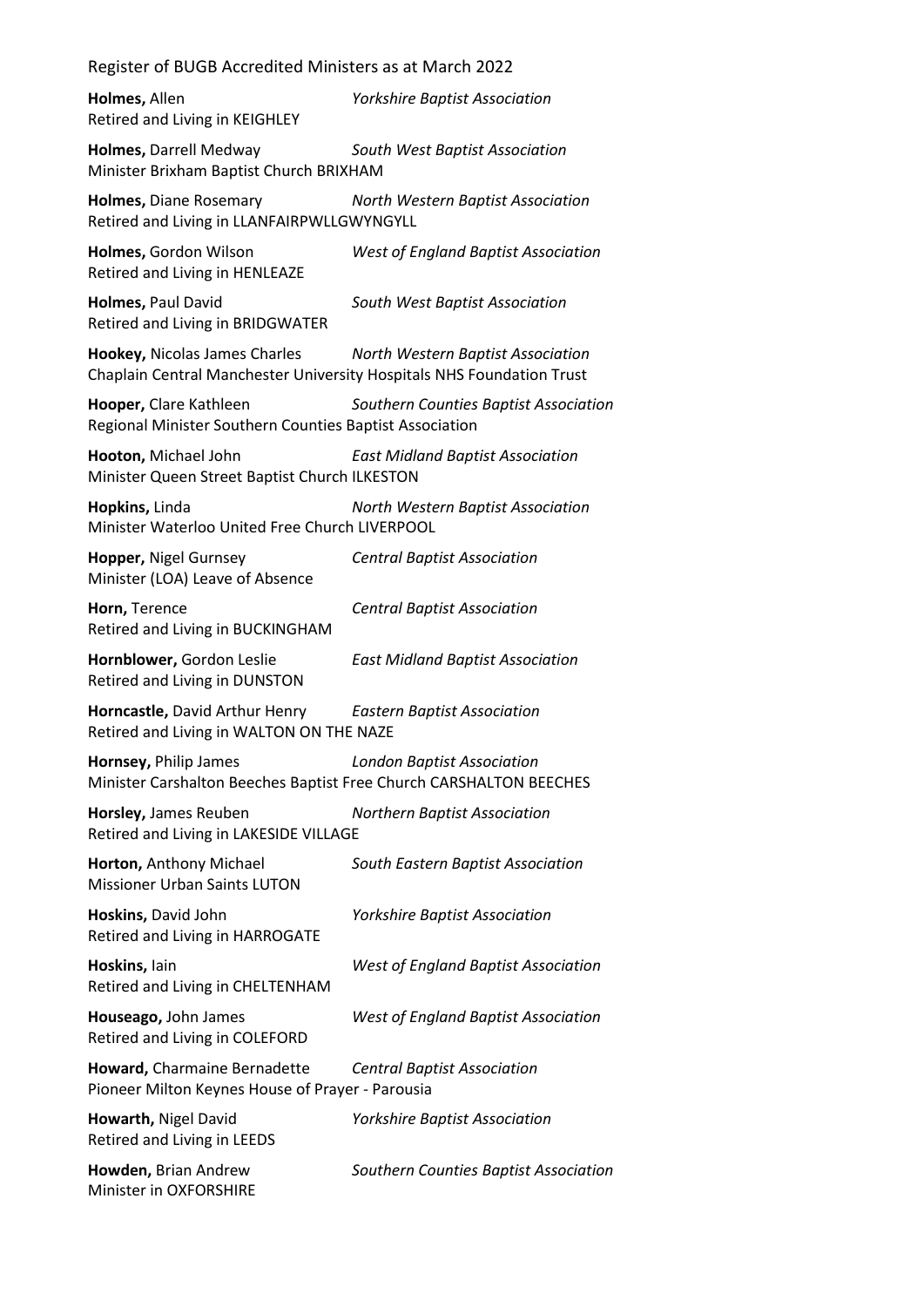| Howden, Christine Ann<br>Retired and Living in WITNEY                                                                                                                        | Southern Counties Baptist Association                                                                                  |
|------------------------------------------------------------------------------------------------------------------------------------------------------------------------------|------------------------------------------------------------------------------------------------------------------------|
| Howden, Jeffrey Clive<br>Retired and Living in SALTASH                                                                                                                       | South West Baptist Association                                                                                         |
| Howell, Russell Edgar Paul<br>Retired and Living in MOLD                                                                                                                     | North Western Baptist Association                                                                                      |
| Howells, Ian Frank<br>Retired and Living in BRIDGEND                                                                                                                         | South Wales Baptist Association                                                                                        |
| <b>Howells, Thomas Charles David</b><br>Retired and Living in DINAS POWYS                                                                                                    | South Wales Baptist Association                                                                                        |
| Howling, David Gordon<br>Chaplain Workplace Matters ST. ALBANS                                                                                                               | South Eastern Baptist Association                                                                                      |
| Hubbard, Andrew Tyrone<br>Living in TONYPANDY                                                                                                                                | South Wales Baptist Association                                                                                        |
| Hubbard, Mark Andrew<br>Minister Redcar Baptist Church REDCAR                                                                                                                | <b>Northern Baptist Association</b>                                                                                    |
| Huck, Thomas Michael<br>Retired and Living in HEYWOOD                                                                                                                        | North Western Baptist Association                                                                                      |
| Huckle, Matthew Robert<br>Minister Testwood Baptist Church TOTTON                                                                                                            | Southern Counties Baptist Association                                                                                  |
| Hudson, Nicholas John Vivian<br>Minister Wokingham Baptist Church WOKINGHAM                                                                                                  | Southern Counties Baptist Association                                                                                  |
| Hudson, Simon<br>Minister Wallingford Baptist Church WALLINGFORD                                                                                                             | Southern Counties Baptist Association                                                                                  |
| Hudson-Roberts, Wale Southern Counties Baptist Association<br>Faith and Society Team Baptist Union of Great Britain DIDCOT and<br>Minister John Bunyan Baptist Church OXFORD |                                                                                                                        |
| Huffadine, John Harold<br>Retired and Living in NOTTINGHAM                                                                                                                   | <b>East Midland Baptist Association</b>                                                                                |
| Huffman, Ewen Robert Mcintire<br>Chaplain Hinkley Point Chaplaincy                                                                                                           | South West Baptist Association                                                                                         |
| Huggett, David William<br>Retired and Living in SOMERTON                                                                                                                     | South West Baptist Association                                                                                         |
| <b>Hughes, Andrew James</b><br>Ministries Team Baptist Union of Great Britain                                                                                                | Southern Counties Baptist Association                                                                                  |
| Hughes, David<br>Retired and Living in BOURNE                                                                                                                                | <b>East Midland Baptist Association</b>                                                                                |
| Hughes, David Keith                                                                                                                                                          | <b>West of England Baptist Association</b><br>Chaplain Gloucestershire Health and Care NHS Foundation Trust GLOUCESTER |
| Hughes, David Ronald<br>Retired and Living in HARROGATE                                                                                                                      | <b>Yorkshire Baptist Association</b>                                                                                   |
| Hughes, Jennifer Margaret<br>Minister West Mersea Free Church WEST MERSEA                                                                                                    | <b>Eastern Baptist Association</b>                                                                                     |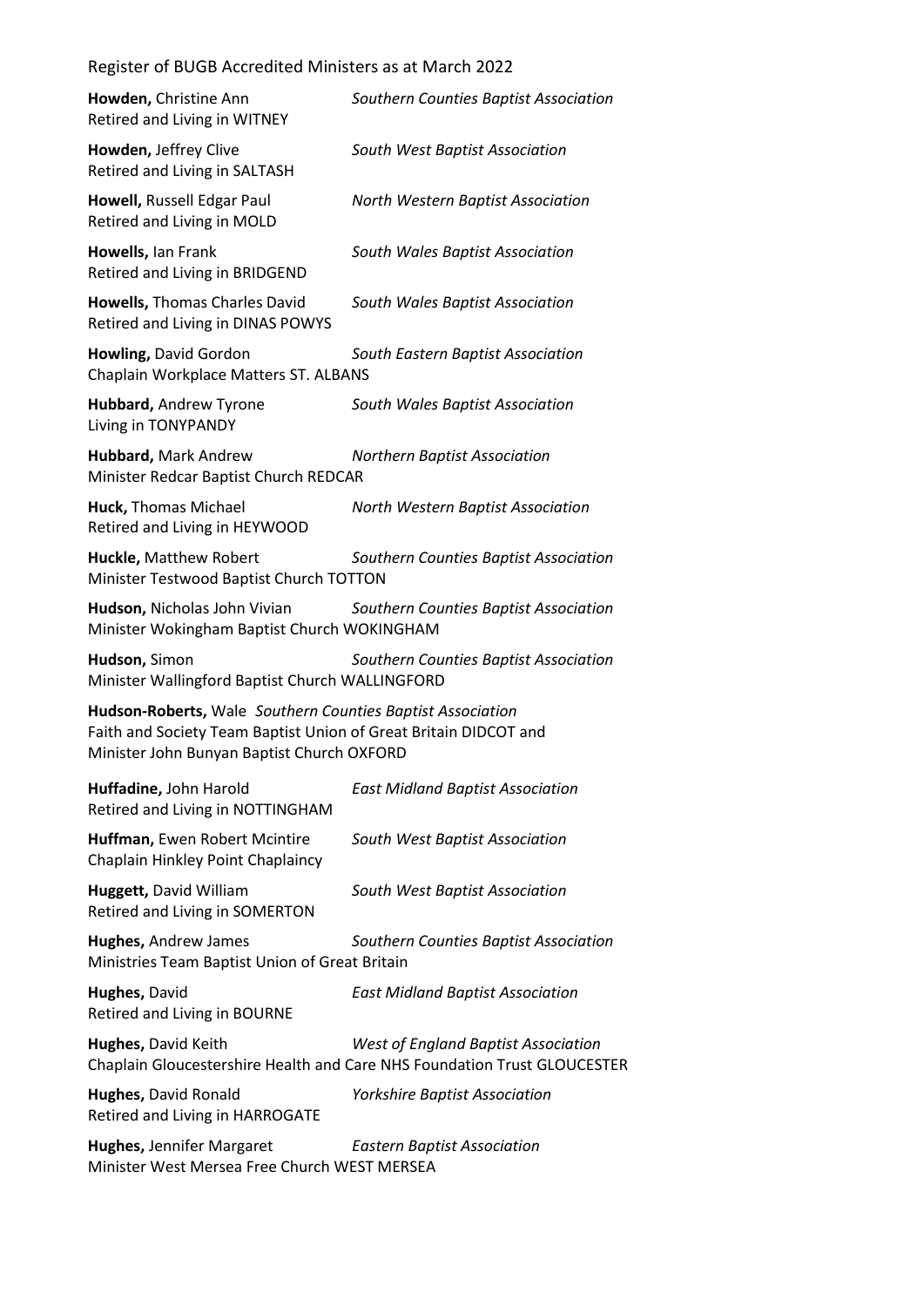| Register of BUGB Accredited Ministers as at March 2022                                                                                                               |                                             |  |
|----------------------------------------------------------------------------------------------------------------------------------------------------------------------|---------------------------------------------|--|
| Hughes, John Christopher<br>Retired and Living in ANDOVER                                                                                                            | Southern Counties Baptist Association       |  |
| Hughes, Philip William<br>Chaplain East Surrey Hospital REDHILL                                                                                                      | South Eastern Baptist Association           |  |
| Hughes, Rachel<br>Living in DIDCOT                                                                                                                                   | Southern Counties Baptist Association       |  |
| Hughes, Robert Graham<br>Minister West Mersea Free Church WEST MERSEA                                                                                                | <b>Eastern Baptist Association</b>          |  |
| Hughes, Simon Jason<br>Minister Dartmouth Baptist Church DARTMOUTH                                                                                                   | South West Baptist Association              |  |
| Hulbert, Martin Gordon<br>Retired and Living in PLYMOUTH                                                                                                             | South West Baptist Association              |  |
| Hulcoop, Lynda<br>Minister Southwick Christian Community Church SOUTHWICK                                                                                            | South Eastern Baptist Association           |  |
| Hulse, David John<br>Retired and Living in GLOUCESTER                                                                                                                | <b>West of England Baptist Association</b>  |  |
| Hume, Gerald James Thomas<br>Retired and Living in OLDBURY                                                                                                           | <b>Heart of England Baptist Association</b> |  |
| Humm, Mark<br>South Eastern Baptist Association<br>Minister Godstone Baptist Church GODSTONE                                                                         |                                             |  |
| Humphreys, Michael Alexander<br>Retired and Living in KNIGHTON                                                                                                       | Radnorshire & Montgomeryshire Baptist Assoc |  |
| Humphreys, Nicholas Brian<br>Minister Bourne Baptist Church BOURNE                                                                                                   | <b>East Midland Baptist Association</b>     |  |
| Humphries, David John<br>Minister Carleton Rode Baptist Church CARLETON RODE                                                                                         | <b>Eastern Baptist Association</b>          |  |
| Hung, John<br>Retired and Living in LONDON                                                                                                                           | <b>London Baptist Association</b>           |  |
| Hunt, David Richard Gainer<br>Southern Counties Baptist Association<br>Retired and Living in FERNDOWN and<br>Regional Minister Southern Counties Baptist Association |                                             |  |
| Hunt, Nathan<br>Minister Shinfield Baptist Church SHINFIELD                                                                                                          | Southern Counties Baptist Association       |  |
| Hunt, Rosa Maria Carmena<br>Minister Salem Baptist Church PONTYPRIDD                                                                                                 | East Glamorgan [Welsh] Baptist Association  |  |
| Hunt, Rosa Maria Carmena<br>Principal South Wales Baptist College CARDIFF                                                                                            | East Glamorgan [Welsh] Baptist Association  |  |
| Hunter, Gavin<br>Minister Stoneleigh Baptist Church STONELEIGH                                                                                                       | <b>London Baptist Association</b>           |  |
| Huntley, Barbara Ann<br>Minister Marks Gate Baptist Church ILFORD                                                                                                    | <b>London Baptist Association</b>           |  |
| Hussain, Matloob<br>Minister Thrapston Baptist Church THRAPSTON                                                                                                      | <b>East Midland Baptist Association</b>     |  |
|                                                                                                                                                                      |                                             |  |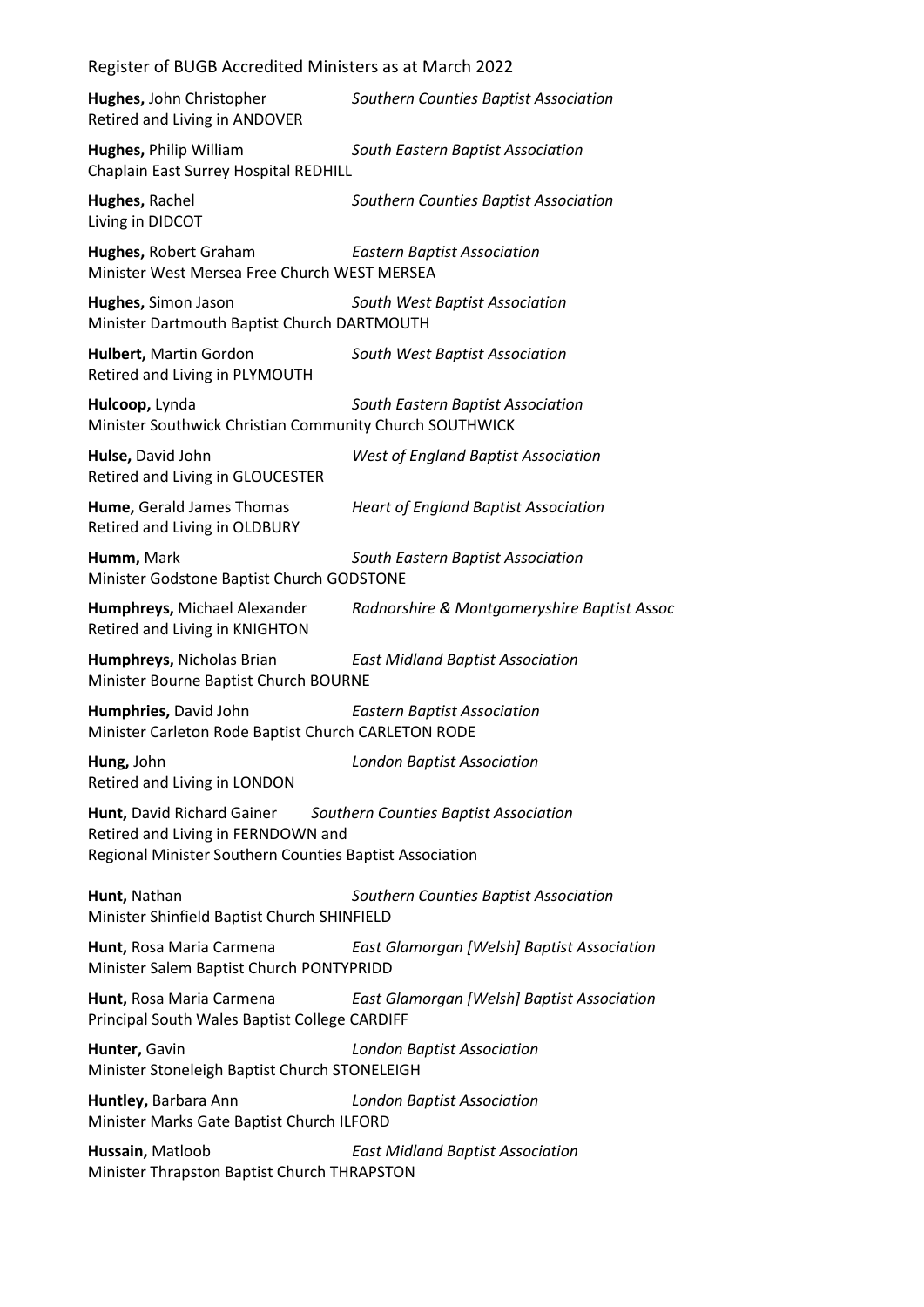| Register of BUGB Accredited Ministers as at March 2022                             |                                             |
|------------------------------------------------------------------------------------|---------------------------------------------|
| Hutcheon, Douglas John<br>Retired and Living in ABERDEEN                           |                                             |
| Hyde, Kenneth Gordon<br>Retired and Living in CHORLEY                              | North Western Baptist Association           |
| Hyde, Timothy Ronald<br>Living in HARTLEPOOL                                       | <b>Northern Baptist Association</b>         |
| Ibberson, Edward John<br>Minister Chipping Campden Baptist Church CHIPPING CAMPDEN | Southern Counties Baptist Association       |
| Ibbotson, Stephen Paul<br>Retired and Living in NEWARK                             | <b>East Midland Baptist Association</b>     |
| Ibidokun, John Shola<br>Minister Newbridge Baptist Church BIRMINGHAM               | <b>Heart of England Baptist Association</b> |
| Igbokwe, Sam Maduakolam<br>Minister Richmond Baptist Church LIVERPOOL              | North Western Baptist Association           |
| Ige, Adedayo Olasunkanmi<br>Retired and Living in HARRINGAY                        | <b>London Baptist Association</b>           |
| Iles, Richard David William<br>Minister Hawkwell Baptist Church HAWKWELL           | <b>Eastern Baptist Association</b>          |
| Inglis, Ian Macdonald<br>Chaplain Pennine Acute NHS Trust BURY                     | North Western Baptist Association           |
| Ingram, Charles Alexander<br>Minister Bessels Green Baptist Church BESSELS GREEN   | South Eastern Baptist Association           |
| Ingram, James Alexander<br>Retired and Living in CHELTENHAM                        | <b>West of England Baptist Association</b>  |
| Insley, Susan Elizabeth<br>Chaplain Derby & Burton Hospital Trust                  | <b>East Midland Baptist Association</b>     |
| Instone-Brewer, David<br>Retired and Living in CAMBRIDGE                           | <b>Eastern Baptist Association</b>          |
| Ireland, John William<br>Retired and Living in CAMBRIDGE                           | <b>Eastern Baptist Association</b>          |
| Isterling, Gillian<br>Living in NOTTINGHAM                                         | <b>East Midland Baptist Association</b>     |
| Ives, William George<br>Retired and Living in CUMBRIA                              | North Western Baptist Association           |
| Iveson, Kenneth William Alfred<br>Retired and Living in DINAS POWYS                | South Wales Baptist Association             |
| Jabiyev, Elnur<br><b>CEO Turkic Belt Ministries</b>                                | <b>London Baptist Association</b>           |
| Jackopson, Victor Malvern<br>Retired and Living in SOUTHAMPTON                     | Southern Counties Baptist Association       |
| Jackson, Andrew<br>Minister Harrow Baptist Church HARROW                           | <b>London Baptist Association</b>           |
| Jackson, Cliff Graeme<br>Minister Okehampton Baptist Church OKEHAMPTON             | South West Baptist Association              |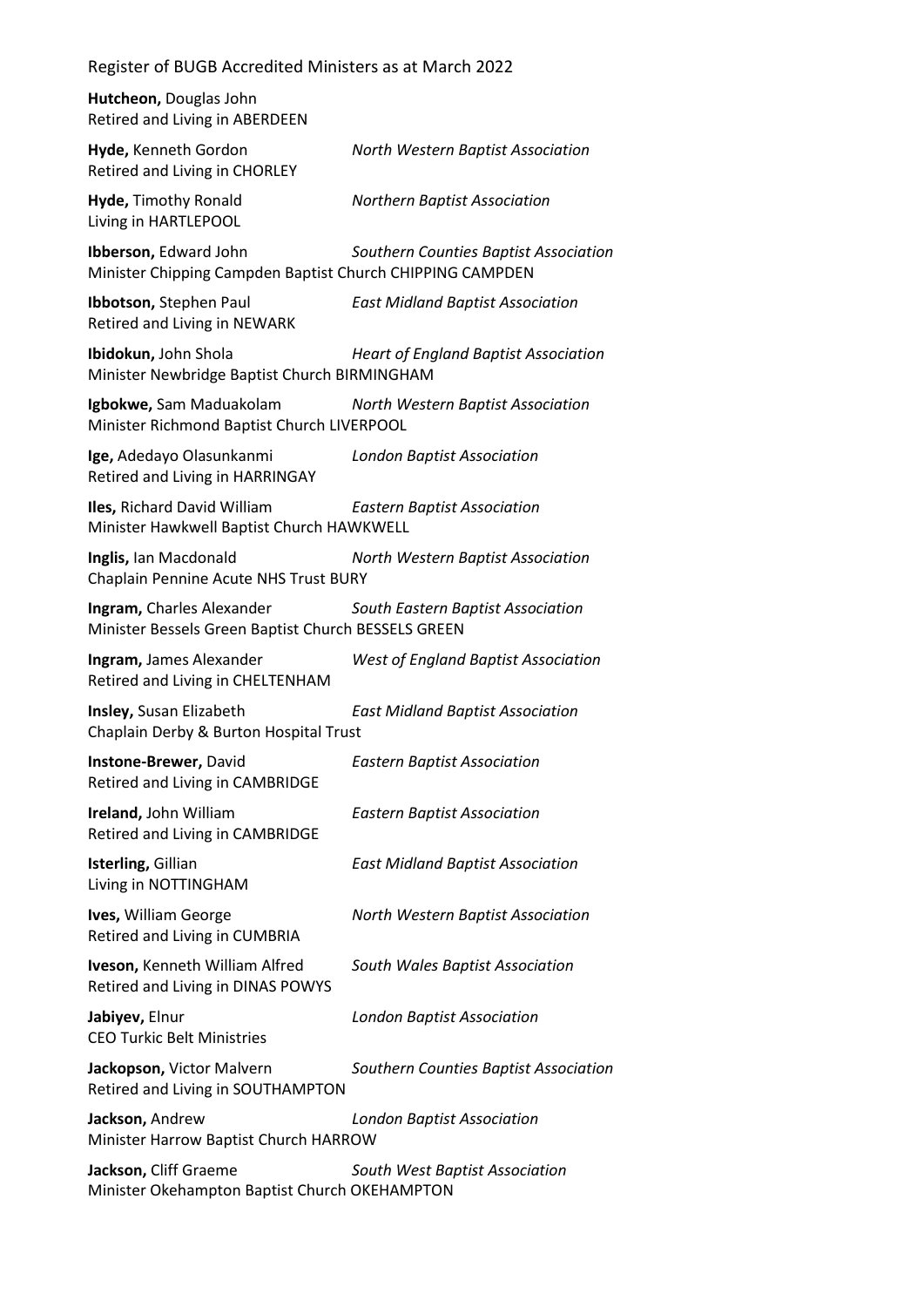| Register of BUGB Accredited Ministers as at March 2022 |  |
|--------------------------------------------------------|--|
|--------------------------------------------------------|--|

**Jackson,** Michael Frederick *London Baptist Association* Minister North Cheam Baptist Church SUTTON

**Jackson,** Michael Victor *Yorkshire Baptist Association* Retired and Living in LEEDS

**Jackson,** Paul Stephen *North Western Baptist Association* Retired and Living in KENDAL

**Jackson,** Peter *South Eastern Baptist Association* Retired and Living in ALDERSHOT

**Jackson,** Sonia *Heart of England Baptist Association* Retired and Living in BIRMINGHAM

**Jackson,** Stephen George *Heart of England Baptist Association* Minister Fordhouses Baptist Church WOLVERHAMPTON

**Jacobs,** Errol *London Baptist Association* Minister Hendon Baptist Church HENDON

**Jacobson,** Jeff Wayne *Eastern Baptist Association* Minister West Leigh Baptist Church LEIGH-ON-SEA

**James,** Amanda *London Baptist Association* Minister Enfield Baptist Church ENFIELD

**James,** John Christian *South Wales Baptist Association* Retired and Living in PENARTH

**James,** John Neville *Carmarthen and Cardigan Baptist Association*

Retired and Living in CARMARTHEN

**James,** Joy Lorraine *Heart of England Baptist Association* Minister Ewyas Harold Baptist Church EWYAS HAROLD

**James,** Owen Gareth *South Wales Baptist Association* Minister Tabernacle Baptist Church PENARTH

**Jamieson,** John George Chaplain HM Forces

**Janes,** Arthur Richard *North Western Baptist Association* Minister Oldham Baptist Church OLDHAM

**Janes,** Romilly Mark Israel *Yorkshire Baptist Association* Minister New North Road Baptist Church HUDDERSFIELD

**Jarvis,** Andrew Martin *South West Baptist Association* Minister South Molton Baptist Church SOUTH MOLTON

**Jarvis,** Clive *East Midland Baptist Association* Vice Principal Ugandan Baptist Seminary

**Jay,** Simon Adrian *Heart of England Baptist Association* Minister Urban Expression: Midlands and Youth BIRMINGHAM

**Jefferson,** Graham *South Eastern Baptist Association* Retired and Living in WORTHING

**Jefferson,** Kenneth William *Yorkshire Baptist Association* Minister Barnsley Baptist Church BARNSLEY

**Jeffrey,** Matthew Neil *Heart of England Baptist Association* Director Workcare RUGBY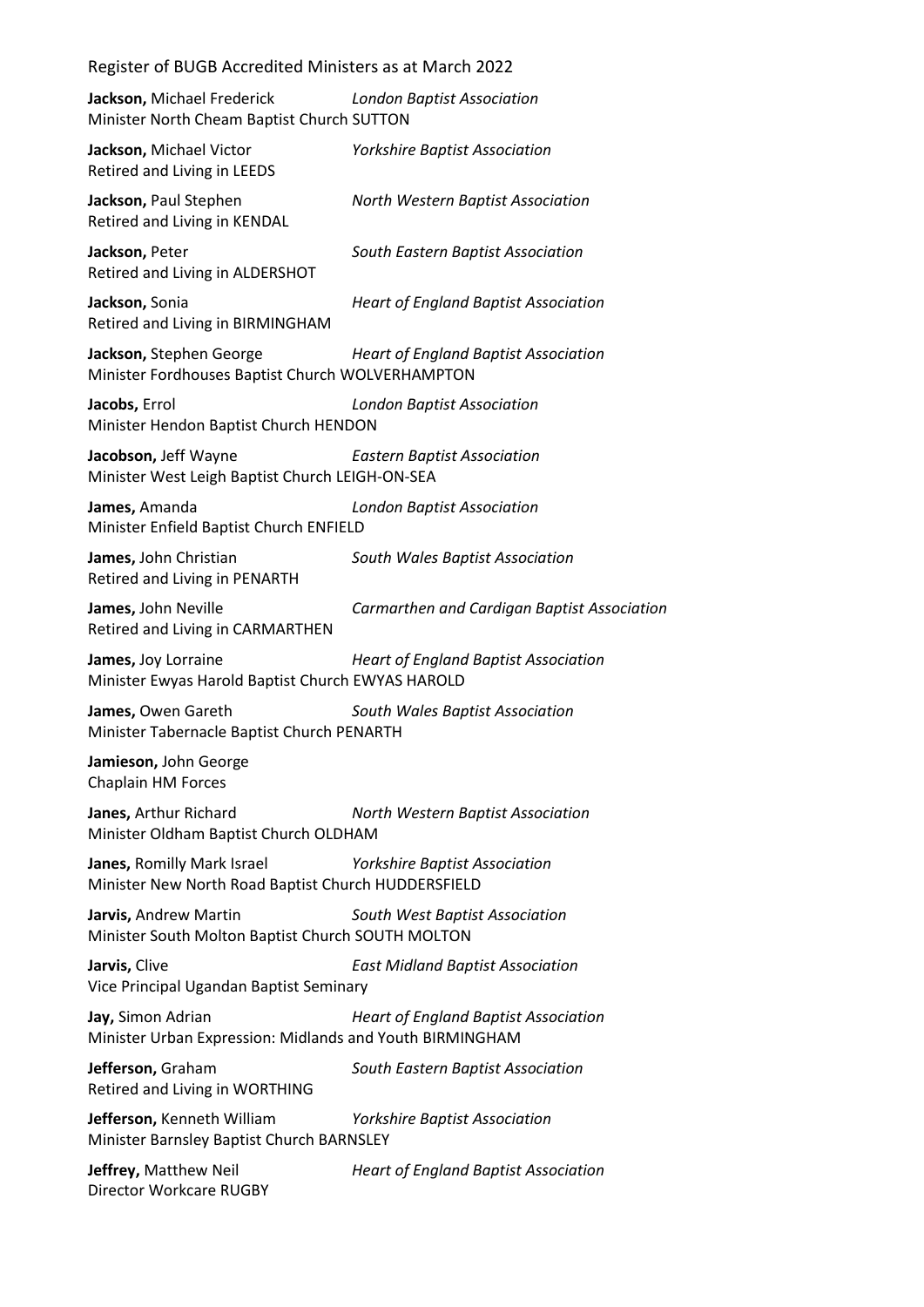| Register of BUGB Accredited Ministers as at March 2022 |  |
|--------------------------------------------------------|--|
|--------------------------------------------------------|--|

| Jeffreys, Rachel<br>Minister The Church in Binley Woods COVENTRY    | <b>Heart of England Baptist Association</b>                                                                                |
|---------------------------------------------------------------------|----------------------------------------------------------------------------------------------------------------------------|
| Jell, Geoffrey James<br>Retired and Living in COLWYN BAY            | North Western Baptist Association                                                                                          |
| Jell, Leslie John<br>Retired and Living in BLETCHLEY                | <b>Central Baptist Association</b>                                                                                         |
| Jenkins, Brian Neil<br>Minister Grange Baptist Church BIRKENHEAD    | North Western Baptist Association                                                                                          |
| Jenkins, Carole<br>Retired and Living in EDENBRIDGE                 | South Eastern Baptist Association                                                                                          |
| Jenkins, Elaine Ann<br>Retired and Living in BRECON                 | South Wales Baptist Association                                                                                            |
| Jenkins, Garry<br>Retired and Living in HEMEL HEMPSTEAD             | <b>Central Baptist Association</b>                                                                                         |
| Jenkins, Goronwy Aled                                               | Pembrokeshire Baptist Association [Welsh Wing]<br>Minister Felinganol, Blaenllyn, and Noddfa Newton Churches PEMBROKESHIRE |
| Jenkins, Milton George<br>Retired and Living in ROATH PARK          | East Glamorgan [Welsh] Baptist Association                                                                                 |
| Jenkins, Nicole Mary<br>Minister Hope Baptist Church HEBDEN BRIDGE  | <b>Yorkshire Baptist Association</b>                                                                                       |
| Jenkins, Roy<br>Speaker Religious Programmes BBC Wales              | South Wales Baptist Association                                                                                            |
| Jenkins, Stephen John<br>Minister Uckfield Baptist Church UCKFIELD  | South Eastern Baptist Association                                                                                          |
| Jenkins, Stuart Paul<br>Minister Roomfield Baptist Church TODMORDEN | Yorkshire Baptist Association                                                                                              |
| Jenkins, William Leonard<br>Retired and Living in HENGOED           | East Glamorgan [Welsh] Baptist Association                                                                                 |
| Jenkinson, Bridget Elizabeth<br>Retired and Living in CHELMSFORD    | <b>Eastern Baptist Association</b>                                                                                         |
| Jennings, Lee<br>Minister Hope Community Church Aintree LIVERPOOL   | North Western Baptist Association                                                                                          |
| Jennings, Simon John<br>Minister Eden Church PENARTH                | South Wales Baptist Association                                                                                            |
| Jerrome, Brenda May<br>Retired and Living in HENLEAZE               | <b>West of England Baptist Association</b>                                                                                 |
| Jevons, Richard Anthony<br>Minister NOTTINGHAM                      | <b>East Midland Baptist Association</b>                                                                                    |
| Joel, Paul<br>Retired and Living in CAMBRIDGE                       | <b>Eastern Baptist Association</b>                                                                                         |
| John, Alison Joy<br>Retired and Living in PORTISHEAD                | <b>West of England Baptist Association</b>                                                                                 |
| John, David Anthony<br>Retired and Living in PORTISHEAD             | <b>West of England Baptist Association</b>                                                                                 |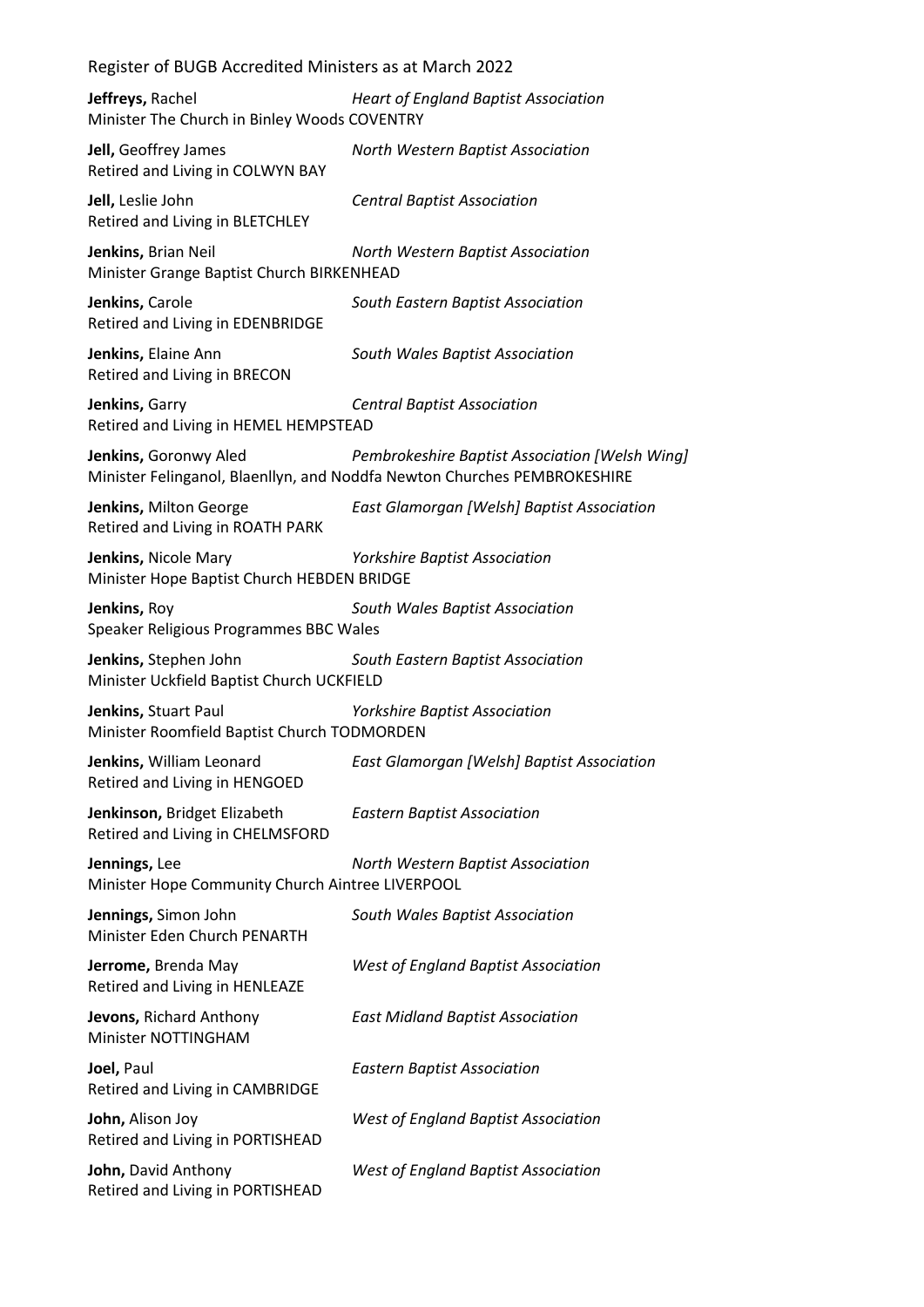**John,** Denzil Ieuan *East Glamorgan [Welsh] Baptist Association* Minister The Hayes Tabernacl CARDIFF

**John,** Keith *London Baptist Association* Minister Hainault Baptist Church ILFORD

**John-Baptiste,** Vania *London Baptist Association* Minister Underhill Baptist Church BARNET

**Johnson,** Christopher Martin *Eastern Baptist Association* Minister Burwell Baptist Church BURWELL

**Johnson,** Dawn Marie *London Baptist Association* Minister Loughton Baptist Church LOUGHTON

**Johnson,** Kevin David *Heart of England Baptist Association* Minister Castle Hill Baptist Church WARWICK

**Johnson,** Lee Grenville *London Baptist Association* Regional Minister London Baptist Association LONDON

**Johnston,** Susan May *Eastern Baptist Association* Minister Great Sampford Baptist Church GREAT SAMPFORD

**Johnstone,** Alexander Charles Duncan*Yorkshire Baptist Association* Retired and Living in SKIPTON

**Johnstone,** Elizabeth Jane *South Eastern Baptist Association* Minister Minster Road Baptist Church SHEERNESS

**Jones,** Alistair Martin *Central Baptist Association* Minister Broughton Baptist Chapel BROUGHTON

**Jones,** Alun *Carmarthen and Cardigan Baptist Association* Retired and Living in LLANELLI

**Jones,** Andrew Charles *East Midland Baptist Association* Chaplain University Hospitals Of Leicester NHS Trust LEICESTER

**Jones,** Andrew Kenrick *London Baptist Association* Minister Avenue Baptist Church BECKENHAM

**Jones,** Anthony Arthur Retired and Living in FRANCE

**Jones,** Brian Llewelyn *Heart of England Baptist Association* Retired and Living in COVENTRY

**Jones,** Clive Anthony James *Eastern Baptist Association*

Retired and Living in SUDBURY

**Jones,** David Edwin Thomas *South Wales Baptist Association* Minister Greenfield Baptist Church LLANELLI

**Jones,** Denis Anthony *South Wales Baptist Association* Retired and Living in ABERDARE

**Jones,** Dilwyn Griffith *South Wales Baptist Association* Retired and Living in PORTHCAWL

**Jones,** Edward David *South Eastern Baptist Association* Minister Battle Baptist Church BATTLE

**Jones,** Glyndwr Rowland *Eastern Baptist Association* Retired and Living in SUDBURY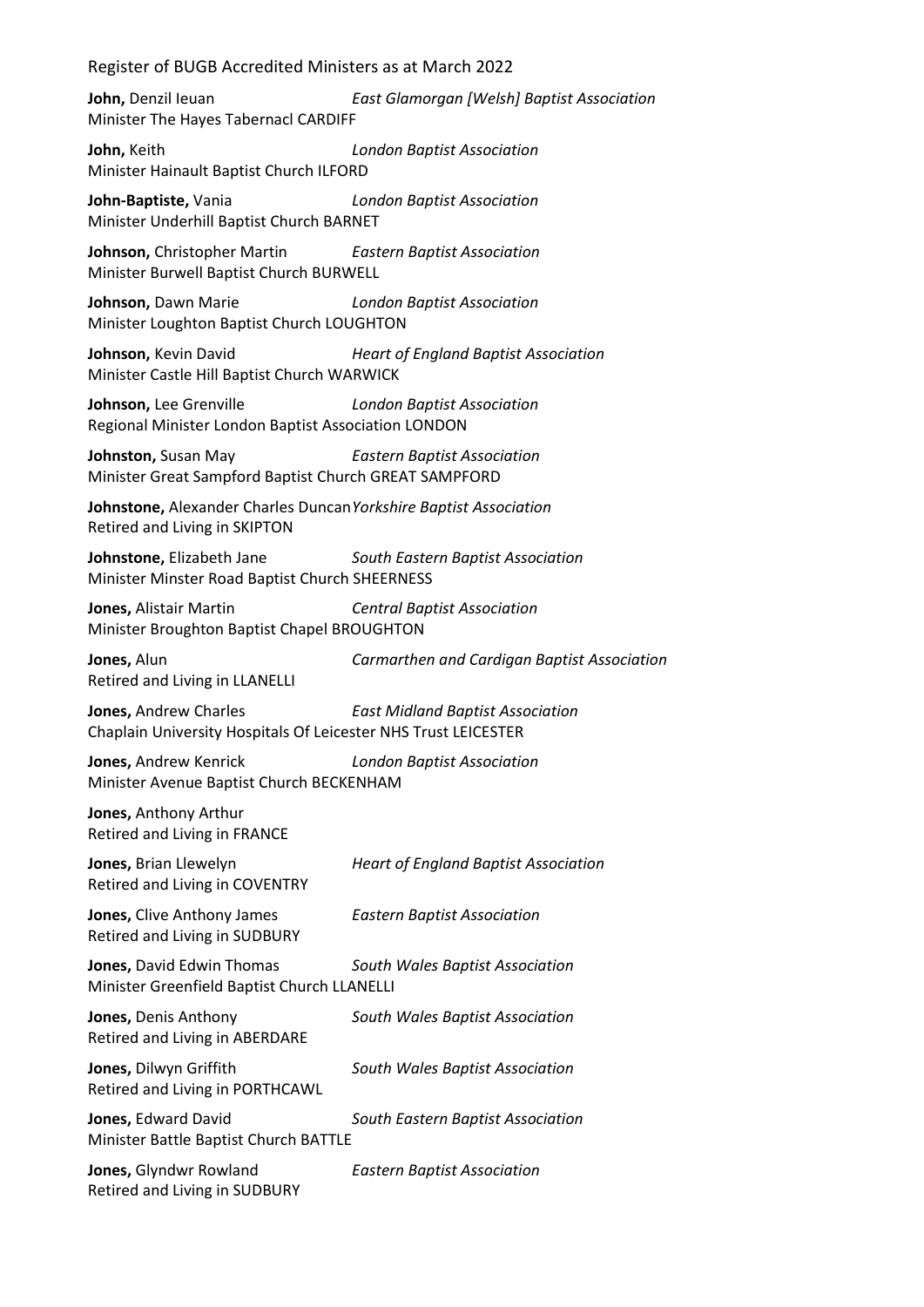| Jones, Gwilym Carey<br>Retired and Living in LLANELLI                      | Carmarthen and Cardigan Baptist Association |
|----------------------------------------------------------------------------|---------------------------------------------|
| Jones, Heini<br>Minister Siloam Baptist Church KILLAY                      | South Wales Baptist Association             |
| Jones, Howard Carter<br>Minister Urban Expression, Cobridge                | <b>Heart of England Baptist Association</b> |
| Jones, Howard Lyn<br>Retired and Living in CWMBRAN                         | South Wales Baptist Association             |
| Jones, leuan Elfryn<br>Training Officer North Wales Baptist College BANGOR | <b>Anglesey Baptist Association</b>         |
| Jones, Keith Grant<br>Retired and Living in BRADFORD                       | Yorkshire Baptist Association               |
| Jones, Lawrence Hugh<br>Retired and Living in BLACKPOOL                    | North Western Baptist Association           |
| Jones, Lennard<br>Retired and Living in LONGWELL GREEN                     | <b>West of England Baptist Association</b>  |
| Jones, Margaret Elizabeth<br>Retired and Living in COLWYN BAY              | North Western Baptist Association           |
| Jones, Mark Edmund<br>Retired and Living in MARKET HARBOROUGH              | <b>East Midland Baptist Association</b>     |
| Jones, Michael Hugh<br>Retired and Living in BURY ST EDMUNDS               | <b>Eastern Baptist Association</b>          |
| Jones, Nathan<br>Minister Oasis Church Waterloo LAMBETH                    | <b>London Baptist Association</b>           |
| Jones, Neil Michael<br>Minister Barrow Baptist Church BARROW UPON SOAR     | <b>East Midland Baptist Association</b>     |
| Jones, Neil Richard<br>Retired and Living in BRECON                        | South Wales Baptist Association             |
| Jones, Richard Clive<br>Retired and Living in BRIDGEND                     | South Wales Baptist Association             |
| Jones, Robert Michael<br>Retired and Living in BRISTOL                     | <b>West of England Baptist Association</b>  |
| Jones, Simon Mark<br><b>Tutor Spurgeon's College</b>                       | <b>London Baptist Association</b>           |
| Jones, Steven<br>Chaplain Sports Chaplaincy UK                             | South Wales Baptist Association             |
| Jones, Terence Glyn<br>Retired and Living in LIVERPOOL                     | North Western Baptist Association           |
| Jones, Trefor Hugh<br>Retired and Living in ANDOVER                        | Southern Counties Baptist Association       |
| Jorysz, Peter Anthony<br>Minister Stocksfield Baptist Church STOCKSFIELD   | <b>Northern Baptist Association</b>         |
| Joy, Philippa Graham<br>Retired and Living in GATESTONE                    | <b>Eastern Baptist Association</b>          |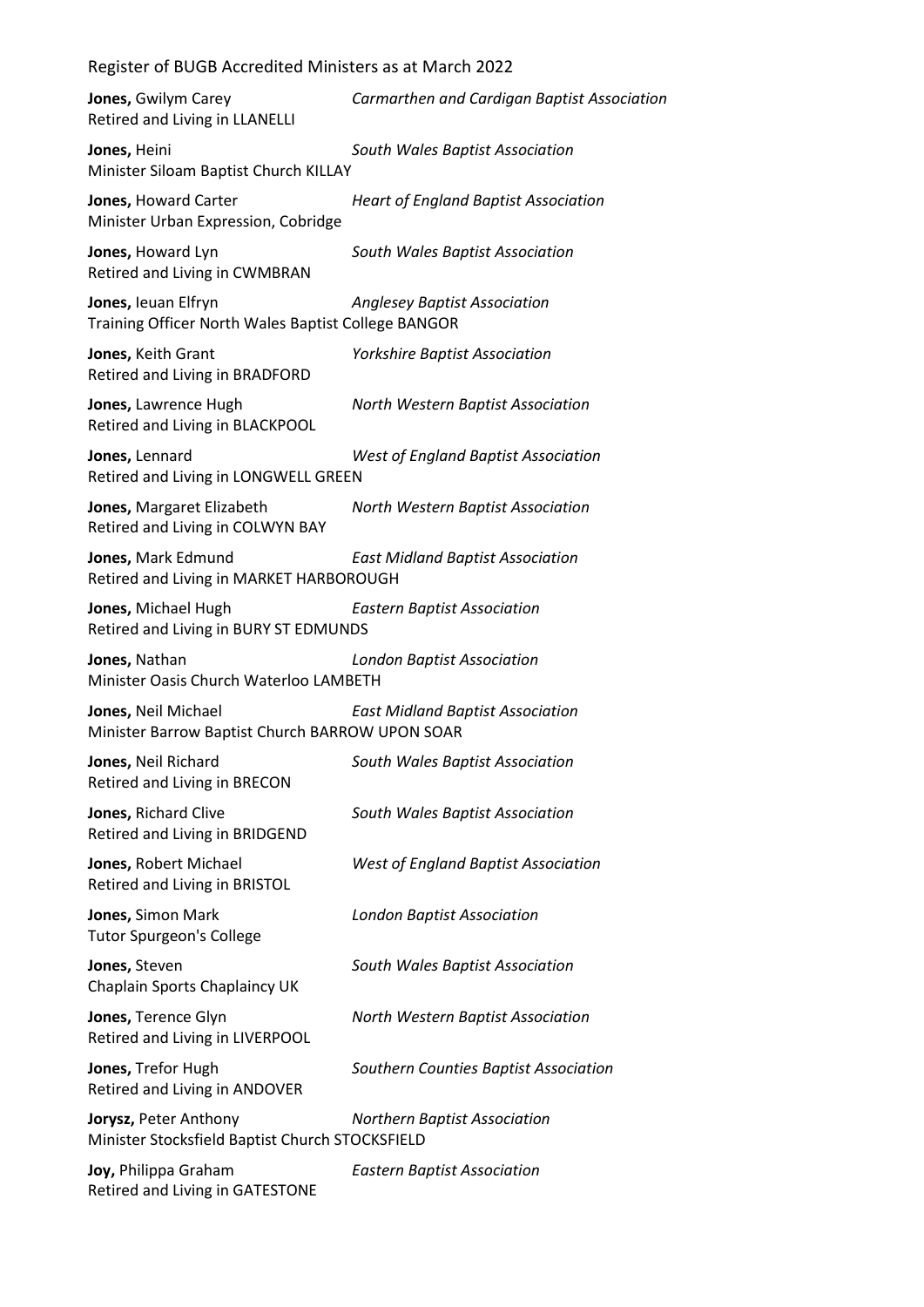| Register of BUGB Accredited Ministers as at March 2022                              |                                                                                                      |  |
|-------------------------------------------------------------------------------------|------------------------------------------------------------------------------------------------------|--|
| Joynes, David William<br>Retired and Living in LEYBURN                              | <b>Yorkshire Baptist Association</b>                                                                 |  |
| Judd, Adrian Michael<br>Minister Crofton Baptist Church ORPINGTON                   | <b>London Baptist Association</b>                                                                    |  |
| Judd, Peter Clifford<br>Retired and Living in WORCESTER                             | <b>Heart of England Baptist Association</b>                                                          |  |
| Judkins, David James<br>Minister GRANTHAM                                           | <b>East Midland Baptist Association</b>                                                              |  |
| Judson, Keith Dennis<br>Chaplain Mary Stevens Hospice STOURBRIDGE                   | <b>Heart of England Baptist Association</b>                                                          |  |
| Judson, Timothy Robert<br>Minister Honiton Family Church HONITON                    | South West Baptist Association                                                                       |  |
| Julian-Jones, Calvin<br>Retired and Living in WOKINGHAM                             | Southern Counties Baptist Association                                                                |  |
| Jump, Philip Andrew<br>Regional Team Leader North Western Baptist Association WIGAN | North Western Baptist Association                                                                    |  |
| Kachidza, Honesty<br>Minister Hither Green Baptist Church HITHER GREEN              | <b>London Baptist Association</b>                                                                    |  |
| Kadayer, Ludovic                                                                    | <b>London Baptist Association</b><br>Chaplain HMP Wandsworth LONDON and Chaplain HMP Highdown SUTTON |  |
| Kai, Thawng Khua<br>Minister Myanmar Christian Fellowship WEST EALING               | <b>London Baptist Association</b>                                                                    |  |
| Kane, Andrew<br>Retired and Living in SALISBURY                                     | Southern Counties Baptist Association                                                                |  |
| Kane, Joshua Jakee<br>Minister Mill Hill East Church MILL HILL                      | <b>London Baptist Association</b>                                                                    |  |
| Kaneen, Edward Noble<br>Principal South Wales Baptist College CARDIFF               | South Wales Baptist Association                                                                      |  |
| Kapolyo, Joseph Mutale<br>Retired and Living in LEEDS                               | <b>Yorkshire Baptist Association</b>                                                                 |  |
| Kaur-Mann, Cham<br>Director Next Leadership BIRMINGHAM                              | <b>Heart of England Baptist Association</b>                                                          |  |
| Kearney, William Philip<br>Retired and Living in NOTTINGHAM                         | <b>East Midland Baptist Association</b>                                                              |  |
| Kearns, John Robert<br>Retired and Living in LIVERPOOL                              | North Western Baptist Association                                                                    |  |
| Keeble, Christopher Paul<br>Retired and Living in TAUNTON                           | South West Baptist Association                                                                       |  |
| Keenan, Derek John<br>Retired and Living in EXETER                                  | South West Baptist Association                                                                       |  |
| Keightley, Timothy David<br>Minister Belmont Road Baptist Church HEMEL HEMPSTEAD    | <b>Central Baptist Association</b>                                                                   |  |
| Keith, Andrew William<br>Chaplain Queens Medical Centre NOTTINGHAM                  | <b>East Midland Baptist Association</b>                                                              |  |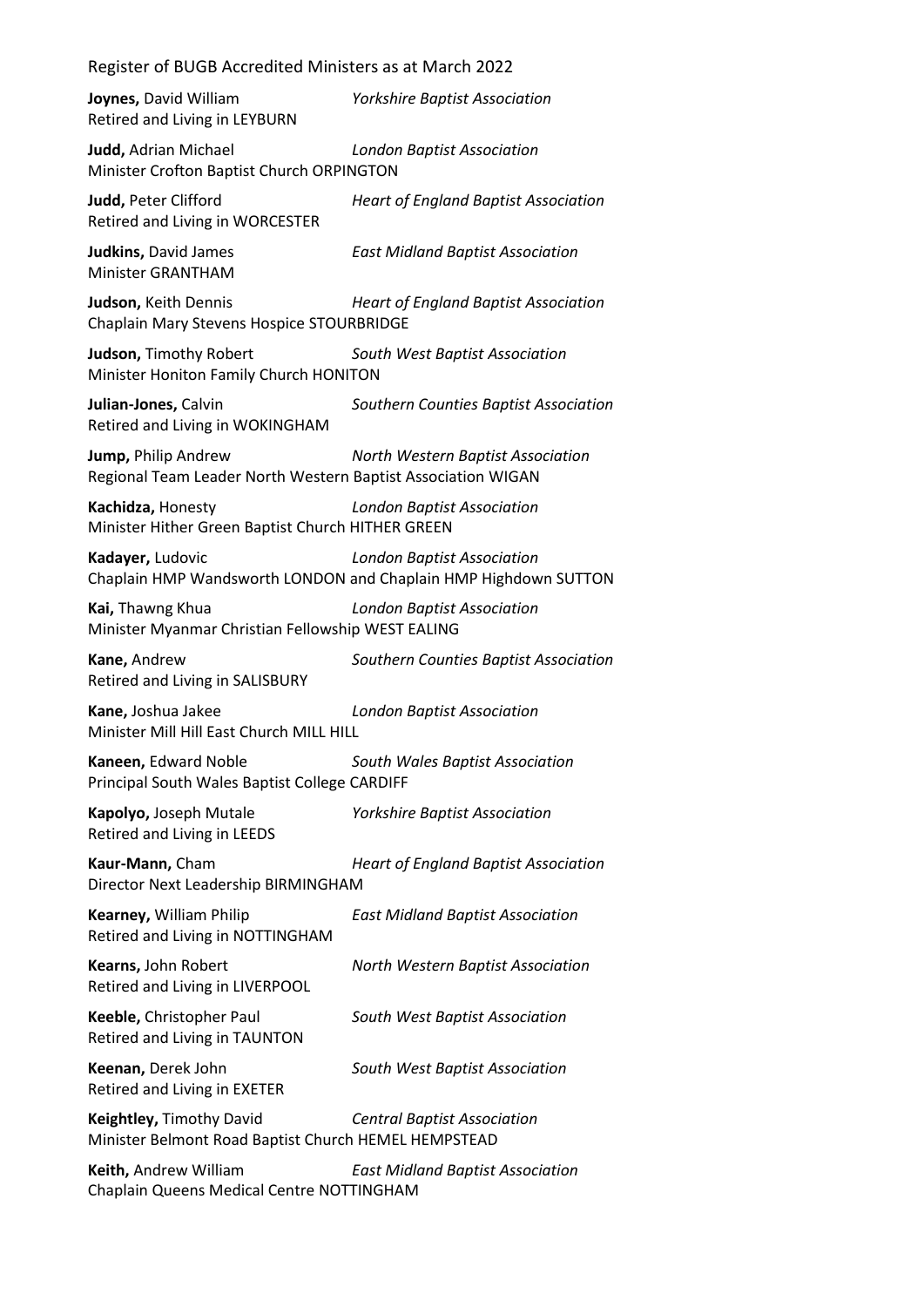| Kellett, Andrew John<br>Retired and Living in ST PAULS                                                                                   | <b>West of England Baptist Association</b>                                                                                                                                                                     |
|------------------------------------------------------------------------------------------------------------------------------------------|----------------------------------------------------------------------------------------------------------------------------------------------------------------------------------------------------------------|
| Kelly, Edward Jeffrey<br>Retired and Living in BURY                                                                                      | North Western Baptist Association                                                                                                                                                                              |
| Kelsey, Eleanor<br>Chaplain HMP Stocken HMP Wayland & HMP Norwich                                                                        | <b>Eastern Baptist Association</b>                                                                                                                                                                             |
| Kendall, Jeannie Margaret<br>Retired and Living in CHRISTCHURCH                                                                          | Southern Counties Baptist Association                                                                                                                                                                          |
| Kendall, Michael John<br>Retired and Living in ROYSTON                                                                                   | <b>Central Baptist Association</b>                                                                                                                                                                             |
| Kennedy, Justin Francis<br>Minister Heywood Baptist Church HEYWOOD                                                                       | North Western Baptist Association                                                                                                                                                                              |
| Kennett, Sara Jodi<br>Minister West Wickham & Shirley Baptist Church CROYDON                                                             | <b>London Baptist Association</b>                                                                                                                                                                              |
| Kerley, Paul John<br>Regional Minister South Eastern Baptist Association                                                                 | South Eastern Baptist Association                                                                                                                                                                              |
| Kerr, Andrew Edward<br>Chaplain HMP Ford ARUNDEL                                                                                         | South Eastern Baptist Association                                                                                                                                                                              |
| Kerridge, Peter John<br>CEO Premier Radio London                                                                                         | <b>Eastern Baptist Association</b>                                                                                                                                                                             |
| Kerrigan, David<br>Retired and Living in DIDCOT                                                                                          | Southern Counties Baptist Association                                                                                                                                                                          |
| Kerry, Lisa Katherine<br>Minister Croxley Green Baptist Church RICKMANSWORTH                                                             | <b>Central Baptist Association</b>                                                                                                                                                                             |
| Ketton, Howard Watson<br>Retired and Living in LOUGHBOROUGH                                                                              | <b>East Midland Baptist Association</b>                                                                                                                                                                        |
| Keys, Duncan John<br>Minister Friars Baptist Church SOUTHEND ON SEA                                                                      | <b>Eastern Baptist Association</b>                                                                                                                                                                             |
| Keyworth, Bryan Harry<br>Retired and Living in NOTTINGHAM                                                                                | <b>East Midland Baptist Association</b>                                                                                                                                                                        |
| Keyworth, Jonathan Mark<br>Minister New Road Baptist Church OXFORD                                                                       | Southern Counties Baptist Association                                                                                                                                                                          |
| Keyworth, Stephen Mark                                                                                                                   | <b>Yorkshire Baptist Association</b><br>Minister West Craven: Barnoldswick Baptist Church BARNOLDSWICK, Mount Zion Baptist Church, Earby<br>BARNOLDSWICK and Salterforth Baptist Church WEST CRAVEN FELLOWSHIP |
| Kidd, Richard Lawrence<br>Retired and Living in HIGH PEAK                                                                                | North Western Baptist Association                                                                                                                                                                              |
| Kilpin, James Howard Eastern Baptist Association<br>Co-ordinator Urban Expression and<br>Minister Avenue Baptist Church WESTCLIFF ON SEA |                                                                                                                                                                                                                |
| Kilpin, Juliet<br><b>Missioner Mennonite Trust</b>                                                                                       | <b>Eastern Baptist Association</b>                                                                                                                                                                             |
| Kimbery, Wilfred David<br>Retired and Living in SHREWSBURY                                                                               | <b>Heart of England Baptist Association</b>                                                                                                                                                                    |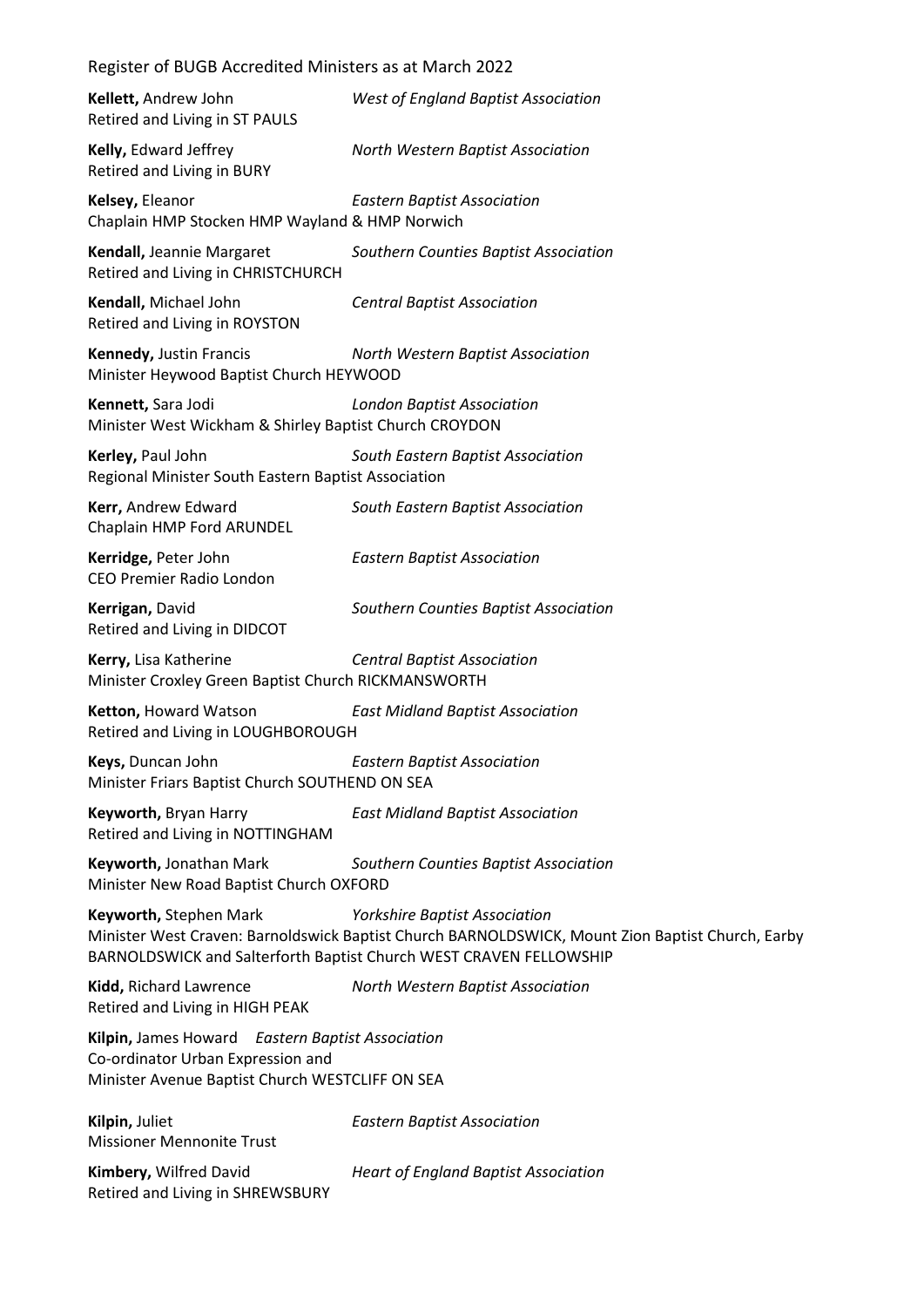| King, David Frank<br>Retired and Living in HALESOWEN                                      | <b>Heart of England Baptist Association</b> |
|-------------------------------------------------------------------------------------------|---------------------------------------------|
| King, David Henry<br>Retired and Living in HYTHE                                          | South Eastern Baptist Association           |
| King, David William<br>Retired and Living in GATESHEAD                                    | <b>Northern Baptist Association</b>         |
| King, Ewan John<br>Minister Heath Street Baptist Church HAMPSTEAD                         | <b>London Baptist Association</b>           |
| King, Geoffrey Harold<br>Retired and Living in CHORLEY                                    | North Western Baptist Association           |
| King, Ivan<br>Living in SOUTHEND ON SEA                                                   | <b>Eastern Baptist Association</b>          |
| King, Keith Henry<br>Retired and Living in SLOUGH                                         | <b>Central Baptist Association</b>          |
| King, Peter Leonard<br>Retired and Living in DEVIZES                                      | <b>West of England Baptist Association</b>  |
| King, Robert Forrester<br>Retired and Living in WALTON ON THE NAZE                        | <b>Eastern Baptist Association</b>          |
| King, Samuel John<br>Minister Calne Baptist Church CALNE                                  | West of England Baptist Association         |
| King, Simon Peter Marshall<br>Retired and Living in SWINDON                               | <b>West of England Baptist Association</b>  |
| Kingsnorth, Jane Rosemary<br>Retired and Living in STOWMARKET                             | <b>Eastern Baptist Association</b>          |
| Kinnersley, Antony Joshua<br>Retired and Living in SPALDING                               | <b>East Midland Baptist Association</b>     |
| Kirby, Robert Michael Arthur<br>Retired and Living in YORK                                | <b>Yorkshire Baptist Association</b>        |
| Kirby, Stanley James<br>Retired and Living in LANCASTER                                   | North Western Baptist Association           |
| Kirby-Smith, Fiona Louise Jane<br>Minister and Community Worker Connect Church SCUNTHORPE | <b>East Midland Baptist Association</b>     |
| Kirk, Afi<br>Minister Blackheath & Charlton Baptist Church CHARLTON                       | <b>London Baptist Association</b>           |
| Kirk, Barry<br>Retired and Living in READING                                              | Southern Counties Baptist Association       |
| Kirk, James Thomas<br>Retired and Living in BEVERLEY                                      | <b>Yorkshire Baptist Association</b>        |
| Kirk, William<br>Minister Salem Baptist Church HILLINGDON HEATH                           | <b>London Baptist Association</b>           |
| Kirk-Smith, Stevan<br>Minister West Kingsdown Baptist Church WEST KINGSDOWN               | South Eastern Baptist Association           |
| Kleissner, Andrew Luke Jeremy<br>Minister Christchurch United Church CARDIFF              | South Wales Baptist Association             |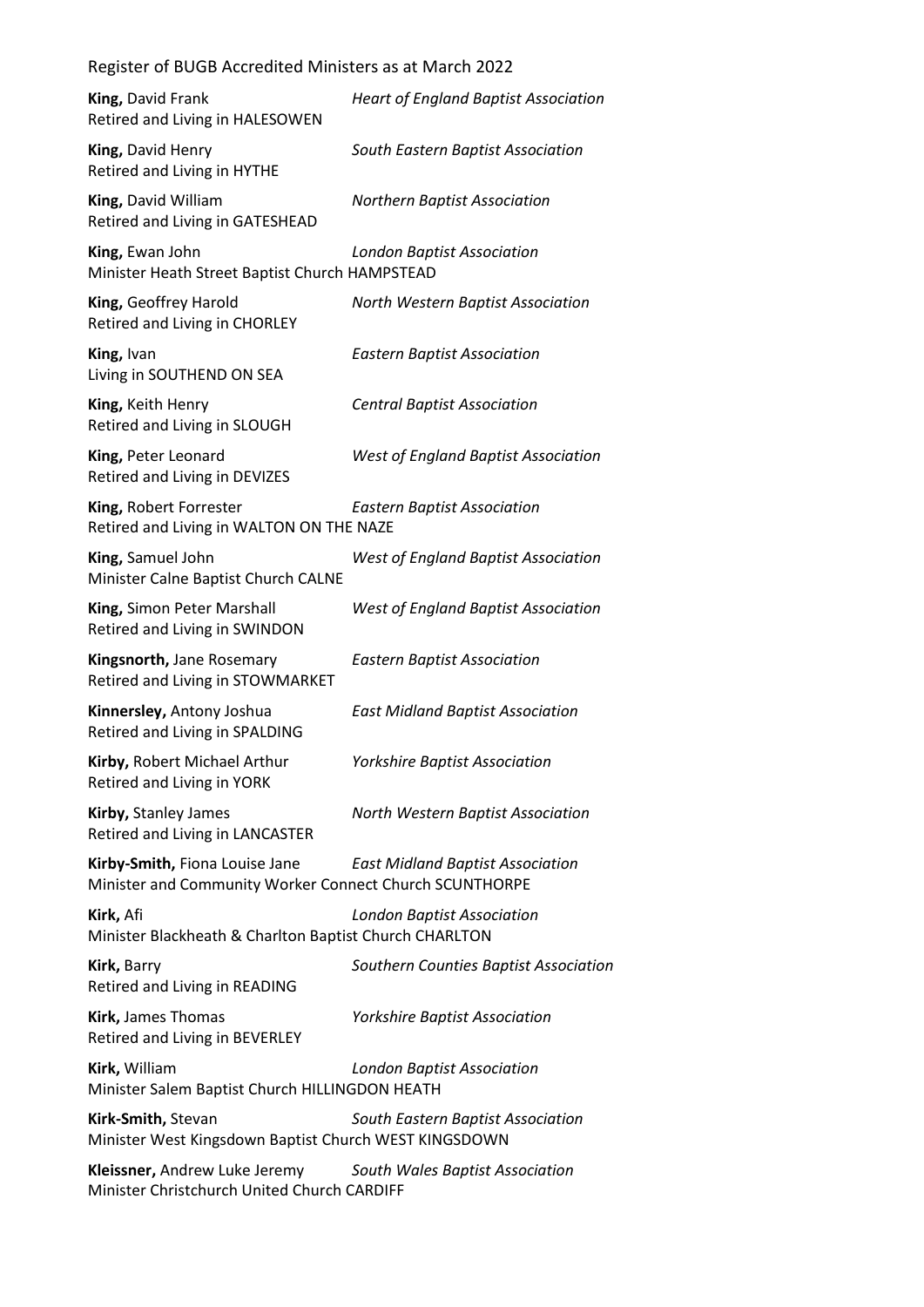**Klos,** Adrian Chaplain HM Forces

**Knight,** Carol *East Midland Baptist Association* Living in PETERBOROUGH

**Knight,** Giles *East Midland Baptist Association* Minister Open Door Baptist Church, Harris Street PETERBOROUGH

**Knight,** Jonathan Ryland *South Eastern Baptist Association* Minister Tonbridge Baptist Church TONBRIDGE

**Knight,** Martin Peter *East Midland Baptist Association* Retired and Living in DERBY

**Knight,** Paul *Northern Baptist Association* Retired and Living in NEWCASTLE UPON TYNE

**Knower,** Clarence Delvin Cedric *Southern Counties Baptist Association* Retired and Living in CHANDLER'S FORD

**Koch,** Hazel Andrea *South Eastern Baptist Association* Living in WOKING

**Kreitzer,** Larry Joseph *Southern Counties Baptist Association* Tutor Regent's Park College OXFORD

**Ladhams,** Andrew David James *West of England Baptist Association* Retired and Living in RADSTOCK

**Lake,** Richard Alan *Central Baptist Association* Minister Lavendon Baptist Church LAVENDON

**Lalleman,** Pieter Johannes *South Eastern Baptist Association* Minister Knaphill Baptist Church WOKING

**Lambdon,** George *Central Baptist Association* Retired and Living in HODDESDON

**Lambert,** Martin Shaun *Yorkshire Baptist Association* Living in SKIPTON

**Lambert,** Sarah Helen *Yorkshire Baptist Association* Minister Trinity Church RAWDON

**Lander,** Lissa Marie *Southern Counties Baptist Association* Living in EMSWORTH

**Lane,** Richard James *Southern Counties Baptist Association* Minister Camberley Baptist Church (Three Counties Church) CAMBERLEY and Minister Alton Baptist Church (Three Counties Church) ALTON

**Lane,** Stanley *Heart of England Baptist Association* Retired and Living in LUDLOW **Lane,** Thomas Peter *Eastern Baptist Association* Retired and Living in FAKENHAM **Langdon,** Timothy James *South West Baptist Association*

Minister Bridgwater Baptist Church BRIDGWATER

**Langford,** Stephen *Eastern Baptist Association* Minister St Andrew's Street Baptist Church CAMBRIDGE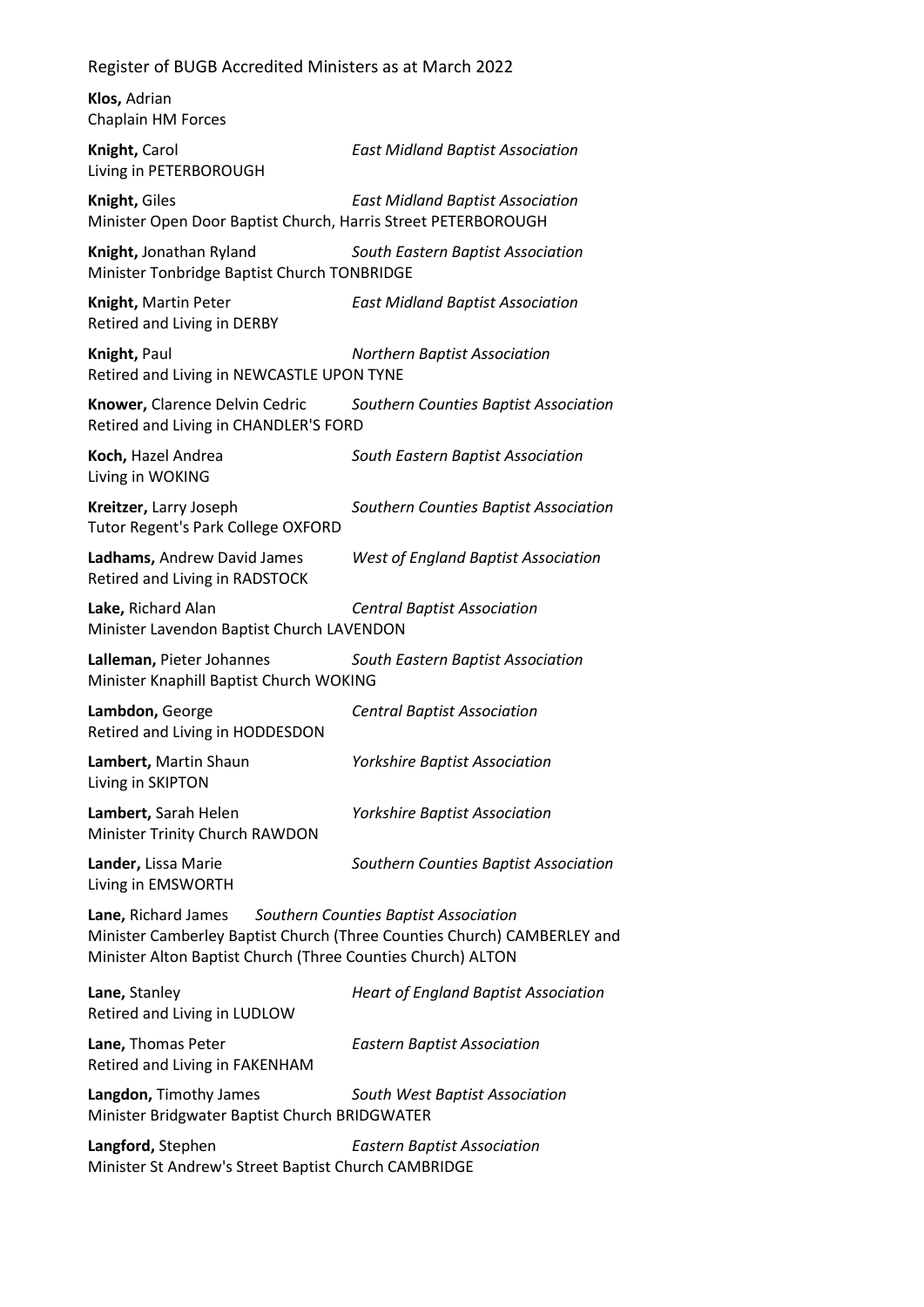| Larbi, Denzil Philemon<br>Minister Selsdon Baptist Church SELSDON                          | <b>London Baptist Association</b>           |
|--------------------------------------------------------------------------------------------|---------------------------------------------|
| Larkins, Janet Evelyn<br>Retired and Living in SALISBURY                                   | Southern Counties Baptist Association       |
| Larkman, Edward George<br>Retired and Living in CORSHAM                                    | <b>West of England Baptist Association</b>  |
| Laskey, David James<br>Retired and Living in EASTBOURNE                                    | South Eastern Baptist Association           |
| Latham, Steven Foster<br>Minister The King's Cross Baptist Church                          | <b>London Baptist Association</b>           |
| Lavender, Paul John<br>Minister Mount Pleasant Baptist Church NORTHAMPTON                  | <b>Central Baptist Association</b>          |
| Lawrence, Derek Brian<br>Retired and Living in BURNLEY                                     | North Western Baptist Association           |
| Lawrence, Lesley Jane<br>Minister The Church of the Resurrection CARDIFF                   | South Wales Baptist Association             |
| Lawrence, Philip John<br>Minister Knowle West Baptist Church (The Cairn) BRISTOL           | <b>West of England Baptist Association</b>  |
| Laws, Peter<br>Minister BEDFORD                                                            | <b>Central Baptist Association</b>          |
| Lawson, Kathleen Elizabeth<br>Retired and Living in TODMORDEN                              | <b>Yorkshire Baptist Association</b>        |
| Lawther, Wayne Edward<br>Minister Station Hill Baptist Church CHIPPENHAM                   | <b>West of England Baptist Association</b>  |
| Layzell, John Philip<br>Retired and Living in FARNBOROUGH                                  | South Eastern Baptist Association           |
| Lazar, Rupert<br>Minister East Barnet Baptist Church BARNET                                | <b>London Baptist Association</b>           |
| Le Tissier, Neil Owen<br>Regional Minister Heart of England Baptist Association BIRMINGHAM | <b>Heart of England Baptist Association</b> |
| Lear, Nicholas Mark<br>Minister Mutley Baptist Church PLYMOUTH                             | South West Baptist Association              |
| Ledger, Peter John<br>Retired and Living in BEDFORD                                        | <b>Central Baptist Association</b>          |
|                                                                                            |                                             |
| Lee, Christopher Michael<br>Retired and Living in CHEAM                                    | <b>London Baptist Association</b>           |
| Lee, George Robertson<br>Retired and Living in BUDLEIGH SALTERTON                          | South West Baptist Association              |
| Lee, Gillian Margaret<br>Retired and Living in BURY ST EDMUNDS                             | <b>Eastern Baptist Association</b>          |
| Lee, Jennifer Alice<br>Minister Carey Baptist Church HACKLETON                             | <b>Central Baptist Association</b>          |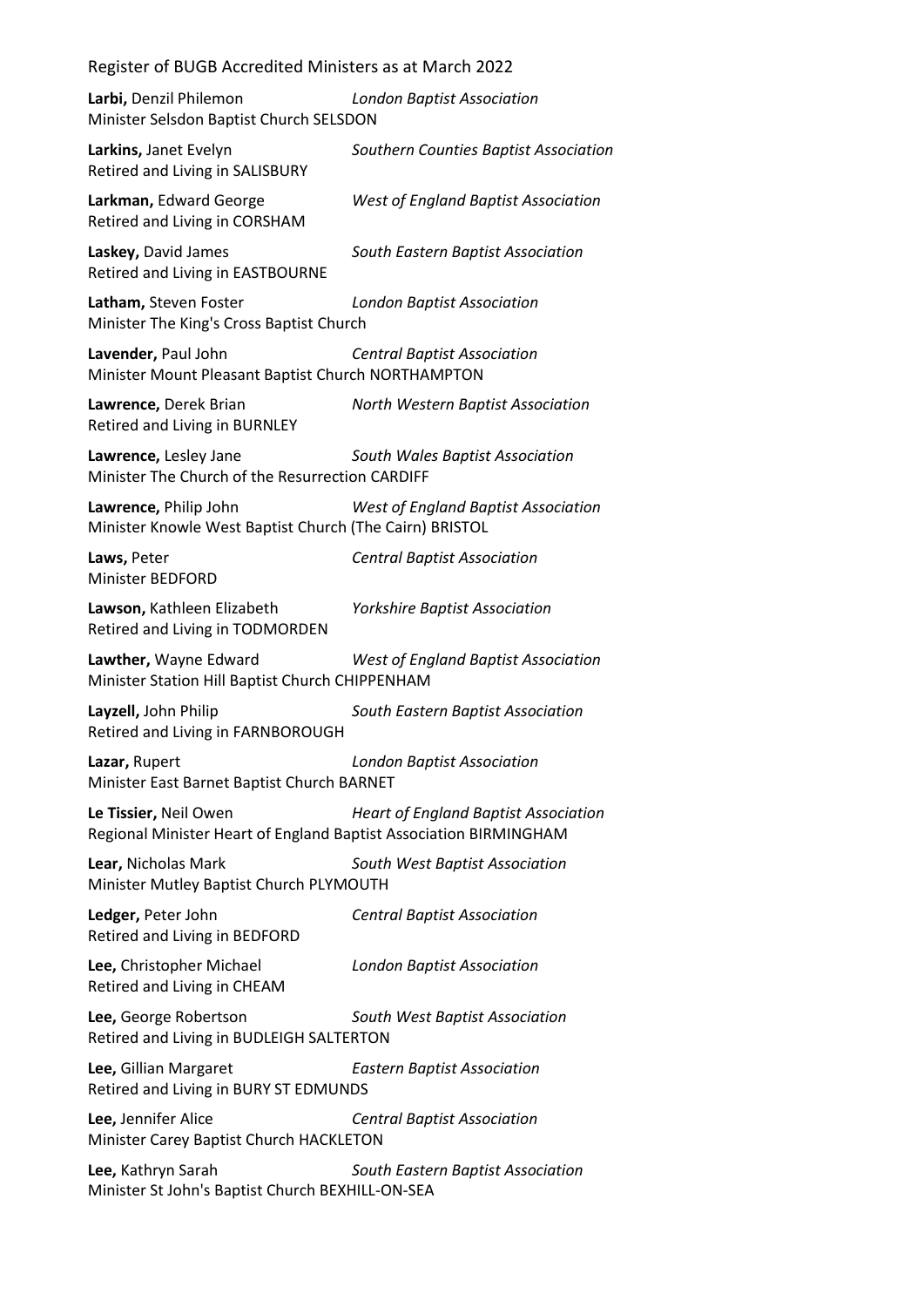**Lees,** Kate *Eastern Baptist Association* Minister Cottenham Baptist Church CAMBRIDGE

**Leigh,** Danielle Lara *Heart of England Baptist Association* Minister Stafford Baptist Church STAFFORD

**Leishman,** William Francis *North Western Baptist Association* Minister Broadway Baptist Church DOUGLAS

**Leveson,** Peter Arthur *London Baptist Association* Minister South Norwood Baptist Church SOUTH NORWOOD

**Lewis,** Christopher George Illtyd*South Wales Baptist Association* Chaplain First Cymru Buses Ltd and Minister Mount Zion Baptist Church SWANSEA

**Lewis,** David Vivian *Central Baptist Association* Minister Stantonbury Ecumenical Partnership MILTON KEYNES

**Lewis,** Paul *Heart of England Baptist Association* Minister Bromsgrove Baptist Church BROMSGROVE

**Lewis,** Philip Thomas *Radnorshire & Montgomeryshire Baptist Assoc* Minister and Children's Worker Bwlchysarnau Baptist Church RHAYADER

**Lewis,** Richard John *Yorkshire Baptist Association* Retired and Living in BARNOLDSWICK

**Lewis,** Vivian George *Central Baptist Association* Retired and Living in MILTON KEYNES

**Ley,** Ian Timothy *North Western Baptist Association* Minister Ernest Street Baptist Church ACCRINGTON

**Licence,** Graham Michael *East Midland Baptist Association* Retired and Living in PETERBOROUGH

**Lillie,** David *Northern Baptist Association* Retired and Living in MIDDLESBROUGH

**Lindley,** Graham Charles *North Western Baptist Association* Chaplain Stockport NHS Trust, Stepping Hill Hospital STOCKPORT

**Linforth,** Jonathan Mark *South Wales Baptist Association* Minister Bethany Baptist Fellowship CALDICOT

**Lintern,** Abigail Elizabeth *Southern Counties Baptist Association* Minister King's Sutton Baptist Church BANBURY

**Littledale,** Richard John *Southern Counties Baptist Association* Minister Newbury Baptist Church NEWBURY

**Littlejohn,** Alyse Stephanie *Southern Counties Baptist Association* Minister Easthampstead Baptist Church BRACKNELL

**Livermore,** David *North Western Baptist Association* Regional Role North Western Baptist Association WIGAN

**Llewellyn,** David Oliver *South Wales Baptist Association* Minister Tabernacle Baptist Church PENARTH

**Lloyd,** Juliet Ann *South Wales Baptist Association* Retired and Living in CARDIFF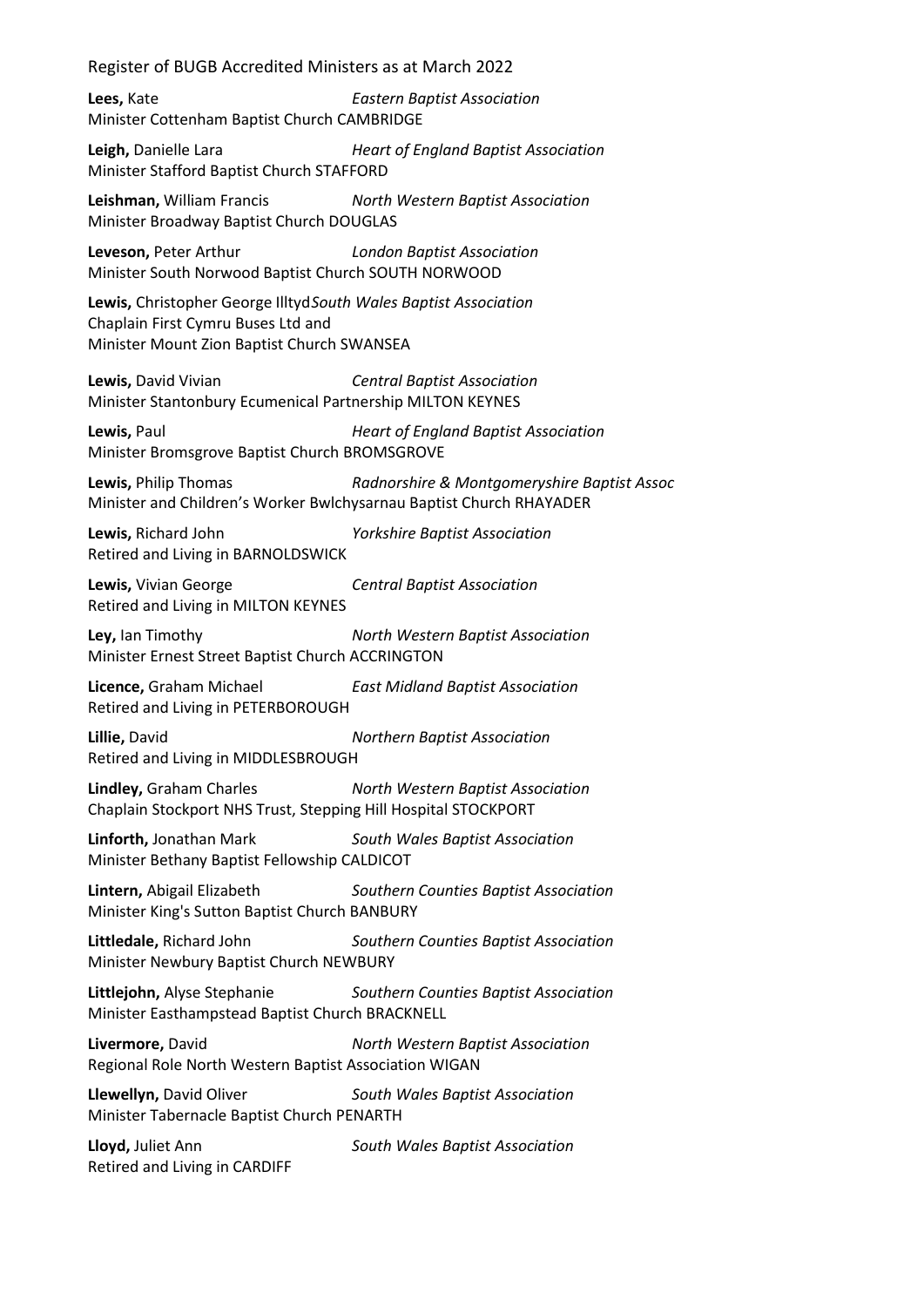**Lloyd,** May *East Midland Baptist Association* Minister Stamford Free Church STAMFORD

**Lloyd,** Peter Adrian *South West Baptist Association* Minister Bideford Baptist Church BIDEFORD

**Lloyd,** Peter Geoffrey *Central Baptist Association* Minister Gretton Baptist Church GRETTON

**Lochhead,** James *North Western Baptist Association* Chaplain Royal Blackburn Hospital BLACKBURN

**Lockley,** Joh *South West Baptist Association* Retired and Living in DAWLISH

**Lockwood,** David James Andrew *South Eastern Baptist Association* Minister Beulah Baptist Church BEXHILL

**Lockyer,** Terry Ian *Heart of England Baptist Association* Minister Latin Link

**Longley,** William John *Southern Counties Baptist Association* Retired and Living in WATERLOOVILLE

**Longwill,** Alisdair Wilson *West of England Baptist Association* Regional Minister West of England Baptist Association BRISTOL

**Love,** Alexander Benson *Eastern Baptist Association* Retired and Living in NEWMARKET

**Love,** Bryan Portlock *South West Baptist Association* Retired and Living in ST NEOTS

**Love,** June *East Midland Baptist Association* Minister Southwell Baptist Church SOUTHWELL

**Loveard,** Janet *London Baptist Association* Minister Romford Baptist Church ROMFORD

**Lovejoy,** Michael Aloysious Charles *London Baptist Association* Minister Northolt Park Baptist Church NORTHOLT

**Lovell,** Ian George *Yorkshire Baptist Association* Minister Salendine Nook Baptist Church HUDDERSFIELD

**Lovett,** Ashley James *Southern Counties Baptist Association* Chaplain University of Portsmouth PORTSMOUTH

**Lowe,** Michael Simon *Southern Counties Baptist Association* Faith and Society Team Baptist Union of Great Britain

**Lowe,** Nicolas Ralph Simon *Eastern Baptist Association* Minister Girton Baptist Church GIRTON

| Lowe, Paul Anthony<br>Retired and Living in NUNEATON           | <b>Heart of England Baptist Association</b> |
|----------------------------------------------------------------|---------------------------------------------|
| Lowe, Raymond Malcolm James<br>Retired and Living in WESTERHAM | South Eastern Baptist Association           |
| Lucas, Benjamin John<br>Pioneer CHARLTON DOWN                  | Southern Counties Baptist Association       |
| Lucas, Emma Ann<br>Pioneer CHARLTON DOWN                       | Southern Counties Baptist Association       |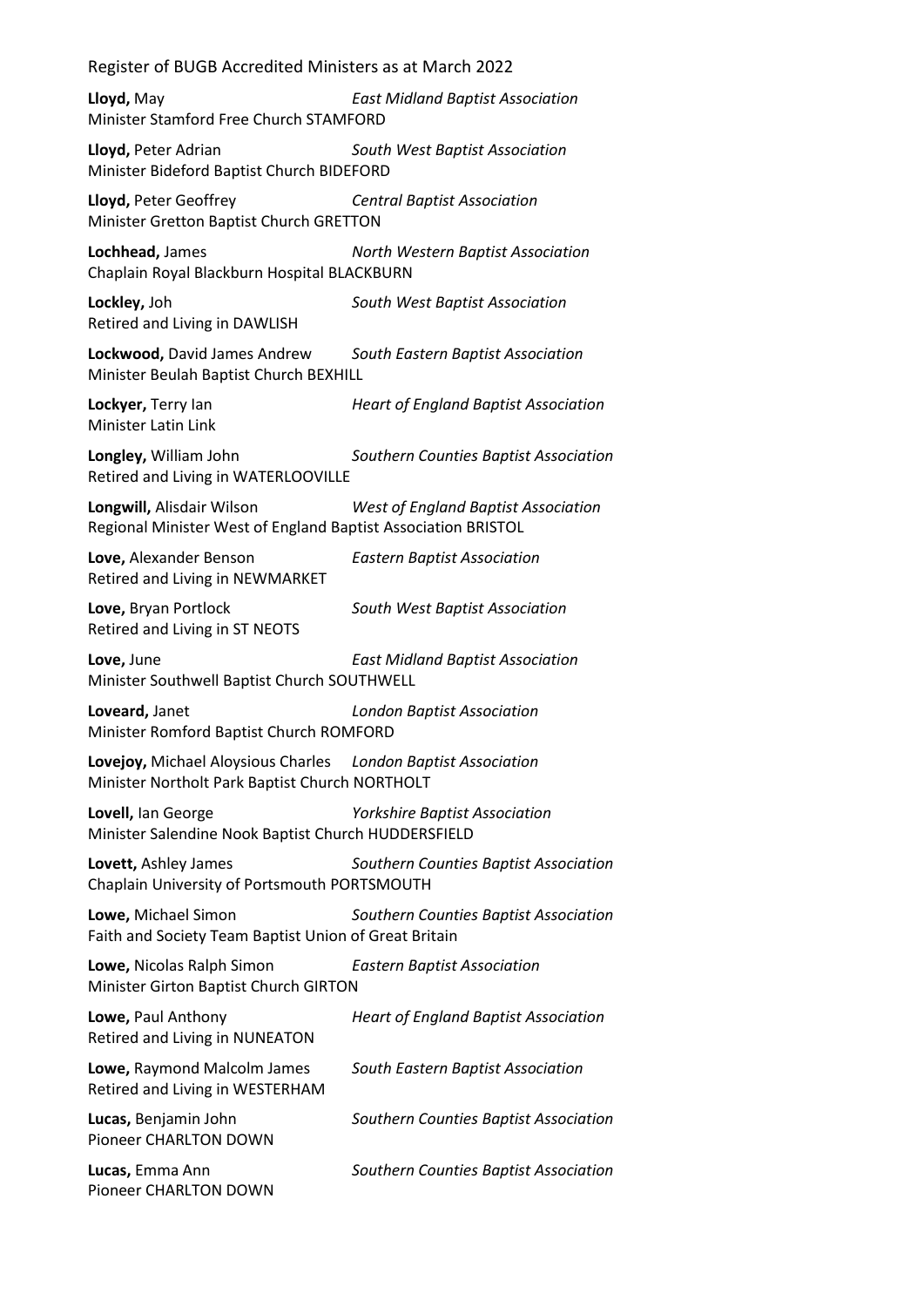| Lucas, Ernest Charles<br>Retired and Living in CRANLEIGH                       | South Eastern Baptist Association           |
|--------------------------------------------------------------------------------|---------------------------------------------|
| Luce, David Walford<br>Retired and Living in NOTTINGHAM                        | <b>East Midland Baptist Association</b>     |
| Luke, Augustus<br>Minister Carshalton Baptist Church CARSHALTON                | <b>London Baptist Association</b>           |
| Luther, Ann<br>Minister Peckham Park Road Baptist Church PECKHAM               | <b>London Baptist Association</b>           |
| Lutman, Susan Pamela<br>Minister Riverview Park Baptist Church GRAVESEND       | South Eastern Baptist Association           |
| Lutterodt, Philip Kojoe<br>Minister Mitcham Baptist Church MITCHAM             | <b>London Baptist Association</b>           |
| Lycett, Ronald Edwin<br>Retired and Living in ASHBOURNE                        | <b>East Midland Baptist Association</b>     |
| Lynch, Peter Francis<br>Mission Worker BMS World Mission, Asia                 |                                             |
| Macaulay, John<br>Minister Foleshill Baptist Church COVENTRY                   | <b>Heart of England Baptist Association</b> |
| Macaulay, Kirsteen<br>Retired and Living in COVENTRY                           | <b>Heart of England Baptist Association</b> |
| Macaulay, Mark James Campbell<br>Living in HIGH WYCOMBE                        | <b>Central Baptist Association</b>          |
| <b>MacDonald, Thomas William</b><br>Minister Connect Church SCUNTHORPE         | <b>East Midland Baptist Association</b>     |
| Machin, Andrew Timothy<br>Minister Seaford Baptist Church SEAFORD              | South Eastern Baptist Association           |
| Mackay, Alison<br>Minister Alcester Baptist Church ALCESTER                    | <b>Heart of England Baptist Association</b> |
| MacLean, Duncan Charles<br>Minister House of Azar KINGTON                      | <b>Heart of England Baptist Association</b> |
| <b>MacNeill, Angus Thomas</b><br>Retired and Living in LOCHGILPHEAD            |                                             |
| Madavan, Mark<br>Living in SOUTHAMPTON                                         | Southern Counties Baptist Association       |
| <b>Madders, Thomas Paul</b><br>Minister Norwich Central Baptist Church NORWICH | <b>Eastern Baptist Association</b>          |
| Mader-Grayson, Philip Richard<br>Retired and Living in WALLINGFORD             | Southern Counties Baptist Association       |
| Magahy, William Arthur<br><b>Training Officer Operation Mobilisation</b>       | <b>Heart of England Baptist Association</b> |
| Magee, Jonathan<br>Minister Perry Baptist Church HUNTINGDON                    | <b>Eastern Baptist Association</b>          |
| Mahon, David Clyde<br>Mission Worker BMS World Mission                         | <b>Heart of England Baptist Association</b> |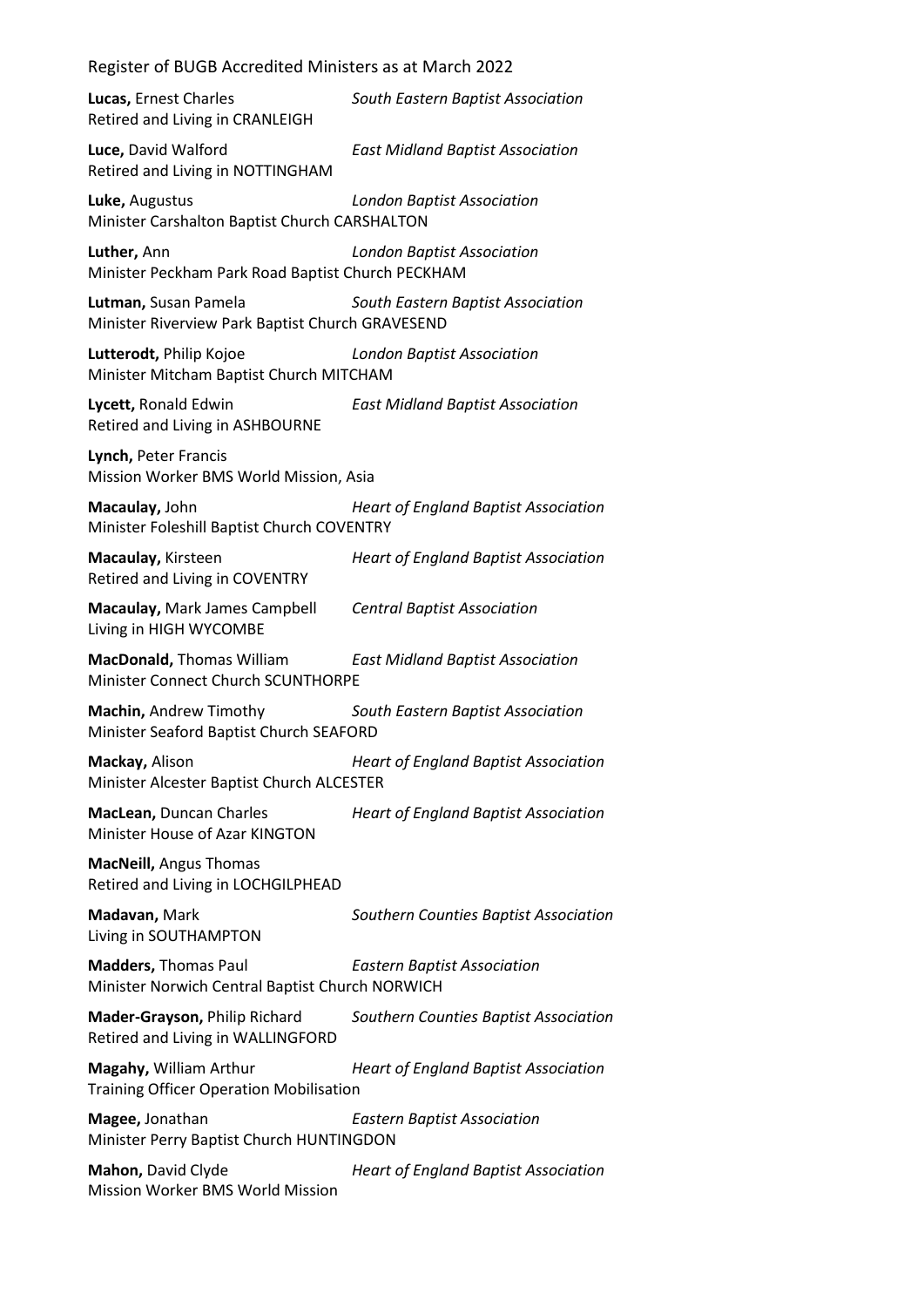| Register of BUGB Accredited Ministers as at March 2022 |  |
|--------------------------------------------------------|--|
|                                                        |  |

| Mahon, Michele Adebola<br>Mission Worker BMS World Mission                                                        | <b>Heart of England Baptist Association</b> |
|-------------------------------------------------------------------------------------------------------------------|---------------------------------------------|
| Maile, John Frederick<br>Retired and Living in KIDDERMINSTER                                                      | <b>Heart of England Baptist Association</b> |
| Mair, Alan Andrew<br>Retired and Living in KETTERING                                                              | <b>Central Baptist Association</b>          |
| Mall, John Prem<br>Minister Handsworth Baptist Church Centre BIRMINGHAM                                           | <b>Heart of England Baptist Association</b> |
| Mallon, Norman Joseph<br>Retired and Living in SHEFFIELD                                                          | <b>Yorkshire Baptist Association</b>        |
| Manful, Joshua Kofi<br>Minister Faith Baptist Church LONDON                                                       | <b>London Baptist Association</b>           |
| Manges, Nigel Carl<br>Regional Minister South West Baptist Association EXETER                                     | South West Baptist Association              |
| Mann, David Leslie Frank<br>Living in CAERPHILLY                                                                  | South Wales Baptist Association             |
| Mann, Sally Ellen<br>Minister Bonny Downs Baptist Church EAST HAM                                                 | <b>London Baptist Association</b>           |
| Mansfield, Doreen Anne<br>Retired and Living in NOTTINGHAM                                                        | <b>East Midland Baptist Association</b>     |
| Mansfield, Luke Nathan<br>Minister Hope Baptist Church PLYMOUTH                                                   | South West Baptist Association              |
| Maple, Eric Geoffrey<br>Retired and Living in WAREHAM                                                             | Southern Counties Baptist Association       |
| Marchant, Colin<br>Retired and Living in EAST HAM                                                                 | <b>London Baptist Association</b>           |
| Mardell, Janet Elizabeth<br>Minister St Leonards Baptist Church ST LEONARDS ON SEA                                | South Eastern Baptist Association           |
| Markwei, Marion Alberta Taiwo<br>Minister Temple Hill Baptist Church DARTFORD                                     | <b>London Baptist Association</b>           |
| Marlam, Gregory James Anthony<br>Retired and Living in ASHFORD                                                    | South Eastern Baptist Association           |
| Marlam, Nathan James<br>Minister Loughton Baptist Church LOUGHTON                                                 | <b>Central Baptist Association</b>          |
| Marlowe, Benjamin Rupert AlexanderLondon Baptist Association<br>Minister Southborough Lane Baptist Church BROMLEY |                                             |
| Marques da Conceicao, Luiz Sergio<br>Chaplain HM Forces                                                           |                                             |
| Marsden, Heather Elizabeth<br>Chaplain HMP The Mount HEMEL HEMPSTEAD                                              | <b>Central Baptist Association</b>          |
| Marsden, Philip Stephen<br>Minister Central Baptist Church CHELMSFORD                                             | <b>Eastern Baptist Association</b>          |
| Marsh, Penny Elizabeth<br>Missioner Kent Thameside Project (SEBA) GRAVESEND                                       | South Eastern Baptist Association           |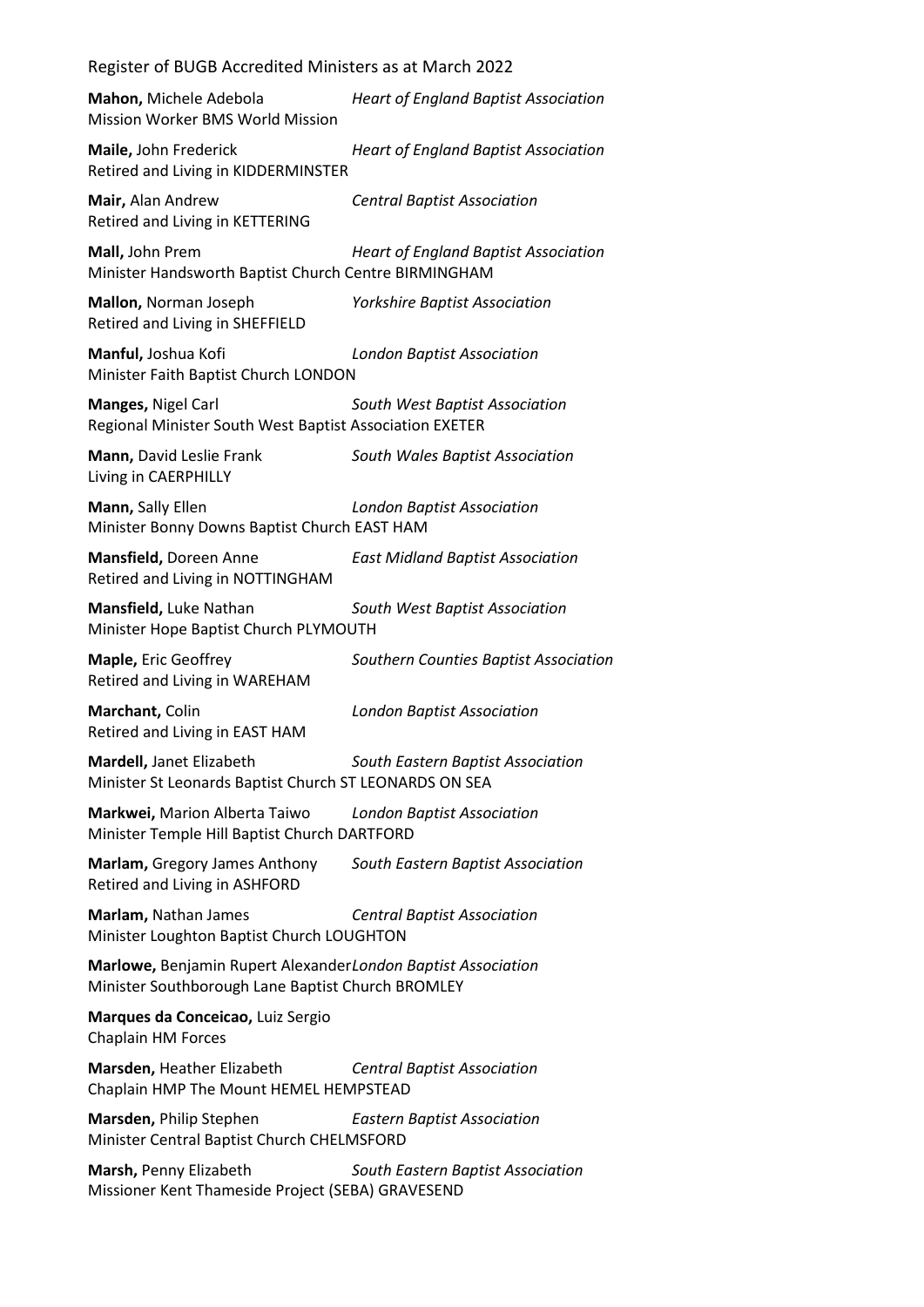Register of BUGB Accredited Ministers as at March 2022 **Marshall,** Glen *North Western Baptist Association* Principal Northern Baptist College RUSHOLME **Martin,** Elizabeth Mary *Heart of England Baptist Association* Chaplain YMCA **Martin,** Eric David *Heart of England Baptist Association* Retired and Living in NUNEATON **Martin,** James Adam *Heart of England Baptist Association* Minister Pershore Baptist Church PERSHORE **Martin,** Leone *Heart of England Baptist Association* Minister Cannon Street Memorial Baptist Church BIRMINGHAM **Martin,** Michael James *South West Baptist Association* Minister Exmouth Baptist Church EXMOUTH **Martin,** Neil David *Heart of England Baptist Association* Minister Queens Road Baptist Church COVENTRY **Martin,** Paul William *London Baptist Association* Minister Trinity Church North Finchley NORTH FINCHLEY **Martin,** Reuben Dan *North Western Baptist Association* Minister Poynton Baptist Church POYNTON **Martin,** Roger Simon *London Baptist Association* Minister Lindsay Park Baptist Church KENTON **Martin,** Sheila *East Midland Baptist Association* Retired and Living in PETERBOROUGH **Martin,** Victoria Jane *South Eastern Baptist Association* Minister Union Church HEATHFIELD **Maruntelu,** Vasile Lucian *London Baptist Association* Minister Harvest Christian Church LOUGHTON **Marzetti,** Richard Paul *London Baptist Association* Minister Chatsworth Baptist Church WEST NORWOOD **Mason,** Alan John *East Midland Baptist Association* Retired and Living in CHESTERFIELD **Mason,** Anthony *Eastern Baptist Association* Retired and Living in SAFFRON WALDEN **Mason,** Esther Jane *West of England Baptist Association* Minister Christ Church LEP NAILSWORTH **Mason,** Rex Adlington *London Baptist Association* Retired and Living in BANSTEAD **Mason,** Robert Alan *Yorkshire Baptist Association* Retired and Living in YORK **Massey,** Mark Aleksander John *Eastern Baptist Association* Minister Frinton Free Church FRINTON ON SEA **Masters,** Andrew Stephen *London Baptist Association* Minister Crayford Baptist Church CRAYFORD **Masters,** David John *Southern Counties Baptist Association*

Minister Central Baptist Church SOUTHAMPTON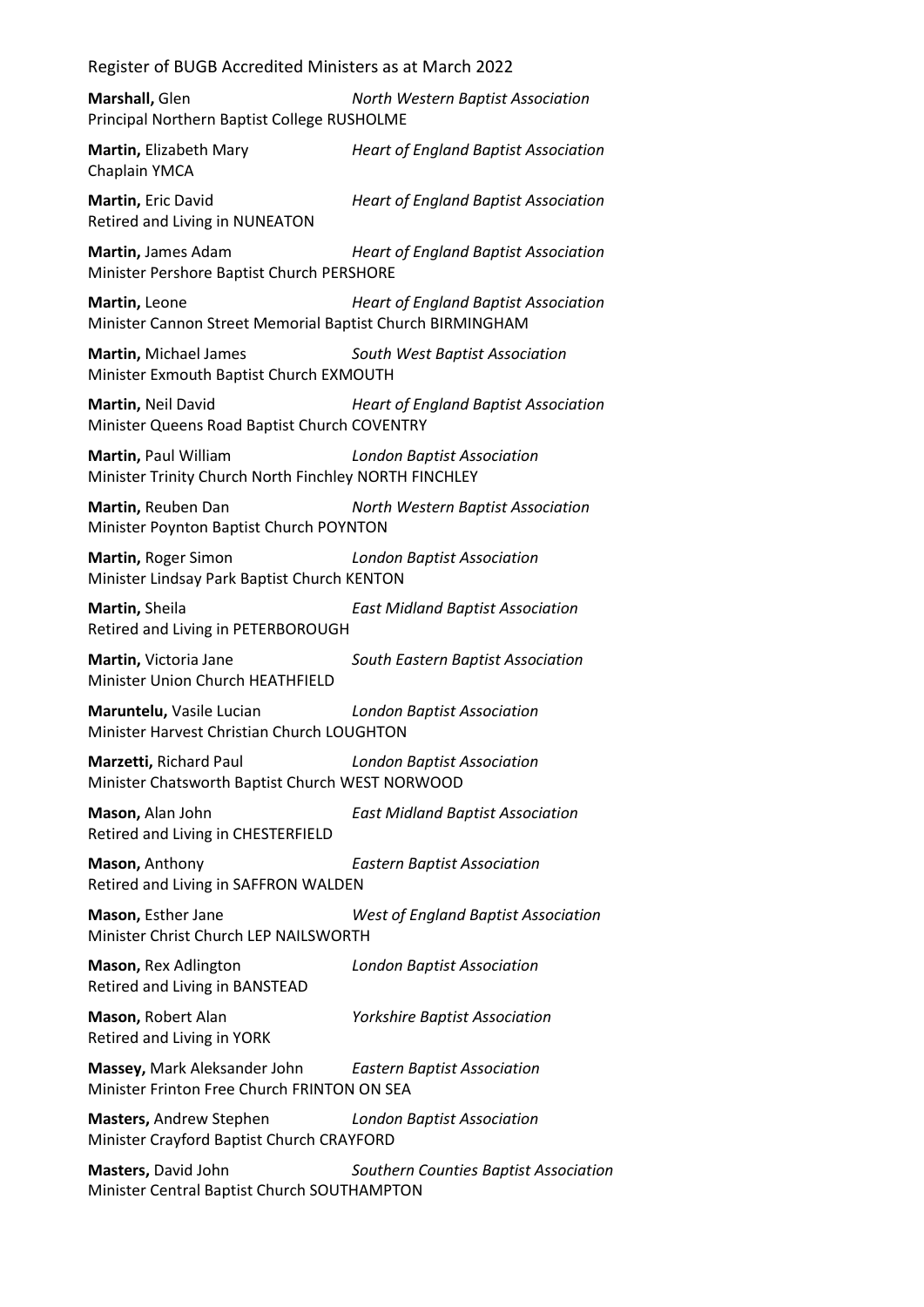| Register of BUGB Accredited Ministers as at March 2022                                          |                                             |
|-------------------------------------------------------------------------------------------------|---------------------------------------------|
| Matcham, Richard Derek<br>Minister Taunton Baptist Church TAUNTON                               | South West Baptist Association              |
| Mather, Trevor<br>Retired and Living in SHEFFIELD                                               | <b>Yorkshire Baptist Association</b>        |
| Mathias, Gareth<br>Retired and Living in MANSELTON                                              | South Wales Baptist Association             |
| Mathison, Maurice<br>Retired and Living in NORTHALLERTON                                        | <b>Northern Baptist Association</b>         |
| Mathurin, Siaa Liane<br>Minister New Park Road Baptist Church STREATHAM HILL                    | <b>London Baptist Association</b>           |
| Matthews, Anthony<br>Retired and Living in CWMBRAN                                              | South Wales Baptist Association             |
| <b>Matthews, David Maurice Chance</b><br>Retired and Living in WOOLACOMBE                       | South West Baptist Association              |
| Matthews, John Victor David<br>Retired and Living in RUSHDEN                                    | <b>Central Baptist Association</b>          |
| Matthews, Rodney Stuart<br>Retired and Living in EDINBURGH                                      |                                             |
| Matthews, Ruth Mary<br>Retired and Living in CANTERBURY                                         | South Eastern Baptist Association           |
| Mattholie, Simon Edward<br><b>CEO Rural Ministries</b>                                          | <b>Eastern Baptist Association</b>          |
| Mattock, Christopher Hunter<br>Chaplain Great Western Hospitals NHS Foundation Trust SWINDON    | Southern Counties Baptist Association       |
| Mattock, Gwendoline Edith<br>Retired and Living in DIDSBURY                                     | North Western Baptist Association           |
| Maude, Antony Bryan<br>Minister Cornerstone Baptist Church OSWESTRY                             | <b>Heart of England Baptist Association</b> |
| May, Robert John<br>Minister Herne Hill Baptist Church HERNE HILL                               | <b>London Baptist Association</b>           |
| Maycock, Peter James<br>Minister Harborne Baptist Church HARBORNE                               | <b>Heart of England Baptist Association</b> |
| Mayes, Anthony Douglas<br>Minister Harlow Baptist Church HARLOW                                 | <b>Eastern Baptist Association</b>          |
| Maynard, Ross Alexander<br>Minister South Street Baptist Church Exeter & Brampford Speke EXETER | South West Baptist Association              |
| Mayne, David Roberts<br>Minister Shoeburyness & Thorpe Bay Baptist Church SHOEBURYNESS          | <b>Eastern Baptist Association</b>          |
| <b>Mbakadi Mboma, Patience</b><br>Minister The King's Cross Baptist Church                      | <b>London Baptist Association</b>           |

**M'Caw,** Martin Trevor *North Western Baptist Association* Retired and Living in LEESWOOD

**McBain,** Graham Timothy Peter *South Eastern Baptist Association* Minister Redhill Baptist Church REDHILL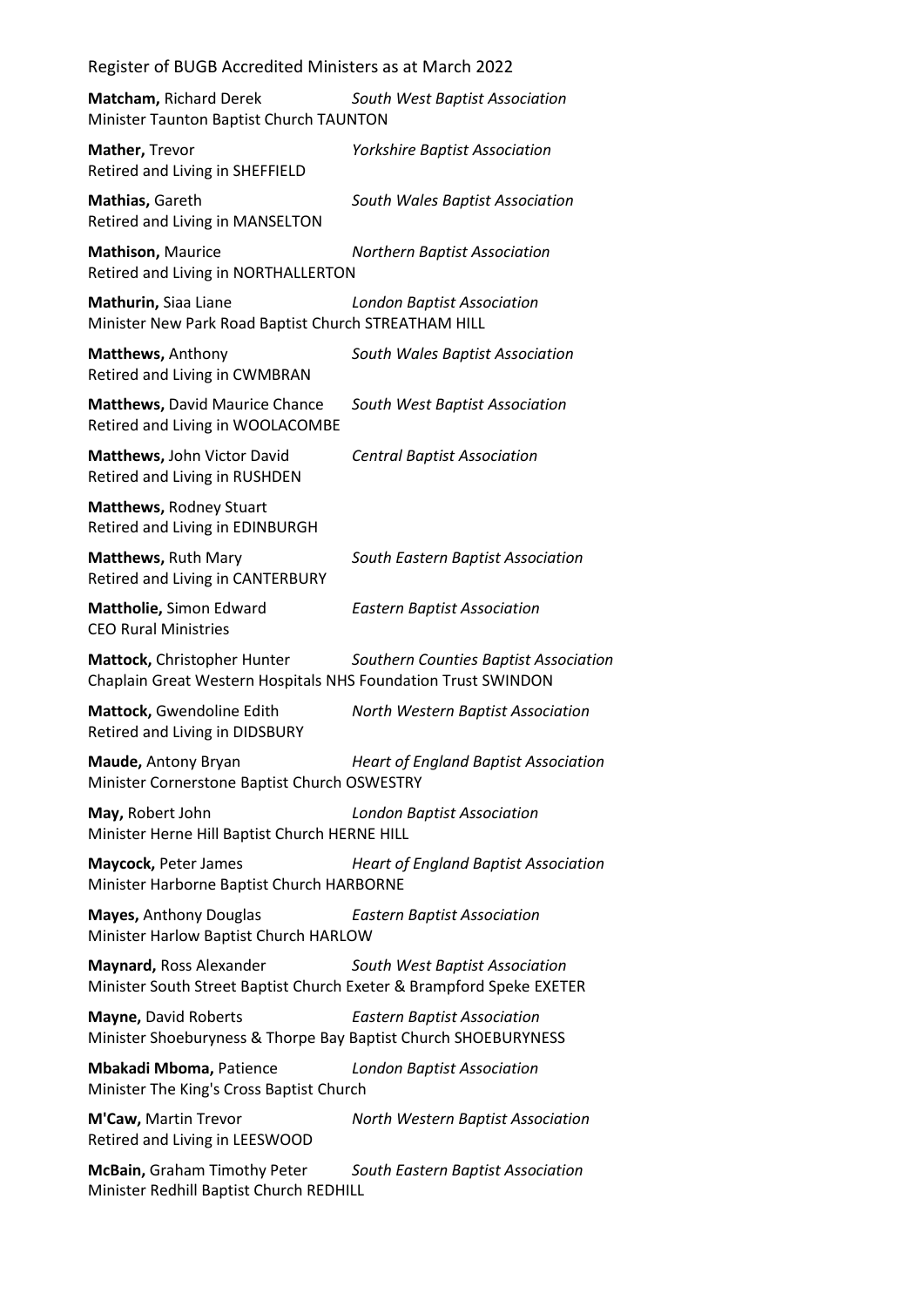Register of BUGB Accredited Ministers as at March 2022 **McCabe,** Paul Christopher *South West Baptist Association* Minister Minehead Baptist Church MINEHEAD **McCahon,** David *South Eastern Baptist Association* Retired and Living in HORSHAM **McCausland,** Marcus Andrew Patrick *South West Baptist Association* Minister Croyde Baptist Church CROYDE **McCormack,** Philip John*London Baptist Association* Principal Spurgeon's College and Minister Norbury Baptist Church NORBURY **McDade,** Michael *North Western Baptist Association* Retired and Living in WARRINGTON **McDermott,** Alice Emily Rome Chaplain HM Forces **McDonald,** Ian James *Southern Counties Baptist Association* Minister Headington Baptist Church OXFORD **McEwan,** James *North Western Baptist Association* Retired and Living in RADCLIFFE **McFarlane,** Ian Murray Minister Oban Baptist Church OBAN **McGibbon,** Thomas *North Western Baptist Association* Minister Cleveleys Baptist Church CLEVELEYS **McGill,** Michael Patrick Jeremy *Eastern Baptist Association* Retired and Living in WELLS NEXT THE SEA **McGuire,** Nathan *London Baptist Association* Minister Streatham Baptist Church STREATHAM **McIlroy,** William Halliday *London Baptist Association* Retired and Living in BANSTEAD **McIntyre,** Heather Elizabeth *Central Baptist Association* Retired and Living in GREAT MISSENDEN **McKay,** Leesa Michelle *Eastern Baptist Association* Living in EBA **McKay,** Robert Arthur *West of England Baptist Association* Minister Milton Baptist Church WESTON SUPER MARE **McKenzie,** Linda Ellen *North Western Baptist Association* Regional Role North Western Baptist Association WIGAN **McKie,** Andrew *Eastern Baptist Association* Retired and Living in WICKHAM SKEITH **McKinlay,** Thomas Taylor *North Western Baptist Association* Retired and Living in LEYLAND **McLachlan,** David Kennedy *South Eastern Baptist Association* Tutor Spurgeon's College **McLachlan,** Dianne Mary *South Eastern Baptist Association* Minister Dormansland Baptist Church DORMANSLAND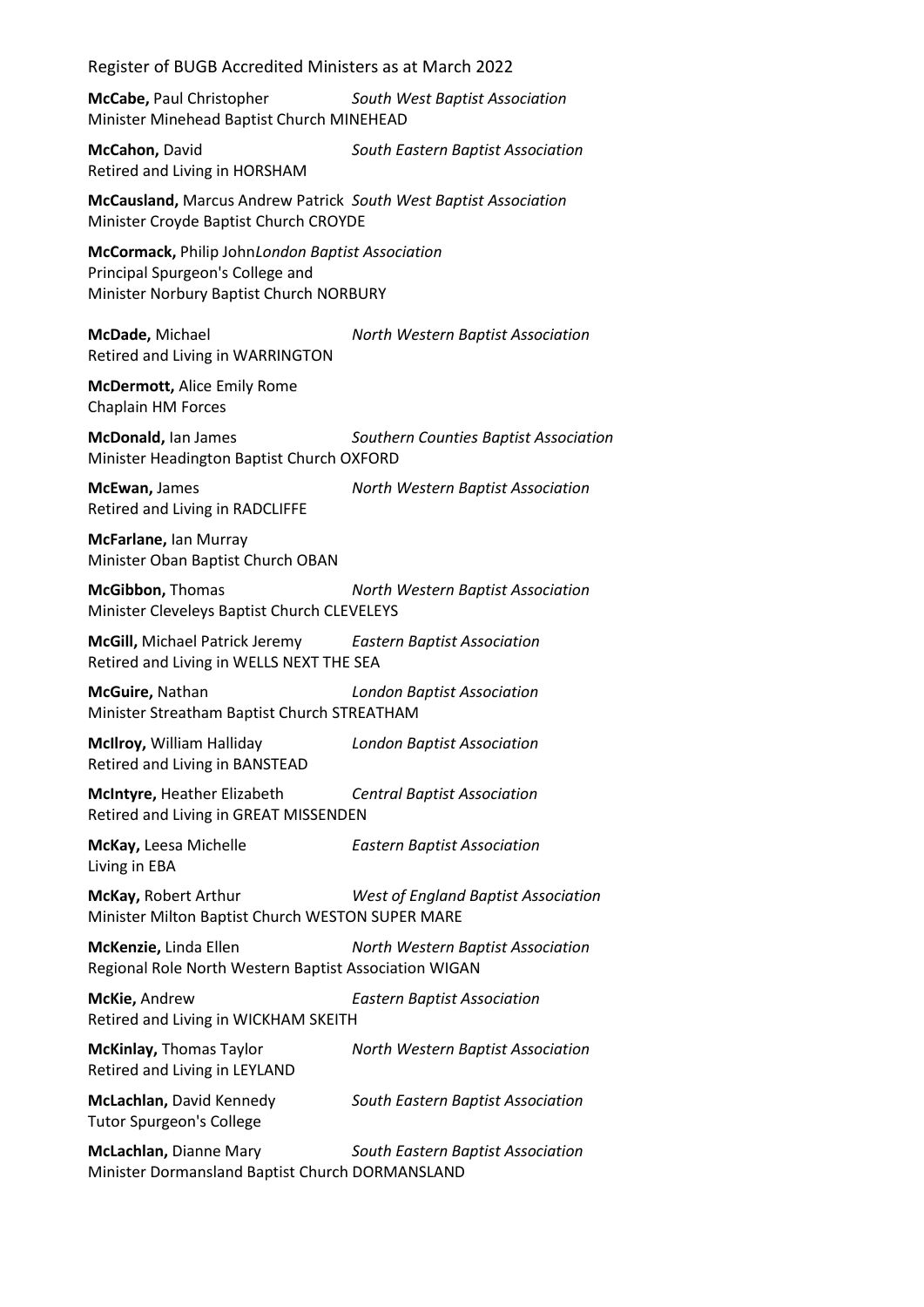**McManus,** Andrew Philip *East Midland Baptist Association* Minister Dyke Baptist Church DYKE and Minister New Day Baptist Church MORTON

**McManus,** Ian Patrick *West of England Baptist Association* Minister West End Baptist Church WESTBURY

**McMullen,** Oliver Charles *London Baptist Association* Minister Teddington Baptist Church TEDDINGTON

**McNally,** Stefan *Southern Counties Baptist Association* Minister The Peoples Church BANBURY

**McNeil,** Warren Ian *London Baptist Association* Minister Greenford Baptist Church GREENFORD

**McNicol,** William *South Eastern Baptist Association* Retired and Living in WORTHING

**McNulty,** Terence John *South Eastern Baptist Association* Retired and Living in BOGNOR REGIS

**McPhail,** Emma Leigh *Southern Counties Baptist Association* Minister Gosport Waterfront Baptist Church GOSPORT

**McPhail,** Stuart Henry *North Western Baptist Association* Minister Hill Cliffe Baptist Church WARRINGTON

**Meikle,** David Morrison *South Eastern Baptist Association* Minister Portslade Baptist Church PORTSLADE

**Melvin,** Andrew Simon Christian *South Eastern Baptist Association* Minister Methodist Ministry

**Mercer,** Joel *Northern Baptist Association* Minister Whitley Bay Baptist Church WHITLEY BAY

**Mereweather-Thompson,** Cornelius Michel *London Baptist Association* Minister Harlesden Baptist Church HARLESDEN

**Merrin,** Roy *Northern Baptist Association* Retired and Living in HEBBURN

**Merton,** Andrew Paul *Northern Baptist Association* Retired and Living in HOUGHTON-LE-SPRING

**Mhlanga,** Charmaine *Central Baptist Association* Minister Sundon Park Baptist Church LUTON

Minister Y Groesfan ST DAVID'S

**Michael,** Geraint Emrys Charles *Pembrokeshire Baptist Association [Eng Wing]*

**Michell,** Ian Ralph *East Midland Baptist Association* Minister Urban Expression, Notts

**Miço,** Markelian *West of England Baptist Association* Minister Cairns Road Baptist Church BRISTOL

**Middleton,** David John *Heart of England Baptist Association* Minister Tamworth Baptist Church TAMWORTH

**Miles,** John Philip *West of England Baptist Association* Minister Blagdon Baptist Church BLAGDON and Minister Chew Magna Baptist Church CHEW MAGNA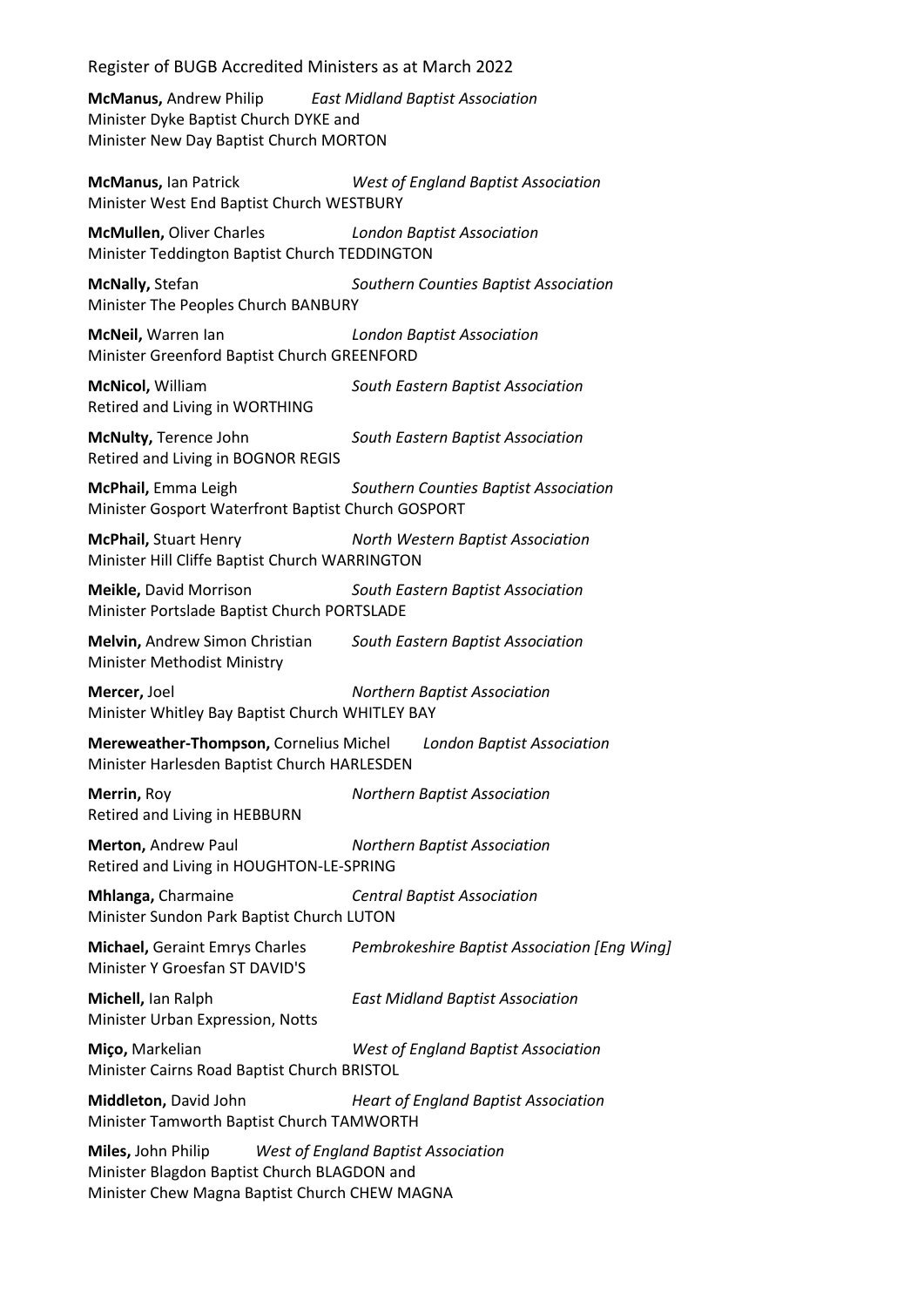**Miles,** William George *South Eastern Baptist Association* Retired and Living in CRAWLEY **Milford,** Stephen Rolf Living in Germany **Millar,** Susan Anne *Eastern Baptist Association* Minister Becontree Avenue Baptist Church DAGENHAM **Millard,** Stephen Dudley *Heart of England Baptist Association* Minister Lawrence Saunders Road Baptist Church COVENTRY **Miller,** Campbell William *Heart of England Baptist Association* Retired and Living in WOLVERHAMPTON **Miller,** John Trevor *Northern Baptist Association* Director Northumbria Community Trust Ltd **Miller,** William Jonathan *Eastern Baptist Association* Minister Cambourne Church GREAT CAMBOURNE **Millgate,** Ian Leonard *Southern Counties Baptist Association* Retired and Living in ABINGDON **Millns,** Andrew *Heart of England Baptist Association* Retired and Living in HENLEY-IN-ARDEN **Milloy,** Brian John *West of England Baptist Association* Retired and Living in BURNHAM ON SEA **Mills,** Andrew James *Southern Counties Baptist Association* Minister Woodstock Baptist Church WOODSTOCK **Mills,** Kevin David *Southern Counties Baptist Association* Minister Crowthorne Baptist Church CROWTHORNE **Mills,** Martin George *Northern Baptist Association* Minister Norton Baptist Church STOCKTON ON TEES **Mills,** Robert *West of England Baptist Association* Retired and Living in THORNBURY **Millward,** Julian Craig *Yorkshire Baptist Association* Living in ROTHERHAM **Milner,** David Brearley *Central Baptist Association* Retired and Living in KETTERING **Milner,** Peter *East Midland Baptist Association* Retired and Living in NOTTINGHAM **Mitchell,** Martin Edward John *East Midland Baptist Association* Retired and Living in LEICESTER **Mobbs,** Cuthbert Neil *West of England Baptist Association* Retired and Living in LAWRENCE WESTON **Mockett,** Peter Mckenzie *Southern Counties Baptist Association* Minister Weymouth Baptist Church WEYMOUTH **Moffatt,** Eleanor Kate *South West Baptist Association* Minister Chudleigh Baptist Church NEWTON ABBOT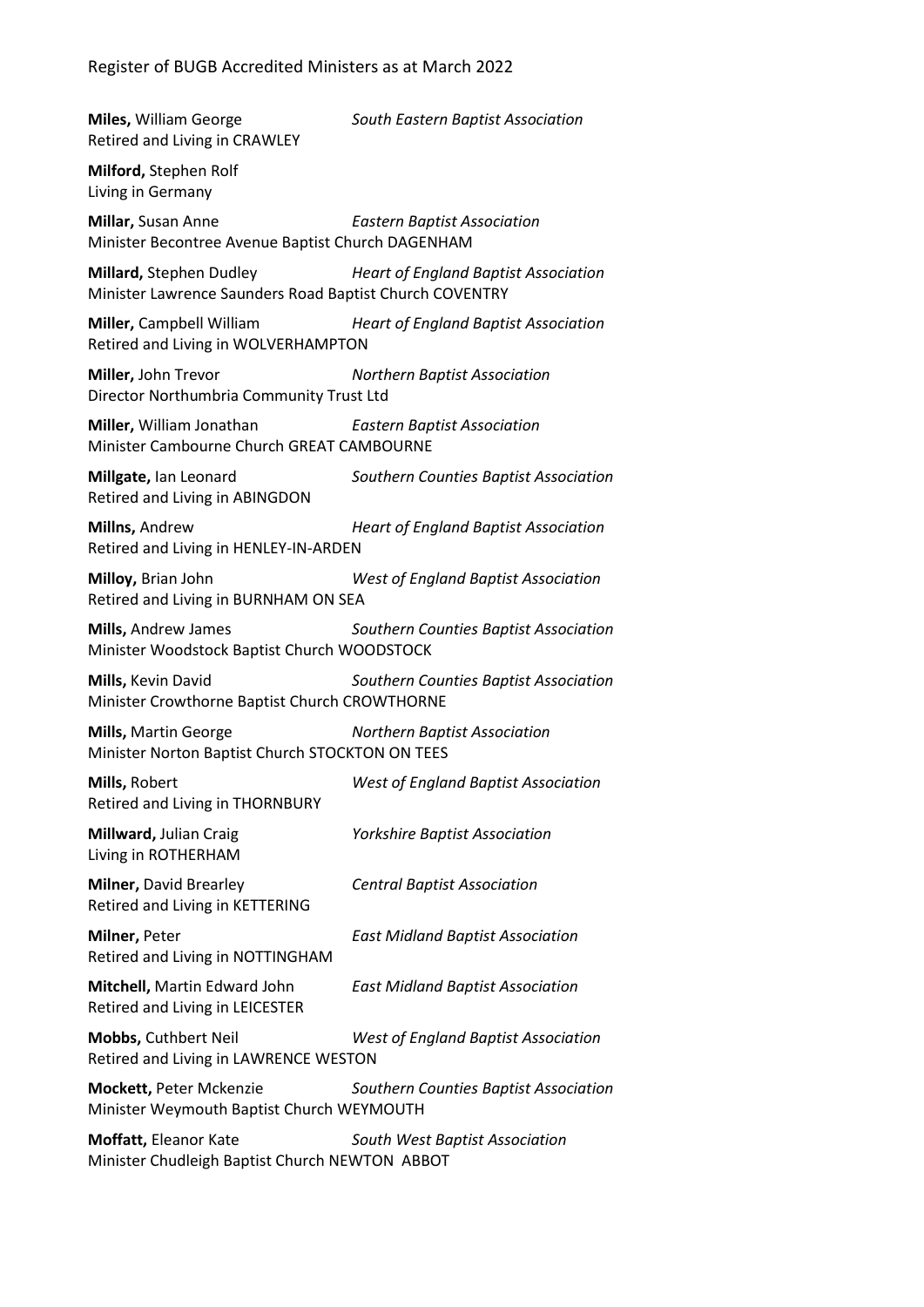**Mohr,** Emma Elizabeth *South Wales Baptist Association* Regional Minister South Wales Baptist Association CARDIFF

**Moncaster,** Laura Caroline *South Eastern Baptist Association* Minister Aylesham Baptist Free Church AYLESHAM

**Monk,** Bernard John *South Eastern Baptist Association* Retired and Living in WORTHING

**Montgomery,** William *North Western Baptist Association* Minister Hazel Grove Baptist Church STOCKPORT

**Moody,** Mary *Central Baptist Association* Minister Bovingdon Baptist Church BOVINGDON

**Moody,** Stephen David *Central Baptist Association* Minister Stopsley Baptist Church LUTON

**Moore-Smith,** Neil *Heart of England Baptist Association* Minister Wolston Baptist Church COVENTRY

**Morden,** Peter John *Yorkshire Baptist Association* Minister Cornerstone Baptist Church LEEDS

**Morehouse,** Carl Edward *Eastern Baptist Association* Minister King's Church Mildenhall MILDENHALL

**Morgan,** Andrew James *South Eastern Baptist Association* Minister Chichester Baptist Church CHICHESTER

**Morgan,** Beverley John *South Wales Baptist Association* Retired and Living in PONTNEWYNYDD

**Morgan,** James Ian *North Western Baptist Association* Chaplain HMP Berwyn WREXHAM

**Morgan,** John Randall *South Wales Baptist Association* Retired and Living in LLANISHEN

**Morgan,** Kathryn Ann *South West Baptist Association* Retired and Living in NORTH PETHERTON

**Morgan,** Peter John *South West Baptist Association* Retired and Living in NORTH PETHERTON

**Morgan,** Tracy Winnifred *London Baptist Association* Chaplain Guys and St Thomas Hospital LONDON

**Moriarty,** Ruth Elizabeth *London Baptist Association* Minister Christ Church New Southgate & Friern Barnet NEW SOUTHGATE

**Morrell,** David George Hewitt *West of England Baptist Association* Retired and Living in CORSHAM

Retired and Living in SHEFFIELD

**Morris,** David Brian *Yorkshire Baptist Association*

**Morris,** David John *Heart of England Baptist Association* Minister Hope Baptist Church Stourbridge STOURBRIDGE

**Morris,** Gareth Graham Retired and Living in CZECH REPUBLIC

**Morris,** Robert Thomas *North Western Baptist Association* Retired and Living in LIVERPOOL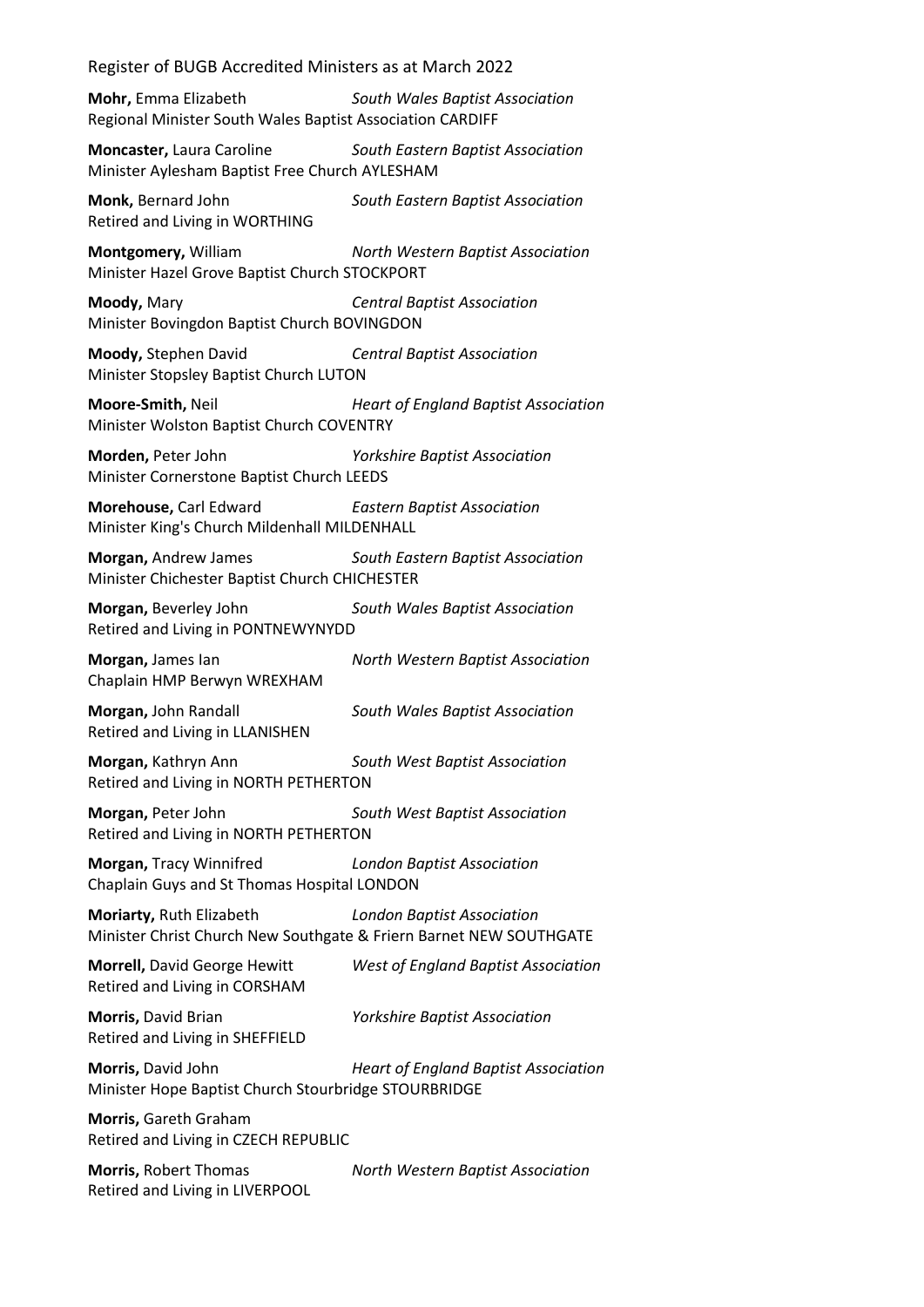**Morse,** John Geraint *Gwent [Welsh] Baptist Association* Minister Croesgoch Baptist Church CROESGOCH

**Mortimore,** Paul Turner *South Eastern Baptist Association* Retired and Living in CHICHESTER

**Morton,** Brenda Pauline *Heart of England Baptist Association* Retired and Living in EVESHAM

**Morton,** John Ernest *South Eastern Baptist Association* Retired and Living in PEVENSEY BAY

**Moss,** Charles Norman *South Eastern Baptist Association* Retired and Living in CHICHESTER

**Mountain,** Timothy John *Yorkshire Baptist Association* Minister Meltham Baptist Church HOLMFIRTH

**Moyes,** Keith Eric William *East Midland Baptist Association* Retired and Living in GRANTHAM

**Moyes,** Thomas Watson Retired and Living in FIFE

**Mugenyi,** Charles Lujumba *London Baptist Association* Minister Woodberry Down Baptist Church WOODBERRY DOWN

**Muir,** Paul Jonathan *East Midland Baptist Association* Minister New Life Baptist Church WEST BRIDGFORD

**Muir,** Robert Wilson *Northern Baptist Association* Chaplain Northumbria NHS Foundation Trust

**Mulenga,** James Richard *South Wales Baptist Association* Retired and Living in PENARTH

**Mullin,** James Thomas *East Midland Baptist Association* Minister Market Bosworth Free Church MARKET BOSWORTH and Minister Desford Free Church DESFORD

**Mumford,** Andrew Paul *London Baptist Association* Minister Broadmead Baptist Church WOODFORD

**Mundie,** Ian Retired and Living in NEW CARRON

**Munns,** Morris Wilfred *Southern Counties Baptist Association* Retired and Living in SALISBURY

**Munroe,** Michael *Yorkshire Baptist Association* Minister Guiseley Baptist Church GUISELEY

Living in MANCHESTER

**Murphy Elliott,** Carmel Laura *North Western Baptist Association*

**Murray,** Carol Ann *Central Baptist Association* Retired and Living in HADDENHAM

**Murray,** Derek Boyd Retired and Living in INVERURIE

Pioneer Just-Ice Derby

**Murray,** Gavin *East Midland Baptist Association*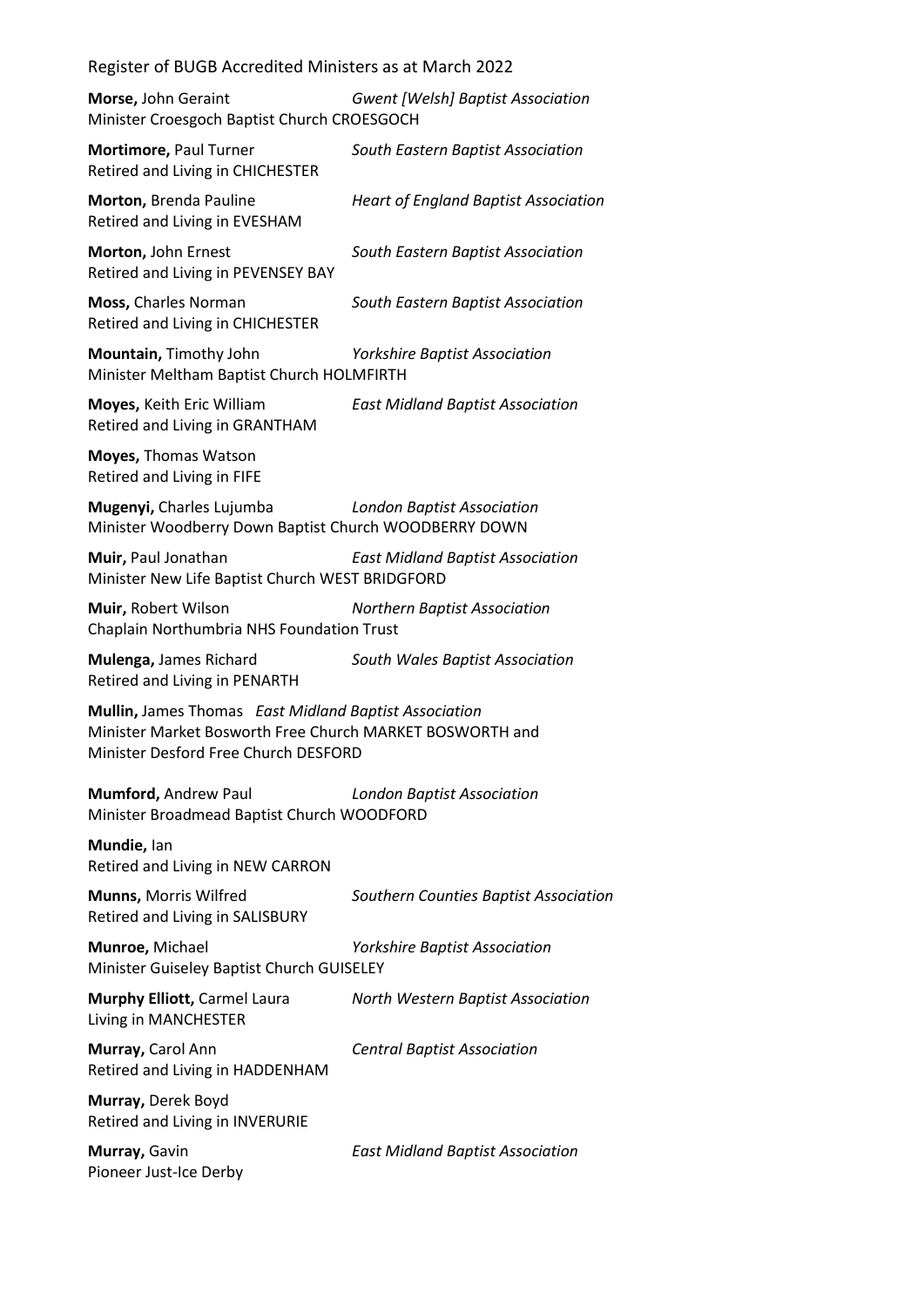| Murray, Keith<br>Retired and Living in YORK                                                            | <b>Yorkshire Baptist Association</b>                                                                         |
|--------------------------------------------------------------------------------------------------------|--------------------------------------------------------------------------------------------------------------|
| Murray Williams, Sian<br>Living in CANTERBURY                                                          | South Eastern Baptist Association                                                                            |
| Muschamp, David John<br>Retired and Living in BRADFORD                                                 | <b>Yorkshire Baptist Association</b>                                                                         |
| Mutton, Jonathan Peyton<br>Minister North Winchester Community Church WINCHESTER                       | Southern Counties Baptist Association                                                                        |
| Myatt, Susan Jean<br>Minister Rising Brook Baptist Church STAFFORD                                     | <b>Heart of England Baptist Association</b>                                                                  |
| Myhill, Gerald Edward<br>Retired and Living in HUNTINGDON                                              | <b>Eastern Baptist Association</b>                                                                           |
| Napper, Colin Edward<br>Retired and Living in EXMOUTH                                                  | South West Baptist Association                                                                               |
| Nash, David George<br>Retired and Living in MILTON KEYNES                                              | <b>Central Baptist Association</b>                                                                           |
| Nash, Emma Jacqueline                                                                                  | <b>Eastern Baptist Association</b><br>Community Worker Methodist Church Evangelism and Growth Section LONDON |
| Nash, Peter John<br>Retired and Living in HEREFORD                                                     | <b>Heart of England Baptist Association</b>                                                                  |
| Ndofunsu, Joel Goncalves Mbala London Baptist Association<br>Minister New Life Baptist Church BROCKLEY |                                                                                                              |
| Neale, Peter George<br>Retired and Living in WESTCLIFF ON SEA                                          | <b>Eastern Baptist Association</b>                                                                           |
| Neil, David Findlay<br>Retired and Living in HOUGHTON-LE-SPRING                                        | <b>Northern Baptist Association</b>                                                                          |
| Neil, Roger Geoffrey<br>Retired and Living in WALTHAMSTOW                                              | <b>London Baptist Association</b>                                                                            |
| Neill, Trevor Harold James<br>Minister Selsdon Baptist Church SELSDON                                  | <b>London Baptist Association</b>                                                                            |
| Nelson, Alan Kenneth<br>Minister New Life Church WOKING                                                | South Eastern Baptist Association                                                                            |
| Nelson, Sally<br><b>Tutor St Hild College MIRFIELD</b>                                                 | <b>Yorkshire Baptist Association</b>                                                                         |
| Neve, James Kevin<br>Living in HIGH PEAK                                                               | <b>East Midland Baptist Association</b>                                                                      |
| Neve, Ruth<br>Living in HIGH PEAK                                                                      | <b>East Midland Baptist Association</b>                                                                      |
| Newens, Alexander Mark<br>Living in SIDCUP                                                             | <b>London Baptist Association</b>                                                                            |
| Newman, Paul Russell<br>Retired and Living in MORPETH                                                  | <b>Northern Baptist Association</b>                                                                          |
| Newson, Jeremy Gordon<br>Retired and Living in ASHFORD                                                 | South Eastern Baptist Association                                                                            |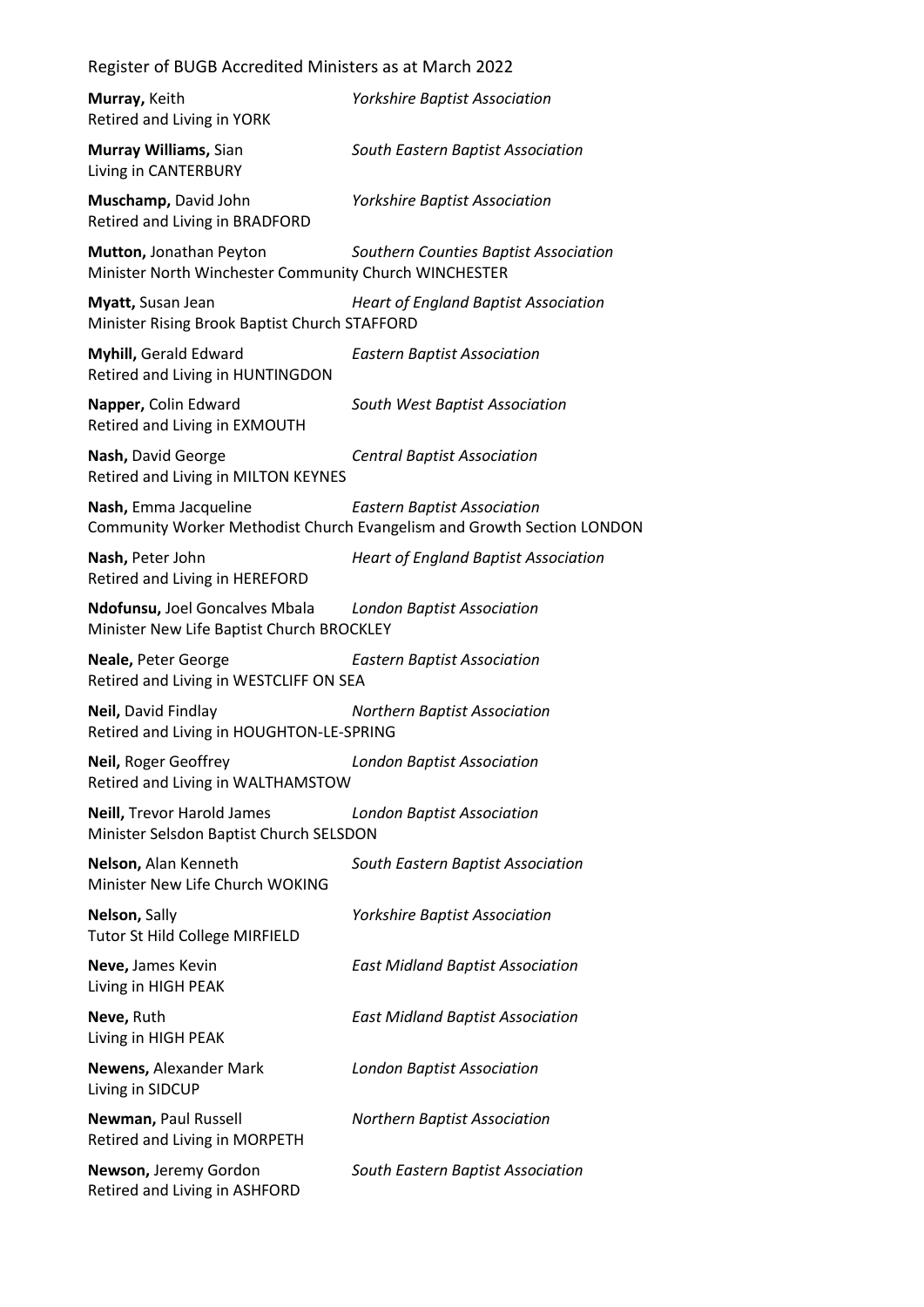| Newton, Christopher Raymond<br>Retired and Living in MACCLESFIELD                     | North Western Baptist Association           |
|---------------------------------------------------------------------------------------|---------------------------------------------|
| <b>Newton, David Miles</b><br>Retired and Living in FILEY                             | <b>Yorkshire Baptist Association</b>        |
| Newton, John<br>Retired and Living in CHICHESTER                                      | South Eastern Baptist Association           |
| Newton, Kevin Andrew Nigel<br>Minister Wisbech Baptist Church WISBECH                 | <b>Eastern Baptist Association</b>          |
| Nicholls, Brian<br>Retired and Living in ALFRETON                                     | <b>East Midland Baptist Association</b>     |
| Nicholls, Claire Joanne<br>Minister New Addington Baptist Church CROYDON              | <b>London Baptist Association</b>           |
| Nicholls, Nicholas John<br>Retired and Living in LICHFIELD                            | <b>Heart of England Baptist Association</b> |
| Nicoll, Alasdair Robert<br>Chaplain HM Forces                                         |                                             |
| Nightingale, Michael Todd<br>Minister Station Hill Baptist Church CHIPPENHAM          | West of England Baptist Association         |
| Nind, Graham Arthur<br>Minister Sudbury Baptist Church SUDBURY                        | <b>London Baptist Association</b>           |
| Noble, Matthew John<br>Minister City Life Church Truro TRURO                          | South West Baptist Association              |
|                                                                                       |                                             |
| Nodding, Peter<br>Retired and Living in SAFFRON WALDEN                                | <b>Eastern Baptist Association</b>          |
| Nolan, Dennis William<br>Retired and Living in BATTLE                                 | South Eastern Baptist Association           |
| Nolan, Stephen<br><b>Chaplain Princess Alice Hospice ESHER</b>                        | <b>London Baptist Association</b>           |
| Norden, Christopher Geoffrey<br>Minister Haywards Heath Baptist Church HAYWARDS HEATH | South Eastern Baptist Association           |
| Norkett, David Charles<br>Retired and Living in HARLOW                                | <b>Eastern Baptist Association</b>          |
| Norley, David Michael<br>Retired and Living in SWANAGE                                | Southern Counties Baptist Association       |
| Norris, Colin Michael<br>Regional Team Leader Southern Counties Baptist Association   | Southern Counties Baptist Association       |
| Norris, Peter John<br>Retired and Living in LYDNEY                                    | <b>West of England Baptist Association</b>  |
| North, Andrew Philip<br>Retired and Living in WARMINSTER                              | <b>West of England Baptist Association</b>  |
| Nott, Matthew Christopher<br>Minister King's Community Church OLDBURY                 | <b>Heart of England Baptist Association</b> |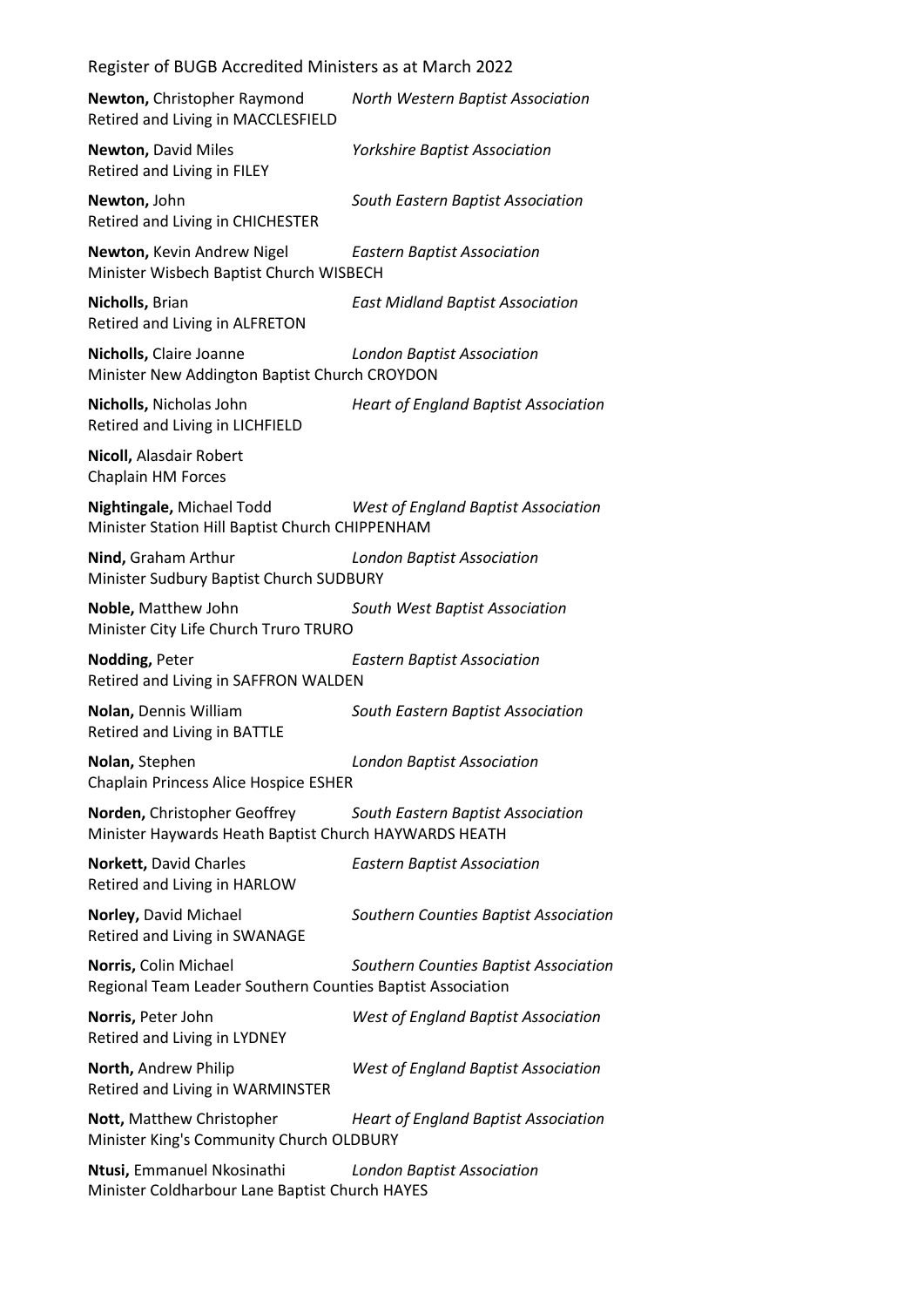| Register of BUGB Accredited Ministers as at March 2022                                                                                                              |                                             |
|---------------------------------------------------------------------------------------------------------------------------------------------------------------------|---------------------------------------------|
| Nunn, Roger Norman John<br>Retired and Living in BATH                                                                                                               | <b>West of England Baptist Association</b>  |
| Oatridge, Jonathan Mark<br><b>Mission Worker Rural Ministries</b>                                                                                                   | <b>East Midland Baptist Association</b>     |
| O'Brien, Timothy Roger<br>Minister Didcot Baptist Church DIDCOT                                                                                                     | Southern Counties Baptist Association       |
| O'Brien, Vivienne Mary<br>Retired                                                                                                                                   |                                             |
| O'Dwyer, Nigel Charles<br>Retired and Living in TIVERTON                                                                                                            | South West Baptist Association              |
| Ogundiran, Japhet Akinwale Olurogba London Baptist Association<br>Minister Disciples Baptist Church LONDON                                                          |                                             |
| Old, Robin Anthony<br>Retired and Living in SOUTHWELL                                                                                                               | <b>East Midland Baptist Association</b>     |
| <b>Oldland, Richard Eric</b><br>Minister The Well Church LYTHAM ST ANNES                                                                                            | North Western Baptist Association           |
| Oliveira, Caroline Elizabeth Kingdon South Eastern Baptist Association<br>Minister Bookham Baptist Church BOOKHAM                                                   |                                             |
| <b>Oliver, Andrew Thomas</b><br>Chaplain HM Forces                                                                                                                  |                                             |
| <b>Olliver, Ian Charles</b><br>Minister Dawley Baptist Church TELFORD                                                                                               | <b>Heart of England Baptist Association</b> |
| Olofinjana, Israel Oluwole<br><b>Director Evangelical Alliance</b>                                                                                                  | <b>Eastern Baptist Association</b>          |
| Oman, Brian William<br>Retired and Living in SWANAGE                                                                                                                | Southern Counties Baptist Association       |
| <b>Onwuchekwa, Frederick Olumefula</b> London Baptist Association<br>Minister Harringay United Church-Baptist HARRINGAY                                             |                                             |
| Openshaw, Andrew<br>Minister Homelands Free Church WALTON ON THE NAZE                                                                                               | <b>Eastern Baptist Association</b>          |
| Openshaw, David John<br>Retired and Living in ABERGAVENNY                                                                                                           | South Wales Baptist Association             |
| Opie, David Ian Bennett<br>Retired and Living in BARROW IN FURNESS                                                                                                  | North Western Baptist Association           |
| <b>Ord,</b> Claire Helen Heart of England Baptist Association<br>Minister Yardley Wood Baptist Church BIRMINGHAM and<br>Chaplain Worcester Royal Hospital WORCESTER |                                             |
| Ord, Mark<br><b>Heart of England Baptist Association</b><br>UK Staff BMS World Mission and<br>Minister Yardley Wood Baptist Church BIRMINGHAM                       |                                             |
| Orphan, Peter John<br>Minister Salisbury Baptist Church SALISBURY                                                                                                   | Southern Counties Baptist Association       |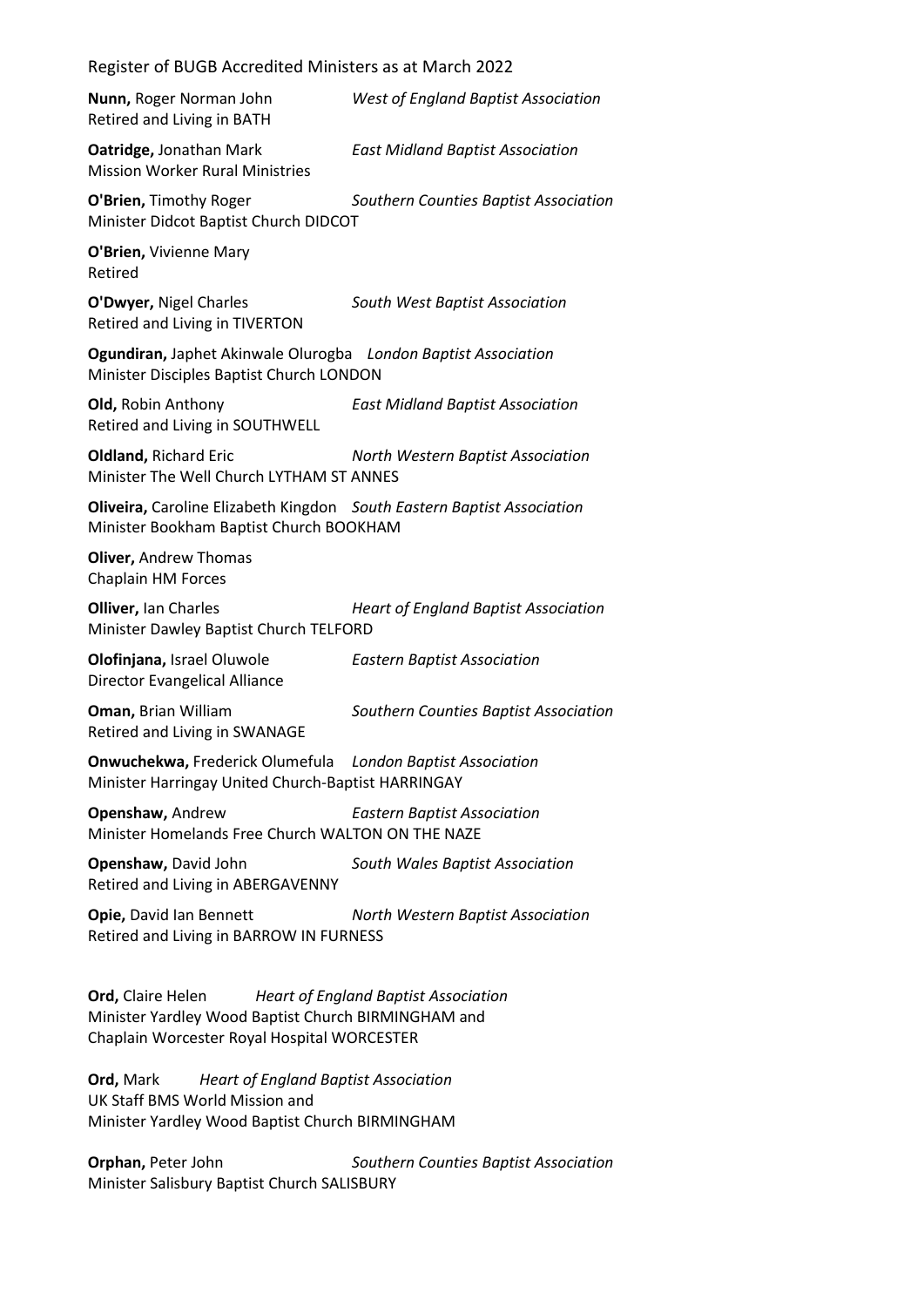| Register of BUGB Accredited Ministers as at March 2022                              |                                                                                                                                                     |
|-------------------------------------------------------------------------------------|-----------------------------------------------------------------------------------------------------------------------------------------------------|
| Orr, Anthony William<br>Minister Mountsorrel Baptist Church MOUNTSORREL             | <b>East Midland Baptist Association</b>                                                                                                             |
| Orr, Kathryn Michelle<br>Minister Leigh Park Baptist Church HAVANT                  | Southern Counties Baptist Association                                                                                                               |
| Orr, Raymond James<br>Minister Shoreham by Sea Baptist Church SHOREHAM BY SEA       | South Eastern Baptist Association                                                                                                                   |
| Orr, William Manson Smith<br>Retired and Living in EAST CALDER                      |                                                                                                                                                     |
| Orsmond, Michael Ian<br>Minister Abergavenny Baptist Church ABERGAVENNY             | South Wales Baptist Association                                                                                                                     |
| Osmund-Smith, Keith Leslie                                                          | <b>Heart of England Baptist Association</b><br>Chaplain Shrewsbury and Telford Hospital NHS Trust and Chaplain Telford Workplace Chaplaincy TELFORD |
| Otaigbe, Osoba<br>Regional Role Bible Society SWINDON                               | North Western Baptist Association                                                                                                                   |
| <b>Otieno-Ndale, Daniel Harrison</b><br>Minister Tottenham Baptist Church TOTTENHAM | <b>London Baptist Association</b>                                                                                                                   |
| Ouattara, Fousseni<br>Minister Christ Disciples Centre ENFIELD                      | <b>London Baptist Association</b>                                                                                                                   |
| <b>Overfield, Peter Derek</b><br>Retired and Living in ANDOVER                      | Southern Counties Baptist Association                                                                                                               |
| <b>Overton, Alison Elizabeth</b><br>Retired and Living in REDDITCH                  | <b>Heart of England Baptist Association</b>                                                                                                         |
| <b>Overton, Grenville Frederick</b><br>Retired and Living in REDDITCH               | <b>Heart of England Baptist Association</b>                                                                                                         |
| Owen, David Marc<br>Minister Moriah Baptist Church RISCA                            | <b>Gwent [Welsh] Baptist Association</b>                                                                                                            |
| Owen, Joy Elizabeth<br>Retired and Living in MOUNTAIN ASH                           | South Wales Baptist Association                                                                                                                     |
| Owen, Richard<br>Retired and Living in HUNTINGDON                                   | <b>Eastern Baptist Association</b>                                                                                                                  |
| <b>Owen, Sylvia Maureen</b><br>Minister Memorial Community Church PLAISTOW          | <b>London Baptist Association</b>                                                                                                                   |
| <b>Owusu Agyemang, Patrick</b><br>Minister New Christ Church, Aston BIRMINGHAM      | <b>Heart of England Baptist Association</b>                                                                                                         |
| Oxley, Simon John<br>Retired and Living in CHEADLE                                  | North Western Baptist Association                                                                                                                   |
| <b>Minister The Gate READING</b>                                                    | Oyekan, Adeyinka Abiola Idem Ninian Southern Counties Baptist Association                                                                           |
| Oyewale, Ayoade Olusegun<br>Minister God is Faithful Church SALFORD                 | North Western Baptist Association                                                                                                                   |
| Oyewale, Philip Bukola<br>Minister Pentecost Baptist Church LIVERPOOL               | North Western Baptist Association                                                                                                                   |
| Ozanne, Lloyd Edward<br>Retired and Living in CHANNEL ISLANDS                       | Southern Counties Baptist Association                                                                                                               |
|                                                                                     |                                                                                                                                                     |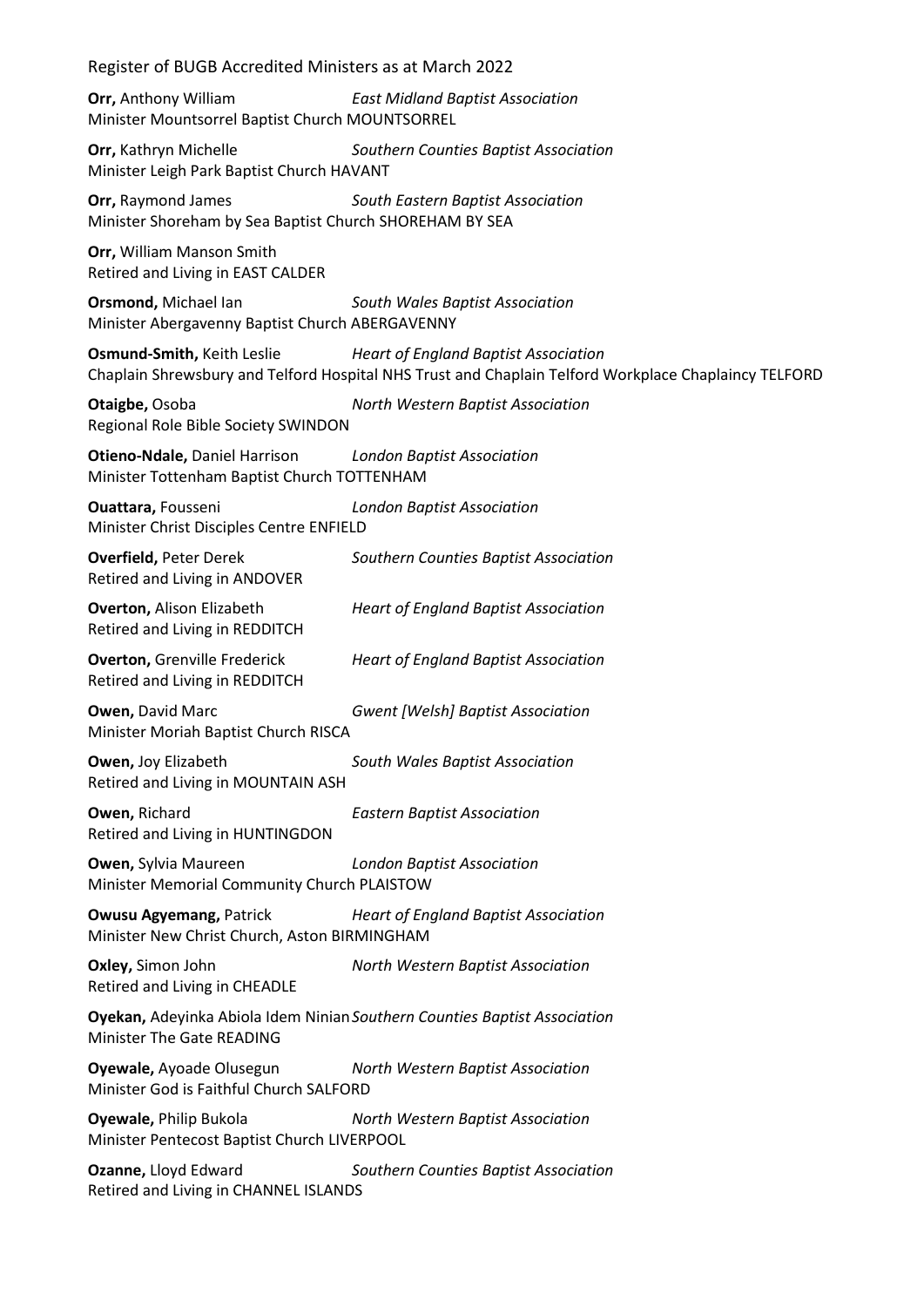Register of BUGB Accredited Ministers as at March 2022 **Page,** Derek John *London Baptist Association* Minister Ruislip Baptist Church RUISLIP **Page,** Howard Michael *East Midland Baptist Association* Retired and Living in PETERBOROUGH **Page,** Ivan Maxwell *Southern Counties Baptist Association* Retired and Living in VENTNOR **Pain,** Alan Arthur *Heart of England Baptist Association* Retired and Living in BIRMINGHAM **Paine-Winnett,** Daniel Francis *Southern Counties Baptist Association* Minister North Winchester Community Church WINCHESTER **Palmer,** Carl Dennis *Eastern Baptist Association* Living in ELM PARK **Palmer,** Philip Martin *Yorkshire Baptist Association* Minister Beverley Baptist Church BEVERLEY **Parfitt,** Philip Charles *Eastern Baptist Association* Retired and Living in KINGS LYNN **Parker,** Christine Margaret *Southern Counties Baptist Association* Retired and Living in ALTON **Parker,** Eric Bernard *Southern Counties Baptist Association* Retired and Living in SOUTHAMPTON **Parker,** Michael Jonathan *South Eastern Baptist Association* Minister Worthing Baptist Church WORTHING **Parkes,** Daniel Martin *North Western Baptist Association* Minister Scarisbrick New Road Baptist Church SOUTHPORT **Parkes,** Russell *East Midland Baptist Association* Retired and Living in PETERBOROUGH **Parkinson,** Robert *North Western Baptist Association* Minister Didsbury Baptist Church MANCHESTER **Parkman,** Timothy John *South West Baptist Association* Minister Saltash Baptist Church SALTASH **Parr,** Keith Martin *London Baptist Association* Minister Earlsfield Baptist Church EARLSFIELD **Parry,** David Nigel *Southern Counties Baptist Association* Chaplain Southampton University Hospitals NHS Trust SOUTHAMPTON **Parry,** Edward Gwynne *North Western Baptist Association* Retired and Living in WIRRAL **Parry,** Sarah Barbara *London Baptist Association* Living in HACKNEY **Parson,** Jacqueline *South Eastern Baptist Association* Minister Newhaven Baptist Church NEWHAVEN **Parsons,** Cedric Arthur *Eastern Baptist Association* Retired and Living in MILDENHALL **Parsons,** Tudor Owen *Eastern Baptist Association* Minister Haddenham Baptist Church HADDENHAM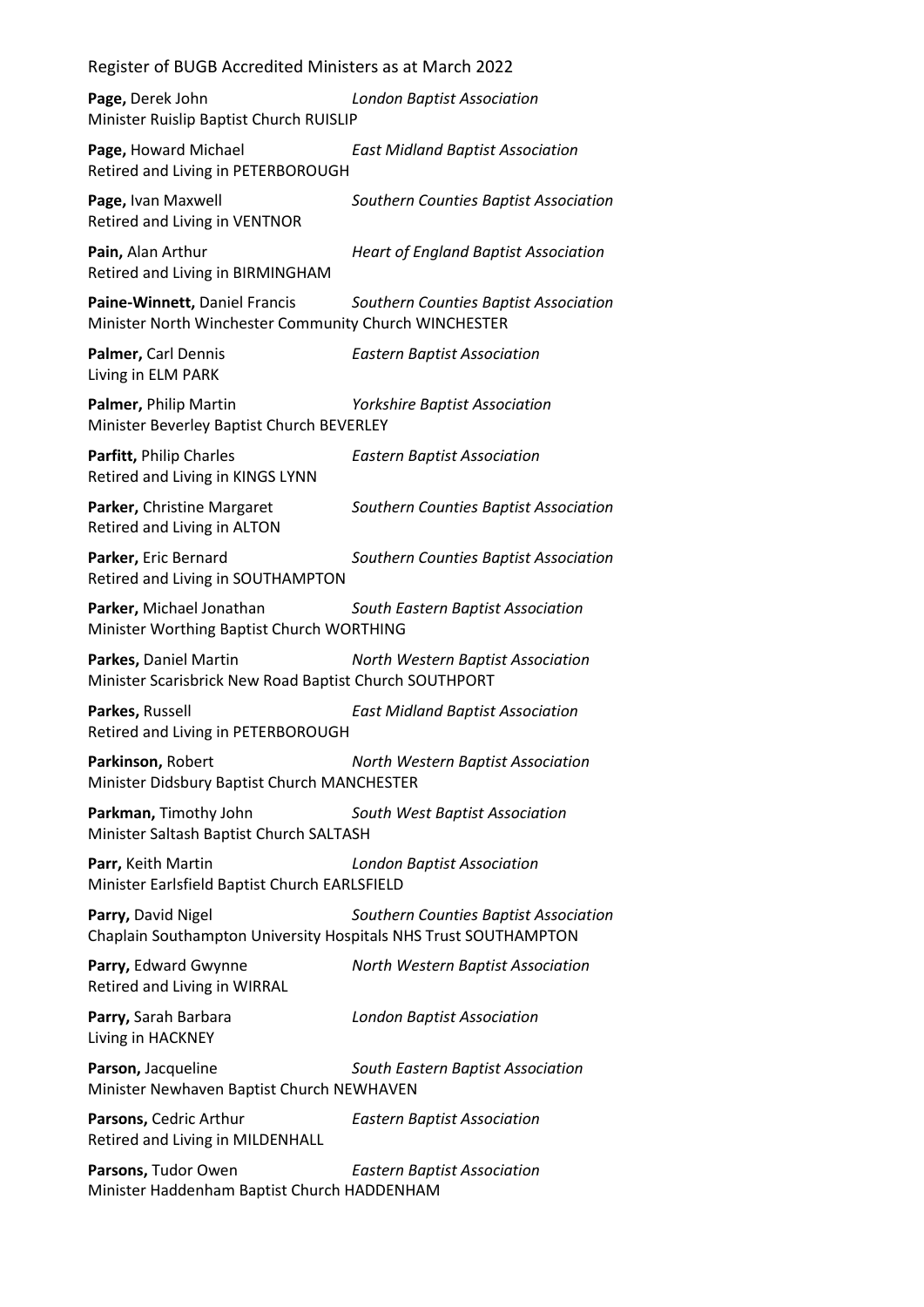Register of BUGB Accredited Ministers as at March 2022 **Partridge,** Andrew Guy *South Eastern Baptist Association* Minister Freedom Church Bexhill BEXHILL **Paskin,** Kenneth Richard *East Midland Baptist Association* Retired and Living in CHESTERFIELD **Passmore,** John *South West Baptist Association* Retired and Living in UMBERLEIGH **Passmore,** Stephen Raynor *Northern Baptist Association* Minister Enon Baptist Church SUNDERLAND **Patchen,** Gary Peter *Yorkshire Baptist Association* Living in YORK **Pate,** James Edwin *East Midland Baptist Association* Minister Daybrook Baptist Church DAYBROOK and Minister Westdale Lane Baptist Church NOTTINGHAM **Paton,** Herbert Scott *Eastern Baptist Association* Minister Harston Baptist Church HARSTON **Patten,** Malcolm *London Baptist Association* Minister Blackhorse Road Baptist Church WALTHAMSTOW **Pavitt,** Colin Ernest *Southern Counties Baptist Association* Retired and Living in FERNDOWN **Payne,** Frank Sidney *South West Baptist Association* Retired and Living in TRURO **Payne,** Jeanette Isabel *Yorkshire Baptist Association* Retired and Living in SCARBOROUGH **Payne,** Kenneth Milton *Central Baptist Association* Retired and Living in AYLESBURY **Paynter,** Helen Elizabeth *West of England Baptist Association* Tutor Bristol Baptist College CLIFTON **Peake,** Stephen John *London Baptist Association* Minister Edmonton Baptist Church EDMONTON **Pearce,** Andrew James *West of England Baptist Association* Minister Locking Castle: Christian Partnership WESTON SUPER MARE **Pearce,** Elisabeth Anne *South West Baptist Association* Minister DUNSTER **Pearce,** Ian *London Baptist Association* Chaplain South London and Maudsley NHS Foundation Trust **Pearce,** John *Southern Counties Baptist Association* Retired and Living in SOUTHAMPTON **Pearmain,** Peter Frederick John *Central Baptist Association* Retired and Living in NORTHAMPTON **Pearman,** Stephen *Central Baptist Association* Minister Highfield Community Baptist Church RUSHDEN **Pears,** Michael John Director The International Baptist Theological Seminary AMSTERDAM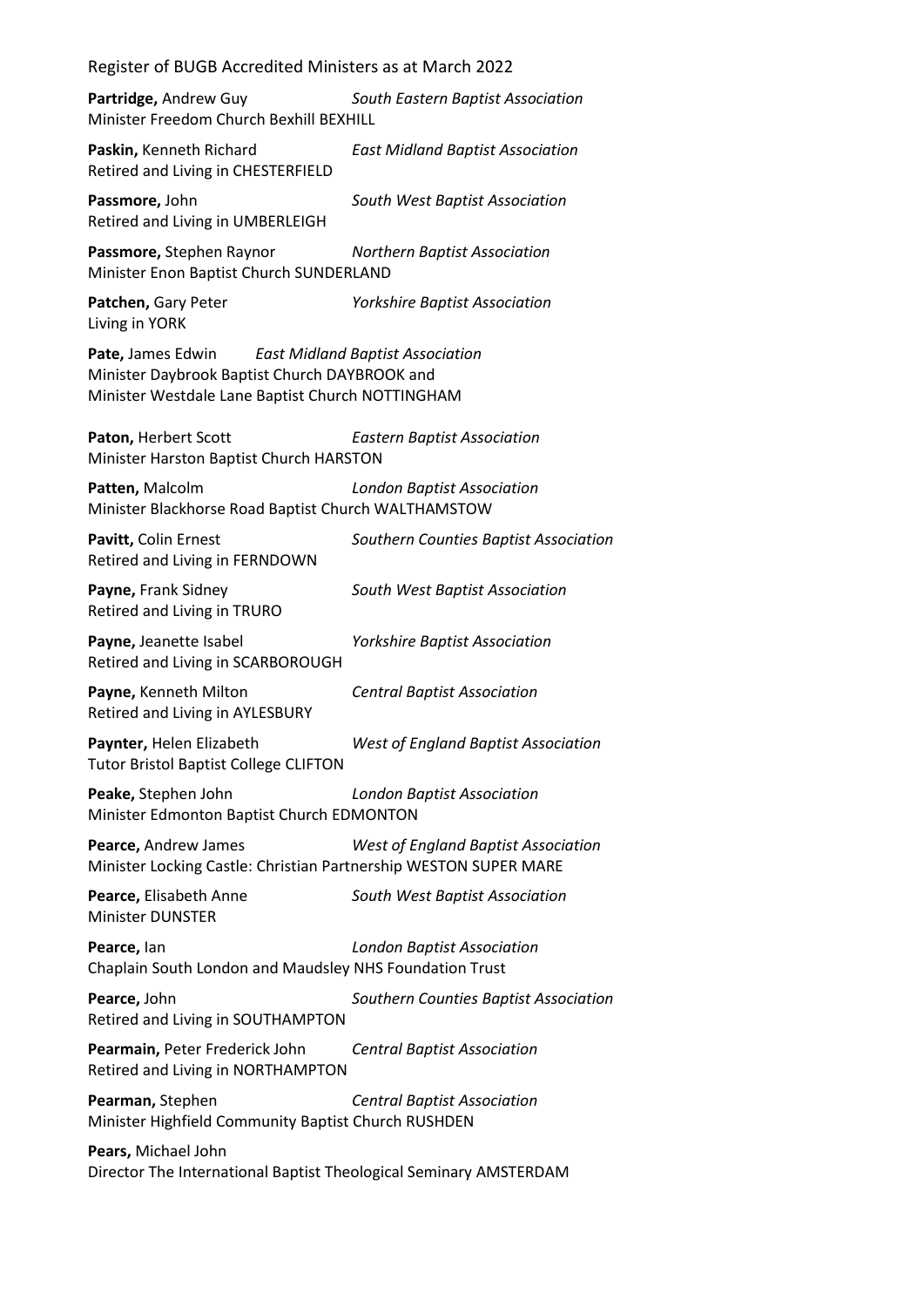| Register of BUGB Accredited Ministers as at March 2022 |  |
|--------------------------------------------------------|--|
|--------------------------------------------------------|--|

| Peat, Michael James<br>Chaplain Bristol University                     | <b>West of England Baptist Association</b> |
|------------------------------------------------------------------------|--------------------------------------------|
| Peck, Anthony Alfred<br>Retired and Living in TEWKESBURY               | <b>West of England Baptist Association</b> |
| Pegler, Clive William<br>Retired and Living in SOUTHEND-ON-SEA         | <b>Eastern Baptist Association</b>         |
| Pemberton, Brian<br>Retired and Living in BARRY                        | South Wales Baptist Association            |
| Peña Muñoz, Edwin<br>Minister Pevensey Bay Baptist Church PEVENSEY BAY | South Eastern Baptist Association          |
| Penegar, David Thomas<br>Retired and Living in EBA                     | <b>Eastern Baptist Association</b>         |
| Pengelly-Phillips, Marion Mabel<br>Retired and Living in HIGH PEAK     | North Western Baptist Association          |
| Penman, Edwin John<br><b>UK Staff BMS World Mission</b>                | Southern Counties Baptist Association      |
| Penman, Gordon Johnston<br>Retired                                     |                                            |
| Penny, Fiona Stephanie Seymour<br>Living in NORTH BUSHEY               | <b>Central Baptist Association</b>         |
| Percey, Andrew John<br>Minister Manvers Street Baptist Church BATH     | West of England Baptist Association        |
| Percey, Rebecca Joy<br><b>Minister BATH</b>                            | <b>West of England Baptist Association</b> |
| Percey, Susan Linda<br>Minister Warminster Baptist Church WARMINSTER   | West of England Baptist Association        |
| Perriss, Roger Allen<br>Retired and Living in SHEFFIELD                | <b>Yorkshire Baptist Association</b>       |
| Perry, David<br>Retired and Living in BELPER                           | <b>East Midland Baptist Association</b>    |
| Perry, John Trevor<br>Retired and Living in MAIDENHEAD                 | Southern Counties Baptist Association      |
| Perry, Simon<br>Chaplain Robinson College CAMBRIDGE                    | <b>Eastern Baptist Association</b>         |
| Perryman, Andrew John<br>Minister Ashley Baptist Church NEW MILTON     | Southern Counties Baptist Association      |
| Pestridge, Graham Neil<br>Retired and Living in DAWLISH                | South West Baptist Association             |
| Pethers, Dennis Peter<br>International Role The Rooftop RAMSDEN HEATH  | <b>Eastern Baptist Association</b>         |
| Pettersen, Lars Charles<br>Minister Hatch End Baptist Church HATCH END | <b>London Baptist Association</b>          |
| Petty, Alun John<br>Retired and Living in PORTHCAWL                    | West Glamorgan [Welsh] Baptist Association |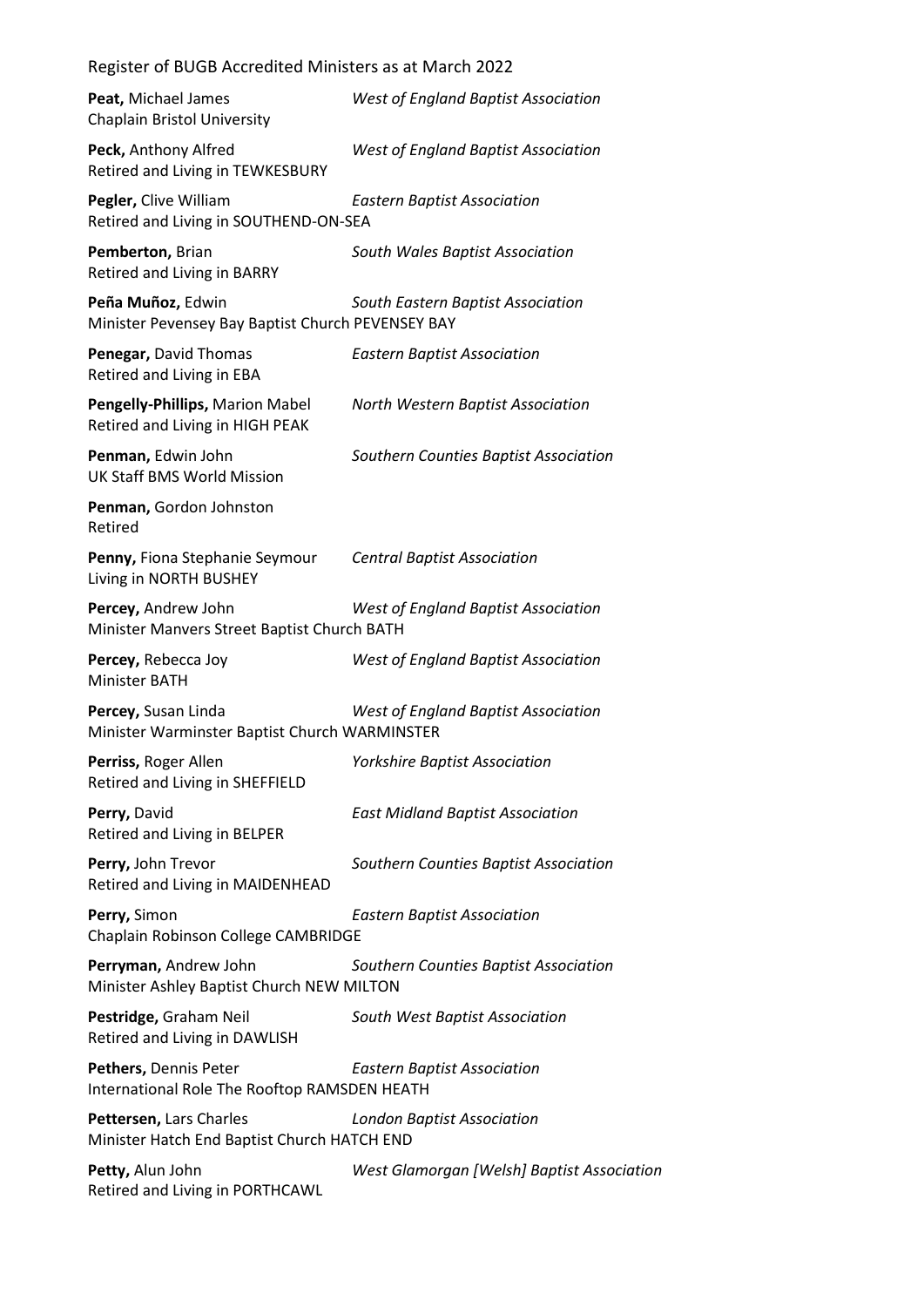| Register of BUGB Accredited Ministers as at March 2022                             |                                             |
|------------------------------------------------------------------------------------|---------------------------------------------|
| Phillips, Andrew Clive<br>Chaplain Birmingham Childrens Hospital BIRMINGHAM        | <b>Heart of England Baptist Association</b> |
| Phillips, Colin Laurence<br>Retired and Living in WORTHING                         | South Eastern Baptist Association           |
| Phillips, George Ronald<br>Retired and Living in BEDALE                            | <b>Northern Baptist Association</b>         |
| Phillips, Ian Dennis<br>Minister Crawley Baptist Church CRAWLEY                    | South Eastern Baptist Association           |
| Phillips, Joanne Ailsa<br>Minister Kingsbury Baptist Church KINGSBURY              | <b>London Baptist Association</b>           |
| Phillpot, Sarah Ann<br>Minister Horfield Baptist Church BRISTOL                    | <b>West of England Baptist Association</b>  |
| Pickford, Katherine Helen<br>Minister Radford Semele Baptist Church LEAMINGTON SPA | <b>Heart of England Baptist Association</b> |
| Picton, Andrew John<br>Living in SOUTHEND-ON-SEA                                   | <b>Eastern Baptist Association</b>          |
| Pike, Alan<br>Retired and Living in BRIGG                                          | <b>East Midland Baptist Association</b>     |
| Pike, Darren James<br>Minister Bromley Baptist Church BROMLEY                      | <b>London Baptist Association</b>           |
| Pike, Melanie Jayne<br>Minister Bromley Baptist Church BROMLEY                     | <b>London Baptist Association</b>           |
| Pilavachi, Peter<br>Minister Theydon Bois Baptist Church THEYDON BOIS              | <b>Eastern Baptist Association</b>          |
| Pile, David Clive Adrian<br>Minister Basford Road Baptist Church NOTTINGHAM        | <b>East Midland Baptist Association</b>     |
| Pillar, Edward Morton<br>Minister Evesham Baptist Church EVESHAM                   | <b>Heart of England Baptist Association</b> |
| Pinches, Bryan Richard<br>Retired and Living in VENTNOR                            | Southern Counties Baptist Association       |
| Pink, Amanda Clare<br>Chaplain Milton Keynes University Hospital MILTON KEYNES     | <b>Central Baptist Association</b>          |
| Place, Harry<br>Minister Magor Baptist Church MAGOR                                | South Wales Baptist Association             |
| Plant, Roy<br>Retired and Living in ALFRETON                                       | <b>East Midland Baptist Association</b>     |
| Platford, Sandra Ann<br>Minister Waterlooville Baptist Church WATERLOOVILLE        | Southern Counties Baptist Association       |
| Platten, Neville John<br>Retired and Living in CODSALL                             | <b>Heart of England Baptist Association</b> |
| Plumb, Norman John<br>Retired and Living in FAKENHAM                               | <b>Eastern Baptist Association</b>          |
| Plummer, Robin Alexander<br>Minister New River Baptist Church ISLINGTON            | <b>London Baptist Association</b>           |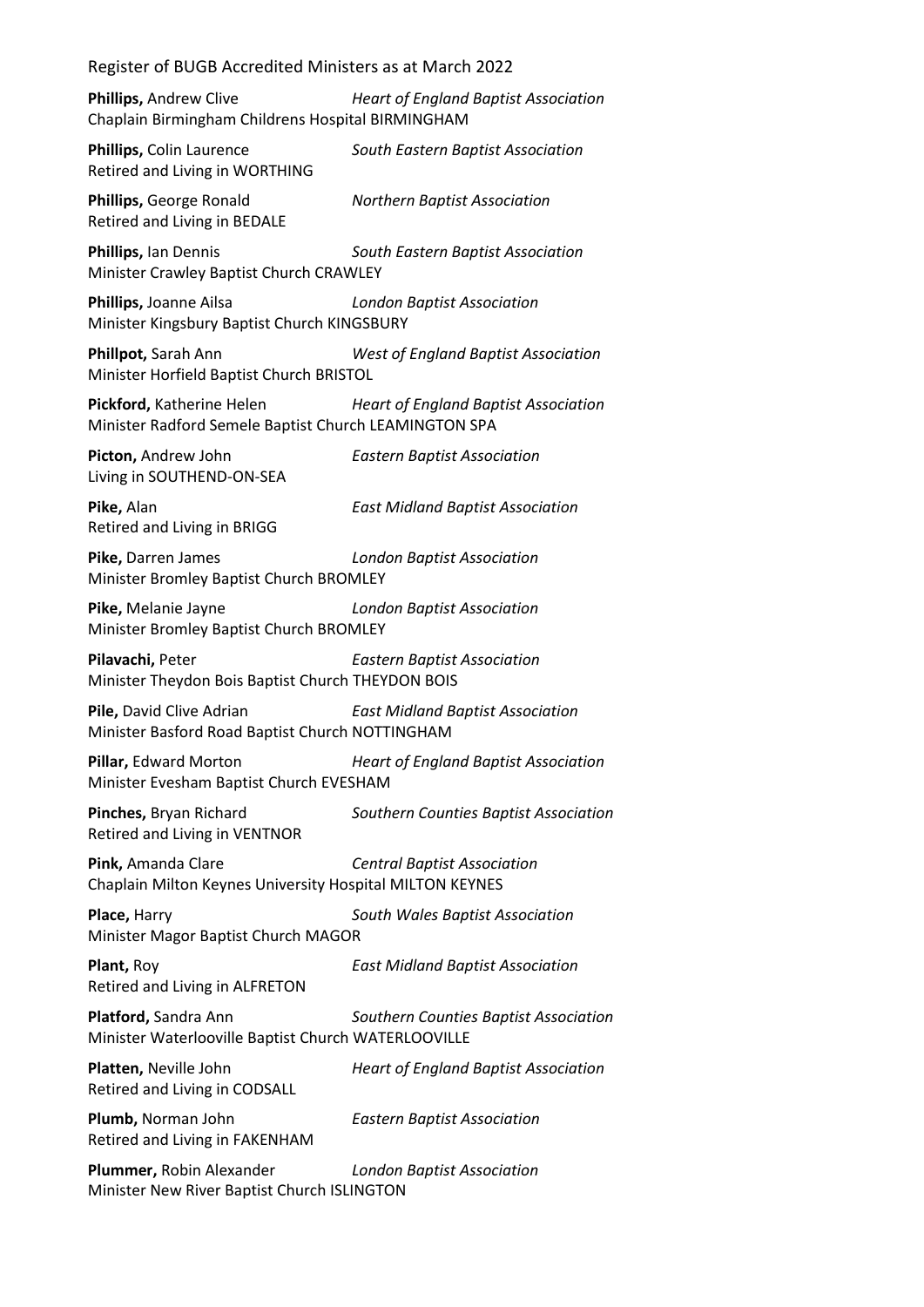| Register of BUGB Accredited Ministers as at March 2022                          |                                                                                                                       |
|---------------------------------------------------------------------------------|-----------------------------------------------------------------------------------------------------------------------|
| Plummer, Stephen Roy<br>Retired and Living in BEDFORD                           | <b>Central Baptist Association</b>                                                                                    |
| Plumridge, David John<br>Retired and Living in CREDITON                         | South West Baptist Association                                                                                        |
| Poley, David Harold<br>Retired and Living in LITTLEHAMPTON                      | South Eastern Baptist Association                                                                                     |
| Polhill, Louise Annette<br>Minister The Grove Centre Church SYDENHAM            | <b>London Baptist Association</b>                                                                                     |
| Pollard, Richard Thomas<br>Minister East Street Baptist Church WEST HARPTREE    | <b>West of England Baptist Association</b>                                                                            |
| Pons, Michael David<br>Chaplain HM Forces                                       |                                                                                                                       |
| Poole, Martin Robert<br>Retired and Living in BARTON-ON-SEA                     | Southern Counties Baptist Association                                                                                 |
| Pope, lain Andrew<br>Minister Totterdown Baptist Church BRISTOL                 | <b>West of England Baptist Association</b>                                                                            |
| Pope, Kenneth Albert<br>Retired and Living in CANNOCK                           | <b>Heart of England Baptist Association</b>                                                                           |
| Porter, Dennis Charles<br>Retired and Living in ROSS-ON-WYE                     | <b>Heart of England Baptist Association</b>                                                                           |
| Porter, Jeffrey Robert<br>Minister Fernhill Heath Baptist Church FERNHILL HEATH | <b>Heart of England Baptist Association</b>                                                                           |
| Porter, Philip David<br>Retired and Living in TAVISTOCK                         | South West Baptist Association                                                                                        |
| Potter, Andrew Francis<br>Minister Bessels Green Baptist Church BESSELS GREEN   | South Eastern Baptist Association                                                                                     |
| Potter, Malcolm Leonard<br>Retired and Living in BILLINGHAM                     | <b>Northern Baptist Association</b>                                                                                   |
| Potter, Stuart Charles<br>Retired and Living in FAIRFIELD                       | <b>Northern Baptist Association</b>                                                                                   |
| Pottle, Terence William<br>Retired and Living in MORPETH                        | <b>Northern Baptist Association</b>                                                                                   |
| Potts, George Alexander<br>Retired and Living in SUTTON COLDFIELD               | <b>Heart of England Baptist Association</b>                                                                           |
| Pountain, David Edward<br>Retired and Living in HELSTON                         | South West Baptist Association                                                                                        |
| Pountney, Raymond<br>Minister East Hill Baptist Church WANDSWORTH               | <b>London Baptist Association</b>                                                                                     |
| Powell, Christine Heather<br>Chaplain Cardiff and Vale NHS Trust CARDIFF        | <b>West of England Baptist Association</b>                                                                            |
| Powell, Darren Maurice                                                          | <b>London Baptist Association</b><br>Minister Northcote Road Baptist Church BATTERSEA and Chaplain HMP Brixton LONDON |
| Powell, Jane<br>Minister Steep Lane Baptist Church SOWERBY                      | <b>Yorkshire Baptist Association</b>                                                                                  |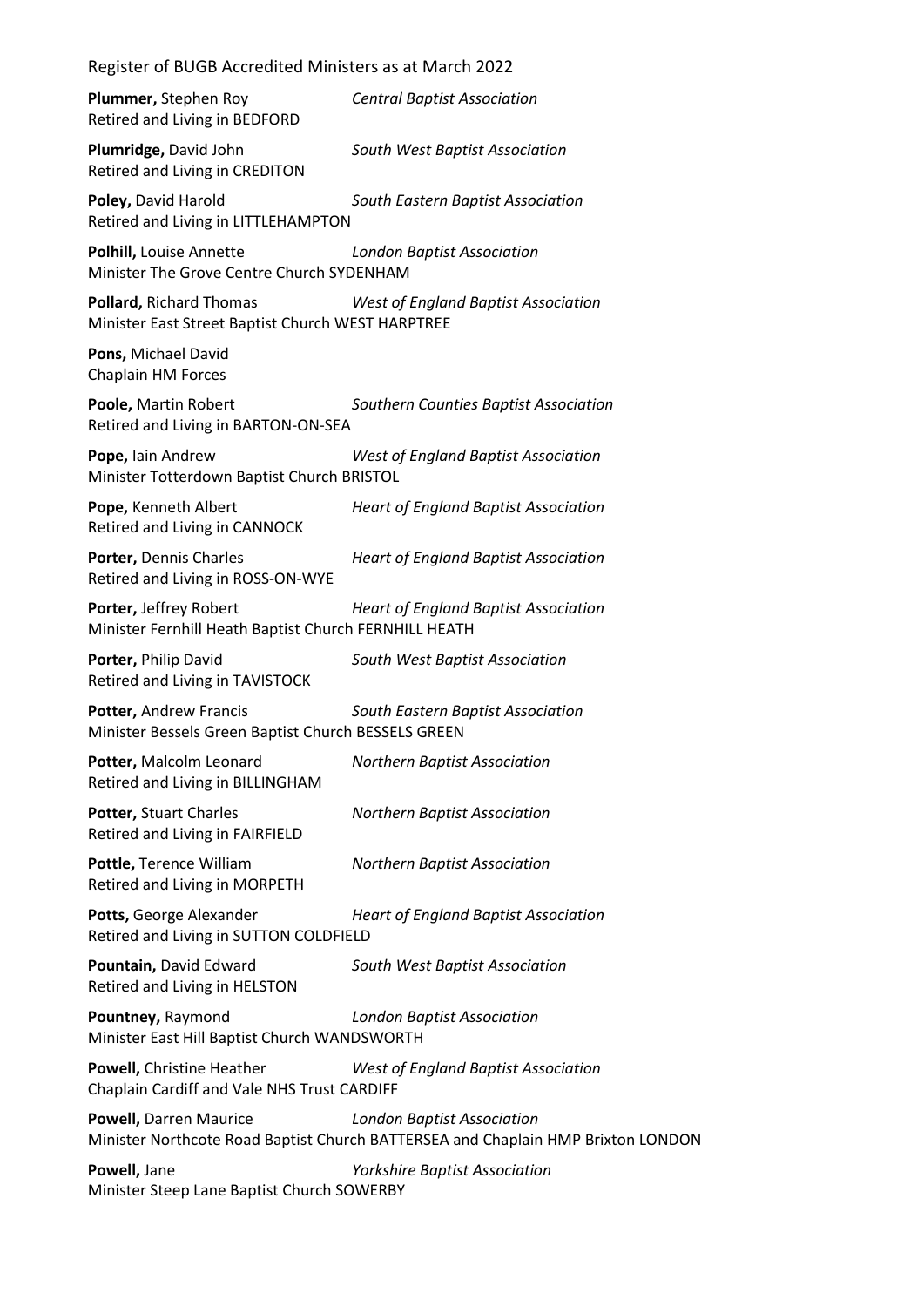**Powell,** Matthew David *Yorkshire Baptist Association* Minister Lister Hill Baptist Church LEEDS

**Powell,** Ronald Clifford *North Western Baptist Association* Retired and Living in CHEADLE

**Powney,** Beth Ann *Eastern Baptist Association* Regional Team Leader Eastern Baptist Association

**Pozzo,** Jonathan William *London Baptist Association* Minister New Malden Baptist Church NEW MALDEN

**Presswood,** Timothy Hugh *North Western Baptist Association* Minister Openshaw Connection MANCHESTER and Regional Minister North Western Baptist Association WIGAN

**Prest,** Graham *Northern Baptist Association* Retired and Living in STOCKTON-ON-TEES

**Preston,** Grace Annie *Yorkshire Baptist Association* Retired and Living in BRIDLINGTON

**Preston,** Richard Wayne *Central Baptist Association* Minister Ringstead Baptist Church RINGSTEAD

**Price,** David Trevor *London Baptist Association* Retired and Living in DARTFORD

**Price,** Ellen Joy *East Midland Baptist Association* Minister Trinity Baptist Church DERBY

**Price,** Kevin Anthony *East Midland Baptist Association* Minister Wellspring Church WIRKSWORTH

**Price,** Nicholas Ashley *Heart of England Baptist Association* Minister Studley Baptist Church STUDLEY

**Prichard,** Hilary Anne *South Wales Baptist Association* Chaplain Princess Of Wales Hospital BRIDGEND

**Priddy,** David Brian *London Baptist Association* Retired and Living in ASHFORD

**Pringle,** Alan *East Midland Baptist Association* Retired and Living in PETERBOROUGH

**Prior,** John Frederick *North Western Baptist Association* Retired and Living in ROSSENDALE

**Prior,** Richard Alan *East Midland Baptist Association* Retired and Living in NOTTINGHAM

**Pritchard,** Daniel John *Eastern Baptist Association* Chaplain James Paget University Hospitals NHS Trust GREAT YARMOUTH

**Prothero,** John William *Eastern Baptist Association* Minister Christ Church COGGESHALL

**Protheroe,** Peter Courtney *Central Baptist Association* Retired and Living in BEDFORD

**Prout,** Simon Peter *East Midland Baptist Association* Retired and Living in LEICESTER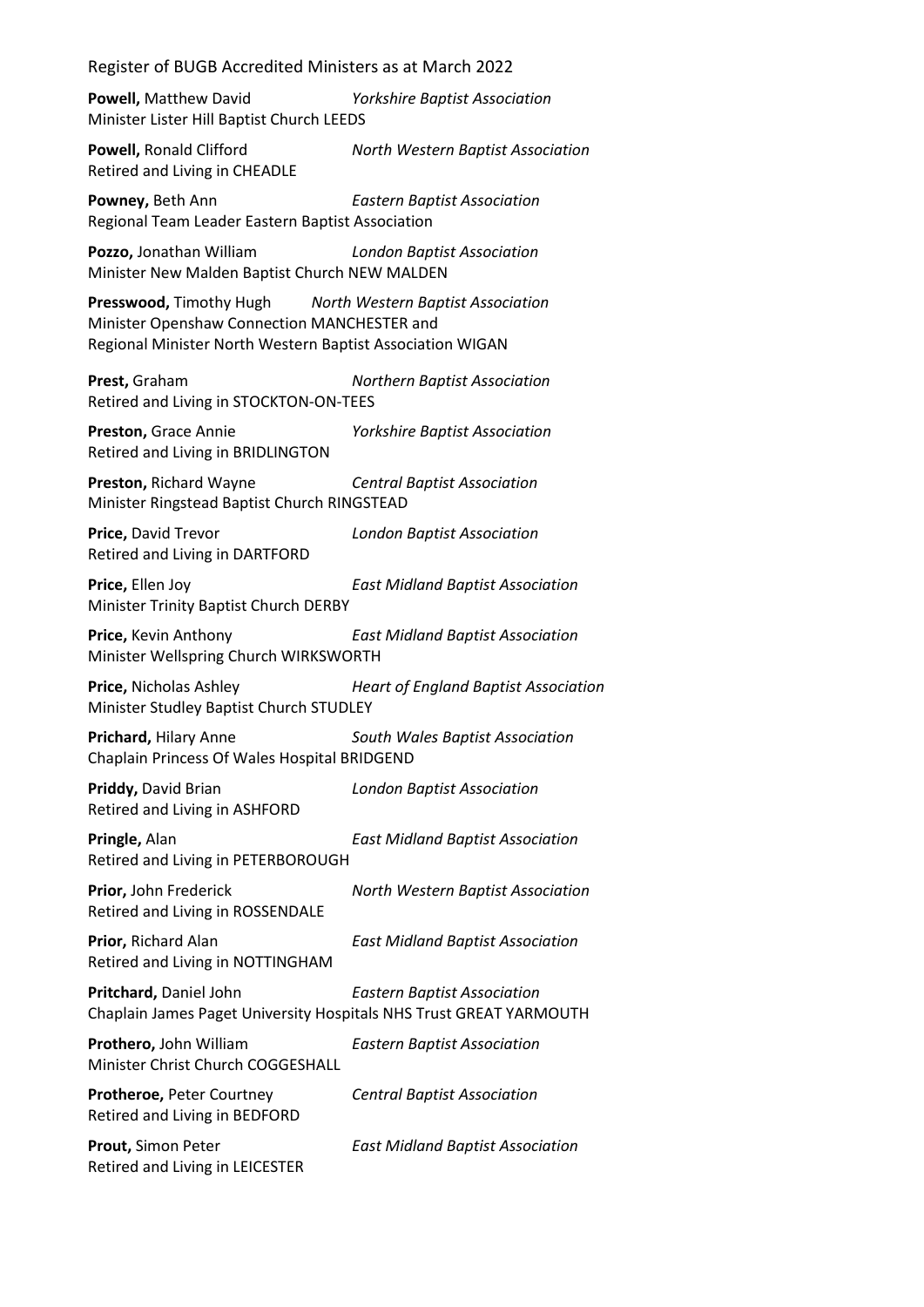Register of BUGB Accredited Ministers as at March 2022 **Pulham,** Daniel Roger *Southern Counties Baptist Association* Minister Stour Valley Baptist Church SHIPSTON ON STOUR **Punchard,** Derek *Central Baptist Association* Retired and Living in NORTHAMPTON **Purdy,** Malcolm Francis *Yorkshire Baptist Association* Retired and Living in SHEFFIELD **Pye,** Colin Michael *Central Baptist Association* Regional Minister Central Baptist Association HITCHIN **Pyper,** Valerie *Central Baptist Association* Minister Harefield Baptist Church HAREFIELD **Qehaja,** Armend *London Baptist Association* Minister Brownhill Road Baptist Church CATFORD **Quicke,** Michael John *Eastern Baptist Association* Retired and Living in CAMBRIDGE **Quicke,** Stephen Edwin *Southern Counties Baptist Association* Retired and Living in BASINGSTOKE **Rackley,** John Cooksley *East Midland Baptist Association* Retired and Living in **Radburn,** Charles *Eastern Baptist Association* Minister Emmanuel Church CHATTERIS **Rai,** Alina *Southern Counties Baptist Association* Minister Anderson Baptist Church READING **Rainier,** Lisa *South Eastern Baptist Association* Chaplain St Catherine's Hospice CRAWLEY **Rajagopalan,** Sivakumar *London Baptist Association* Minister Totteridge Road Baptist Church ENFIELD **Randall,** Ian Maurice *Eastern Baptist Association* Retired and Living in CAMBRIDGE **Ray,** Christopher *Yorkshire Baptist Association* Minister Acomb Baptist Church YORK **Reast,** David Machin *East Midland Baptist Association* Retired and Living in NOTTINGHAM **Reddaway,** David Graham *South West Baptist Association* Retired and Living in PAIGNTON **Reddaway,** Malcolm Clive *South West Baptist Association* Chaplain Devon Partnership Trust **Redfearn,** Adrian Garth *Southern Counties Baptist Association* Minister Castlehold Baptist Church NEWPORT **Redfern,** James William *South West Baptist Association* Minister Teignmouth Baptist Church TEIGNMOUTH **Redwood,** Amanda Louise *Southern Counties Baptist Association* Minister Boyn Hill Baptist Church MAIDENHEAD **Reed,** Alan *Northern Baptist Association* Retired and Living in YARM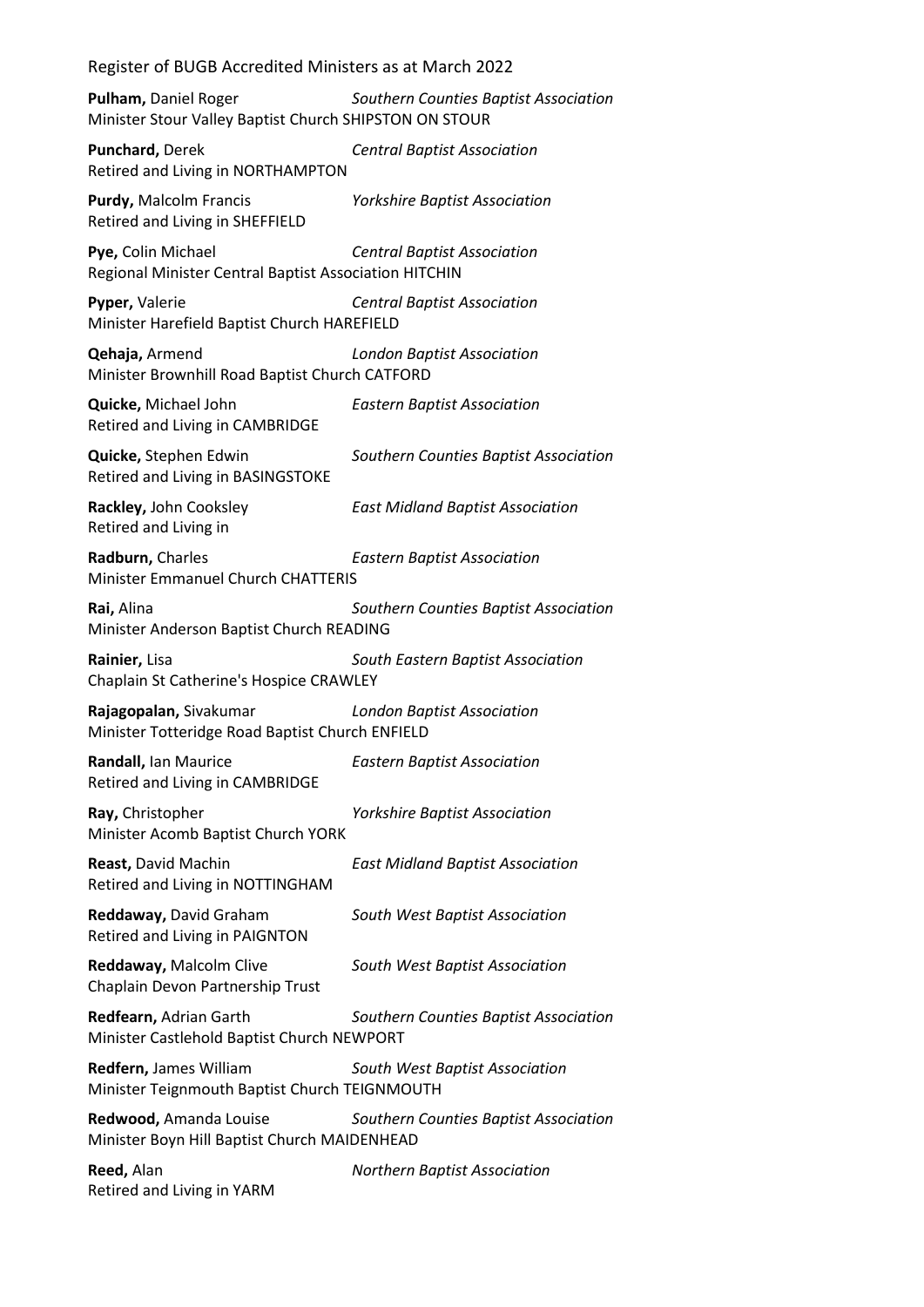| Register of BUGB Accredited Ministers as at March 2022                                                        |                                             |
|---------------------------------------------------------------------------------------------------------------|---------------------------------------------|
| Reed, Brian Alfred<br>Retired and Living in CROYDON                                                           | <b>London Baptist Association</b>           |
| Reed, Ian Mackenzie<br>Retired and Living in DUNDEE                                                           |                                             |
| Reed, Ivor Graham<br>Retired and Living in NEW MILTON                                                         | Southern Counties Baptist Association       |
| Reed, Steven James<br>Retired and Living in TAUNTON                                                           | South West Baptist Association              |
| Rees, Edward Lyn<br>Retired and Living in RHYDAMAN                                                            | Carmarthen and Cardigan Baptist Association |
| Rees, Phylip Henry<br>Minister Duckpool Road Baptist Church NEWPORT                                           | South Wales Baptist Association             |
| Rees, Vaughan William Lewis<br>Chaplain University of South Wales PONTYPRIDD                                  | South Wales Baptist Association             |
| Rees, Vivian Glynne<br>Retired and Living in AMMANFORD                                                        | Carmarthen and Cardigan Baptist Association |
| Regan, Joanne Michele<br>Living in STROUD                                                                     | <b>West of England Baptist Association</b>  |
| Reid, James Mark<br>Minister Maidstone Road Baptist Church FELIXSTOWE                                         | <b>Eastern Baptist Association</b>          |
| Relton, Karl Alex<br>Minister Countess Free Church ELY                                                        | <b>Eastern Baptist Association</b>          |
| Rendle, Graham Paul<br>Retired and Living in LICHFIELD                                                        | <b>Heart of England Baptist Association</b> |
| Revill, Godfrey Paul<br>Regional Minister Northern Baptist Association                                        | <b>Northern Baptist Association</b>         |
| Rew, Richard Stephen<br>Minister Rayleigh Baptist Church RAYLEIGH                                             | <b>Eastern Baptist Association</b>          |
| Reynard, Kenneth<br>Retired and Living in BRIDLINGTON                                                         | <b>Yorkshire Baptist Association</b>        |
| <b>Reynolds, Trevor Marston</b><br>Retired and Living in SKETTY                                               | South Wales Baptist Association             |
| Rhoades, Philip John<br>Minister Downton Baptist Church DOWNTON                                               | Southern Counties Baptist Association       |
| Rhodes, Amanda<br>Minister Stratford upon Avon Baptist Church STRATFORD UPON AVON                             | <b>Heart of England Baptist Association</b> |
| Rhodes, Paul Llewellyn<br>Minister Shirehampton Baptist Church BRISTOL                                        | <b>West of England Baptist Association</b>  |
| Rich, Antony David<br><b>Tutor Spurgeon's College</b>                                                         | South Eastern Baptist Association           |
| Rich, Clive Frederick<br>Minister Ebenezer Baptist Church LLANBRADACH                                         | South Wales Baptist Association             |
| Rich, Fredrik<br><b>Yorkshire Baptist Association</b><br>Minister Allerton Congregational Church BRADFORD and |                                             |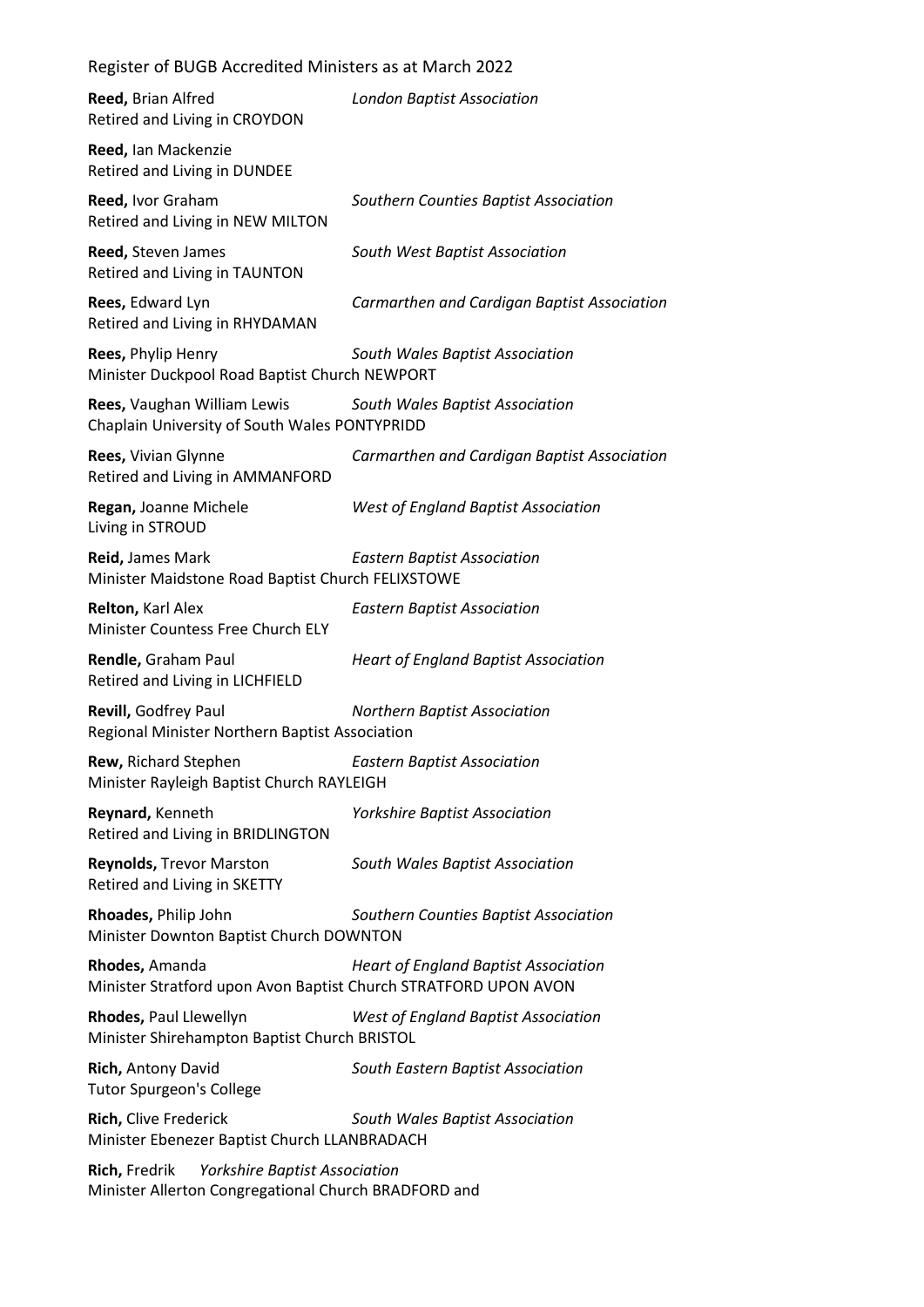Minister Riddlesden United Reformed Church RIDDLESDEN

**Rich,** Margaret Susan *Radnorshire & Montgomeryshire Baptist Assoc* Minister Kerry Baptist Church KERRY, Minister Sarn Baptist Church NEWTOWN and Minister Newtown Baptist Church NEWTOWN **Richards,** Brian William *South Eastern Baptist Association* Retired and Living in EASTBOURNE **Richards,** Gale Ava *Eastern Baptist Association* Regional Minister Eastern Baptist Association **Richards,** Paul Leslie *Northern Baptist Association* Retired and Living in BERWICK UPON TWEED **Richards,** Peter Dewi *East Glamorgan [Welsh] Baptist Association* Retired and Living in CARDIFF **Richardson,** George Thomas *Eastern Baptist Association* Retired and Living in GREAT SAMPFORD **Richardson,** Raymond *Northern Baptist Association* Retired and Living in SOUTH SHIELDS **Ridgeon,** Duncan John Elliot *Southern Counties Baptist Association* Chaplain Royal Bournemouth and Christchurch Hospitals DORSET **Ridgeon,** Michael Hugh Elliot *Southern Counties Baptist Association* Retired and Living in BOURNEMOUTH **Riley,** Nigel Selwyn *Northern Baptist Association* Regional Role Leprosy Mission PETERBOROUGH **Robbins,** Maureen *South West Baptist Association* Retired and Living in PLYMOUTH **Roberts,** Alexander John *London Baptist Association* Minister Muswell Hill Baptist Church MUSWELL HILL **Roberts,** Claire Elizabeth *East Midland Baptist Association* Minister Queensberry Baptist Church NOTTINGHAM **Roberts,** Davinia Caroline Anne *Southern Counties Baptist Association* Minister Iford Baptist Church BOURNEMOUTH **Roberts,** Ian John *South Eastern Baptist Association* Retired and Living in CROWBOROUGH **Roberts,** Irfon Caradog *Carmarthen and Cardigan Baptist Association* Minister Bethania Welsh Baptist Chapel CARDIGAN **Roberts,** Loriane Edricka *Heart of England Baptist Association* Minister Attleborough Baptist Church NUNEATON **Roberts,** Neil Adrian *Heart of England Baptist Association* Minister Chelmsley Wood Baptist Church SOLIHULL **Roberts,** Suzanne Hannah *South Wales Baptist Association* Retired and Living in NEWPORT **Roberts,** Suzanne Joy *Southern Counties Baptist Association* Minister Longfleet Baptist Church POOLE **Robinson,** Graham Lewis *South West Baptist Association* Retired and Living in TAUNTON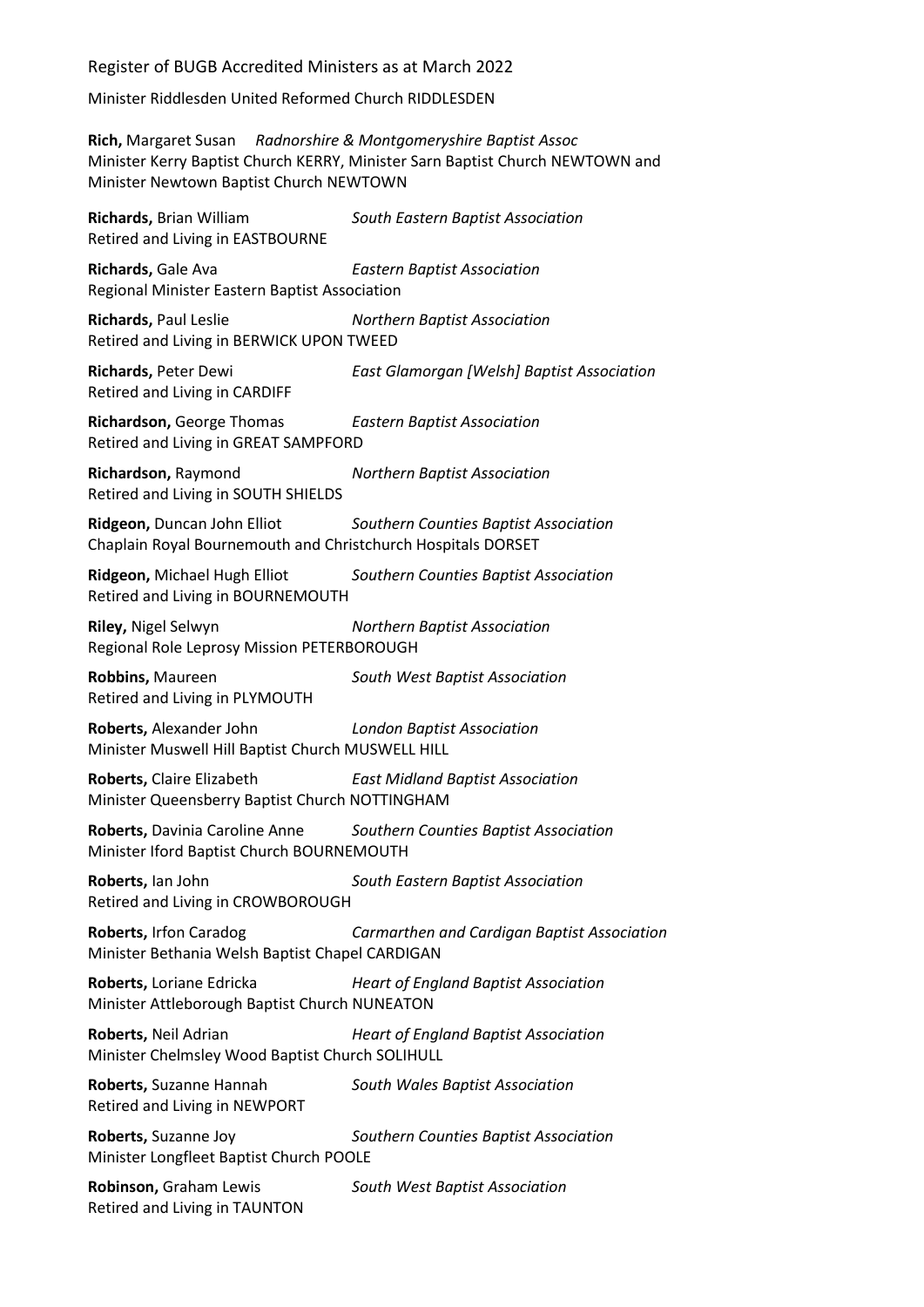**Robinson,** Kezia Samantha Adele *Yorkshire Baptist Association* Regional Role Yorkshire Baptist Association LEEDS

**Robinson,** Martin James *South Eastern Baptist Association* Minister Heathervale Baptist Church NEW HAW

**Robinson,** Peter Benjamin *London Baptist Association* Retired and Living in BROMLEY

**Robinson,** Philip Mark *East Midland Baptist Association* Minister Whetstone Baptist Church WHETSTONE

**Robinson,** Simon James *East Midland Baptist Association* Minister Watnall Road Baptist Church HUCKNALL

**Robinson,** Stephen *West of England Baptist Association* Minister Gorse Hill Baptist Church SWINDON

**Robinson,** Stuart Frazer *South Eastern Baptist Association* Retired and Living in CHICHESTER

**Robson,** Jane Sara *Central Baptist Association* Minister Tilehouse Street Baptist Church HITCHIN

**Rockley,** Paul Frank *Yorkshire Baptist Association* Minister Blenheim Baptist Church LEEDS

Chaplain Railway Mission RUGBY

**Roe,** John William *West of England Baptist Association*

**Roe,** Stephen John *South Eastern Baptist Association* Minister Walderslade Baptist Church CHATHAM

**Rogers,** Alan *Southern Counties Baptist Association* Retired and Living in GOSPORT

**Rogers,** Caroline Jane Chaplain HM Forces

**Rogers,** David Anthony *London Baptist Association* Minister Croham Road Baptist Church SOUTH CROYDON

**Rogers,** Gwynfryn Thomas George *West Glamorgan [Welsh] Baptist Association* Retired and Living in PORTHCAWL

**Rogers,** John Edward *North Western Baptist Association* Minister Forest Gate Baptist Church BLACKPOOL

**Rogers,** Ryder Rondeau *South West Baptist Association* Retired and Living in BURTON BRADSTOCK

**Roissetter,** David Andrew *London Baptist Association* Minister Haven Green Baptist Church EALING

| Ronco, David Charles<br>Retired and Living in HERTFORD        | <b>Central Baptist Association</b>         |
|---------------------------------------------------------------|--------------------------------------------|
| Rose, David Edward Ansell<br>Retired and Living in GRAVESEND  | South Eastern Baptist Association          |
| <b>Rosie, William Brown</b><br>Retired and Living in LYDBROOK | <b>West of England Baptist Association</b> |
| Rosier, Paul Rogers<br>Retired and Living in CROMER           | <b>Eastern Baptist Association</b>         |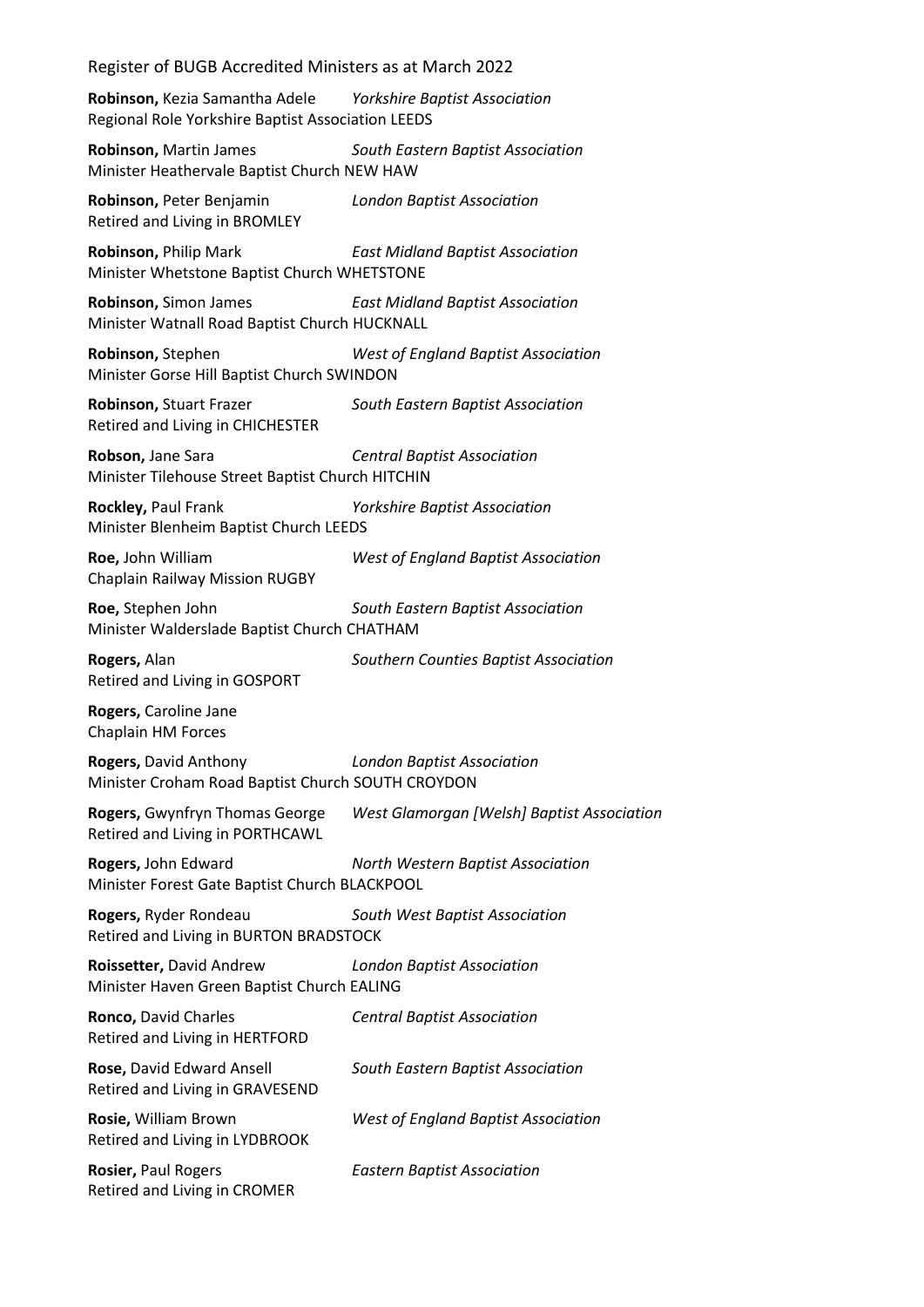| Ross, Graeme<br>Regional Minister Eastern Baptist Association                                                                                                                    | <b>Eastern Baptist Association</b>          |  |
|----------------------------------------------------------------------------------------------------------------------------------------------------------------------------------|---------------------------------------------|--|
| Ross, James Alistair<br>Director Kellogg College OXFORD                                                                                                                          | <b>Heart of England Baptist Association</b> |  |
| Ross, Matthew Neil<br>Living in MAIDSTONE                                                                                                                                        | South Eastern Baptist Association           |  |
| Rouse, David John<br>Retired and Living in NEWARK ON TRENT                                                                                                                       | <b>East Midland Baptist Association</b>     |  |
| Rouse, Steven John<br>Minister Balham Baptist Church BALHAM                                                                                                                      | <b>London Baptist Association</b>           |  |
| Routledge, Robin Leslie<br>Minister Rotherham Baptist Church ROTHERHAM                                                                                                           | <b>Yorkshire Baptist Association</b>        |  |
| Routley, Graham Austin<br>Retired and Living in BIRMINGHAM                                                                                                                       | <b>Heart of England Baptist Association</b> |  |
| Rowberry, Christine Ann<br>Retired and Living in NOTTINGHAM                                                                                                                      | <b>East Midland Baptist Association</b>     |  |
| Rowe, Matthew Timothy<br>Minister Arbury Road Baptist Church CAMBRIDGE                                                                                                           | <b>Eastern Baptist Association</b>          |  |
| Rowe, Trevor<br>Retired and Living in NORTHALLERTON                                                                                                                              | <b>Northern Baptist Association</b>         |  |
| Rowlands, John Rice<br>Retired and Living in HOLYHEAD                                                                                                                            | North Western Baptist Association           |  |
| Rowley, Stephen John<br>Retired and Living in STOCKPORT                                                                                                                          | North Western Baptist Association           |  |
| Rowlinson, Lynda Anita<br>Retired and Living in WORTHING                                                                                                                         | South Eastern Baptist Association           |  |
| Ruck, Robin Keith<br>Minister High Barnet Baptist Church HIGH BARNET                                                                                                             | <b>London Baptist Association</b>           |  |
| Ruddle, Anthony Victor<br>Retired and Living in NEWCASTLE-UPON-TYNE                                                                                                              | <b>Northern Baptist Association</b>         |  |
| <b>Ruddle, Christopher John</b><br>South Eastern Baptist Association<br>County Ecumenical Officer Churches Together in Kent and<br>Minister Folkestone Baptist Church FOLKESTONE |                                             |  |
| Ruddle, Katherine Ann<br>Minister Folkestone Baptist Church FOLKESTONE                                                                                                           | South Eastern Baptist Association           |  |
| Rudge, Stephen Alan<br>Minister Parsons Heath Baptist Church COLCHESTER                                                                                                          | <b>Eastern Baptist Association</b>          |  |
| Rudman, Keith Charles<br>Minister John Street Baptist Church STROUD                                                                                                              | <b>West of England Baptist Association</b>  |  |
| <b>Rumbol, Derek Anthony</b><br>Retired and Living in RAVENSHEAD                                                                                                                 | <b>East Midland Baptist Association</b>     |  |
| Rushbrook, Clara Nicola Hutt<br>Principal Northern Baptist College RUSHOLME                                                                                                      | North Western Baptist Association           |  |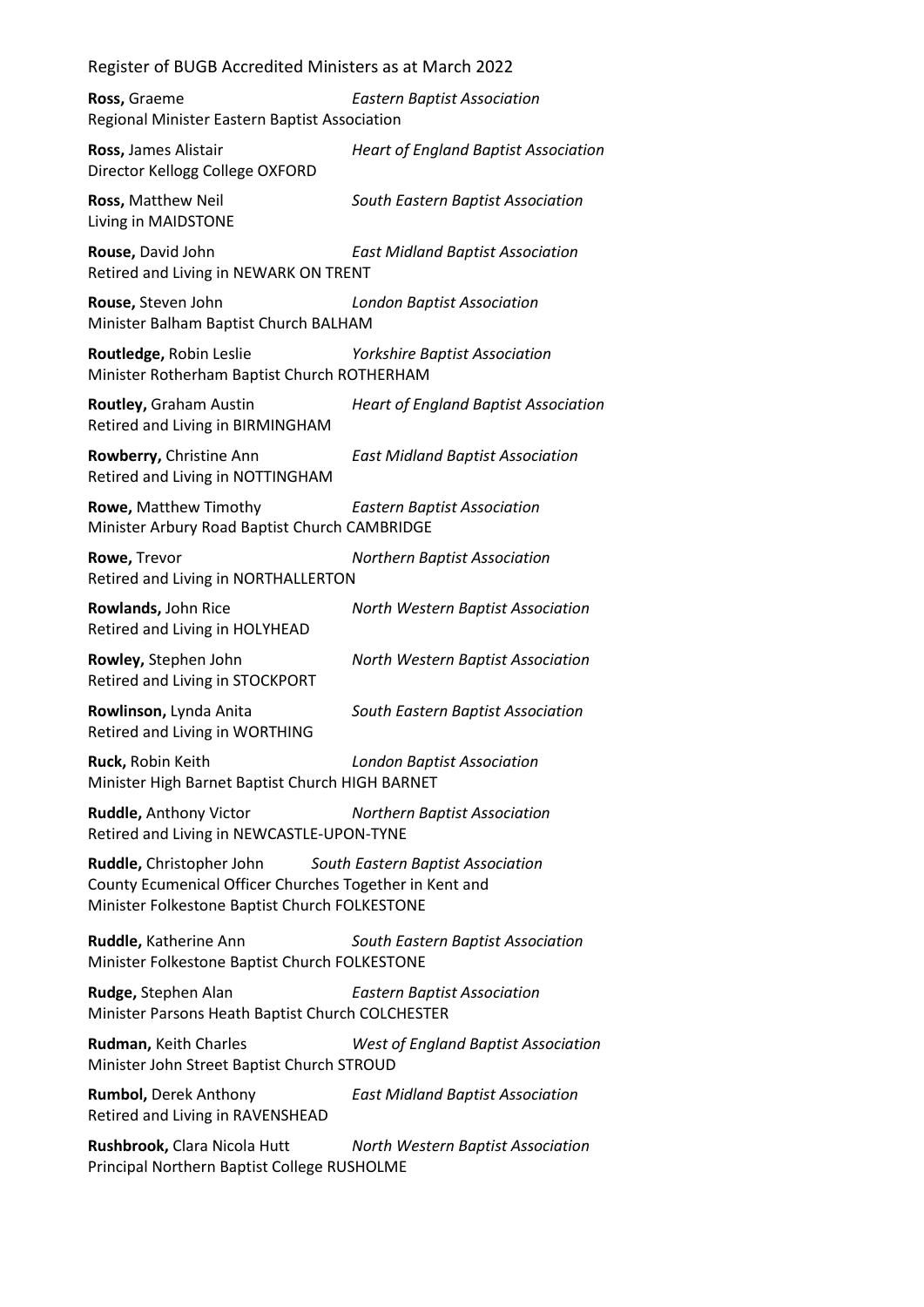**Russell,** Christopher David *South Eastern Baptist Association* Retired and Living in BLACKWATER

**Russell,** David Andrew *Central Baptist Association* Minister Northchurch Baptist Church NORTHCHURCH

**Russell,** Simon Andrew *Yorkshire Baptist Association* Chaplain Doncaster and Bassetlaw NHS Foundation Trust

**Russell-Jones,** Thomas Gethin *South Wales Baptist Association* Minister Ararat Baptist Church CARDIFF

**Rutter,** Charles Henry *London Baptist Association* Retired and Living in SIDCUP

**Ryan,** Malcolm Kevin *Eastern Baptist Association* Retired and Living in NORWICH

**Ryce-Davies,** Stuart Anthony *South Wales Baptist Association* Retired and Living in NEWTOWN

**Rye,** Vanessa Jane *Central Baptist Association* Minister Princes Risborough Baptist Church PRINCES RISBOROUGH

**Sacco,** Vincent Paul *Northern Baptist Association* Minister Middlesbrough Baptist Church MIDDLESBROUGH

Retired and Living in IPSWICH

**Sacre,** John Basil *Eastern Baptist Association*

**Sago,** Sally *Eastern Baptist Association* Minister King Street Baptist Church THETFORD

**Salazar de Espin,** Sylvia *London Baptist Association* Minister London Spanish-Speaking Charismatic Baptist Church WEST NORWOOD

**Sanders,** Alistair John Kelday *Central Baptist Association* Minister King's Baptist Church STOTFOLD

**Sanderson,** John David *South West Baptist Association* Retired and Living in CULLOMPTON

**Sands,** Trevor John *East Midland Baptist Association* Retired and Living in PETERBOROUGH

**Sansom,** Graham John *Heart of England Baptist Association* Retired and Living in STOKE ON TRENT

**Sarpong,** Francis Godfred Ampratwum *London Baptist Association* Minister Calvary Charismatic Baptist Church PLAISTOW

**Saunders,** Andrew Christopher Mission Worker BMS World Mission, Asia

Retired and Living in RUGBY

**Saunders,** John *Heart of England Baptist Association*

**Saunders,** Robert *Radnorshire & Montgomeryshire Baptist Assoc* Minister Welshpool Baptist Church WELSHPOOL

**Sawtell,** William Rodney *Eastern Baptist Association* Retired and Living in COLCHESTER

**Scadden,** Benjamin Paul *South Eastern Baptist Association* Minister Ewhurst Baptist Church EWHURST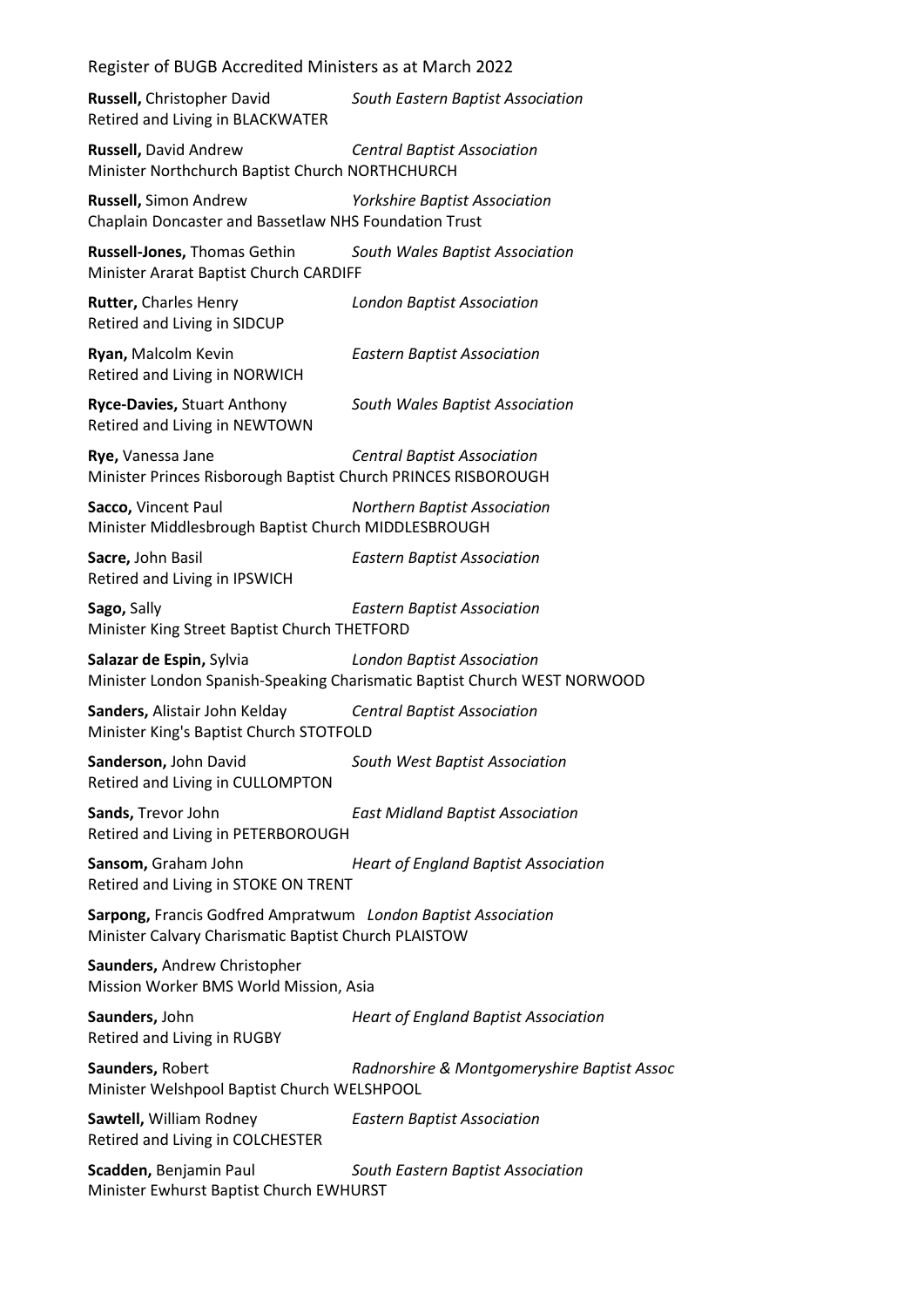Register of BUGB Accredited Ministers as at March 2022 **Schofield,** Leda Maria *London Baptist Association* Retired and Living in LONDON **Schofield,** Leonard Peter *South West Baptist Association* Retired and Living in CHARD **Scholes,** Andrew John *East Midland Baptist Association* Chaplain Queens Medical Centre NOTTINGHAM **Scholes,** Gail *North Western Baptist Association* Childrens Worker Farnworth Baptist Church FARNWORTH and Minister Farnworth Baptist Church FARNWORTH **Scott,** Andrew Jonathan *South Eastern Baptist Association* Minister Ashtead Baptist Church ASHTEAD **Scott,** Bryan Hugh *Heart of England Baptist Association* Minister Cannon Street Memorial Baptist Church BIRMINGHAM **Scott,** Glenn *North Western Baptist Association* Minister Edgeside Baptist Church WATERFOOT **Scott,** Matthew *Southern Counties Baptist Association* Minister Dedworth Green Baptist Church WINDSOR **Scott,** Robert Alexander *Southern Counties Baptist Association* Retired and Living in SLOUGH **Scott,** Robert Menzies *South Eastern Baptist Association* Retired and Living in EASTBOURNE **Seager,** Eric Victor John *West of England Baptist Association* Retired and Living in CORSHAM **Searle,** Pamela *London Baptist Association* Minister Sutton Baptist Church SUTTON **Searle,** Roy *Northern Baptist Association* Director Northumbria Community Trust Ltd and Pioneer Northern Pioneer Partnership (YBA, NBA, NWBA) **Sedgwick,** Colin John *East Midland Baptist Association* Retired and Living in NOTTINGHAM **Sellers,** Andrew David *Yorkshire Baptist Association* Retired and Living in SKIPTON **Semerene,** Adrian *Eastern Baptist Association* Minister Gamlingay Baptist Church SANDY **Serra di Migni,** Gary Peter *North Western Baptist Association* Minister Church Without Walls Baptist Church MANCHESTER **Seshie,** Patrick Kweku *Heart of England Baptist Association* Minister Radiantway Baptist Church CLAPHAM **Setchell,** Sonya Claire *South West Baptist Association* Minister Stoke St Gregory Baptist Church TAUNTON **Sethuraman,** Karen *North Western Baptist Association* Minister Urban Expression COUNTY DOWN **Sexton,** Rodney Charles *Eastern Baptist Association* Retired and Living in BECCLES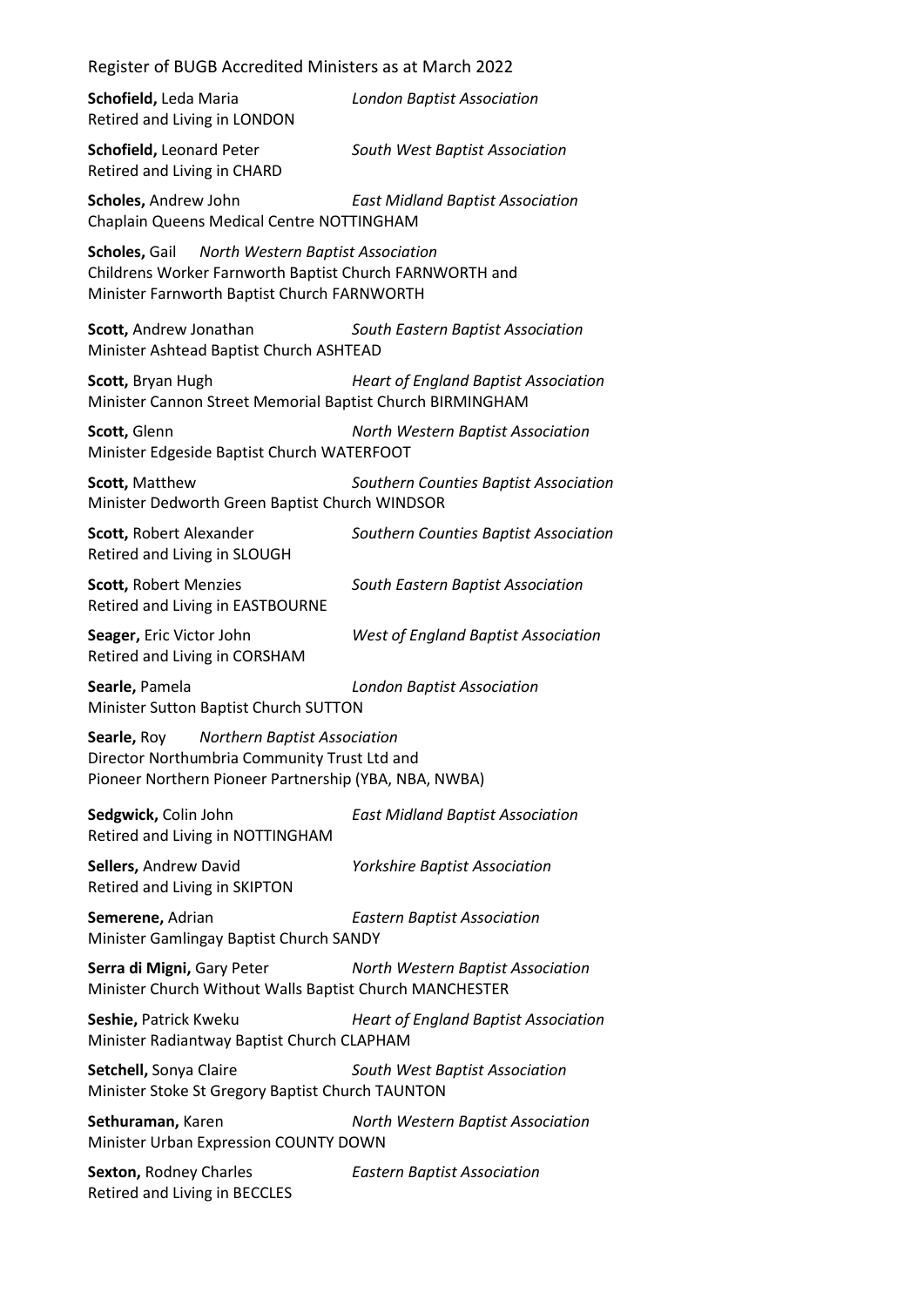**Seymour,** Martin John Jesse *South Eastern Baptist Association* Minister Littlehampton Baptist Church LITTLEHAMPTON

**Shackleton,** Stuart Bruce *London Baptist Association* Minister South Hanwell Baptist Church HANWELL

**Shaw,** David Charles *Central Baptist Association* Retired and Living in RAUNDS

**Shaw,** Michael Phillip Calar *South West Baptist Association* Minister Devonport Community Baptist Church PLYMOUTH

**Shaw,** Shona Margaret *Yorkshire Baptist Association* Chaplain Mid Yorkshire NHS Trust **Shaw,** Thomas Charles William *Yorkshire Baptist Association* Living in LEEDS

**Shaw,** William *Yorkshire Baptist Association* Retired and Living in SHEFFIELD

**Shearman,** Roy Thomas *South Wales Baptist Association* Retired and Living in PONTYCLUN

**Sheen,** Michael James *Heart of England Baptist Association* Retired and Living in HALESOWEN

Retired and Living in WIGAN

**Shelley,** Ingrid *East Midland Baptist Association* Chaplain St Barnabas Hospice LINCOLN

**Shelley,** Timothy *Heart of England Baptist Association* Minister Fownhope Church Plant

**Shephard,** Michael Frank *South Wales Baptist Association* Retired and Living in CARMARTHEN

**Shepherd,** Peter *Yorkshire Baptist Association* Retired and Living in SHEFFIELD

**Sheppy,** Paul Philip John *Southern Counties Baptist Association* Retired and Living in ABINGDON

**Sherburn,** Francis Victor *Central Baptist Association* Retired and Living in BEDFORD

**Sherburn,** Michael James *South West Baptist Association* Minister Watchet Baptist Church WATCHET

**Sherlock,** Richard Melvyn *Central Baptist Association* Minister St Andrews Baptist Church BLETCHLEY

**Sherman,** Hazel Ellen *South Eastern Baptist Association* Chaplain Western Sussex Hospitals Trust

**Sherwin,** Colin *North Western Baptist Association* Retired and Living in GLOSSOP **Shimizu,** Julie Ann *South Eastern Baptist Association* Retired and Living in HORSHAM

Retired and Living in LYMINGTON

**Shirley,** Pauline Roberta *Southern Counties Baptist Association*

**Shelley,** Christopher *North Western Baptist Association*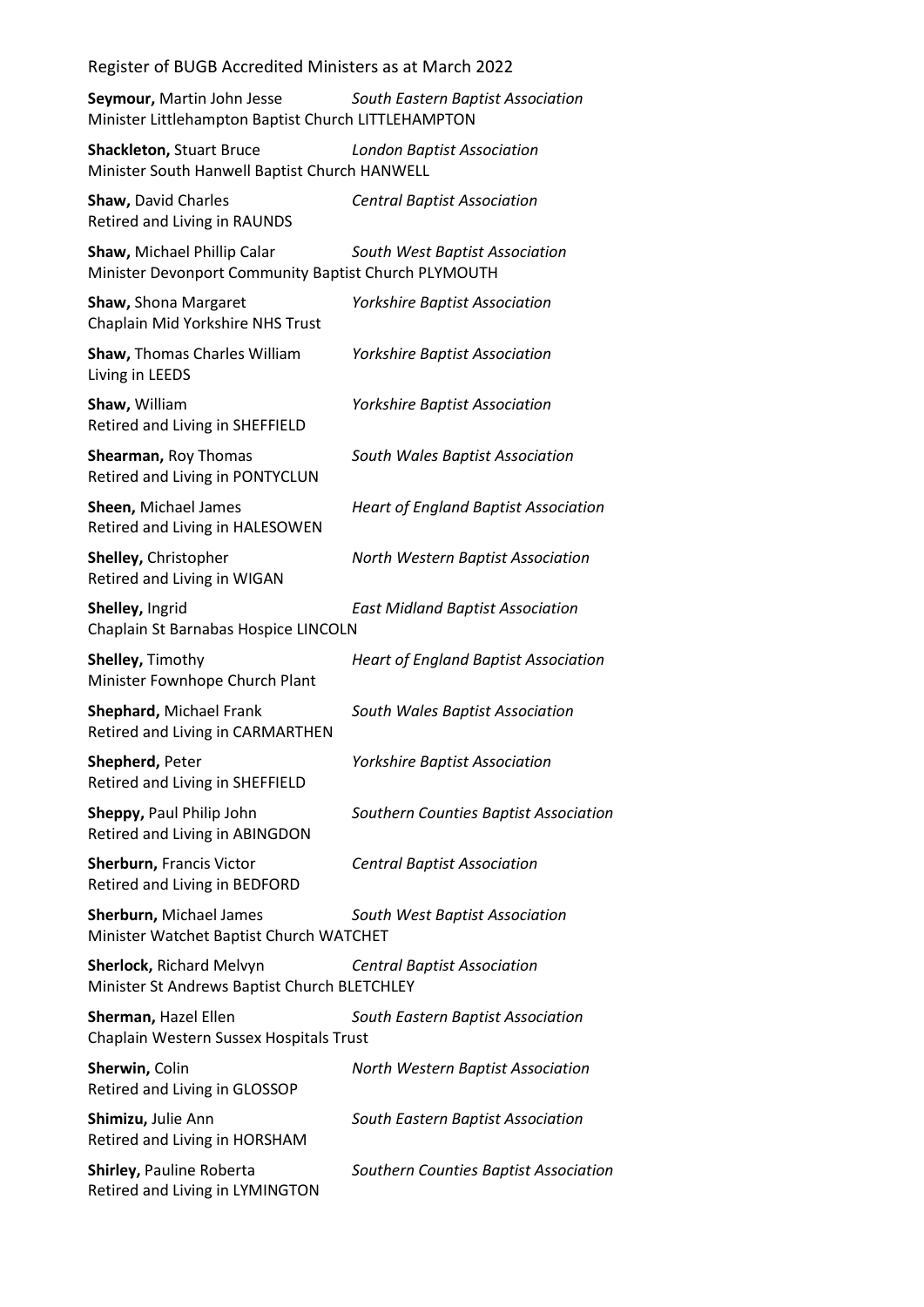**Shorey,** Martin Charles *South Eastern Baptist Association* Minister Horley Baptist Church HORLEY

**Short,** Christopher James *South Eastern Baptist Association* Minister Victoria Baptist Church EASTBOURNE

**Short,** Roger Philip *Heart of England Baptist Association* Retired and Living in LEDBURY

**Shorter,** Richard *Eastern Baptist Association* Minister Upminster Baptist Church UPMINSTER

**Shortley,** Maria Elaine Cheryl Abdon *Central Baptist Association* Minister Ampthill Baptist Church AMPTHILL

**Shuff,** Roger Norman *London Baptist Association* Retired and Living in GREENHITHE

**Shwe,** Aung Aung *London Baptist Association* Minister Myanmar Christian Fellowship WEST EALING

**Sim,** Ian Robert *South Wales Baptist Association* Retired and Living in LLANDRINDOD WELLS

**Simmons,** Mark Andrew *Heart of England Baptist Association* Minister Selly Park Baptist Church BIRMINGHAM

**Simpkins,** Christopher Luke *Southern Counties Baptist Association* Minister Finchampstead Baptist Church FINCHAMPSTEAD

Living in WINCHESTER

**Simpson,** Neil Stuart *Southern Counties Baptist Association*

**Simpson,** Timothy David *Heart of England Baptist Association* Retired and Living in HEREFORD

**Sinclair,** Ian Malcolm *East Midland Baptist Association* Retired and Living in ASTON ON TRENT

**Sinden,** Graham Howard William *Heart of England Baptist Association* Retired and Living in SHREWSBURY

**Singleton,** John *Yorkshire Baptist Association* Retired and Living in REDCAR

**Sintim,** Hanna Obee *London Baptist Association* Minister Camden Road Baptist Church HOLLOWAY and Minister Upper Holloway Baptist Church HOLLOWAY

**Skeet,** David Paul *Yorkshire Baptist Association* Minister Swallownest Baptist Church SHEFFIELD

**Skinner,** Carolyn Ann *London Baptist Association* CEO Third Space Ministries MORDEN

**Skinner,** David Richard *Central Baptist Association* Minister Houghton Regis Baptist Church HOUGHTON REGIS

**Skinner,** Eric Charles *South West Baptist Association* Retired and Living in TAUNTON

**Skinner,** Richard Jonathon *Heart of England Baptist Association* Minister Tabernacle Baptist Church WOLVERHAMPTON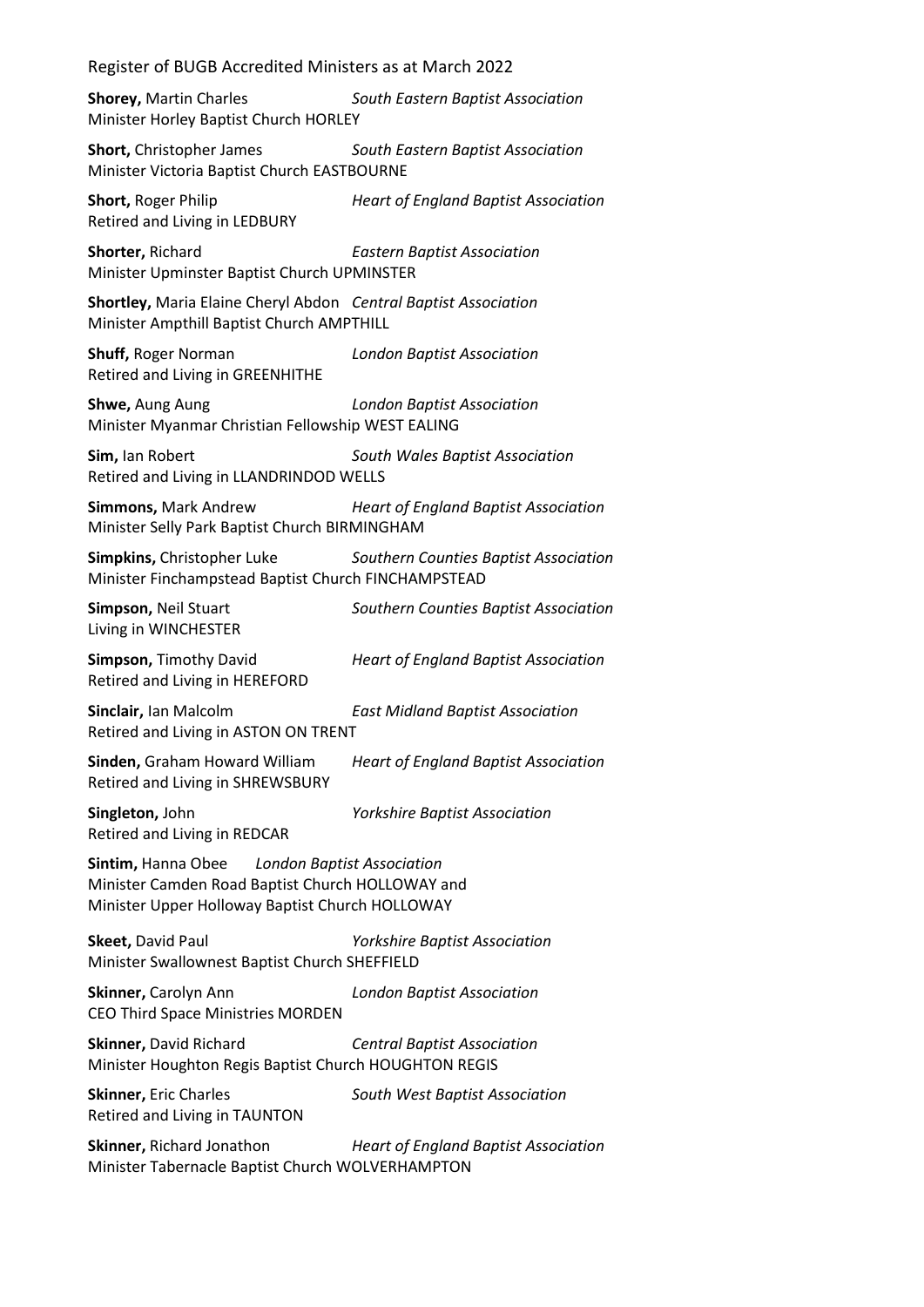| Register of BUGB Accredited Ministers as at March 2022 |  |
|--------------------------------------------------------|--|
|--------------------------------------------------------|--|

| Skivington, Ronald<br>Minister Stalham Baptist Church STALHAM                                                                                         | <b>Eastern Baptist Association</b>          |
|-------------------------------------------------------------------------------------------------------------------------------------------------------|---------------------------------------------|
| Slater, David Herbert<br>Retired and Living in CHIPPENHAM                                                                                             | <b>West of England Baptist Association</b>  |
| <b>Smalley, Malcolm Edward Austin</b><br>Retired and Living in POCKLINGTON                                                                            | Yorkshire Baptist Association               |
| <b>Smallwood, Anthony Michael</b><br>Retired and Living in EASTLEIGH                                                                                  | Southern Counties Baptist Association       |
| Smart, Robert Skelton<br>Retired and Living in ST LEONARDS ON SEA                                                                                     | South Eastern Baptist Association           |
| Smethurst, Carl<br>Regional Minister South West Baptist Association EXETER                                                                            | South West Baptist Association              |
| Smith, Andrew Keith<br>Retired and Living in HERSHAM                                                                                                  | <b>London Baptist Association</b>           |
| Smith, Darren John<br>Minister Worcester Baptist Church WORCESTER                                                                                     | <b>Heart of England Baptist Association</b> |
| Smith, Ian Nicholas Hodson<br>Minister Quorn Baptist Church LOUGHBOROUGH                                                                              | <b>East Midland Baptist Association</b>     |
| Smith, Ian Richard<br>Living in BENFLEET                                                                                                              | <b>Eastern Baptist Association</b>          |
| Smith, John Carrington<br>Retired and Living in HUNTINGDON                                                                                            | <b>Eastern Baptist Association</b>          |
| Smith, John Speirs<br>Retired and Living in BRIDGNORTH                                                                                                | <b>Heart of England Baptist Association</b> |
| Smith, Joseph Michael<br>Minister Fleckney Baptist Church FLECKNEY                                                                                    | <b>East Midland Baptist Association</b>     |
| Smith, Karen Elizabeth<br>Retired and Living in TEWKESBURY                                                                                            | West of England Baptist Association         |
| Smith, Martin Eric<br>Retired and Living in WESTBURY                                                                                                  | West of England Baptist Association         |
| Smith, Michael Auckland<br>Retired and Living in HUDDERSFIELD                                                                                         | <b>Yorkshire Baptist Association</b>        |
| Smith, Neal<br>Retired and Living in LOWESTOFT                                                                                                        | <b>Eastern Baptist Association</b>          |
| Smith, Robin Johnston<br>Director Midlands, CYM NOTTINGHAM                                                                                            | <b>Yorkshire Baptist Association</b>        |
| Smith, Simon Michael<br>Chaplain Thames Hospice WINDSOR                                                                                               | Southern Counties Baptist Association       |
| Smith, Stephen John<br>Minister Greenfield Church URMSTON                                                                                             | North Western Baptist Association           |
| <b>Smith, Stephen Peter</b> South Eastern Baptist Association<br>Minister Community Bereavement Care and<br>Minister Headcorn Baptist Church HEADCORN |                                             |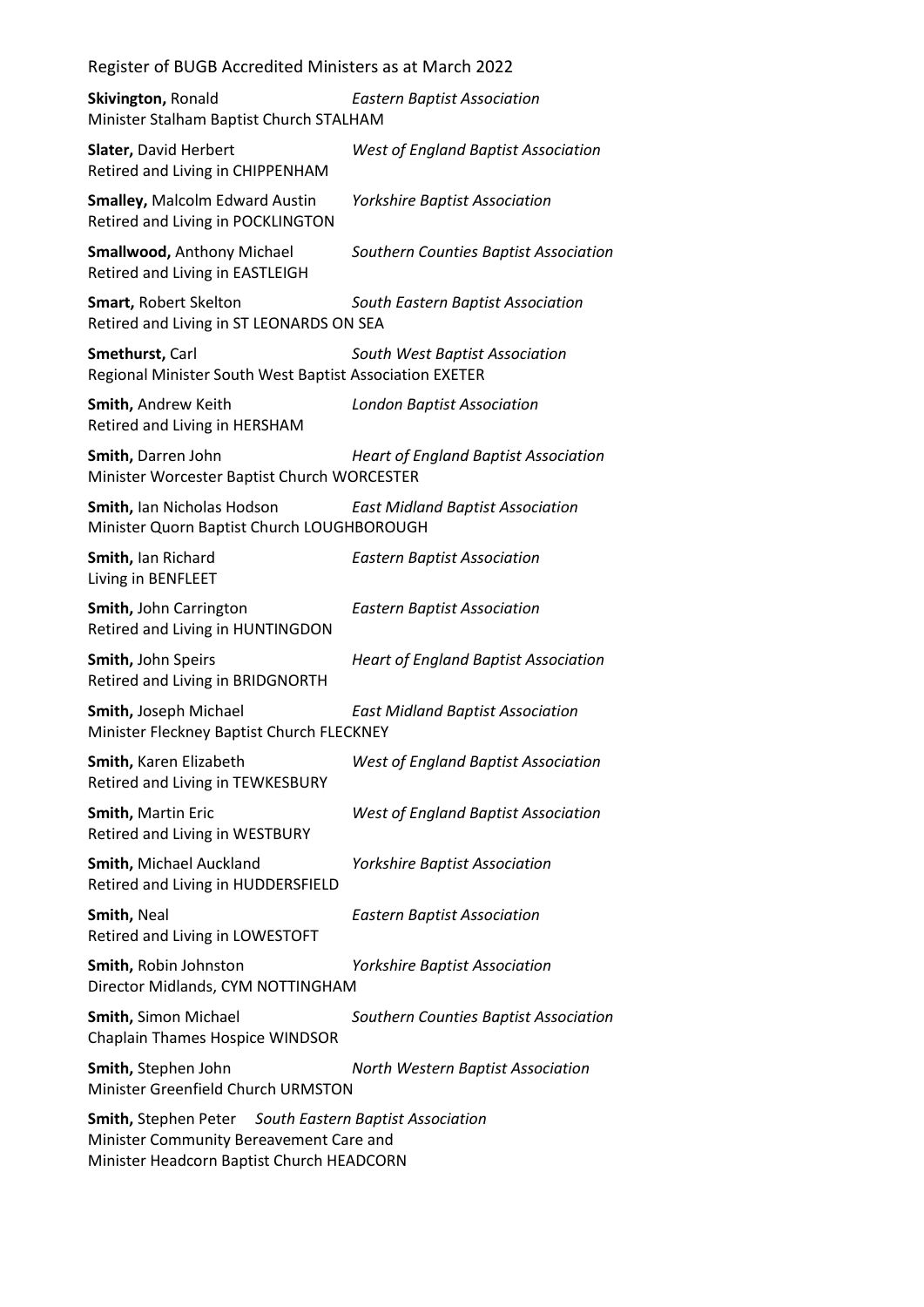| Register of BUGB Accredited Ministers as at March 2022                                                        |                                                                                                                             |
|---------------------------------------------------------------------------------------------------------------|-----------------------------------------------------------------------------------------------------------------------------|
| <b>Smith, Timothy Robin</b><br>Minister Hele Road Baptist Church TORQUAY                                      | South West Baptist Association                                                                                              |
| Smith, William David Robert<br>Retired and Living in SALISBURY                                                | Southern Counties Baptist Association                                                                                       |
| Smuts, John Peter<br>Minister Rayners Lane Baptist Church HARROW                                              | <b>London Baptist Association</b>                                                                                           |
| Sobey, Keith Dudley<br>Retired and Living in WESTBURY                                                         | <b>West of England Baptist Association</b>                                                                                  |
| Sokolowski, Roland Michael<br>Minister Fuller Baptist Church KETTERING                                        | <b>Central Baptist Association</b>                                                                                          |
| Sokolowski, Victoria Jane<br>Minister Fuller Baptist Church KETTERING                                         | <b>Central Baptist Association</b>                                                                                          |
| Somerville, Jonathan<br>Minister Woodford Baptist Church WOODFORD                                             | <b>London Baptist Association</b>                                                                                           |
| Southall, David John<br>Research Fellow Spurgeon's College and<br>Chaplain Worcester Royal Hospital WORCESTER | <b>Heart of England Baptist Association</b>                                                                                 |
| Spafford, Peter<br>Retired and Living in WARLEY                                                               | <b>Heart of England Baptist Association</b>                                                                                 |
| Spanring, Paul                                                                                                | West of England Baptist Association<br>Minister Cheddar Baptist Church CHEDDAR and Minister Crickham Baptist Church WEDMORE |
| Sparkes, Graham Russell<br>President Luther King House MANCHESTER                                             | Southern Counties Baptist Association                                                                                       |
| Speed, Colin Noel<br>Retired and Living in WINSCOMBE                                                          | <b>West of England Baptist Association</b>                                                                                  |
| Spence, Ian David<br>Minister Urban Expression                                                                | West of England Baptist Association                                                                                         |
| Spence, Peter Stewart<br>Chaplain St Michael's Hospice HEREFORD                                               | <b>Heart of England Baptist Association</b>                                                                                 |
| Spence, Rachel Margaret<br>Minister Urban Expression                                                          | <b>West of England Baptist Association</b>                                                                                  |
| Spencer, Raymond John<br>Retired and Living in CLEVEDON                                                       | <b>West of England Baptist Association</b>                                                                                  |
| Spill, Trevor Stephen<br>Retired and Living in LLANTWIT MAJOR                                                 | South Wales Baptist Association                                                                                             |
| Spriggs, David George<br>Minister Friar Lane and Braunstone Baptist Church LEICESTER                          | <b>East Midland Baptist Association</b>                                                                                     |
| Spriggs, Naomi Annette<br>Minister Springfield Park Baptist Church CHELMSFORD                                 | <b>Eastern Baptist Association</b>                                                                                          |
|                                                                                                               |                                                                                                                             |

**Squires,** Elizabeth Joyce *Pembrokeshire Baptist Association [Eng Wing]* Minister Pennar Community Church PEMBROKE DOCK

**Squirrell,** Jonathan Michael *Eastern Baptist Association* Pioneer Kingdom Breakthrough Ministries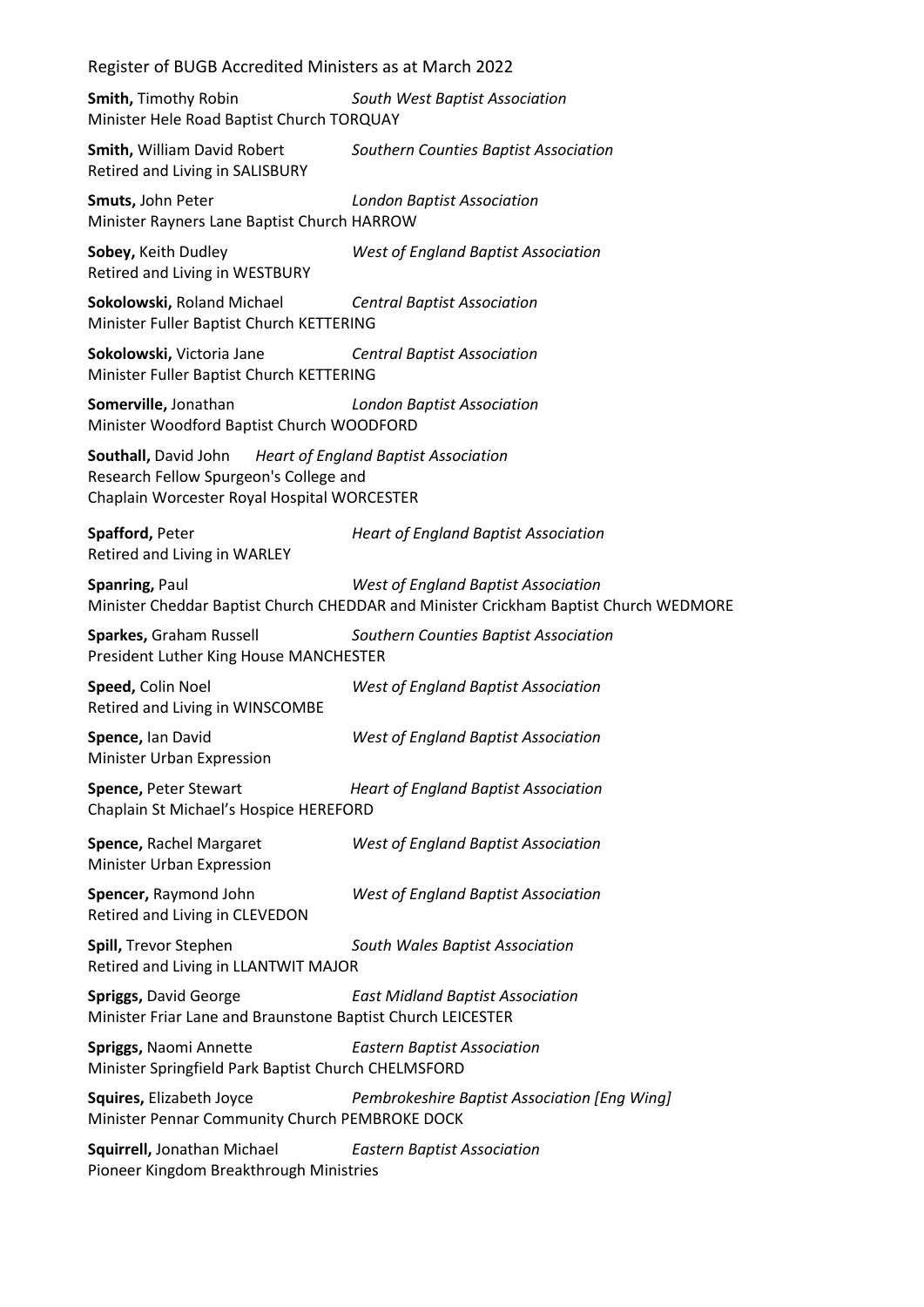**Stacey,** Adam *Southern Counties Baptist Association* Director Charisma Charity Recruitment WINCHESTER

**Stackhouse,** Ian Robert *South Eastern Baptist Association* Minister Guildford Baptist Church GUILDFORD

**Stainthorpe,** Frederick *Heart of England Baptist Association* Retired and Living in WILLENHALL **Stamford,** Michael Patrick *Eastern Baptist Association* Retired and Living in FAKENHAM **Stanbrook,** Michael Philip *South Eastern Baptist Association* Retired and Living in GUILDFORD **Standbridge,** Michael Peter *Central Baptist Association* Retired and Living in KETTERING **Standing,** Roger *Southern Counties Baptist Association* Minister WOKINGHAM **Stanton,** Gerald*London Baptist Association* Minister Union Church and Community Centre CROUCH END and Minister Stroud Green Baptist Church STROUD GREEN **Stanton,** Neal John *North Western Baptist Association* Pioneer Alderley Edge and Knutsford Methodist Circuit **Stark,** Roger Reas *Eastern Baptist Association* Living in HARLOW **Starling,** Richard Ian *South Eastern Baptist Association* Retired and Living in BOGNOR REGIS **Staves,** John Phillip *Central Baptist Association* Retired and Living in KETTERING **Staves,** Laura Jane Rootham *Central Baptist Association* Minister Rockingham Road Baptist Church KETTERING **Steadman,** Diana *South Eastern Baptist Association* Chaplain Kingston Hospital Foundation Trust **Stears-Handscomb,** Ian Christopher *Central Baptist Association* Retired and Living in LETCHWORTH GARDEN CITY **Stedman,** David Kennedy *South Eastern Baptist Association* CEO African Pastors' Fellowship **Steel,** Garry Robert *Central Baptist Association* Living in MARKET HARBOROUGH **Steer,** Gordon Douglas *South Eastern Baptist Association* Retired and Living in LITTLEHAMPTON **Steer,** Susan Claire *East Midland Baptist Association* Minister Churches Together in Leicestershire **Stenner,** Brian David *Eastern Baptist Association* Retired and Living in SUDBURY **Stevens,** Laurence *Southern Counties Baptist Association* Retired and Living in NEWBURY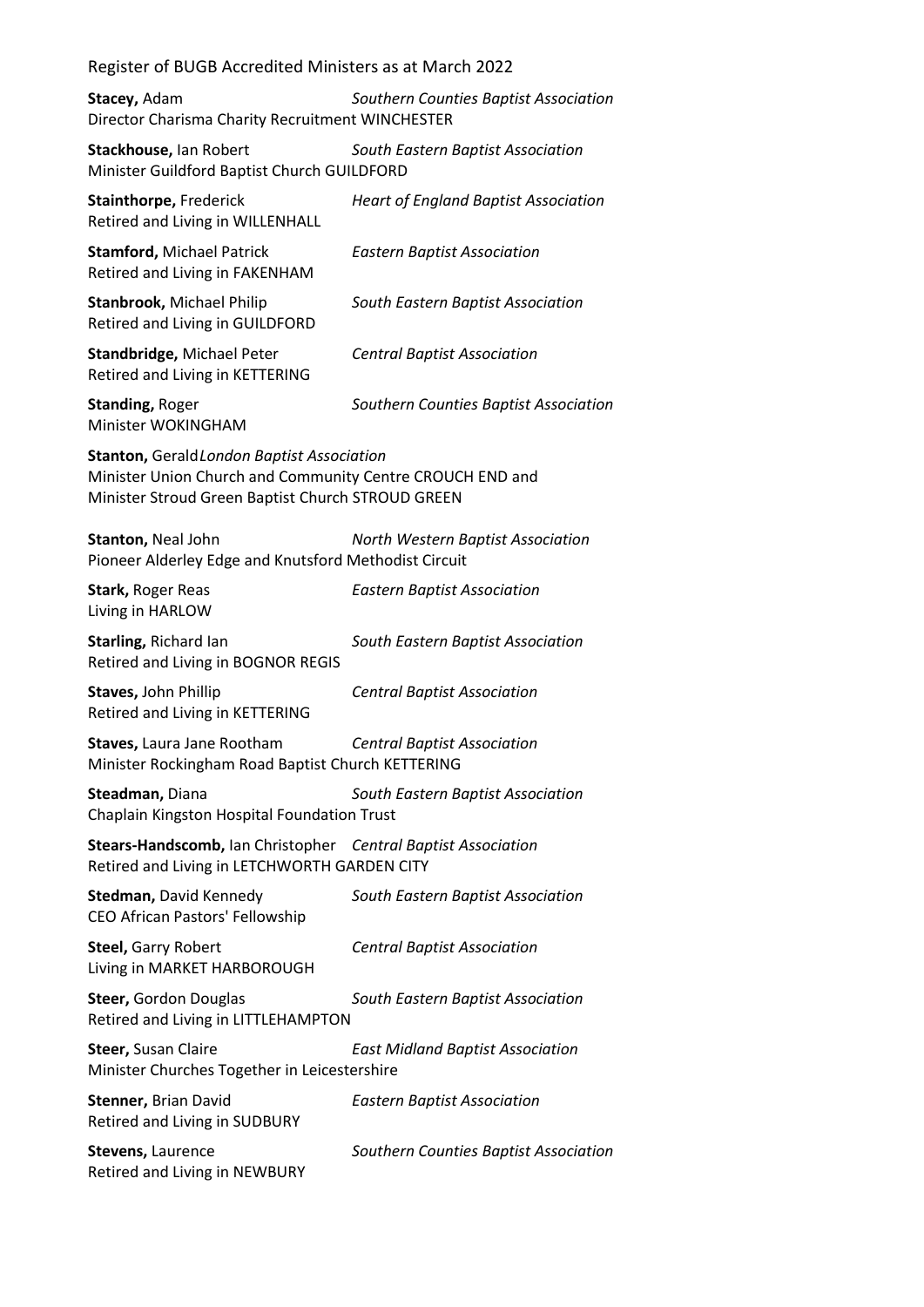| Register of BUGB Accredited Ministers as at March 2022                        |                                             |
|-------------------------------------------------------------------------------|---------------------------------------------|
| <b>Stevens, Robert Charles</b><br>Minister Bookham Baptist Church BOOKHAM     | South Eastern Baptist Association           |
| Stevenson, Peter Kenneth<br>Retired and Living in SHOREHAM-BY-SEA             | South Eastern Baptist Association           |
| Stevenson, Susan Anne<br>Retired and Living in SHOREHAM-BY-SEA                | South Eastern Baptist Association           |
| <b>Stewart, Alistair Graham</b><br>Minister Sandbach Baptist Church SANDBACH  | North Western Baptist Association           |
| Stewart, Jonathan Luke<br>Chaplain HM Forces                                  |                                             |
| Stewart, Kenneth<br>Retired and Living in HANHAM                              | <b>West of England Baptist Association</b>  |
| <b>Stobart, Thomas William</b><br>Retired and Living in NORTHWICH             | North Western Baptist Association           |
| <b>Stockdale, Graeme Martin</b><br>Retired and Living in CHESTERFIELD         | <b>East Midland Baptist Association</b>     |
| Stocker, Brian John<br>Minister Bretton Baptist Church PETERBOROUGH           | <b>East Midland Baptist Association</b>     |
| <b>Stokes, Bruce Malcolm</b><br>Retired and Living in RAMSGATE                | South Eastern Baptist Association           |
| <b>Stokes, Carl Christopher</b><br>Chaplain HM Forces                         |                                             |
| Stokley, Helen May<br>Co-ordinator Spurgeon's College                         | <b>London Baptist Association</b>           |
| <b>Stokley, Martin Paul</b><br><b>Tutor Spurgeon's College</b>                | <b>London Baptist Association</b>           |
| <b>Stone, Samuel Martin</b><br>Retired and Living in LEOMINSTER               | <b>Heart of England Baptist Association</b> |
| Stoner, Elizabeth Anastasia<br>Minister Light of Life Baptist Church ORMESBY  | <b>Eastern Baptist Association</b>          |
| <b>Stopp, Oliver Giles Nicholas</b><br>Minister Eastgate Baptist Church LEWES | South Eastern Baptist Association           |
| Storey, Jacqueline Ann<br>Retired and Living in PORTSMOUTH                    | Southern Counties Baptist Association       |
| Stow, Paul<br>Minister Hadleigh Baptist Church HADLEIGH                       | <b>Eastern Baptist Association</b>          |
| Strachan, Kenneth Allan<br>Retired and Living in CREWE                        | <b>Heart of England Baptist Association</b> |
| <b>Street, Darren David</b><br>Minister Deep Water Baptist Church BROMLEY     | <b>London Baptist Association</b>           |
| <b>Street, Rachel Ann</b><br>Minister Millom Baptist Church MILLOM            | North Western Baptist Association           |
| Stride, Georgina<br>Minister Shoreditch Tabernacle Baptist Church SHOREDITCH  | <b>London Baptist Association</b>           |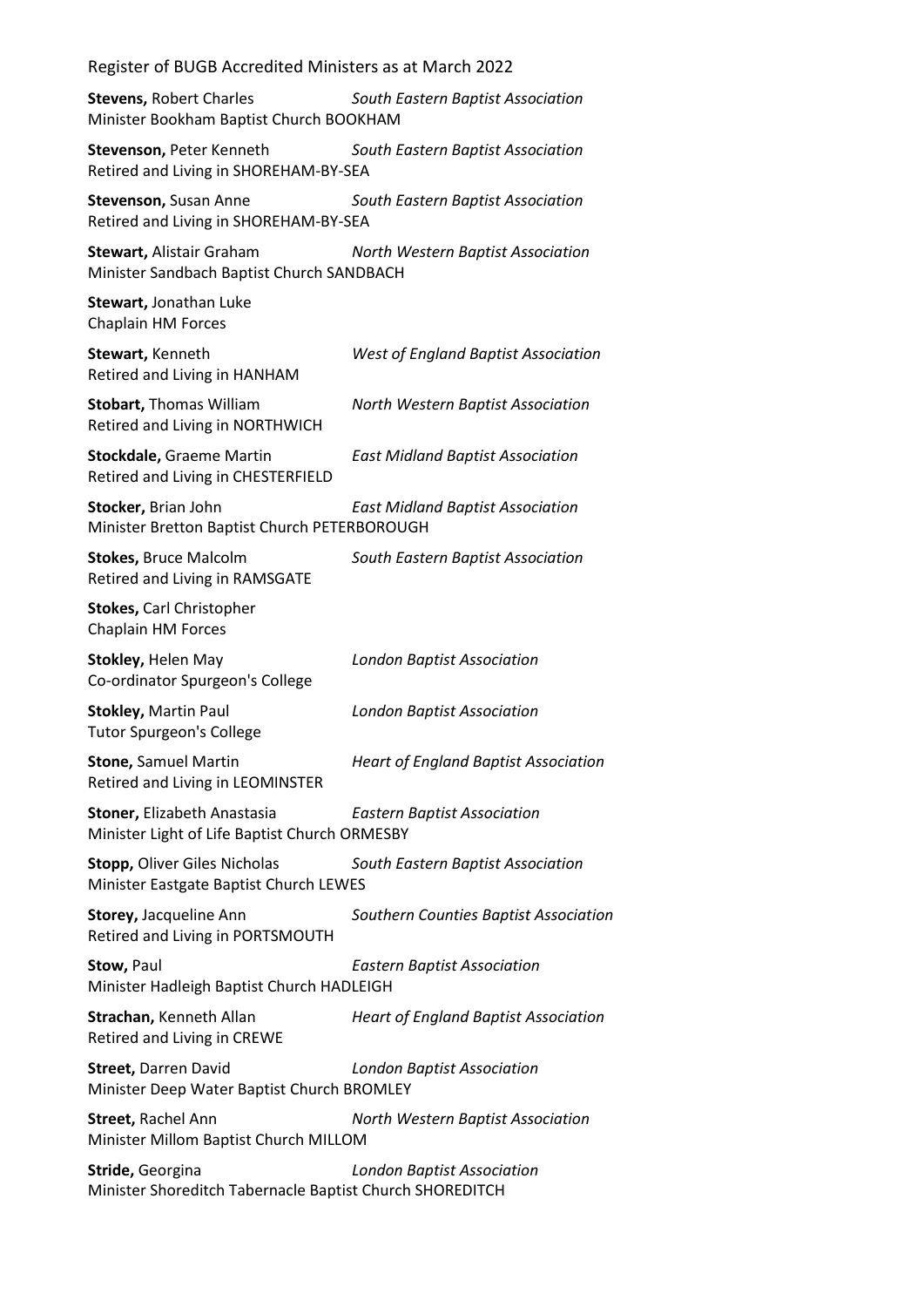| <b>Stringer, Mary</b><br>Retired and Living in RUGBY                                | <b>Heart of England Baptist Association</b> |
|-------------------------------------------------------------------------------------|---------------------------------------------|
| <b>Strong, Peter Douglas</b><br>Retired and Living in KETTERING                     | <b>Central Baptist Association</b>          |
| Stroud, John Stuart<br>Retired and Living in DRONFIELD                              | <b>Yorkshire Baptist Association</b>        |
| Stroulger, Alan Christopher<br>Retired and Living in DEREHAM                        | <b>Eastern Baptist Association</b>          |
| Summerfield, Stephen Anthony<br>Living in MILTON KEYNES                             | <b>Central Baptist Association</b>          |
| Sunman, David Brian<br>Minister Ramridge Baptist Church LUTON                       | <b>Central Baptist Association</b>          |
| Sussex, Geoffrey Brian<br>Retired and Living in PLYMOUTH                            | South West Baptist Association              |
| <b>Sutcliffe, David Laurence</b><br>Minister Hearsall Baptist Church COVENTRY       | <b>Heart of England Baptist Association</b> |
| Sutcliffe-Pratt, Daniel John<br>Minister Anti-Slavery Ministry                      | <b>Eastern Baptist Association</b>          |
| Sutton, James Richard<br>Minister Balham Baptist Church BALHAM                      | <b>London Baptist Association</b>           |
| Sutton, Roger lan<br><b>Minister MANCHESTER</b>                                     | North Western Baptist Association           |
| Sutton, Stephen Richard<br>Minister Coulby Newham Baptist Church MIDDLESBROUGH      | <b>Northern Baptist Association</b>         |
| <b>Sutton, Timothy Charles</b><br>Minister Westward Ho! Baptist Church WESTWARD HO! | South West Baptist Association              |
| Swaffield, Peter Deen<br>Retired and Living in BROMLEY                              | <b>London Baptist Association</b>           |
| Swanson, Alistair Herd<br>Retired and Living in DREGHORN                            |                                             |
| Swanson, Nicholas Adrian<br>Minister Whetstone Baptist Church WHETSTONE             | <b>East Midland Baptist Association</b>     |
| <b>Sweeney-Essex, Craig Andrew</b><br>Minister Central Baptist Church LEICESTER     | <b>East Midland Baptist Association</b>     |
| Sweetman, Brian Roy<br>Retired and Living in SWINDON                                | <b>West of England Baptist Association</b>  |
| Sykes, Charles Kenneth<br>Retired and Living in LLANFAIRFECHAN                      | North Western Baptist Association           |
| Sykes, Jack Daniel<br>Minister Toxteth Tabernacle LIVERPOOL                         | North Western Baptist Association           |
| Sylvester, Lorna Carol<br>Minister Ashford Baptist Church ASHFORD                   | South Eastern Baptist Association           |
| Sylvester, Robert Alan                                                              | South Eastern Baptist Association           |

Minister Ashford Baptist Church ASHFORD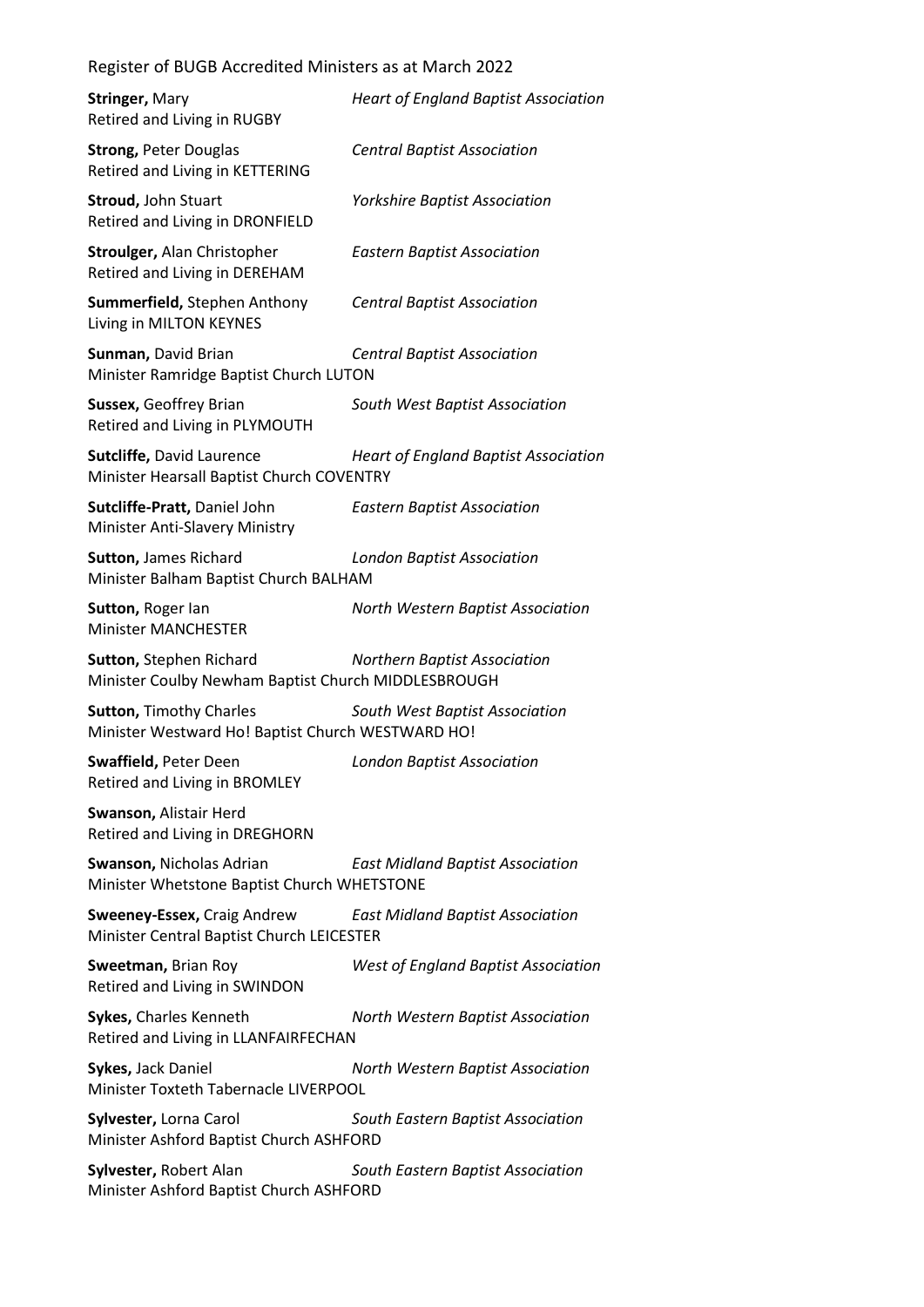**Tarring,** Keith *Eastern Baptist Association* Minister Comberton Baptist Church COMBERTON

**Taylor,** Alison Joyce *Central Baptist Association* Minister Bunyan Baptist Church STEVENAGE

**Taylor,** Alison Margaret *Eastern Baptist Association* Minister Potter Street Baptist Church HARLOW

**Taylor,** Anthony Philip *Northern Baptist Association* Retired and Living in KIRKBY STEPHEN

**Taylor,** Clifford Richmond *London Baptist Association* Retired and Living in WEMBLEY

**Taylor,** Clive Philip *South Wales Baptist Association* Retired and Living in CWMBRAN

**Taylor,** David John Sheer *Southern Counties Baptist Association* Minister Thatcham Baptist Church THATCHAM

**Taylor,** David Lees *Eastern Baptist Association* Retired and Living in HUNTINGDON

**Taylor,** John Andrew *West of England Baptist Association* Retired and Living in CIRENCESTER

**Taylor,** John Henry *Southern Counties Baptist Association* Minister POOLE

### **Taylor,** John Paul *Southern Counties Baptist Association* Retired and Living in CHIPPING NORTON

**Taylor,** Kevan Paul *Eastern Baptist Association* Retired and Living in SHERINGHAM

**Taylor,** Mark Stephen *Eastern Baptist Association* Chaplain Norfolk and Norwich University Hospital NORWICH

**Taylor,** Martin Howard *Central Baptist Association* Retired and Living in ST. ALBANS

**Taylor,** Mary Frances *Yorkshire Baptist Association* Regional Minister Yorkshire Baptist Association LEEDS

**Taylor,** Michael Hugh *Southern Counties Baptist Association* Retired and Living in OXFORD

**Taylor,** Michael John *Southern Counties Baptist Association* Retired and Living in BOURNEMOUTH

**Taylor,** Peter Idris *South Wales Baptist Association* Retired and Living in PONTYCLUN **Taylor,** Peter James *South West Baptist Association*

Retired and Living in ILMINSTER

**Taylor,** Roger Malcolm *Central Baptist Association* Minister Urban Expression, Potters Bar POTTERS BAR and Minister Grace Community Church (Potters Bar) HATFIELD

**Taylor,** Roger Patrick *Eastern Baptist Association* Retired and Living in WISBECH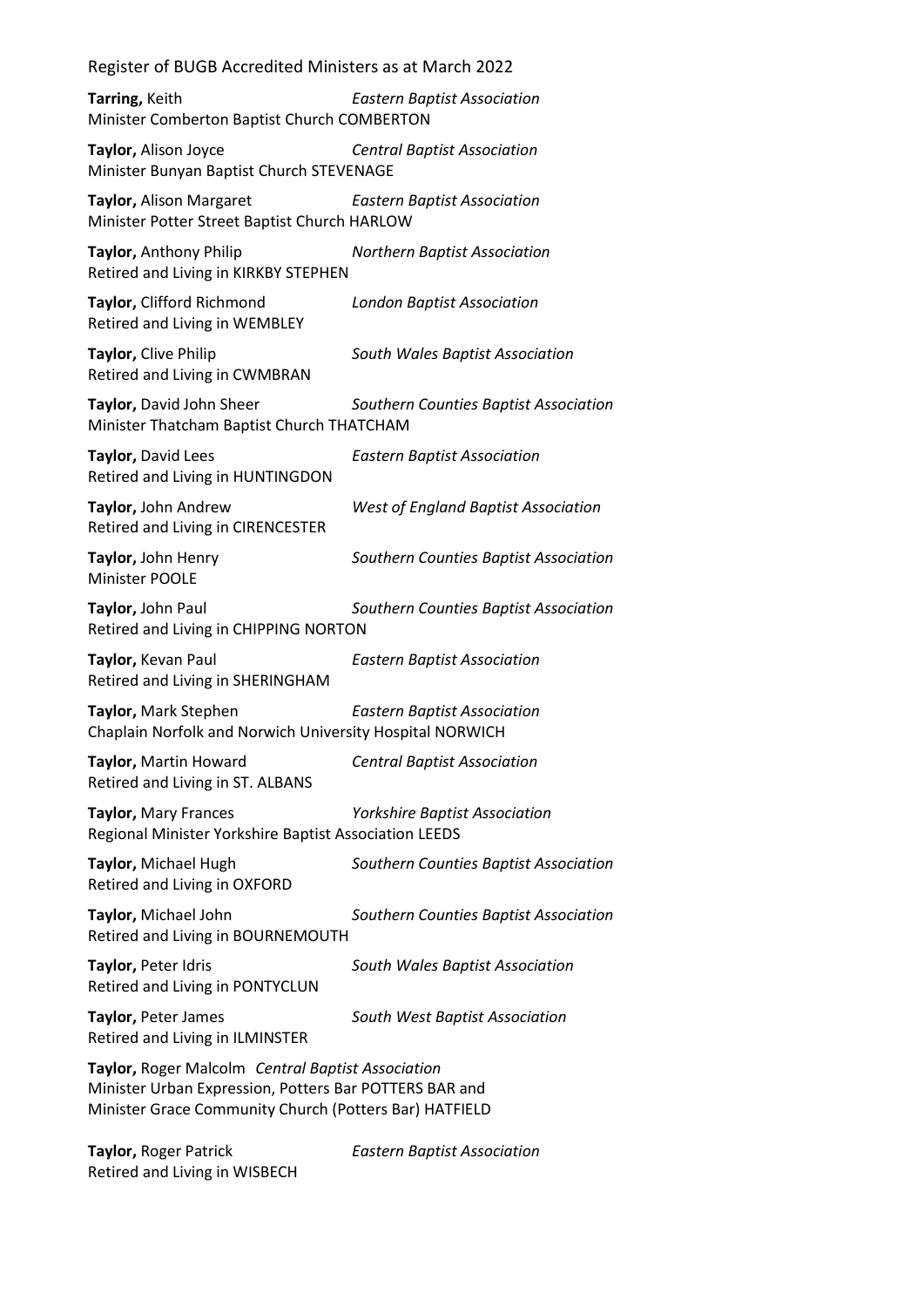| Register of BUGB Accredited Ministers as at March 2022 |  |  |  |  |  |
|--------------------------------------------------------|--|--|--|--|--|
|--------------------------------------------------------|--|--|--|--|--|

**Taylor,** Simon John *South West Baptist Association* Minister South Street Baptist Church Exeter & Brampford Speke EXETER

**Taylor,** Stephen Edwin *London Baptist Association* Retired and Living in EWELL

**Tekyi-Ansah,** Emmanuel *Southern Counties Baptist Association* Minister Trinity Baptist Church SLOUGH

**Telfer,** Henry Reid Retired and Living in KEITY

Retired and Living in BIRMINGHAM

**Tennant,** David Frank *Heart of England Baptist Association*

**Tennens,** Terry Ronald *Eastern Baptist Association* CEO National Society of Allied and Independent Funeral Directors and Minister Colchester Baptist Church COLCHESTER

**Tetley,** James Alastair Minister Crossroads Church GENEVA

**Thacker,** Anthony *East Midland Baptist Association* Retired and Living in HINCKLEY

**Tharby,** Norman William *Eastern Baptist Association* Retired and Living in STOWMARKET

**Thomas,** Adrian George *Southern Counties Baptist Association* Retired and Living in BOURNEMOUTH

**Thomas,** Andrew James *London Baptist Association* Minister Chadwell Heath Baptist Church ROMFORD

**Thomas,** Andrew James*West of England Baptist Association* Minister Amberley Road Baptist Church BRISTOL and Minister Stoke Gifford Baptist Church BRISTOL

| Thomas, Arfon Lloyd<br>Retired and Living in HAVERFORDWEST               | South Wales Baptist Association                                                                                        |
|--------------------------------------------------------------------------|------------------------------------------------------------------------------------------------------------------------|
| Thomas, Christopher Andrew John<br>Retired and Living in TEWKESBURY      | West of England Baptist Association                                                                                    |
| Thomas, Francis James<br>Living in BRIDGEND                              | South Wales Baptist Association                                                                                        |
| Thomas, George Michael<br>Retired and Living in GRANTHAM                 | <b>East Midland Baptist Association</b>                                                                                |
| Thomas, Glyn Stephen<br>Minister Frimley Baptist Church CAMBERLEY        | Southern Counties Baptist Association                                                                                  |
| Thomas, Ian Michael<br>Minister Oldfield Free Church (Baptist) GREENFORD | <b>London Baptist Association</b>                                                                                      |
| Thomas, James Richard                                                    | Southern Counties Baptist Association<br>Minister PORTSMOUTH and Minister Immanuel Baptist Church, Southsea PORTSMOUTH |
| <b>Thomas, Mark</b><br>Minister Bethesda Baptist Church ROGERSTONE       | <b>Gwent [Welsh] Baptist Association</b>                                                                               |
| Thomas, Michael John                                                     | North Western Baptist Association                                                                                      |

Retired and Living in BOLTON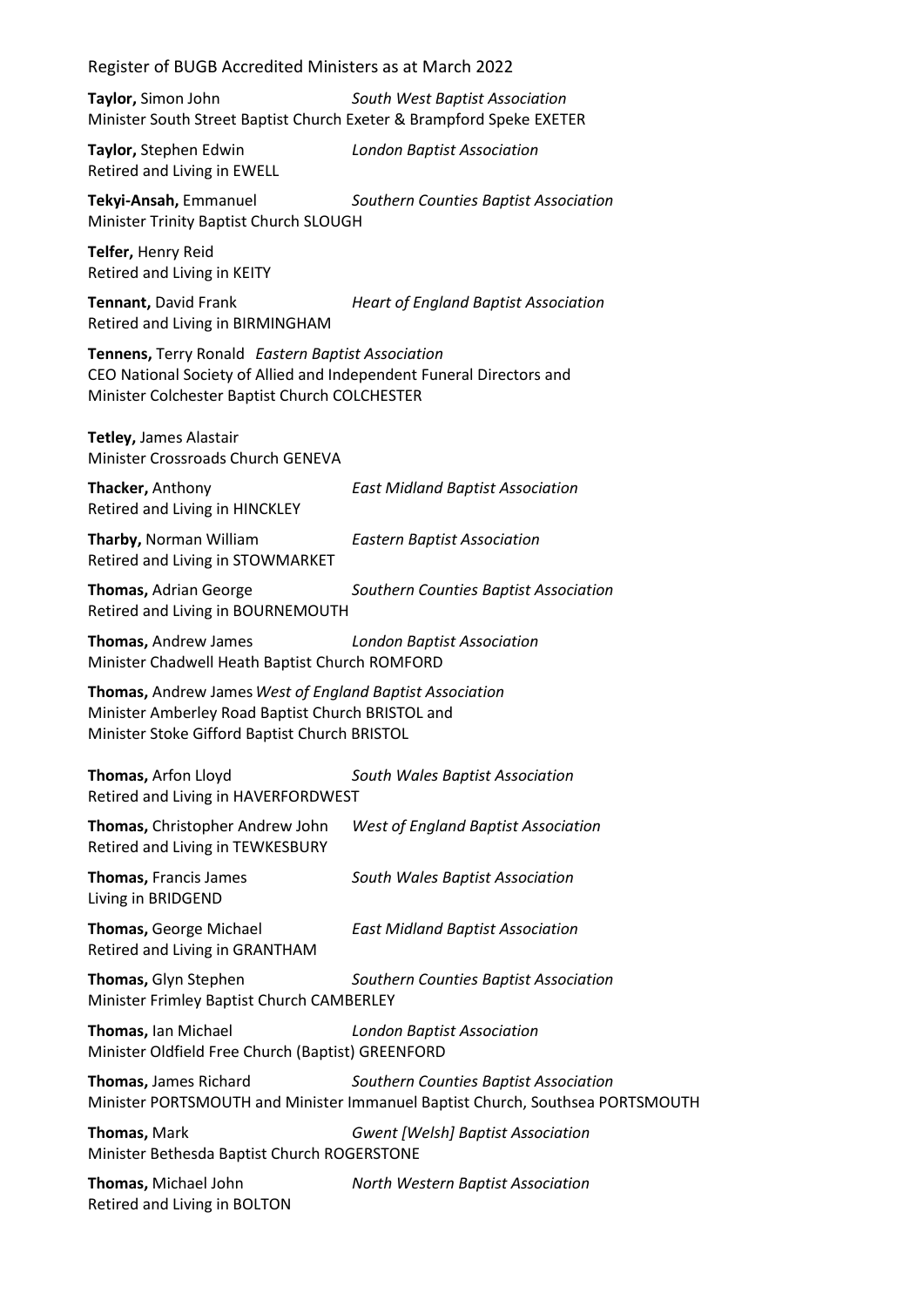| Register of BUGB Accredited Ministers as at March 2022                                                                        |                                             |  |
|-------------------------------------------------------------------------------------------------------------------------------|---------------------------------------------|--|
| Thomas, Peter<br>Minister North Springfield Baptist Church CHELMSFORD                                                         | <b>Eastern Baptist Association</b>          |  |
| Thomas, Peter Morgan<br>Retired and Living in ABERYSTWYTH                                                                     | Carmarthen and Cardigan Baptist Association |  |
| Thomas, Philip John<br>Retired and Living in LEAMINGTON SPA                                                                   | <b>Heart of England Baptist Association</b> |  |
| Thomas, Raymond<br>Retired and Living in BARNET                                                                               | <b>Central Baptist Association</b>          |  |
| Thomas, Samuel Brian<br>Retired and Living in FERNDOWN                                                                        | Southern Counties Baptist Association       |  |
| Thomas-Botwood, Nicola Angharad<br>Retired                                                                                    |                                             |  |
| Thomas-Botwood, Tudor James<br>Chaplain HM Forces                                                                             |                                             |  |
| Thomasson, Stephen Brian<br>Minister Witard Road Baptist Church NORWICH                                                       | <b>Eastern Baptist Association</b>          |  |
| Thompsett, Simon Paul<br>Minister Hill Street Baptist Church SWADLINCOTE                                                      | <b>East Midland Baptist Association</b>     |  |
| Thompson, John Arthur<br>Minister Penrallt Baptist Church BANGOR                                                              | North Western Baptist Association           |  |
| Thompson, John David<br>Retired and Living in IPSWICH                                                                         | <b>Eastern Baptist Association</b>          |  |
| Thompson, John Robert<br>Retired and Living in OLD ROAN                                                                       | North Western Baptist Association           |  |
| Thompson, Robert<br>Retired and Living in BEDWORTH                                                                            | <b>Heart of England Baptist Association</b> |  |
| Thompson, Susan Margaret<br>Retired and Living in SANDBACH                                                                    | North Western Baptist Association           |  |
| Thompson, Victoria Lynette<br>Minister Grange Road Baptist Church DARLINGTON and<br>Minister Darlington Tabernacle DARLINGTON | <b>Northern Baptist Association</b>         |  |
| Thomson, Andrew George<br>Retired and Living in LOUGHBOROUGH                                                                  | <b>East Midland Baptist Association</b>     |  |
| Thomson, Andrew Moon<br>Retired and Living in BIDEFORD                                                                        | South West Baptist Association              |  |
| Thomson, Graham Alexander<br>Retired and Living in BECKENHAM                                                                  | <b>London Baptist Association</b>           |  |
| Thomson, Ian Henderson<br>Minister Dunrossness Baptist Church SHETLAND                                                        |                                             |  |
| Thorington-Hassell, Jane<br>Retired and Living in FRINTON-ON-SEA                                                              | <b>Eastern Baptist Association</b>          |  |
| Thorne, Martyn Geoffrey<br>Retired and Living in WALLINGFORD                                                                  | Southern Counties Baptist Association       |  |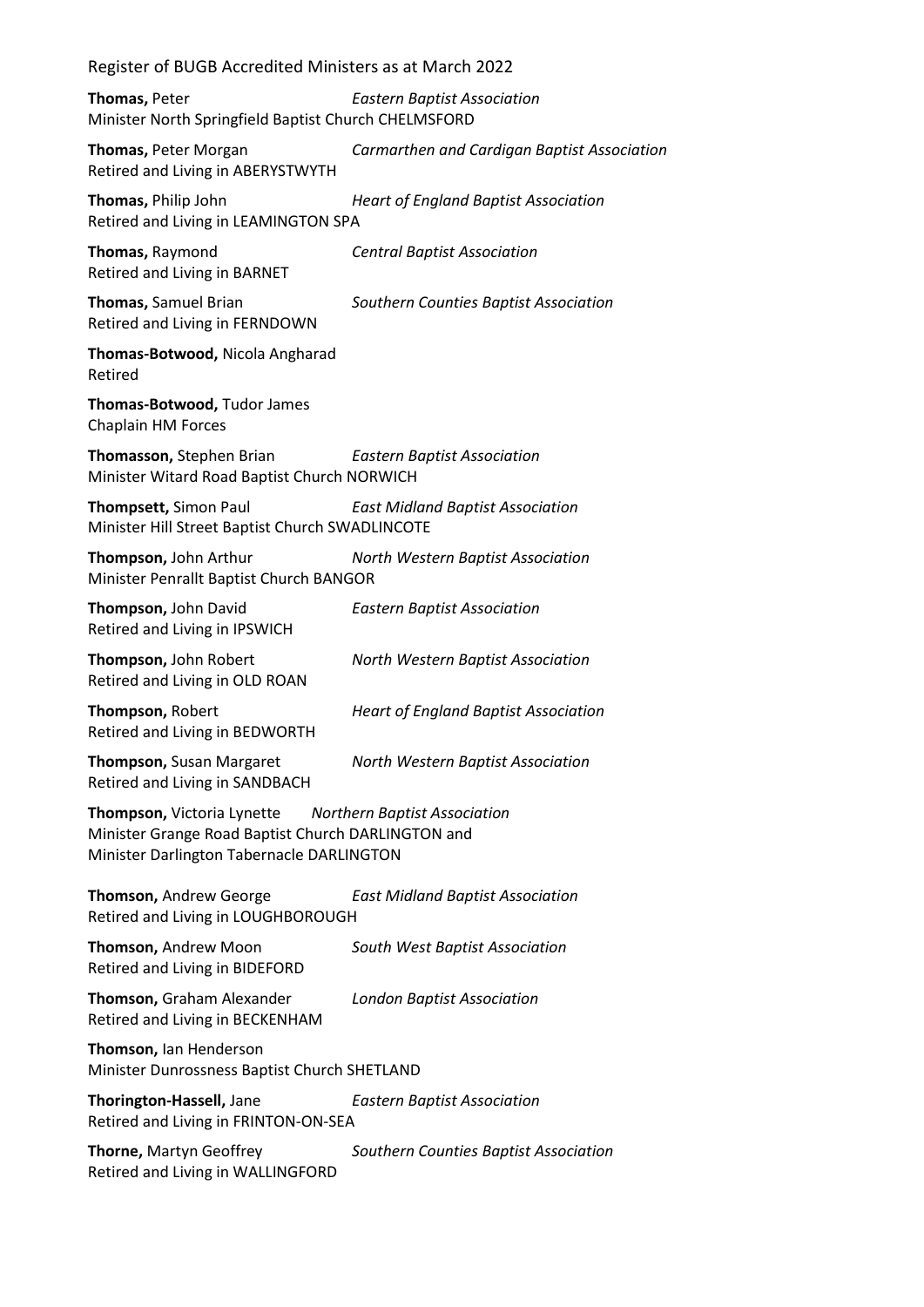**Thornley,** Ian Peter *Heart of England Baptist Association* Retired and Living in KIDDERMINSTER

**Thornton,** Michael Edward Ian *London Baptist Association* Minister Epsom Baptist Church EPSOM

**Thorpe,** Edward Charles *South West Baptist Association* Retired and Living in TORQUAY

**Thorpe,** Ian *Southern Counties Baptist Association* Minister Wimborne Baptist Church WIMBORNE

**Threshie,** Francis Duncan *South Eastern Baptist Association* Minister Tunbridge Wells Baptist Church TUNBRIDGE WELLS

**Thurgood,** Gillian *Yorkshire Baptist Association* Minister Guiseley Baptist Church GUISELEY

**Thwaites,** Sandra Marguerite *London Baptist Association* Minister North Hanwell Baptist Church HANWELL

**Tiab,** Gadalla Nagib Gadalla *South Eastern Baptist Association* Minister Arabic Community Church BRIGHTON and Minister East Worthing Baptist Church WORTHING

**Tidball,** Dianne *East Midland Baptist Association* Retired and Living in LEICESTER

**Tills,** Seyan Murray *South Eastern Baptist Association* Retired and Living in DEAL

**Timmins,** Jonathan *East Midland Baptist Association* Retired and Living in LINCOLN

**Timmins,** Mark *Heart of England Baptist Association* Retired and Living in STOURPORT ON SEVERN

**Timmins,** Susan *North Western Baptist Association* Retired and Living in NANTWICH

**Timothy,** Peter *Eastern Baptist Association* Minister Park Baptist Church GREAT YARMOUTH

**Timson,** Philip Mark *East Midland Baptist Association* Minister KingsGate Community Church PETERBOROUGH

**Tinning,** Stephen James Adrian *Southern Counties Baptist Association* Faith and Society Team Baptist Union of Great Britain

**Tiso,** Ruth Akosua *East Midland Baptist Association* Minister Pear Tree Road Baptist Church DERBY

**Tolson,** Norman Jeffrey *South West Baptist Association* Retired and Living in LISKEARD

**Took,** Patricia Margaret *Yorkshire Baptist Association* Retired and Living in ROBIN HOOD'S BAY

**Toseland,** Nathan Paul *Central Baptist Association* Minister Long Buckby Baptist Church LONG BUCKBY

**Tout,** Philip John *South Eastern Baptist Association* Retired and Living in WORTHING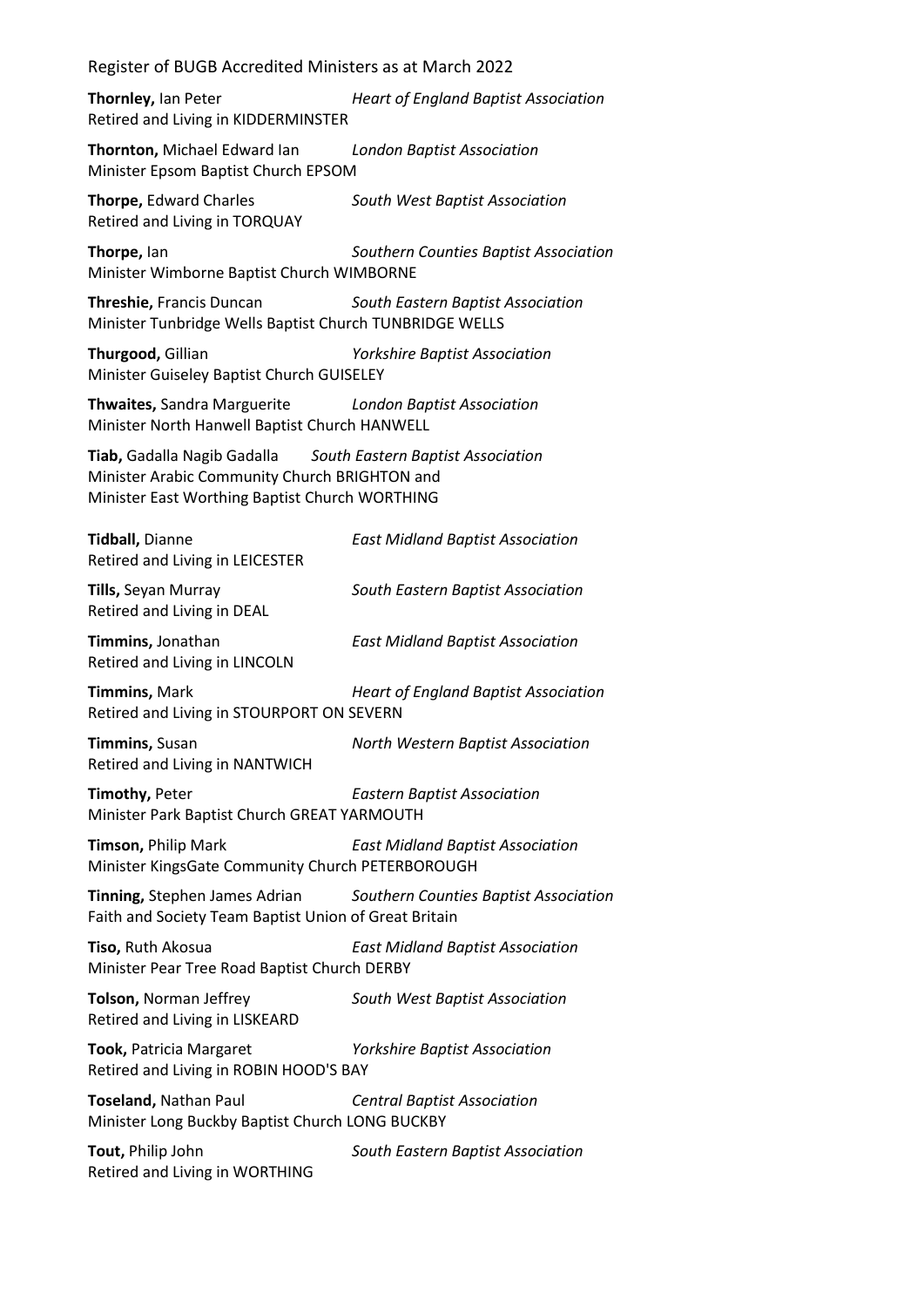| Register of BUGB Accredited Ministers as at March 2022                                                |                                                                                                                                           |  |
|-------------------------------------------------------------------------------------------------------|-------------------------------------------------------------------------------------------------------------------------------------------|--|
| Travers, Martyn Paul<br>Minister Orpington Baptist Church ORPINGTON                                   | <b>London Baptist Association</b>                                                                                                         |  |
| Treharne, Brian<br>Retired and Living in PLYMOUTH                                                     | South West Baptist Association                                                                                                            |  |
| Tricker, Matthew Stephen<br>Minister Jerusalem Baptist Church PENTREBACH                              | South Wales Baptist Association                                                                                                           |  |
| Trickey, Robert John<br>Retired and Living in BATH                                                    | West of England Baptist Association                                                                                                       |  |
| Troughton, Patricia Jean<br>Retired and Living in CAMBRIDGE                                           | <b>Eastern Baptist Association</b>                                                                                                        |  |
| Trudgian, Brian David<br>Retired and Living in SOUTHPORT                                              | North Western Baptist Association                                                                                                         |  |
| Trumper, Jonathan James<br>Retired and Living in TUNBRIDGE WELLS                                      | South Eastern Baptist Association                                                                                                         |  |
| Trykush, Charlotte Elizabeth                                                                          | West of England Baptist Association<br>Families Worker Gloucestershire Methodist Circuit and Families Worker Christ Church LEP NAILSWORTH |  |
| Tubbs, Gordon Lionel<br>Retired and Living in IPSWICH                                                 | <b>Eastern Baptist Association</b>                                                                                                        |  |
| Tubby, David Peter<br>Minister Heaton Baptist Church NEWCASTLE UPON TYNE                              | <b>Northern Baptist Association</b>                                                                                                       |  |
| Tuck, Derek Edward<br>Retired and Living in MILLOM                                                    | North Western Baptist Association                                                                                                         |  |
| Tucker, Benjamin Russell<br>Minister Seaton Baptist Church SEATON                                     | South West Baptist Association                                                                                                            |  |
| Tunstall, Angela Mai<br>Retired and Living in MANCHESTER                                              | North Western Baptist Association                                                                                                         |  |
| Turck, Kai Martin<br>Minister Kimble Free Church LITTLE KIMBLE                                        | <b>Central Baptist Association</b>                                                                                                        |  |
| Turnbull, Michael John<br>Retired and Living in BRIGHTON                                              | South Eastern Baptist Association                                                                                                         |  |
| Turnbull, William Wright Agnew<br>Retired and Living in LARBERT                                       |                                                                                                                                           |  |
| Turner, Gordon James<br>Retired and Living in ALNWICK                                                 | <b>Northern Baptist Association</b>                                                                                                       |  |
| Turner, Jeanette Pauline<br>Retired and Living in NEWENT                                              | <b>West of England Baptist Association</b>                                                                                                |  |
| Turner, Mark Wreford<br>Minister Bedworth Baptist Church BEDWORTH                                     | <b>Heart of England Baptist Association</b>                                                                                               |  |
| Turner, Martin Maximillian Barnaby Central Baptist Association<br>Retired and Living in RICKMANSWORTH |                                                                                                                                           |  |
| Tutte, Christopher David<br>Minister Lliswerry Baptist Church NEWPORT                                 | South Wales Baptist Association                                                                                                           |  |
| Tutton, lan                                                                                           | <b>London Baptist Association</b><br>Minister Hampstead Garden Suburb Free Church HAMPSTEAD GARDEN SUBURB                                 |  |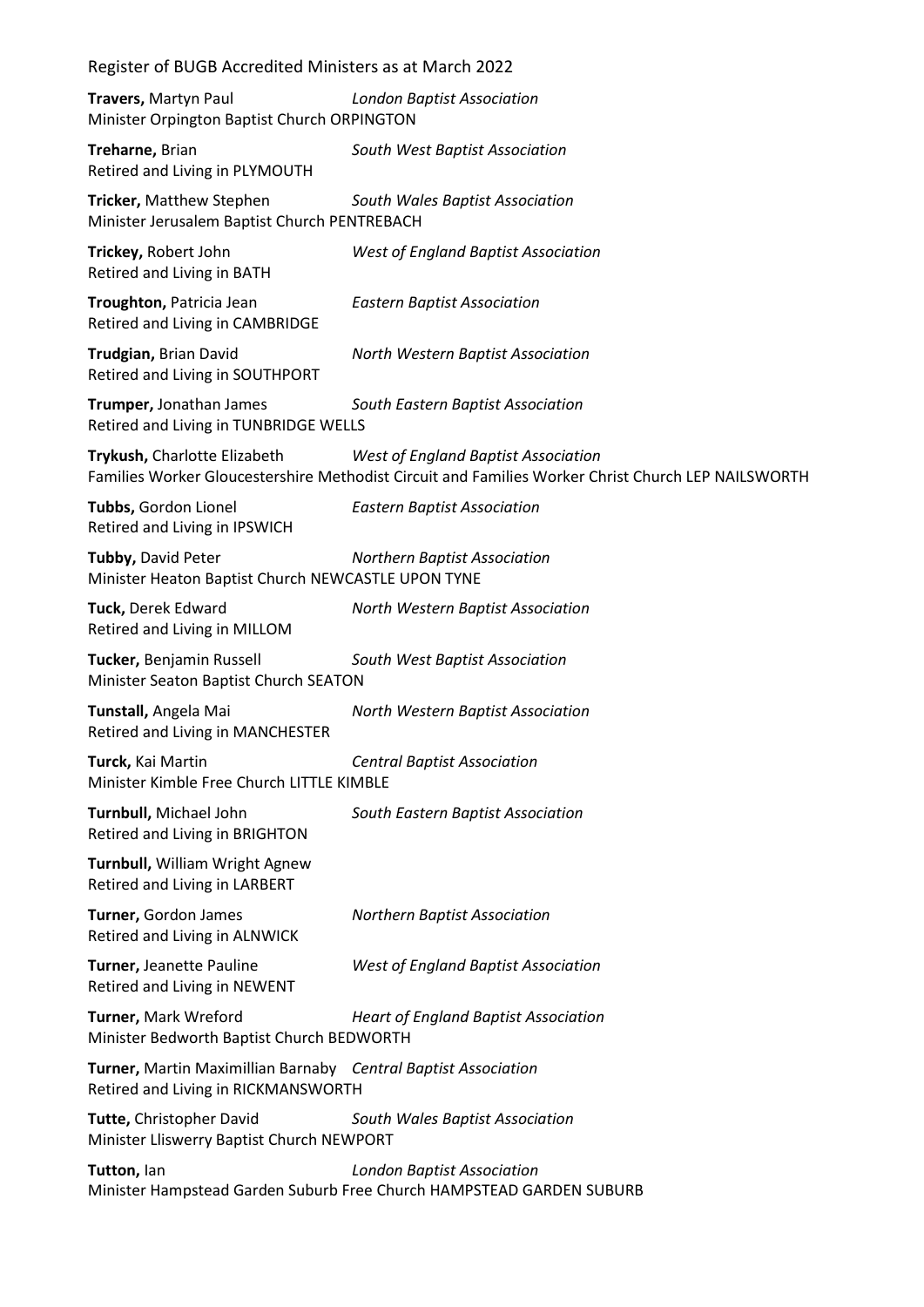**Twigg,** Emily Catherine *South West Baptist Association* Minister Upton Vale Baptist Church TORQUAY

**Twilley,** Andrew Douglas *South Eastern Baptist Association* Training Officer URC Ministry

**Tydeman,** Michael James *Southern Counties Baptist Association* Minister Bloxham Baptist Church BLOXHAM

**Tyler,** Elisabeth *Heart of England Baptist Association* Minister Birmingham Central Baptist Church BIRMINGHAM

**Tyler,** Paul Anthony *Heart of England Baptist Association* Minister Birmingham Central Baptist Church BIRMINGHAM

Retired and Living in BRIDGEND

**Tyson,** Geoffrey Ian *South Wales Baptist Association*

**Uffindell,** Michael Chaplain HM Forces

**Uitterdijk,** Rosemary *North Western Baptist Association* Minister Ellesmere Port Community Ministry ELLESMERE PORT

**Ulanowski,** Mark *Eastern Baptist Association* Minister Sudbury Baptist Church SUDBURY

**Ullyatt,** Katy Margaret *Southern Counties Baptist Association* Minister Downton Baptist Church DOWNTON

**Unsworth,** Paul Anthony *London Baptist Association* Minister Kahaila LONDON

**Upton,** Christopher Simon *Yorkshire Baptist Association*

Minister West Lane Baptist Church, Haworth KEIGHLEY

**Urwin,** Carolyn Mary *North Western Baptist Association* Minister Latchford Baptist Church WARRINGTON

**Urwin,** David Arthur *North Western Baptist Association* Retired and Living in BOOTLE

**van den Berg,** Clare Gillian *South Eastern Baptist Association* Minister Strode Crescent Baptist Church SHEERNESS

**van den Heuvel,** Remco Nicolaas Antonius Maria *Central Baptist Association* Minister Wendover Free Church AYLESBURY

**Vaswani,** Astrid Ellen *Southern Counties Baptist Association* Minister Thornhill Baptist Church SOUTHAMPTON

**Vaswani,** Paul Tolaram *Southern Counties Baptist Association* Minister Thornhill Baptist Church SOUTHAMPTON

**Vaughan,** Tania Jane *West of England Baptist Association* Minister Little Stoke Baptist Church BRISTOL

**Vaughan-Davies,** Jonathan Paul *South Wales Baptist Association* Minister Bethel Baptist Church CARDIFF

**Vellacott,** Timothy Paul *South Eastern Baptist Association* Minister Holland Road Baptist Church HOVE

**Vendy,** Barry Gordon *Eastern Baptist Association* Retired and Living in CAMBRIDGE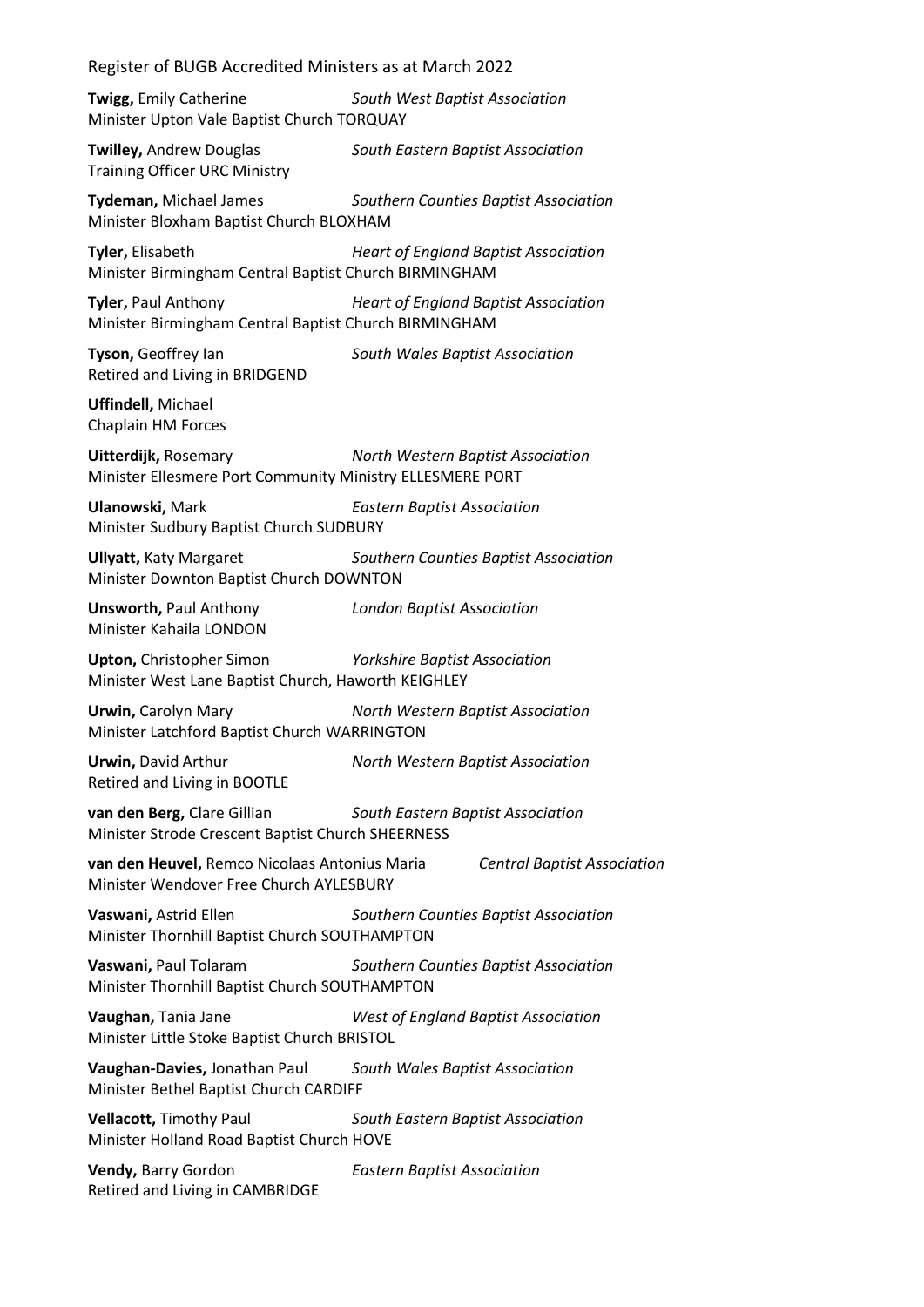**Vernon,** Thomas David Eric *Eastern Baptist Association* Minister Earls Hall Baptist Church WESTCLIFF ON SEA

**Vickery,** Phillip John *Southern Counties Baptist Association* Training Officer Southern Counties Baptist Association and Minister Warren Park Cafe Church HAVANT

**Vidler,** Janet Susan *South Eastern Baptist Association* Minister Community Church Robertsbridge ROBERTSBRIDGE

**Vidler,** Michael John *Central Baptist Association* Retired and Living in KETTERING **Vincent,** Raymond Leonard *South Wales Baptist Association*

Retired and Living in MOUNTAIN ASH

**Vittle,** Wynn *Carmarthen and Cardigan Baptist Association* Retired and Living in CARMARTHEN

**Voke,** Christopher James *London Baptist Association* Retired and Living in SOUTH NORWOOD

**Wade,** Norman *North Western Baptist Association* Retired and Living in PRESCOT

**Wade,** Peter *Heart of England Baptist Association* Retired and Living in ROSS ON WYE

**Wade,** William *Central Baptist Association* Minister Life Church CUFFLEY

**Wadsworth,** Alan Richard *North Western Baptist Association* Minister Caton Baptist Church CATON

**Wakefield,** Jennifer Margaret *North Western Baptist Association* Retired and Living in CREWE

**Walford,** John Colin *Eastern Baptist Association* Minister Bishop's Stortford Baptist Church BISHOP'S STORTFORD

**Walker,** Anthony Cullingford *Heart of England Baptist Association* Retired and Living in KINGS NORTON

**Walker,** Christopher James *Southern Counties Baptist Association* Minister Eastleigh Baptist Church EASTLEIGH

**Walker,** Ivor Walter *East Midland Baptist Association* Retired and Living in MANSFIELD

**Walker,** Jack Cameron *Southern Counties Baptist Association* Minister Whitchurch Baptist Church WHITCHURCH

**Walker,** Kenneth Stephen *North Western Baptist Association* Retired and Living in CHESTER

**Walker,** Neil *Eastern Baptist Association* Retired and Living in REEPHAM

**Walker,** Norman *East Midland Baptist Association* Retired and Living in LINCOLN

Retired and Living in SELLY PARK

**Walker,** Paul Frederick *Heart of England Baptist Association*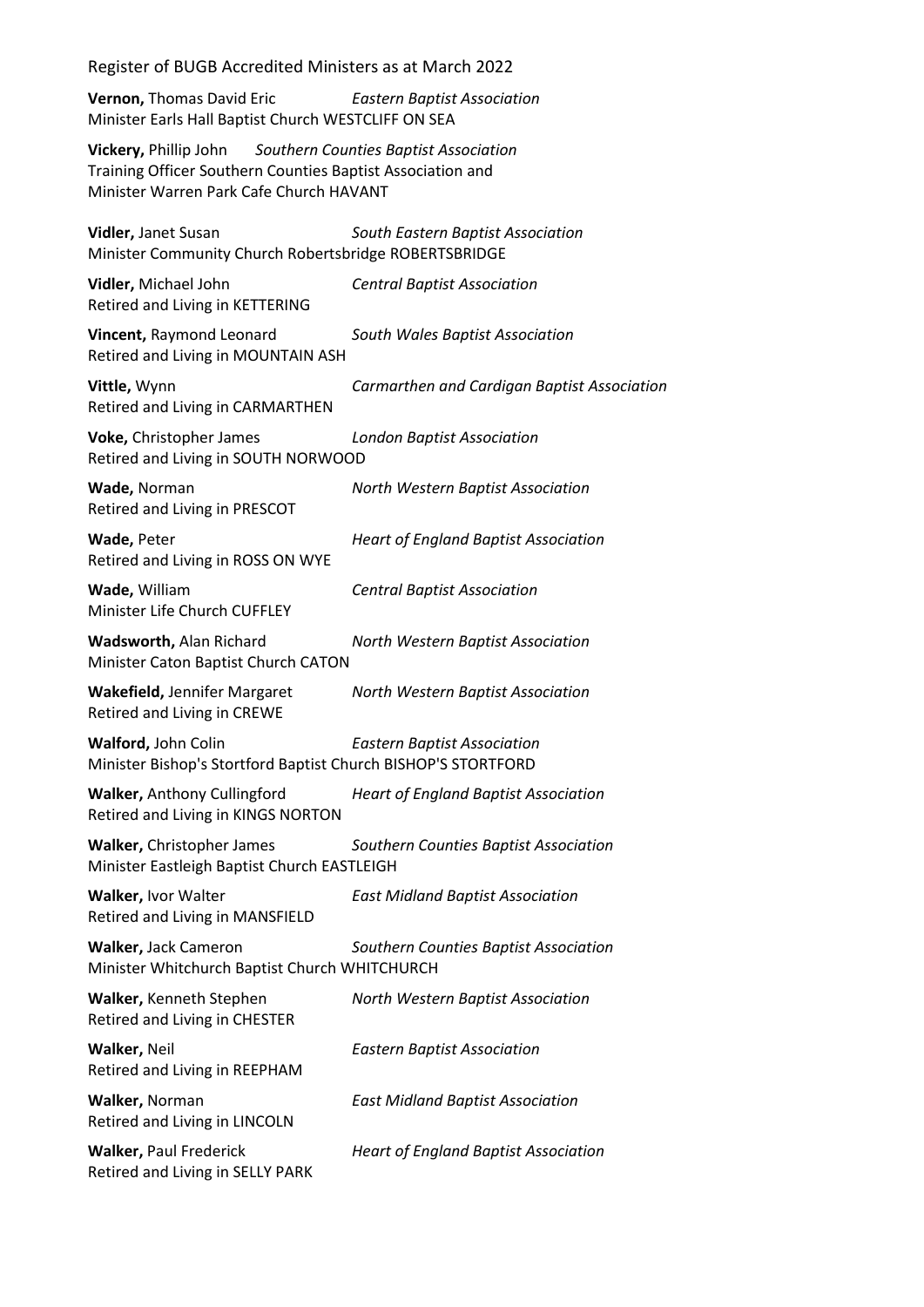**Walker,** Richard Andrew Retired and Living in FRANCE

**Walker-Williams,** Stephen James *Central Baptist Association* Minister Gold Hill Baptist Church GERRARDS CROSS

**Waller,** Douglas Stephen *Eastern Baptist Association* Minister Woodbridge Quay Church WOODBRIDGE

**Wallis,** Steven Martin *Radnorshire & Montgomeryshire Baptist Assoc* Minister Newbridge on Wye Baptist Church NEWBRIDGE

**Walter,** Gavin *Eastern Baptist Association* Minister Garland Street Baptist Church BURY ST. EDMUNDS

**Walters,** Brian Ian *Yorkshire Baptist Association* Retired and Living in HOLMFIRTH

**Walters,** Geoffrey *South Eastern Baptist Association*

Retired and Living in ASHFORD

**Walters,** Rhodri James *South Eastern Baptist Association* Minister The Baptist Church, St Peters BROADSTAIRS

**Walton,** Barry *Eastern Baptist Association* Retired and Living in BRAINTREE

**Walton,** Gregory *North Western Baptist Association* Retired and Living in

**Warboys,** David Andrew *Central Baptist Association* Minister Great Ashby Community Church STEVENAGE

**Warburton,** John Philip *East Midland Baptist Association* Retired and Living in PETERBOROUGH

**Warburton,** Philip Mark *London Baptist Association* Minister E1 Community Church SHADWELL

**Ward,** Adrian Mark *Eastern Baptist Association* Minister South Woodham Evangelical Church SOUTH WOODHAM FERRERS

**Ward,** Alan *Yorkshire Baptist Association* Minister St.Thomas Crookes SHEFFIELD

**Ward,** Joel David *Yorkshire Baptist Association* Minister Bentley Baptist Church DONCASTER

**Wareham,** Antony *West of England Baptist Association* Minister Clevedon Baptist Church CLEVEDON

**Wareham,** Garry John *North Western Baptist Association* Minister Market Street Church NANTWICH

**Warmington,** Graham Francis *West of England Baptist Association* Retired and Living in WESTBURY

**Warner,** Mark Ashton *Southern Counties Baptist Association* Retired and Living in POOLE

**Warnock,** Rachael *Central Baptist Association* Minister Emmanuel Group of Churches NORTHAMPTON

**Warren,** David Michael *Southern Counties Baptist Association* Retired and Living in SLOUGH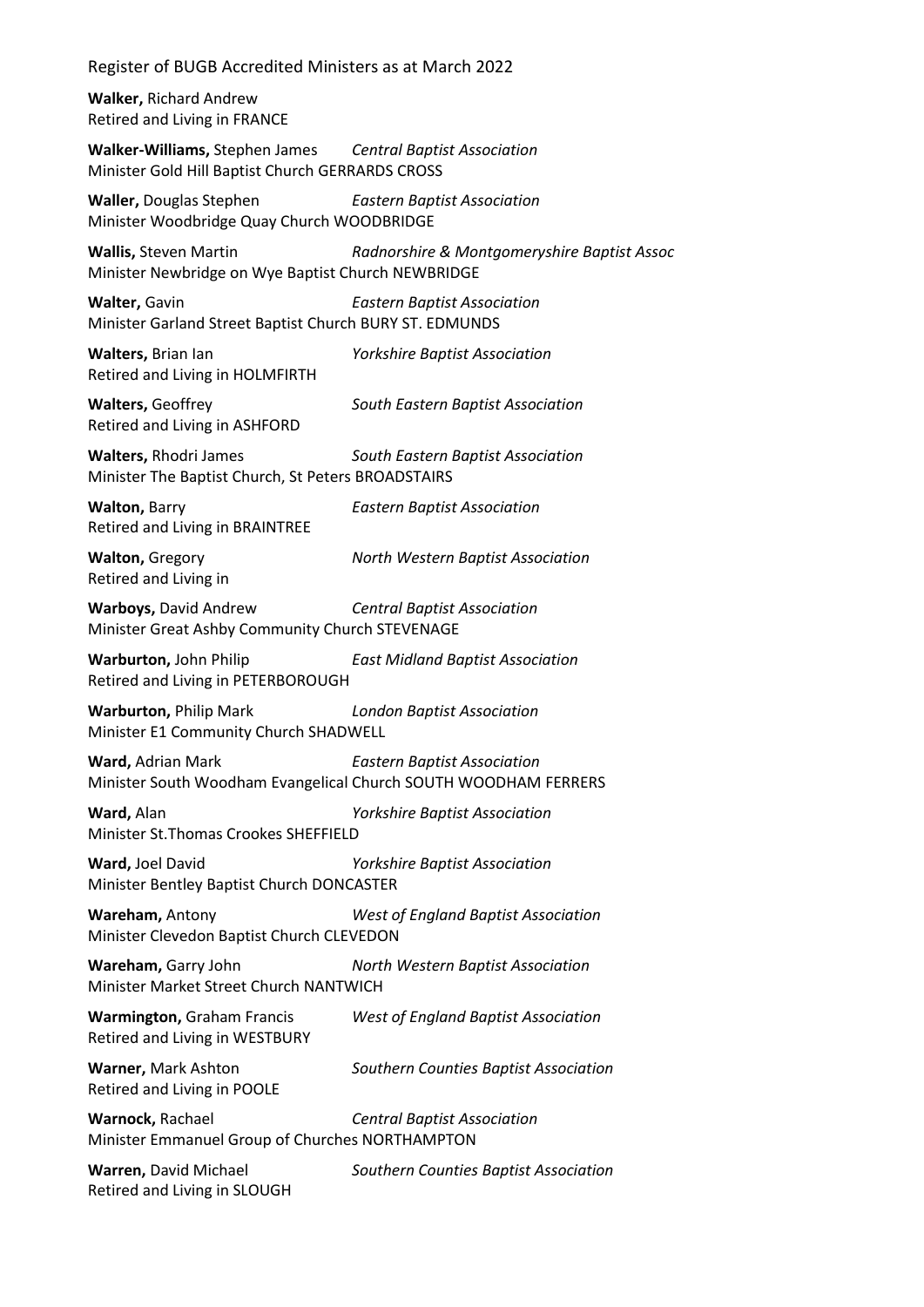**Warren,** Richard John *East Midland Baptist Association* Minister The Well, Retford Baptist Church RETFORD

**Warrington,** David Alfred *Northern Baptist Association* Retired and Living in NORTHALLERTON

**Watkins,** Graham Robert *East Midland Baptist Association* Minister Derby Urban Church DERBY and Minister Boulton Lane Baptist Church DERBY

**Watkins,** Howard Vincent *West Glamorgan [Welsh] Baptist Association* Minister Carmel Baptist Chapel SWANSEA and Association Secretary West Glamorgan (Welsh) Baptist Association

**Watkins,** Roger Geoffrey *Eastern Baptist Association* Retired and Living in ST NEOTS

**Watkinson,** Doreen *North Western Baptist Association* Retired and Living in MANCHESTER

**Watson,** Glyn-ArthurAshley *North Western Baptist Association* Minister Sussex Street Christian Centre RHYL and Missioner North Western Baptist Association WIGAN

**Watson,** James Alexander Retired and Living in WEST KILBRIDE

**Watson,** James William Gareth *West of England Baptist Association* Minister Westbury on Trym Baptist Church BRISTOL

**Watson,** Rachel *Southern Counties Baptist Association* Minister Freemantle Baptist Church SOUTHAMPTON

**Watterson,** James Samuel *North Western Baptist Association* Minister Carey Baptist Church PRESTON

**Watts,** Diane Elizabeth *South Eastern Baptist Association* Faith and Society Team Baptist Union of Great Britain

**Watts,** Graham John *South Wales Baptist Association* Retired and Living in CARDIFF

**Waugh,** Andrew Alexander *Northern Baptist Association* Retired and Living in STOCKTON-ON-TEES

**Waugh,** Ian Maurice Astor *South Wales Baptist Association* Minister Bethany Baptist Church RISCA

**Waugh,** Niels Alfred *Heart of England Baptist Association* Retired and Living in HEREFORD **Waugh,** Shayla Frances *Heart of England Baptist Association* EARDISLEY

**Wearing,** Amy Louise *Heart of England Baptist Association* Minister Upton upon Severn Baptist Church UPTON UPON SEVERN

**Weaver,** John David *Central Baptist Association* Retired and Living in ODELL

**Webb,** Jane Elizabeth Katharine *East Midland Baptist Association* Retired and Living in CHELLASTON

**Webb,** Marilyn *Eastern Baptist Association* Retired and Living in LEIGH-ON-SEA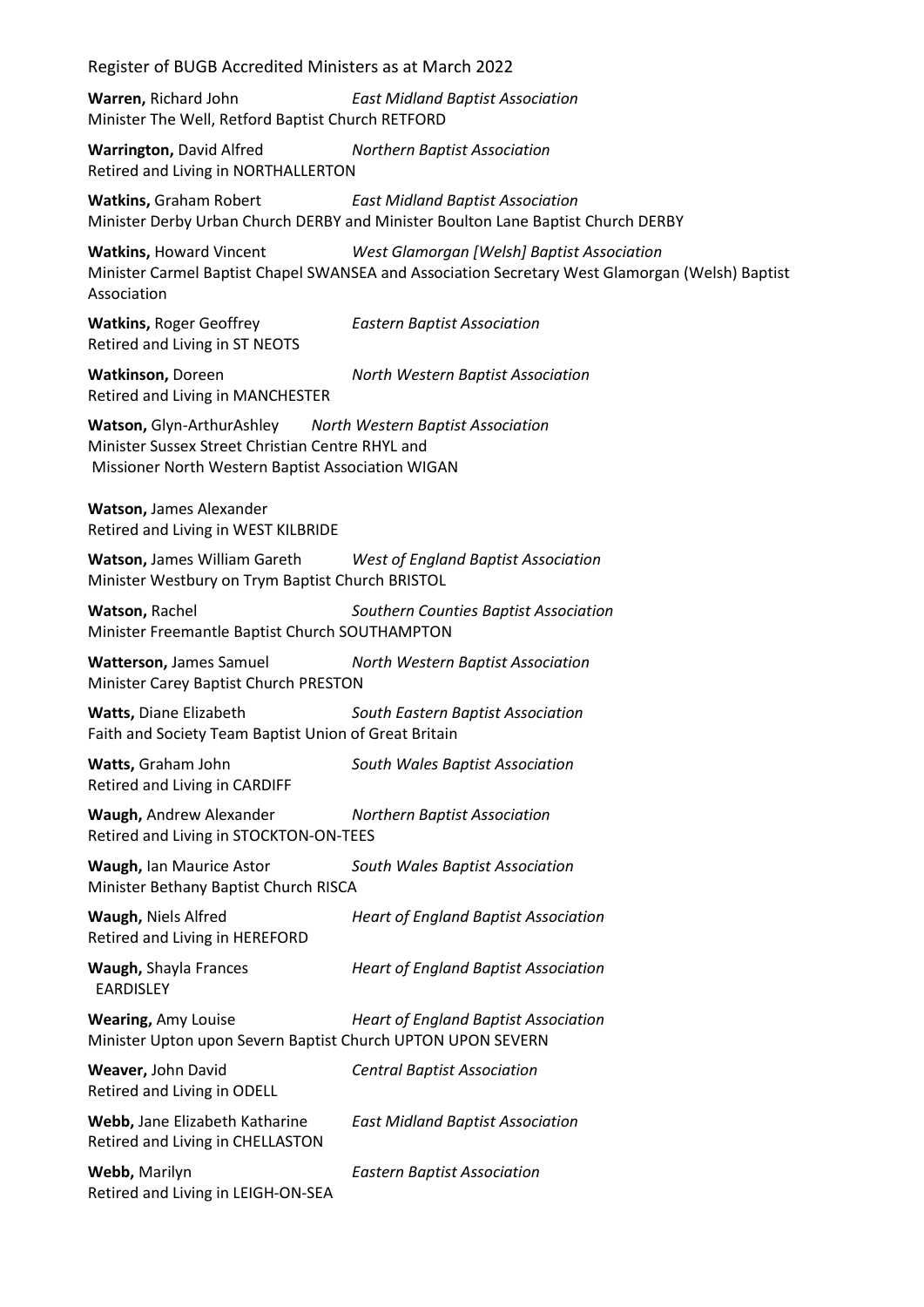| Webb, Peter<br>Retired and Living in BRISTOL                                      | <b>West of England Baptist Association</b>                                                                                      |
|-----------------------------------------------------------------------------------|---------------------------------------------------------------------------------------------------------------------------------|
| Webb, Philip<br>Retired and Living in DERBY                                       | <b>East Midland Baptist Association</b>                                                                                         |
| <b>Webb, Richard Graeme</b><br>Pioneer GIANT Pioneering Ministry                  | <b>Central Baptist Association</b>                                                                                              |
| Webber, Louise Alice<br>Minister Broadway Baptist Church CHESHAM                  | <b>Central Baptist Association</b>                                                                                              |
| Webster, Kieran James<br>Living in MORGANSTOWN                                    | South Wales Baptist Association                                                                                                 |
| <b>Weddell, Heather Carole</b><br>Minister Cowbridge United Free Church COWBRIDGE | South Wales Baptist Association                                                                                                 |
| Welch, Mark John<br>Minister Burton Latimer Baptist Church BURTON LATIMER         | <b>Central Baptist Association</b>                                                                                              |
| <b>Welch, Timothy Bernard</b>                                                     | West of England Baptist Association<br>Tutor Bristol Baptist College CLIFTON and Minister Hesters Way Baptist Church CHELTENHAM |
| Weldon, Michael Richard<br>Retired and Living in BRIDGEND                         | South Wales Baptist Association                                                                                                 |
| <b>Welford, Kenneth Patrick</b><br>Retired and Living in BABBACOMBE               | South West Baptist Association                                                                                                  |
| <b>Welford, Nicholas</b><br>Minister Church4u PICKERING                           | <b>Yorkshire Baptist Association</b>                                                                                            |
| Wellbelove, Dawn April<br>Evangelist Kent Thameside Project (SEBA) GRAVESEND      | South Eastern Baptist Association                                                                                               |
| <b>Weller, Conrad Paul</b><br>Minister Kirby Muxloe Free Church KIRBY MUXLOE      | <b>East Midland Baptist Association</b>                                                                                         |
| Wellman, Kelly<br>Living in BIRMINGHAM                                            | <b>Heart of England Baptist Association</b>                                                                                     |
| <b>Wells, Francis William</b><br>Retired and Living in NEWPORT                    | South Wales Baptist Association                                                                                                 |
| Wells, Frank<br>Retired and Living in WOODHALL SPA                                | <b>East Midland Baptist Association</b>                                                                                         |
| West, Andrew Brian<br>Living in DONCASTER                                         | <b>Yorkshire Baptist Association</b>                                                                                            |
| <b>West, David Charles</b><br>Retired and Living in GRANTHAM                      | <b>East Midland Baptist Association</b>                                                                                         |
| West, David Kenneth<br>Retired and Living in TAUNTON                              | South West Baptist Association                                                                                                  |
| West, Pauline Ann<br>Retired and Living in ST COLUMB                              | South West Baptist Association                                                                                                  |
| West, Reginald Richard<br>Retired and Living in WESTCLIFF ON SEA                  | <b>Eastern Baptist Association</b>                                                                                              |
| Western, John Robert<br>Pioneer South Eastern Baptist Association                 | South Eastern Baptist Association                                                                                               |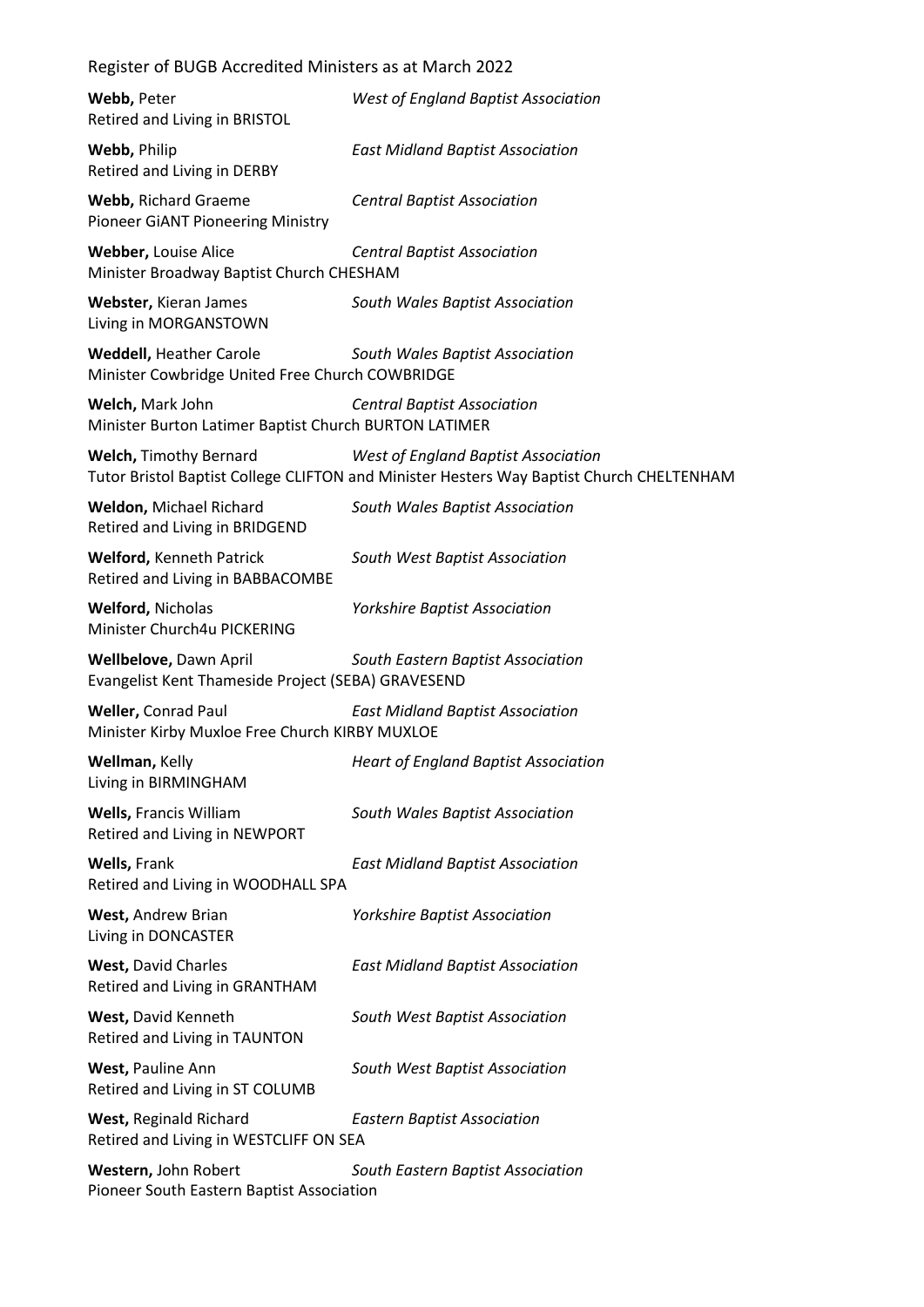| Register of BUGB Accredited Ministers as at March 2022                                       |                                                                                                                |  |
|----------------------------------------------------------------------------------------------|----------------------------------------------------------------------------------------------------------------|--|
| Weston, Christopher Colin<br>Retired and Living in LEICESTER                                 | <b>East Midland Baptist Association</b>                                                                        |  |
| Westwood, Alan Robert<br>Retired and Living in WORCESTER                                     | <b>Heart of England Baptist Association</b>                                                                    |  |
| Westwood, Eric John<br>Retired and Living in SOLIHULL                                        | <b>Heart of England Baptist Association</b>                                                                    |  |
| Whaley, Martin<br>Minister Wealdstone Baptist Church WEALDSTONE                              | <b>London Baptist Association</b>                                                                              |  |
| <b>Whalley, William Ernest</b><br>Retired and Living in HUDDERSFIELD                         | <b>Yorkshire Baptist Association</b>                                                                           |  |
| <b>Wharin, Thomas Tyndale</b><br>Minister Wotton under Edge Baptist Church WOTTON-UNDER-EDGE | West of England Baptist Association                                                                            |  |
| Whayman, Peter Eustace<br>Retired and Living in LUDLOW                                       | <b>Heart of England Baptist Association</b>                                                                    |  |
| Wheatley, David John<br>Minister King's Community Church LETCHWORTH GARDEN CITY              | <b>Central Baptist Association</b>                                                                             |  |
| <b>Wheatley, Judith Mary</b><br>Minister Anderson Baptist Church READING                     | Southern Counties Baptist Association                                                                          |  |
| Wheeler, Paul Michael<br>Minister Stockton Heath Christian Fellowship WARRINGTON             | North Western Baptist Association                                                                              |  |
| Wheelhouse, Roger James<br>Retired and Living in STROUD                                      | West of England Baptist Association                                                                            |  |
| White, Andrew James                                                                          | <b>London Baptist Association</b><br>Minister Northumberland Heath Baptist Church ERITH and Chaplain HM Forces |  |
| White, Brian Andrew<br>Minister Wollaston Baptist Church WOLLASTON                           | <b>Central Baptist Association</b>                                                                             |  |
| White, Christopher Michael<br>Chaplain Queen Elizabeth The Queen Mother Hospital MARGATE     | South Eastern Baptist Association                                                                              |  |
| White, Colin James<br>Retired and Living in MATLOCK                                          | <b>East Midland Baptist Association</b>                                                                        |  |
| White, Graham John<br>Retired and Living in SCARBOROUGH                                      | <b>Yorkshire Baptist Association</b>                                                                           |  |
| White, Ian Richard<br>Retired and Living in CHURCHDOWN                                       | West of England Baptist Association                                                                            |  |
| White, Kevin<br>Minister Spurgeon Baptist Church BLETCHLEY                                   | <b>Central Baptist Association</b>                                                                             |  |
| White, Paul Philip<br>Chaplain Berkshire Healthcare NHS Foundation Trust                     | Southern Counties Baptist Association                                                                          |  |
| White, Robert David<br>Retired and Living in MACCLESFIELD                                    | North Western Baptist Association                                                                              |  |
| <b>Whitehall, David William</b><br>Retired and Living in PRESCOT                             | North Western Baptist Association                                                                              |  |
| Whiteley, Christopher Norman<br>Retired and Living in MACCLESFIELD                           | North Western Baptist Association                                                                              |  |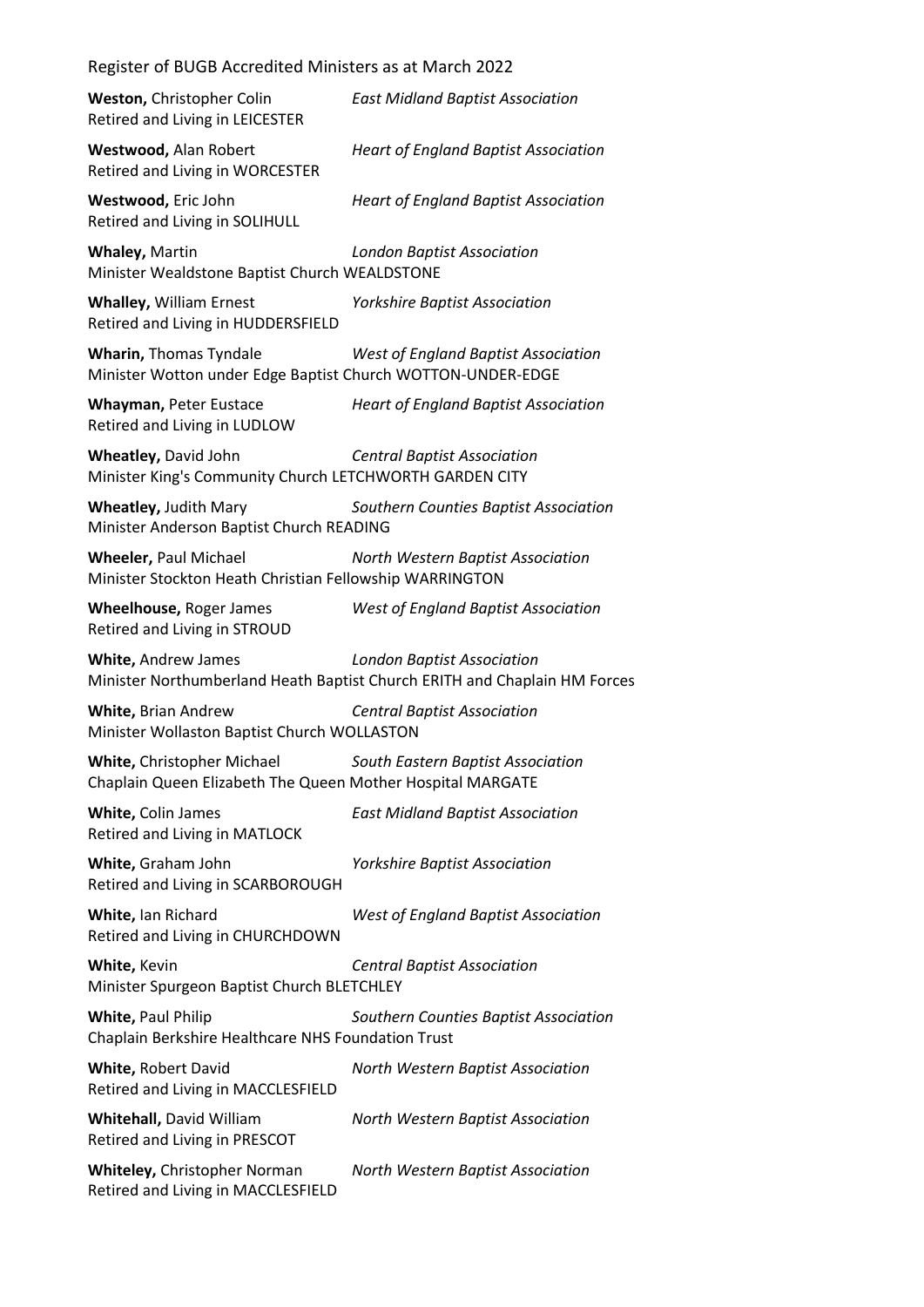| Register of BUGB Accredited Ministers as at March 2022                                                |                                             |  |
|-------------------------------------------------------------------------------------------------------|---------------------------------------------|--|
| Whitfield, Raymond Herbert<br>Retired and Living in NOTTINGHAM                                        | <b>East Midland Baptist Association</b>     |  |
| <b>Whiting, Catherine Mary</b><br>Minister QE Park Baptist Church GUILDFORD                           | South Eastern Baptist Association           |  |
| <b>Whitlock, David William</b><br>Retired and Living in DISS                                          | <b>Eastern Baptist Association</b>          |  |
| Whitmill, Neil John<br>Retired and Living in ARLESEY                                                  | <b>Central Baptist Association</b>          |  |
| Whittaker, Maurice Arthur<br>Retired and Living in UTTOXETER                                          | <b>Heart of England Baptist Association</b> |  |
| Whyman, Joan Merril<br>Retired and Living in STRATFORD ON AVON                                        | <b>Heart of England Baptist Association</b> |  |
| Whysall, James Whittle<br><b>Central Baptist Association</b><br>Retired and Living in NEWPORT PAGNELL |                                             |  |
| Wickenden, Gillian Mary<br>Living in CRANLEIGH                                                        | South Eastern Baptist Association           |  |
| Wickenden, Mark Gerard<br>Retired and Living in WATERLOOVILLE                                         | Southern Counties Baptist Association       |  |
| Wickenden, Philip Mark<br>Minister Highfield Road Baptist Church DARTFORD                             | <b>London Baptist Association</b>           |  |
| Wiggins, Brian John<br>Retired and Living in BOURNEMOUTH                                              | Southern Counties Baptist Association       |  |
| Wigley, Graham Peter<br>Chaplain Kings Heath Workplace Chaplaincy BIRMINGHAM                          | <b>Heart of England Baptist Association</b> |  |
| Wild, Ellen<br>Minister Chichester Baptist Church CHICHESTER                                          | South Eastern Baptist Association           |  |
| <b>Wilde, Gareth Douglas</b><br>Retired and Living in ABERGAVENNY                                     | South Wales Baptist Association             |  |
| Wilding, Robin Ian Raymond<br>Retired and Living in OLDHAM                                            | North Western Baptist Association           |  |
| Wilkes, Rosalyn<br>Retired and Living in ALFRETON                                                     | <b>East Midland Baptist Association</b>     |  |
| Wilkinson, Andrew James<br>Living in DONCASTER                                                        | <b>East Midland Baptist Association</b>     |  |
| <b>Wilks, Philip Andrew</b><br>Minister Four Oaks Baptist Church SUTTON COLDFIELD                     | <b>Heart of England Baptist Association</b> |  |
| Willett, Jillian<br>Chaplain HMP Leicester LEICESTER                                                  | <b>East Midland Baptist Association</b>     |  |
| <b>Willetts, Bryan Geoffrey</b><br>Retired and Living in LANGPORT                                     | South West Baptist Association              |  |
| <b>Williams, Andrew Martin</b><br>Minister Blackley Baptist Church ELLAND                             | <b>Yorkshire Baptist Association</b>        |  |
| <b>Williams, Arthur George</b><br>Retired and Living in PERSHORE                                      | <b>Heart of England Baptist Association</b> |  |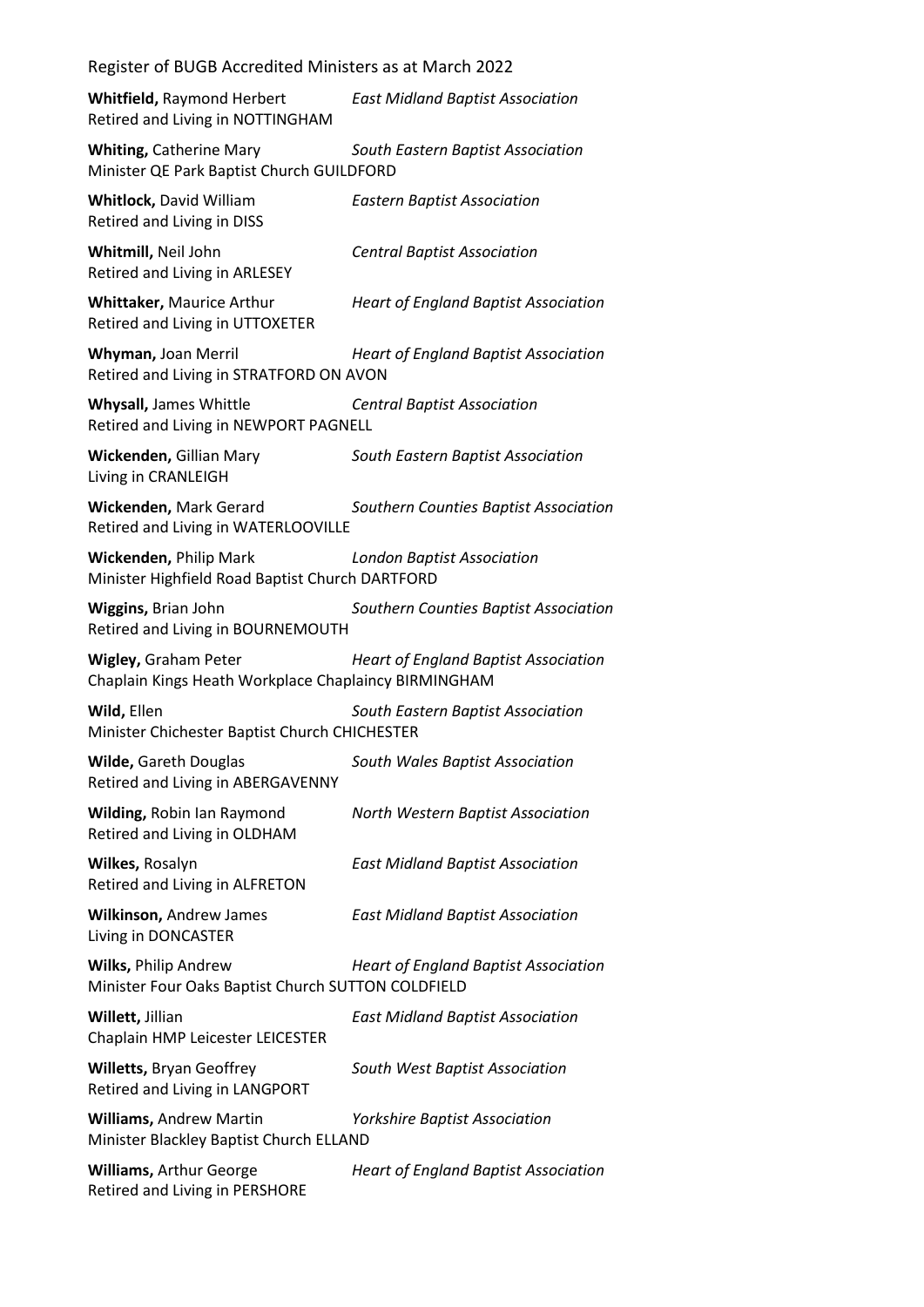## Register of BUGB Accredited Ministers as at March 2022

**Williams,** Boyd Vaughan *London Baptist Association* Retired and Living in FELTHAM

**Williams,** Graham *South Wales Baptist Association* Retired and Living in ABERGAVENNY

**Williams,** Joanna Elizabeth *Yorkshire Baptist Association* Minister Blackley Baptist Church ELLAND

**Williams,** John Sidney *Central Baptist Association* Retired and Living in HEMEL HEMPSTEAD

**Williams,** Michael Craig *South Eastern Baptist Association* Minister Reigate Baptist Church REIGATE

**Williams,** Peter John *Heart of England Baptist Association* Minister Wollaston Free Church STOURBRIDGE

**Williams,** Trevor John Duncan *South Wales Baptist Association* Retired and Living in WINDSOR QUAY

**Williams,** William Ifor *South Wales Baptist Association* Retired and Living in BUILTH WELLS

**Williamson,** Kathleen Anne *Central Baptist Association* Retired and Living in BOREHAMWOOD

**Williamson,** Scott William *Eastern Baptist Association* CEO The Megacentre Rayleigh RAYLEIGH

**Williamson,** Timothy William *Eastern Baptist Association* Minister Bluntisham Baptist Church BLUNTISHAM

**Willis,** Andrew Leslie *London Baptist Association* Minister Ilford High Road Baptist Church ILFORD

**Willis,** Stephen John *Central Baptist Association* Retired and Living in BANBURY

**Wilson,** Andrew Bertram *East Midland Baptist Association* Minister Mansfield Road Baptist Church NOTTINGHAM

**Wilson,** David Glyn *South West Baptist Association* Retired and Living in EXMOUTH

**Wilson,** Heather Louella *South Eastern Baptist Association* Chaplain Royal Surrey Hospital GUILDFORD

**Wilson,** James Clark *Northern Baptist Association* Retired and Living in WHITLEY BAY

**Wilson,** John Hedley Stuart Mission Worker BMS World Mission, Europe

**Wilson,** John Whitelaw *South West Baptist Association* Retired and Living in TEIGNMOUTH

**Wilson,** Kathryn Lynne *South West Baptist Association* Living in TEIGNMOUTH

**Wilson,** Keith Gordon *Southern Counties Baptist Association* Minister Lower Earley Baptist Church READING

**Wilson,** Matthew Lloyd *Heart of England Baptist Association* Minister Rowheath Pavilion Church BIRMINGHAM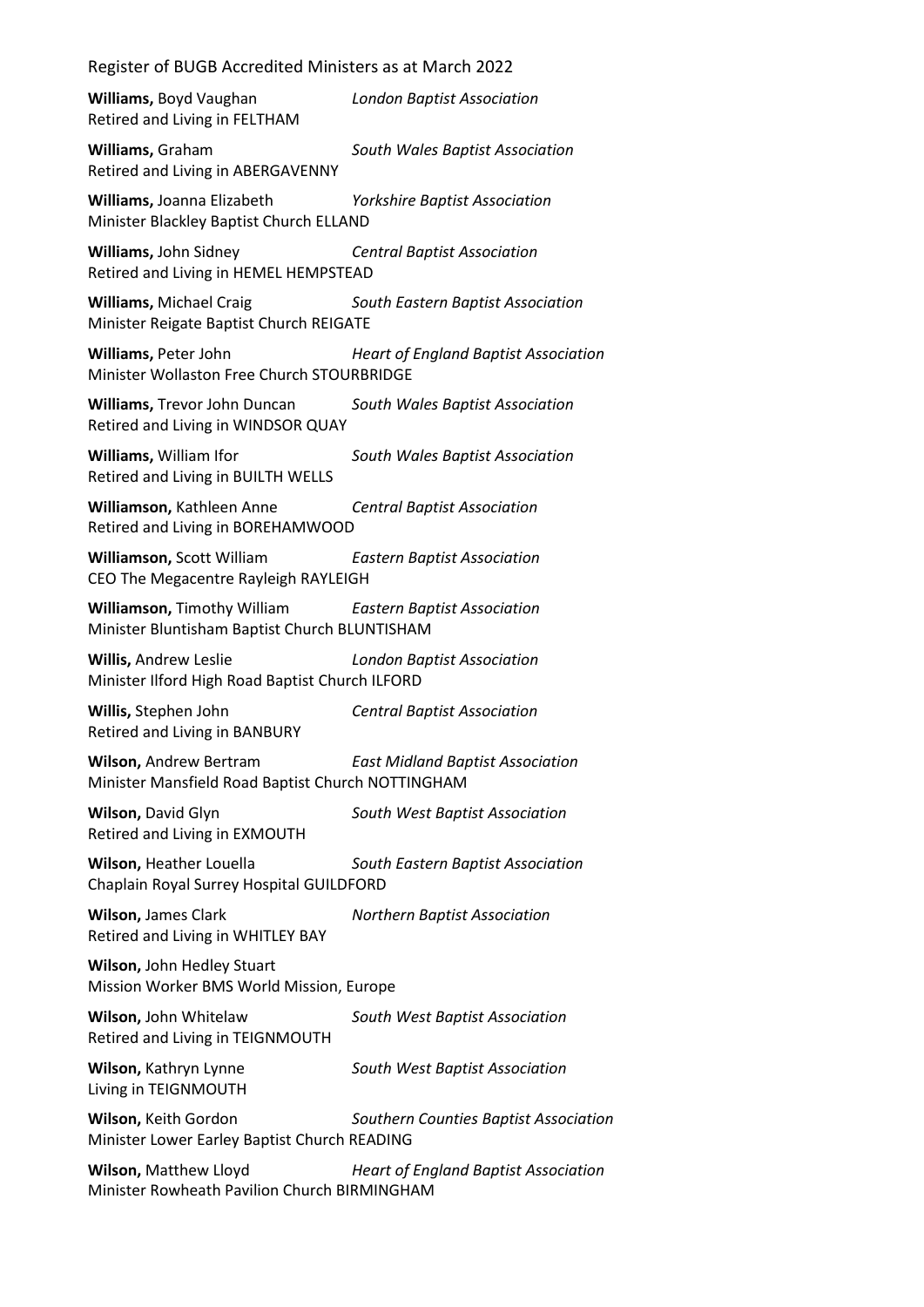## Register of BUGB Accredited Ministers as at March 2022

**Wilson,** Paul *South Eastern Baptist Association* Minister Whitstable Baptist Church WHITSTABLE

**Wilson,** Robert Brash *Eastern Baptist Association* Chaplain Prison Chaplaincy (CTE Free Church Group)

**Winchester,** Paul Andrew *London Baptist Association* Retired and Living in DARTFORD

**Winfield,** David Michael *West of England Baptist Association* Retired and Living in STAPLETON

**Winn,** Philip Henry *Yorkshire Baptist Association* Retired and Living in SHEFFIELD

**Wise,** David John *South Eastern Baptist Association* Tutor Waverley Abbey College FARNHAM

**Wise,** Graham Bernard *South West Baptist Association* Retired and Living in EXMOUTH

**Withers,** Christopher Martin Chaplain HM Forces

**Wolfe,** Kenneth Maurice *London Baptist Association* Retired and Living in DULWICH

**Wolfenden,** Allan *Yorkshire Baptist Association* Retired and Living in ELLAND

**Wood,** Adrian Michael *Central Baptist Association* Minister London Colney Baptist Church ST ALBANS

**Wood,** Christopher John *South Wales Baptist Association* Retired and Living in NEWPORT

**Wood,** Colin Henry *Southern Counties Baptist Association* Retired and Living in BASINGSTOKE

**Wood,** David William *London Baptist Association* Minister Green Street Green Baptist Church GREEN STREET GREEN

**Wood,** Peter Arthur *West of England Baptist Association* Retired and Living in MELKSHAM

**Wood,** Ruth Eluned *Yorkshire Baptist Association* Minister Dewsbury Baptist Church DEWSBURY

**Wood,** Stephen Paul *Central Baptist Association* Minister Newport Pagnell Baptist Church NEWPORT PAGNELL

**Wood,** Stephen Ralph *West of England Baptist Association* Retired and Living in GLOUCESTER

**Wood,** Stuart Andrew *Eastern Baptist Association* Minister Barnwell Baptist Church CAMBRIDGE

**Woodall,** Gary Keith *West of England Baptist Association* Regional Minister West of England Baptist Association BRISTOL

**Woodall,** Michael David *Heart of England Baptist Association* Living in WEST BROMWICH

**Woodbridge,** Adrian Lee *Eastern Baptist Association* Chaplain Norfolk and Norwich University Hospital NORWICH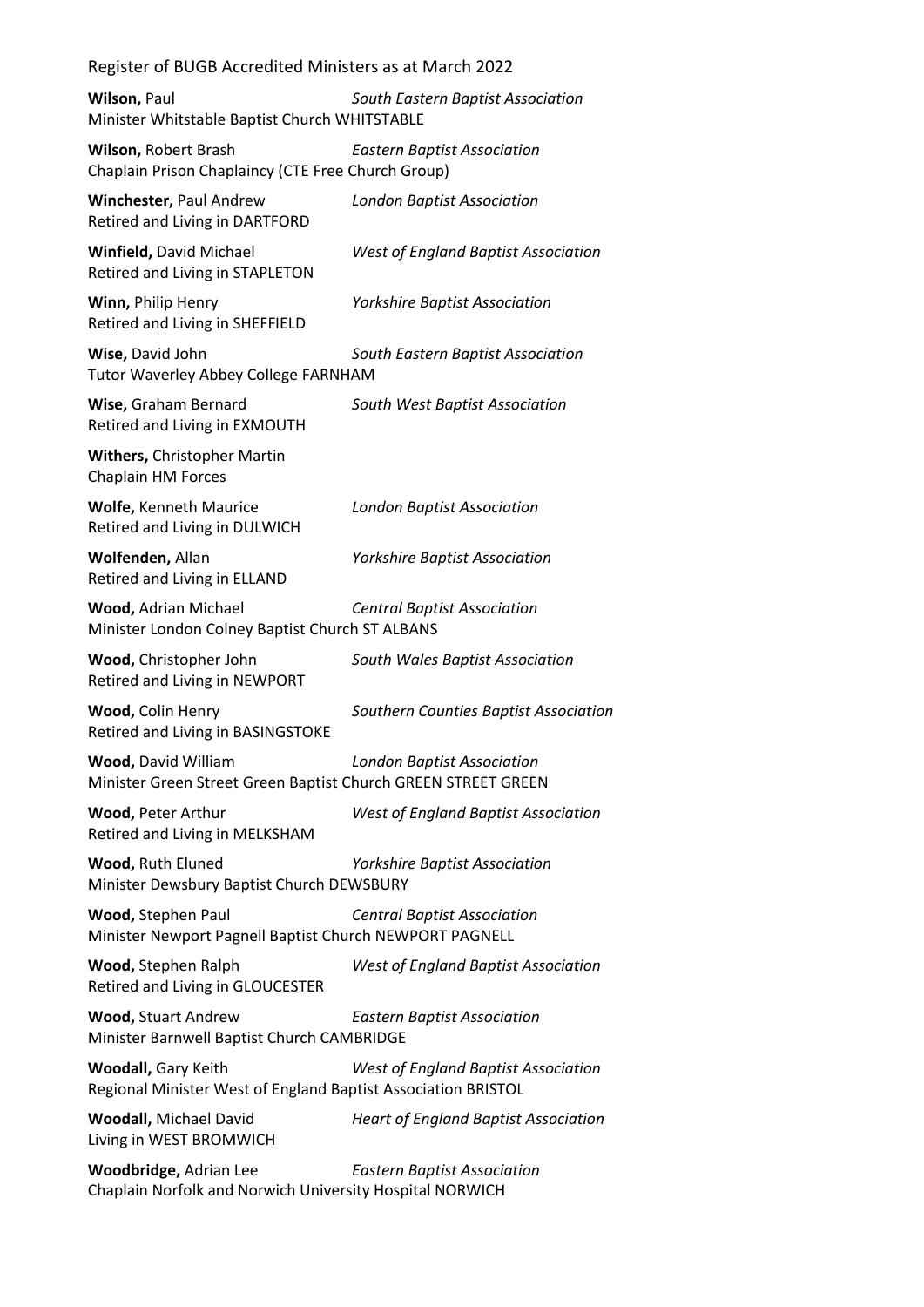Register of BUGB Accredited Ministers as at March 2022

**Woodget,** Trevor Sidney *Southern Counties Baptist Association* Retired and Living in BASINGSTOKE

**Woodhouse,** Jonathan *Southern Counties Baptist Association* Retired and Living in SOUTHAMPTON

**Woodley,** Susan Margaret *West of England Baptist Association* Minister Charlton Kings Baptist Church CHELTENHAM

**Woodman,** Christopher Anthony *South West Baptist Association* Minister Lyme Regis Baptist Church LYME REGIS

**Woodman,** Simon Patrick *London Baptist Association* Minister Bloomsbury Central Baptist Church

**Woods,** David Malcolm *Heart of England Baptist Association* Minister Dunchurch Baptist Church RUGBY

**Woods,** Mark Robert *West of England Baptist Association* Editorial Role Bible Society SWINDON

**Woodward,** Roger William *Heart of England Baptist Association* Retired and Living in COVENTRY

**Woodward,** Stuart *Northern Baptist Association* Retired and Living in NEWCASTLE UPON TYNE

Retired and Living in EDENBRIDGE

**Woolgar,** Graham Roy *South Eastern Baptist Association*

**Woolley,** Stephen John *Eastern Baptist Association* Retired and Living in CLACTON-ON-SEA

Retired and Living in DAWLISH

**Woolway,** Peter Cyril *South West Baptist Association*

**Wordsworth,** Helen Anne *South Eastern Baptist Association* International Role Westberg Institute for Faith Community Nursing

**Wort,** Roland Stephen Chaplain HM Forces

**Worth,** Peter John *Heart of England Baptist Association* Minister Barnt Green Baptist Church BIRMINGHAM

**Worthy,** Janice *Heart of England Baptist Association* Minister Agape JS and Minister Cabin Lane Church OSWESTRY

**Worthy,** Steven Alan *Heart of England Baptist Association* Minister Agape JS and Minister Cabin Lane Church OSWESTRY

**Wortley,** Peter John *Central Baptist Association* Retired and Living in AYLESBURY

**Wright,** Duncan Eric *Central Baptist Association* Minister Mill Road Baptist Church WELLINGBOROUGH

**Wright,** Ian Andrew *Yorkshire Baptist Association* Minister Conisbrough Baptist Church CONISBROUGH

**Wright,** James *Northern Baptist Association* Chaplain North Tees and Hartlepool Hospitals

**Wright,** Lucy Helen *London Baptist Association* Minister Eltham Park Baptist Church ELTHAM